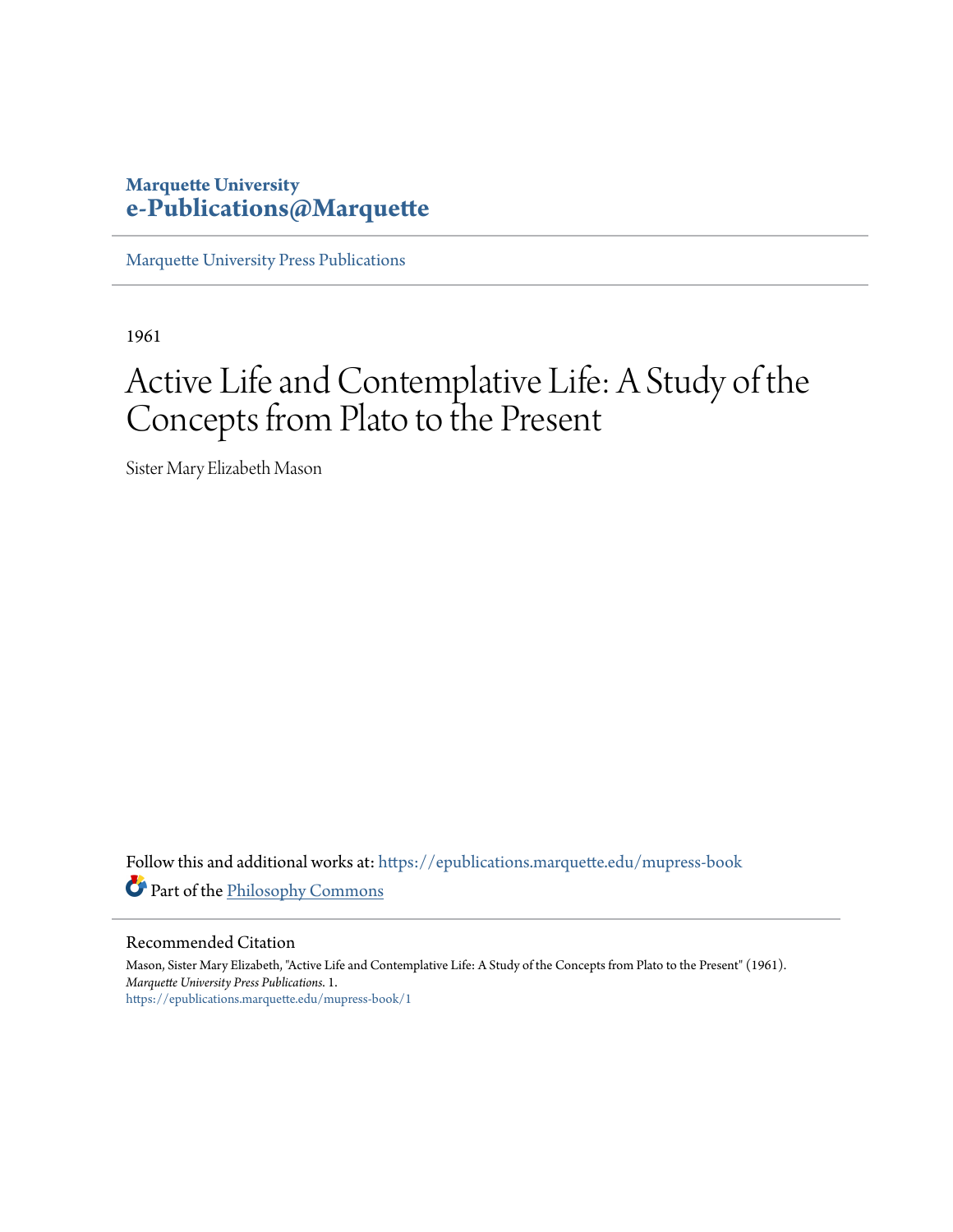**Marquette University**

## **e-Publications@Marquette**

## *Philosophy Faculty Research and Publications/College of Arts and Sciences*

*This paper is NOT THE PUBLISHED VERSION;* **but the author's final, peer-reviewed manuscript.**  The published version may be accessed by following the link in the citation below.

Sister Mary Elizabeth Mason, *Active Life and Contemplative Life: A Study of the Concepts from Plato to the Present*. Ed. George E. Ganss, SJ. Milwaukee, Wisconsin: Marquette University Press. © 1961 Marquette University Press. Reprinted with permission. [www.marquette.edu/mupress](https://www.marquette.edu/mupress/)

# Active Life and Contemplative Life: A Study Of The Concepts From Plato To The Present

Sister Mary Elizabeth Mason, O.S.B. Marquette University, Milwaukee, WI

Edited and Foreword by George E. Ganse, S.J.

## Editor's Foreword

This study is being published as one intended frankly and precisely to serve as a basis for further discussion and research. It is **a** monograph which presents a problem and its tentative solution. In its original form it was submitted by Sister Mary Elizabeth Mason, O. S. B. , as the last requirement for her degree of Master of Arts in Latin, with the title: Vita Activa and Vita Contemplativa: their Meaning in the Works of Pope Saint Gregory the Great. However, investigation of this subject soon necessitated a study of the constantly changing concepts evoked by these two terms in writers earlier than Gregory from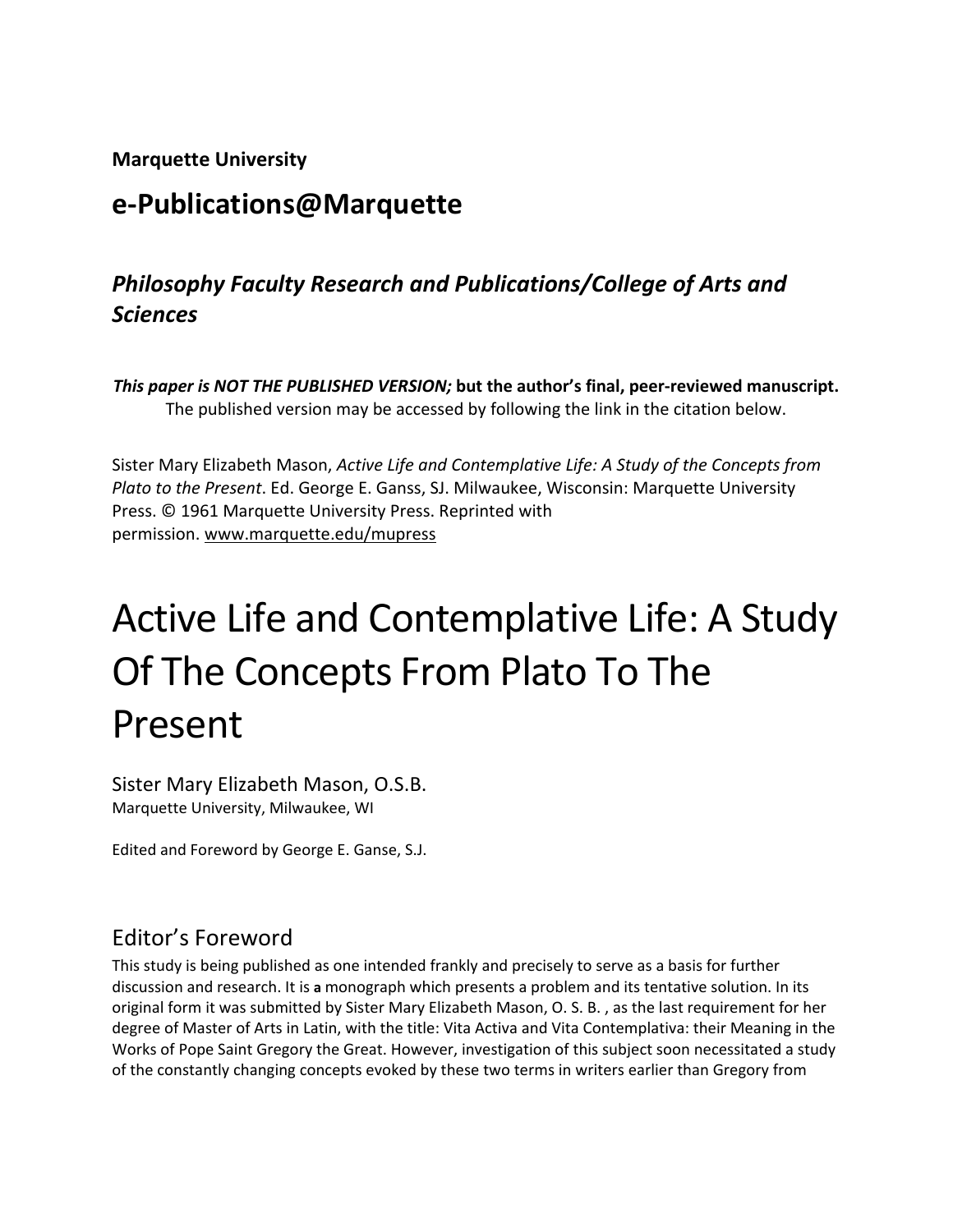Plato onward, and in authors after Gregory to our own day. Hence, the present title is more truly descriptive of the contents.

The central problem of the study, briefly stated, is this. Even in scholarly modern reference books authors reveal widespread discrepancy and even confusion in the use of the terms "active life" and "contemplative life." This confusion among the scholars naturally reappears in the opinions of many educated Catholics. They tend almost to equate active life with religious life in an apostolic order, and contemplative life with religious life in a cloistered order; and thus they seem to im ply that neither active nor contemplative life pertains to the laity. Often they think that their opinion is based upon St. Thomas' treatment of the two lives in the Summa Theologiae (II -II, 179 -182), because they have heard or read his statement that "the contemplative life is simply more excellent than the active" (Ibid., 182, 1). This study, however, presents indications (gained from exchange of correspondence) that they are inadvertently reading the confused modern meanings back into the terms of St. Thomas and his sources, especially his immediate source, Pope St. Gregory the Great. Sister Elizabeth comes to grips with this problem by making a historical study of the evolution of the concepts which the ancient Christian writers expressed by the terms vita activa and vita contemplativa. Thus it is **a** step toward understanding how the modern discrepancy of terminology arose, and toward finding an antidote for the confusion which it engenders. The slowly changing meaning of the two terms is traced in Plato, Aristotle, Philo, Clement of Alexandria, Origen, Augustine, and Gregory. Then follows a study of the use which St. Thomas made of Gregory's concepts and terminology, with some passing treatment of the gradual departure from both Gregory and Thomas in subsequent centuries.

The study presents the following documented but tentative solution of its problem. In Gregory, the terms "active life" and "contem-plative life" do not refer primarily to exterior or observable manners of living, such as those of apostolic religious in contrast to the clois-tered, or of public officials in comparison with scholars. Rather, in their basic and original Christian meanings they designate successive but interacting stages of growth in the interior life of an individual Christian. The active life is the early stage when, in his struggle against vices, the individual is exercising chiefly the moral virtues (prudence, justice, fortitude, and temperance), and performing the exterior works which spring from them. It comprises the stages which in later centuries were named the "purgative way of the beginners" and "the illuminative way of the advancing." The contemplative life is the higher stage when the seeker of perfection is exercising principally the theological virtues (faith, hope, and charity), especially char-ity, and practicing the works which spring from them. Thus the contemplative- life is what was later named "the unitive way of the perfect" or highly developed Christians. This basic meaning of the two lives in Christian tradition has been overlooked by modern authors of great importance.

In general, the farther removed in time writers were from the intellectual atmosphere of Alexandria and Neo-Platonism, the less were they aware of the original basic meaning of the two lives as successive but interacting stages of growth in the interior life of an individual. Rather, from the time of Augustine until the present, writers and readers alike shifted their attention more and more away from the two lives as states or orientations of soul and toward the exterior or observable manners of living into which the states of soul naturally issue: engagement in affairs, or retirement for contemplation, or some mixture of both. In St. Thomas Aquinas the basis of dividing an individual's interior life into active and contemplative shifted from that bequeathed by the Alexandrians (stages of growth) to an Aristo-telian one (the respective ends of the practical and speculative intellects) and the dominant inclination (studium) of an individual toward either of these ends.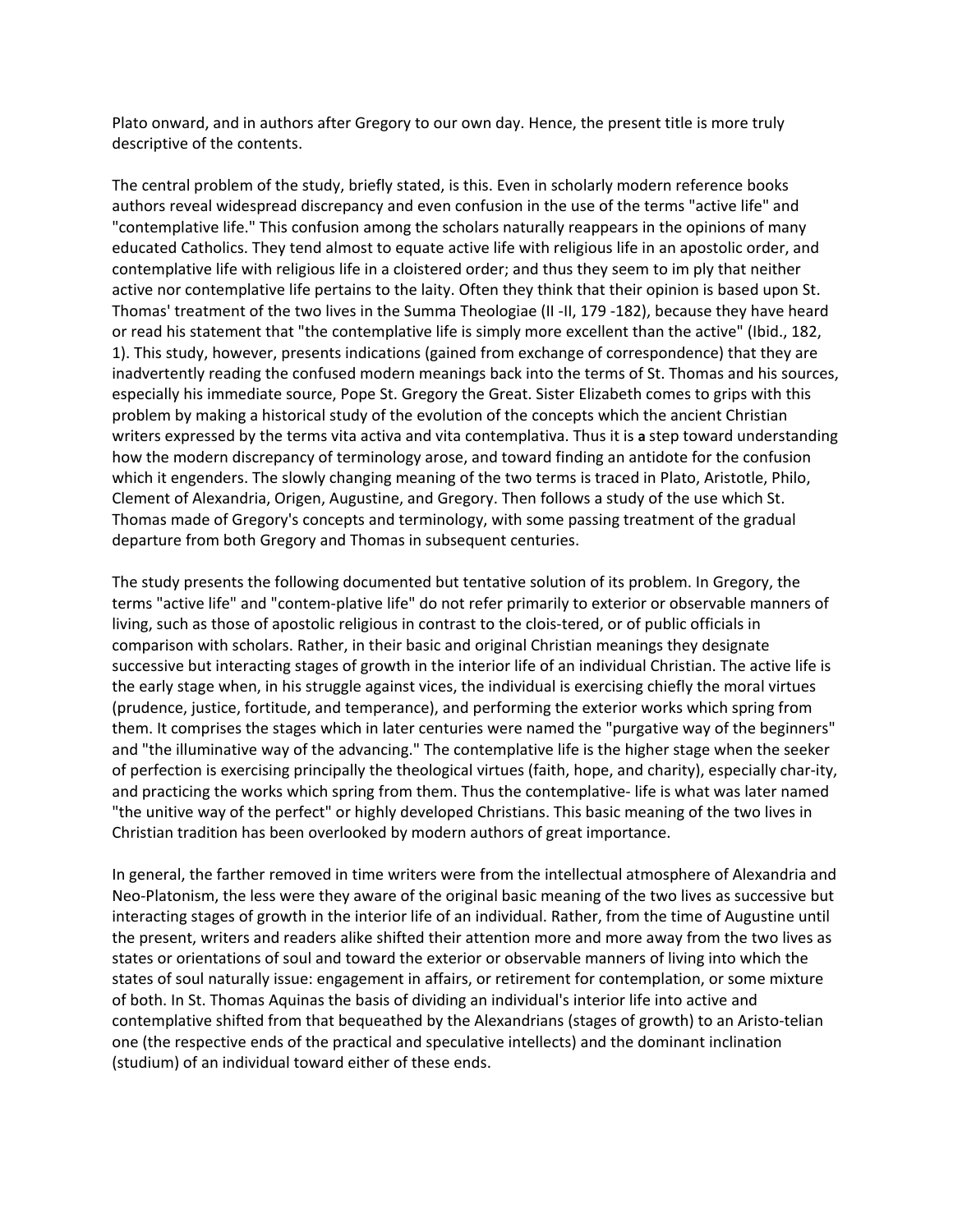Sister Elizabeth's study has clearly set up the problem and taken substantial steps toward its solution. However, it also reveals the desirability of much further work, including ramifications into many areas of ascetical and mystical theology. This work of perfecting can be accomplished better and faster through discussion by many persons than by one working alone. It will be a benefit for scholarship if the present study stimulates someone to work through the entire Gregor-ian corpus to establish fully and systematically all the shades of meaning which St. Gregory expressed by the still oscillating terms vita activa and vita contemplativa. A systematic study of the further changes from his time to the present would be a further help.

To facilitate such cooperative discussion is the reason why the present writer, after counsel from others who kindly read Sister Eliz-abeth's study in its original form, has urged her to publish it in its present form: that of a monograph which will attract attention to the problem and facilitate discussion and research about it. Although a Doctor's dissertation is expected actually to make a contribution to knowledge, it is sufficient for a Master's thesis to show possession of the skills required to make such a contribution. Even if Sister Eliza-beth's study does not yet have the final perfection which would be ex-pected in a doctoral dissertation, it has gone beyond most Masters' theses. Her desire would be to have abundant leisure in a well -stocked library in order to pursue her topic further. But she is now the busy principal of a high school. If and when she has an opportunity for re-search at some future date, she will be able to accomplish more if others have meanwhile proffered their comments and discoveries.

Both she and the present writer feel profound gratitude to the following persons who kindly read the work and encouraged us to make it available for the discussion of others: the Rev. Bernard J. Cooke, S .J., and the Rev. Robert G. Gassert, S .J., of the Department of The-ology, Marquette University; the Rev. Roland F. Behrendt, O.S.B., of the Department of Modern Languages, St. John's University, College-ville, Minnesota, and Chairman (1957-1959) of the Section of Language and Literature of the American Benedictine Academy; the Rev. Paulin Sleeker, 0 .S .B., also of St. John's University; the Rev. Gerard L. Ellspermann, 0 . S . B. , of the Department of Latin, St. Meinrad' s Seminary, St. Meinrad, Indiana; the Rev. Michael J. Marx, 0. S . B. , of the Department of Dogmatic Theology, St. John's University; and the Rev. Leo A. Arnoult, 0. P., Professor of Moral Theology in the School of Sacred Theology, St. Mary's College, Notre Dame, Indiana, who made penetrating and helpful comments on the chapter about St. Thomas.

All these gave much constructive criticism. In the work of revising the mansucript for the press, which circumstances brought to me as the director of the thesis, I have gratefully incorporated into the text as many as possible of their suggestions. Leads which they furnished also brought some further thoughts of my own which I in-· eluded. Examples are these: in Chapter Ill, some remarks about Ori-gen, and in Chapter V, pp. 60-62, the distinction (implicit in Augus-tine's treatment) between the moral or theological virtues and the ex - terior or observable actions which respectively spring from them; also, the application of that distinction in Chapters V and VI, and to the norms and counsels for choosing a vocation which are given in the concluding Chapter VII; and extensive revisions of Chapter VI on St. Thomas. All these changes were submitted to Sister Elizabeth who revised them, approved them, and made them her own. Her thesis in its original form is available in the Library of Marquette University. It seems wise to mention several avenues which promise much fruit in further investigations. The Rev. Roland F. Behrendt, O.S.B., has called attention to a probable relationship between (a) vita activa and vita contemplativa as these terms were understood in St. Greg-ory's day and (b) the conversatio morum as one of the three Benedic-tine vows according to Chapter lviii of the Holy Rule of St. Benedict. By the time of Paul the Deacon in the late eighth century this term had become, through the evolution of Latin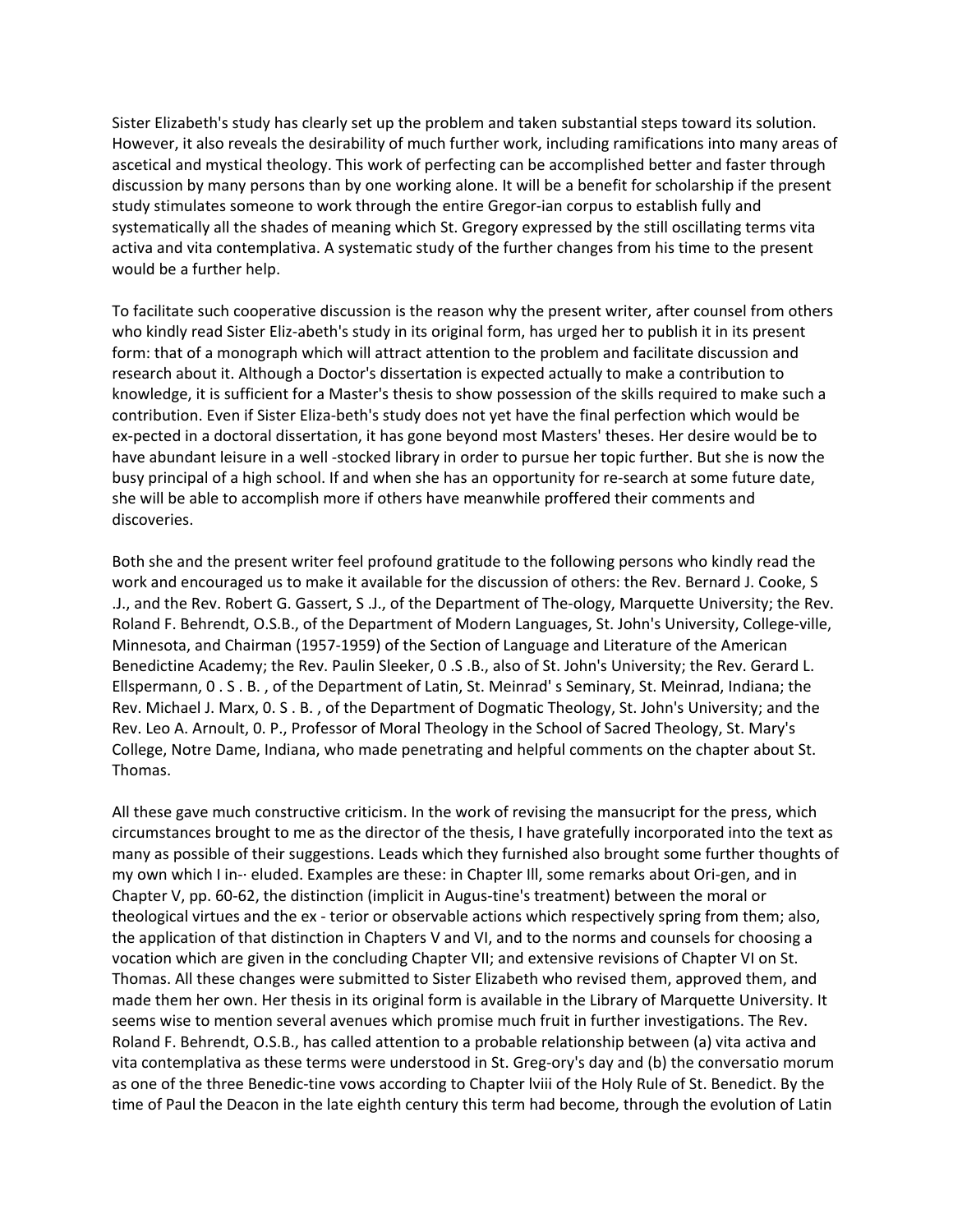or possibly an error of copy-ists, conversio morum, which has often been translated "conversion of life." This, if accepted, would be a new and quite different meaning, and one for which no certain passages can be found in monastic writ-ings of the ·earlier patristic era. Conversatio means, as in various chapters of the Holy Rule (for example Chapter lxxiii), the entire "mo-nastic manner of living" which leads ad celsitudinem perfectionis. This would seem to entail the novice's firm proposal to try to progress through both the stages of spiritual growth which St. Gregory called active and contemplative life. Abbot Ildefons Herwegen has already pointed out (1) stages which St. Benedict's Holy. Rule indicates for such a progression.

The Rev. Michael J. Marx, O.S.B., has rightly pointed out that the basic meanings of "active" and "contemplative life" treated in Sister Elizabeth's study have important and encouraging implica-tions which will be helpful in developing the theology of the spiritual life for the laity, for the diocesan clergy, and for religious in the apostolic orders which are so common in the modern Church. Lastly the present writer sees a possible implication of importance for Jesu-it spirituality. Today, many Jesuit writers are rightly bestowing much study upon the phrase by which Father Jerome Nadal, S.J., describ-ed his esteemed companion, St. Ignatius of Loyola: contemplativus in actione. This inspiring phrase can become still more significant if we learn with greater precision what Father Nadal meant by his two terms, contemplativus and actio.

George E. Ganss, S.J. Chairman, Department of Classics Marquette University February 2, 1960

## Author's Preface

The writer is most grateful to her Prioress and the other Bene-dictine Sisters of Annunciation Priory, Bismarck, North Dakota, for the opportunity of graduate study at Marquette University. She also wishes to thank the Rev. George E. Ganss, S .J., her thesis director, for suggesting the topic, helping her in its development, and finally, editing it for publication. She is grateful, too, to the other members of the thesis committee, the Rev. Richard E. Arnold, S. J., and the Rev. Claude H. Heithaus, S.J.

She deeply appreciates the kindness of the Benedictines of St. Meinrad 's Archabbey and of Assumption Abbey, and of the Dominicans of River Forest, Ill., who graciously lent materials from their librar-ies. A number of friends and acquaintances were of help because of their interest in the topic and their willingness to express themselves on it.

For every one of these, her prayer is: "The grace of our Lord Jesus Christ, and the love of God, and the imparting of the Holy Spirit be with you all. Amen." (2 Cor. 13, 13.)

Sister Mary Elizabeth Mason, O.S.B. Annunciation Priory Bismarck, North Dakota December 25, 1958

## Chapter 1: Introduction

#### A Statement of the Problem

For centuries men in their love for classifying have divided their fellows according as these lived an active life or a contempla-tive one. In our modern times, when the average educated Catholic hears the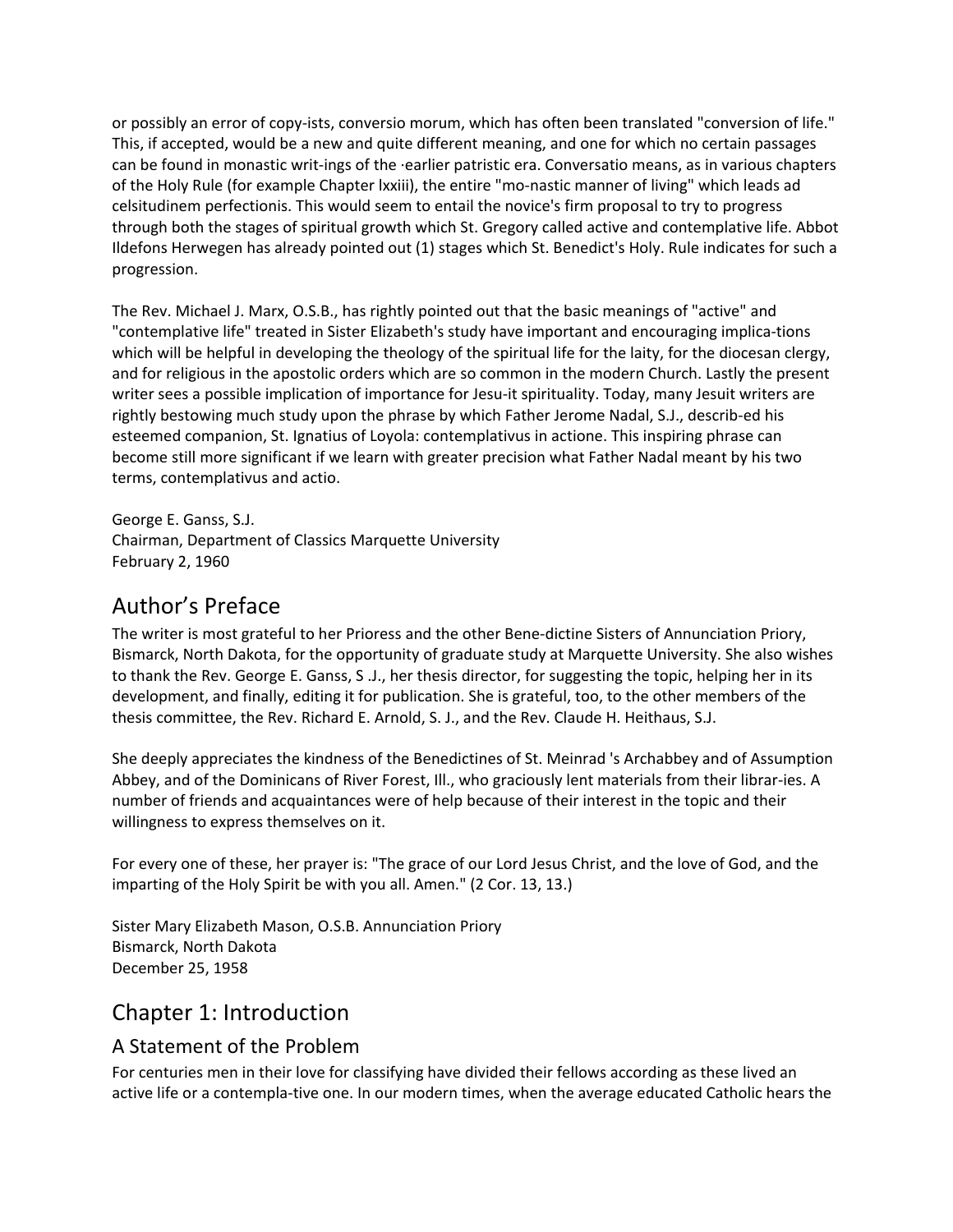term "active life" (vita activa), he thinks, as some exper-ience has shown, of the social or observable manner of living by religious men or women such as Maryknoll Sisters, devoting much of their day to apostolic activity in teaching, nursing, and social work. When he hears the term "contemplative life" (vita contempla-�), he thinks of the social manner of living of cloistered religious such as Carmelites and Trappistines, wherein the whole day is given as far as possible to prayer or spiritual reading.

This use of the ancient terms to classify religious orders or institutes according to the chief occupations of their members did not exist irfthe time of Pope St. Gregory the Great (540-604); and it was only beginning to appear in the twelfth and thirteenth centuries.

It is well known that there has been evolution in the exterior or observable forms of religious life -- for ex.ample, from the consecra-ted virgins living within their families, to the hermits, to the ceno-bites, to those in apostolic orders. In this evolution the law of strict enclosure for religious women dates only from the Constitution "Peri-culoso" of Boniface VIII in 1298. Hence, if Catholics having such com paratively modern concepts read the works of Gregory, who uses the classlc terms in a different sense, there is a danger. Without any suspicion of error the modern readers may read their meanings into St. Gregory's terms, and consequently fail to grasp his meaning ac-curately. They may easily do the same when they read the treatises (1)De Vita Contemplativa and De Vita Activa of St. Thomas Aquinas,

"Active order," then, is merely a theoretical term and not a reality, according to Van Acken. But we find a conflicting opinion elsewhere. The 1955 National Catholic Almanac, for instance, states:

The various religious groups or families have particular aims of their own which divide them into contemplative, active, and mixed societies. The contemplative are those which devote themselves to union with God by prayer and penance in a life of solitude and retirement; the active, those which expend their energy in serving mankind according to the corporal works of mercy. If their service is mainly in accordance with the spiritual works of mercy, requiring contemplation for its attainment, they are called mixed. (6)

As to the relationship existing among the three --if there are three rather than two --we may next turn to The Catholic Concise Encylopedia, which is quite definite about one form of life, although it has no entry for either of the others.

Contemplative life, an austere religious life adapted to foster contemplation as in a contemplative order. In the religious life it is the highest form, for not only does it encourage the members to seek union with God through love, but by seclusion and freedom from the worldly spirit, the objective worship of God is perfected. (7)

In this treatment, contemplative life and life in a contemplative order seem to be identified.

In at least partial agreement with the above explanation is another from an earlier and more authoritative work, published under the aegis of The Catholic Encyclopedia as The New Catholic Dictionary. (8) The following description of what it terms "contemplative life" seems to suggest that it is the only opposite of active life, disregarding the mixed altogether; yet its definition of the contemplative's "twofold ministry" might well fit the Almanac's definition of "mixed society." Explaining that the contemplative is "a way of living especially adapted to induce and facilitate contemplation" by union with God in loving worship and love of neighbor shown chiefly "by means of prayer for suffering humanity and by penance as an atonement for sinners, " the Dictionary article continues:

Those who practise this twofold ministry have greater merit, theoretically, than those in active orders, but the individual vocation in all cases must be considered. Undoubtedly the contemplative life presupposes a remarkable vocation. (9)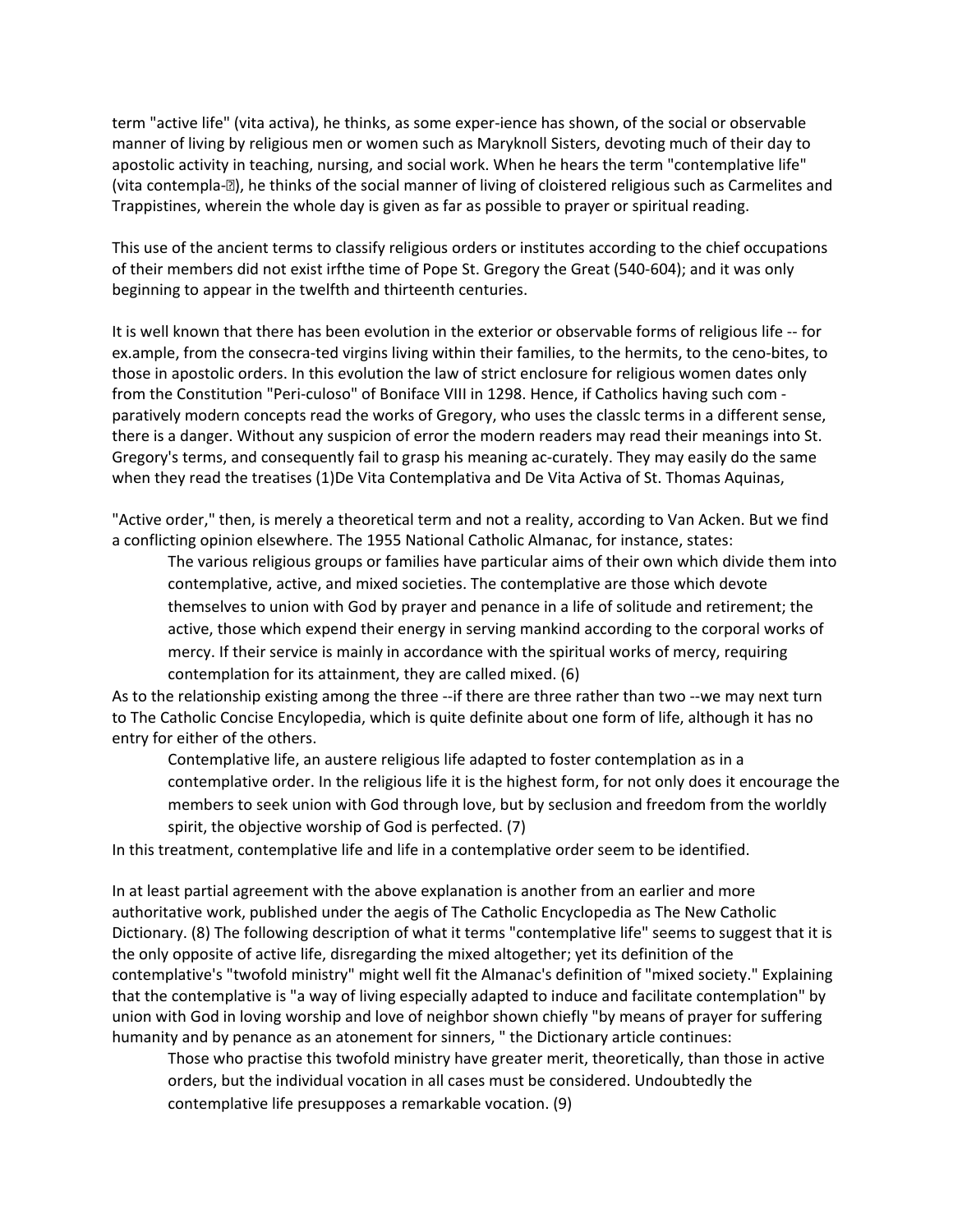If it becomes increasingly difficult to decide what authorities mean as to the nature and the number of kinds of religious life, the task is even more complex when we come to another reference work, this one from Britain. Donald Attwater, editor of A Catholic Dictionary, names three sorts of life, but cites different characteristics from those found in the American Franciscans' Almanac. Moreover, he is unlike the two last-quoted sources as to the relative excellence of these ways of life.

Active Orders. These religious orders and congregations of men and women whose daily labours are the works of active charity, whether spiritual (preaching, hearing confessions, giving retreats, the cure of souls generally) or temporal (the care of the sick, schooling children, bringing up orphans ... ). (10)

Contemplative Order. A religious order whose members are engaged in the objective worship of God to such a degree as to exclude the external works of the active life ... and all else that could be a hindrance to divine contemplation .... What exactly constitutes the contemplative life is a matter of some dispute, but even in the above strict sense certain monasteries of Benedictine monks and most of Benedictine nuns, must be called contemplative .... (11)

Mixed Life. The highest form of the Spiritual life in which the active life is superadded to the contemplative.(12)

Among them, these definitions do not merely treat of active, contemplative, and mixed religious institutes; they employ virtually as synonyms, the terms "active," "contemplative," and "mixed" life.

As a consequence, the above definitions and distinctions may bewilder the reader more than ever. For they clearly reveal the existence of inconsistent and confusing terminology in this field. Furthermore, Attwater states a point which has been merely suggested thus far: "The phrase 'active life' is generally used in antithesis to 'contemplative life.'" (13) At this, one may have reason to wonder how the pair together constitute the mixed life --how, of two things held "generally in antithesis," one can be "superadded" to the other.

A French authority, A. Bride, writing on "Divisions of Religious" in Le Dictionnaire de theologie catholiq~, (14) accepts the threefold classification of religious institutes as existent. He ob:. serves that among recently founded orders, the mixed are most numerous; moreover, he states that some which were once contemplative have become mixed, as their members, who were at first laymonks, came to be ordained and to take up the care of souls. His article takes cognizance of military orders now obsolete, yet, oddly enough, omits any classification of women religious. Bride emphatically disapproves of attempts to oppose active and contemplative life:

... This division into contemplative and active orders must not lead to the belief that there is watertight separation between these two types of life; as St. Thomas notes, contemplative life must lead to action directly or indirectly; and action, if it wants to avoid sterility, must depend upon contemplation. (15)

Additional emphasis on this point of reconciling the apparent opposites is given elsewhere in the same work: "It is not rare to meet in certain books of spirituality a parallel established between contemplation and action, and certain rules concerning the proportions in which there must be union of these two seemingly opposite things." (16)

Another and more recent French reference work, Catholicisme, briefly treats the history of the terms "active" and "contemplative" life in Christian usage, and indicates that the writings of Gregory the Great are of value, in that his exposition of the nature and relationship of the two lives was profoundly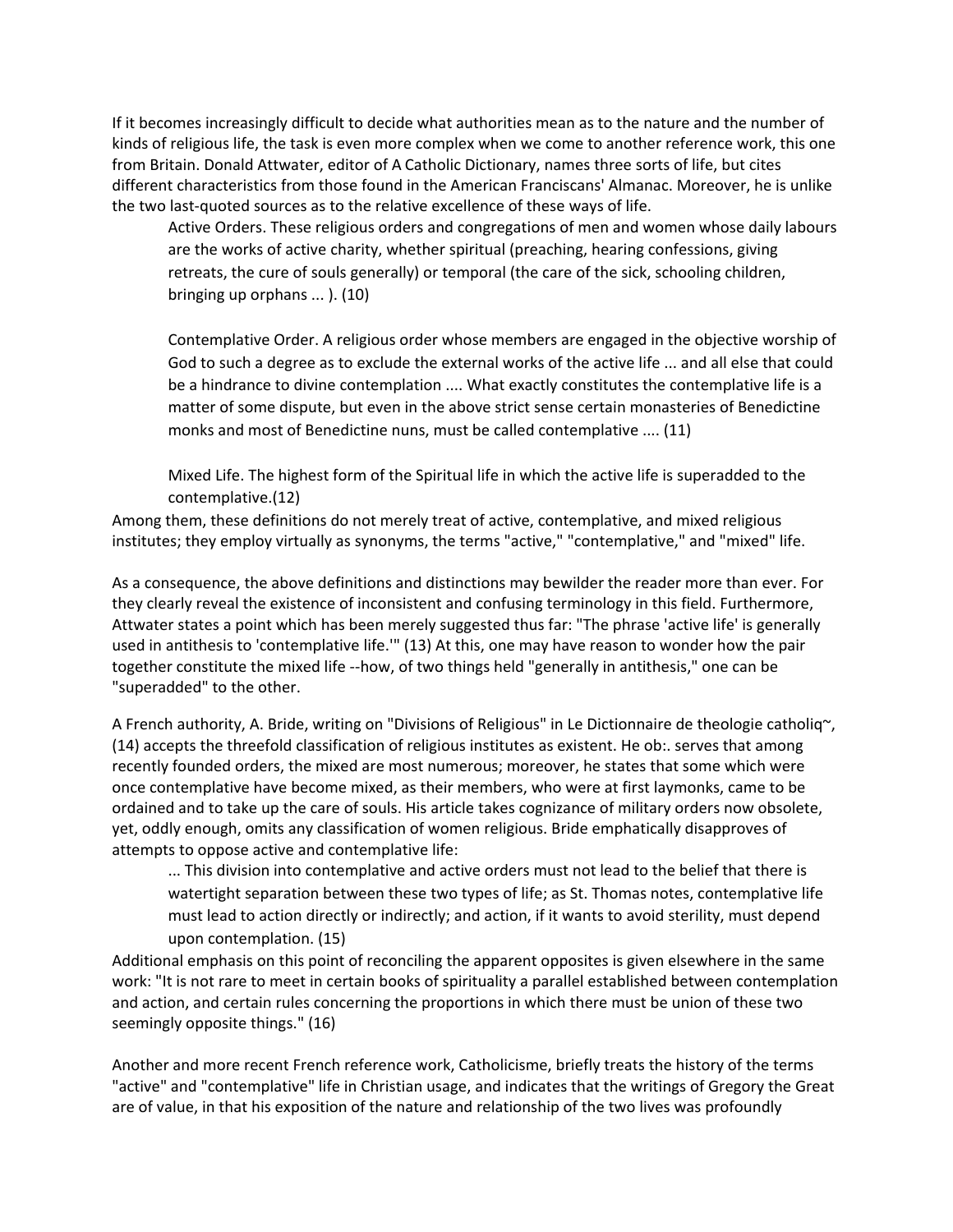influential in the Western Church for centuries. (17) St. Gregory, to be sure, was not herein an originator. His position is well explained by Abbot Cuthbert Butler, whose Western Mysticism has sometimes been called a classic dealing with "The Teaching of Saints Augustine, Gregory and Bernard on Contem -plation and the Contemplative Life" (the book's subtitle).

Of St. Gregory, Abbot Butler writes:

... Along with St. Augustine and pseudo-Dionysius, he was St. Thomas' principal authority over the range of subjects comprised under contemplation and contemplative life ....

It will be found that in his teaching ... St. Gregory stands where we should expect the Roman to stand, midway between St. Augustine and St. Bernard --less intellectual than St. Augustine, less emotional than St. Bernard. But if he falls short of the elevation of the former and of the unction of the latter, he has a value all his own for his Roman actuality and practicality. (18)

Later, in regard to the Saint's presentation of the two lives, Abbot Butler states: " His indebtedness to St. Augustine ls much more apparent here; ... but his teaching ... is characterized by a practicality and good sense ... that makes it a truly valuable guide for the shaping of life." (19) Moreover, Gregory could draw not only upon his own understanding of the spiritual life, of which he had been a zealous practitioner for years, but also on his grace of state as teacher of monks, and later, of the Church Universal. In one of his Homilies on Ezechiel (20) we find the first formal definition of the two lives, active and contemplative. This has ever since been accepted as a standard one. (21) Since it is rather lengthy, it is not given here, but will be found below on page 59.

Investigation of the sources reveals that Pope Gregory I not only crystallized Christian thought regarding active and contemplative life for his own and succeeding ages, but also profoundly influenced what the Angelic Doctor wrote on this matter. Hence it is apparent that Gregory the Great is one key figure in any study of the two lives and their relationship. He rightly merits a place of special honor in this study.

#### A Note on the Senses of "Contemplative"

"Contemplative, " as was stated on page 1, is today often applied to the social or observable way of living characteristic of certain cloistered religious. Besides being used thus to describe a form or state of life based on evangelical counsels in an institute secluded from the world's activity, the word "contemplative" is employed to designate a person in that state. It may also be used of an attitude of mind (22) and a form of prayer.(23)

Now, while recognizing that the person, the social or observable manner of life, the attitude of mind, and the prayer are not stringently isolated --since union with God is their unique end --this work will try especially to find the ancient meaning of the term vita contemplativa, which it possessed in St. Gregory's day. At that time there did not exist such sharply distinct forms of religious living (social modes of life) as the apostolic and the cloistered institutes known today, nor even as the monastic and mendicant orders known to St. Thomas six centuries after St. Gregory.

Consequently, while the Angelic Doctor might find it expedient to distinguish groups of religious according to their social manner of life and their secondary ends, (24) this is not true of Gregory. He was not concerned with any special divisions of social forms of the religious state labeled "contemplative," such as today's cloistered communities. (25)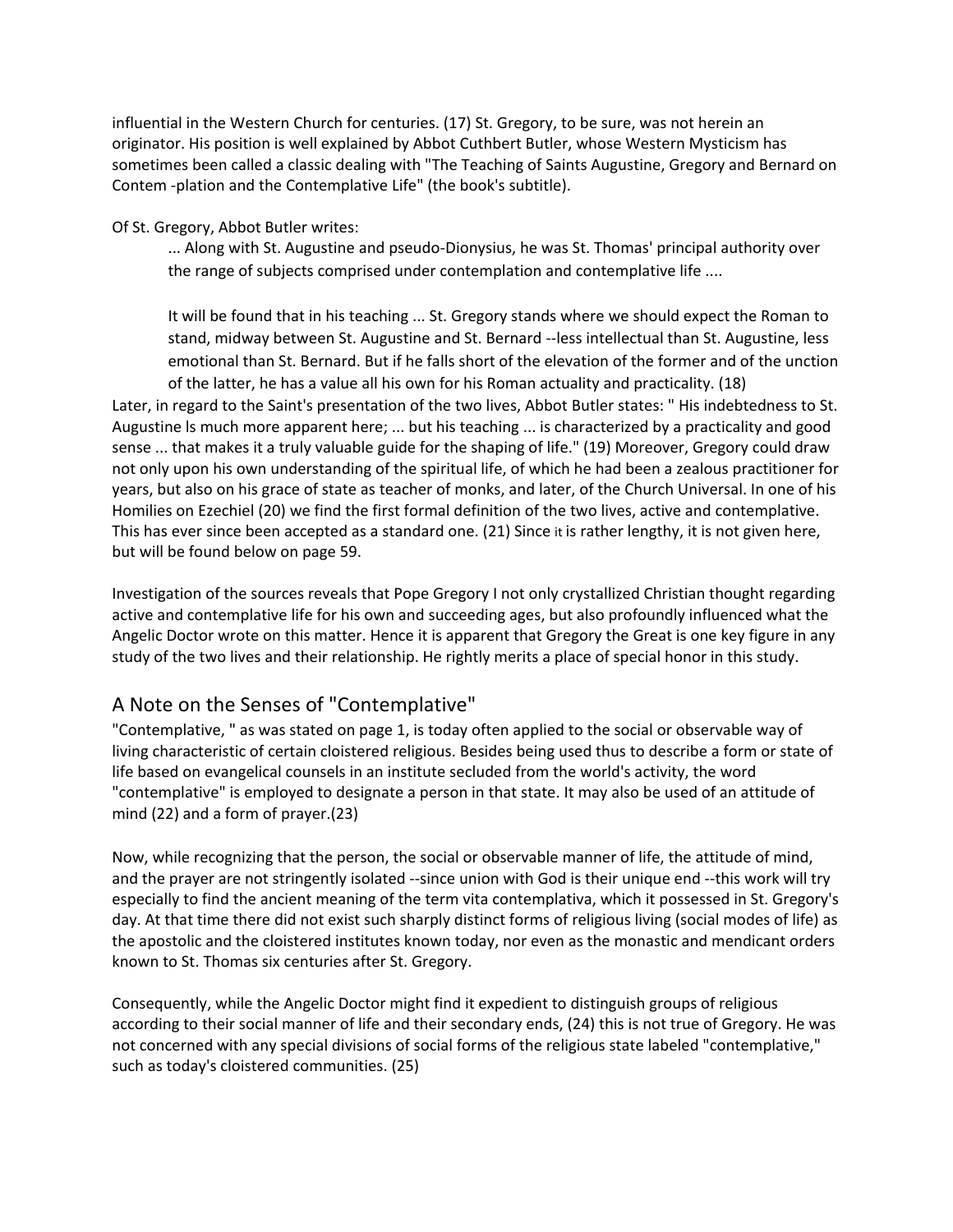While prescinding, therefore, from extensive research into comparatively recent concepts concerning the contemplative state and the nature of contemplative prayer, we are here examining that life known as contemplative in its constituent elements and its relationship to the active life, as St. Gregory the Great understood these terms. We begin with the etymology of both, to be followed by study of the connotations they acquired in writings prior to those of the saintly Pope.

## Chapter 2: The Terms in Pre-Christian Times

Etymology and Evolving Definitions of the Adjectives Contemplativus and Activus The Greek adjective *θεωρητικός* which came to be contemplativus or peculativus in Latin, derives from the Greek *θεωρία,* a beholding. An idea of vision, seeing, is suggested in both languages, and most scholars agree that the Greek is a composite of two roots, θέα and ϝορ*(όράω*), which imply not only sight but also observing and surveying. (1)

The idea of connecting the word with *θεός* (god), was advanced by the Peripatetics, but this cannot be defended on etymological grounds because of the dialectal variations in which the word is found; nevertheless, we have evidence that θεωρός (one who views) and its composites early acquired such religious connotations. (2) This is the easier to understand because we know that sages like Anaxagoras, who devoted himself to scientific observation and philosophical contemplation, might be regarded as considering *θεῑα* (divine and celestial things), since material concepts of the divine were common. (3) Moreover, θεωρός in the sense of one who went to observe a religious rite, came to be considered as approaching divinity and rejoicing with a god. (4)

It is surely no coincidence that just as philosophers were originally interested in physics, and only later in metaphysics, when their quest for ultimate causes had led them to study concepts rather than matter, so too θεωρία underwent a similar metamorphosis. "Thus, in the beginning θεωρία. designates a model of sociability; in the end. a sort of recluse. "(5) This last meaning the word was to acquire thanks to Plato, of whom Festugiere says, "It is certain that our idea of contemplative life dates only from the Dialo<sup>n</sup>, which are conse -quently a starting point." (6) Yet Plato's work was in another sense a culmination, for by his time θεωρία. had evolved from meaning the sage's view of the wonders of nature and of man's city; it had become the seer's loving vision of Divine, Invisible Beauty. (7)

The Greek equivalent for activus is πρακτικόςwhich means "fit for doing, concerned with action, practical." In the writings of Aristotle there is occasional use of this term in contrast to θεωρητικός (8) earlier writers, including Plato, of course, were familiar with both terms. It would be a mistake, however, to hold that the two ideas were really opposed. Knowledge, learning, and every sort of skill were generally for the sake of action; in the writings of Homer, Pindar, and Euripides we see heroes courageous in act, not dreamy theorists.

Among the Greeks there was prevalent the idea that in the meas-ure men used their intellectual gifts for proper conduct, they were truly wise and could profit others by good counsel (such as Nestor gave) or by cunning stratagems (such as Ulysses devised). Moreover, the vulgar Greek attitude toward a mere thinker was one of suspicious contempt, as anyone who has read Aristophanes' Clouds is well aware. Scholars may not agree as to which learned man is there satirized, but none doubts that the comedy reveals how the majority of the Greek people saw ln the σοφός a figure of mockery as well as a traitor to his country's gods.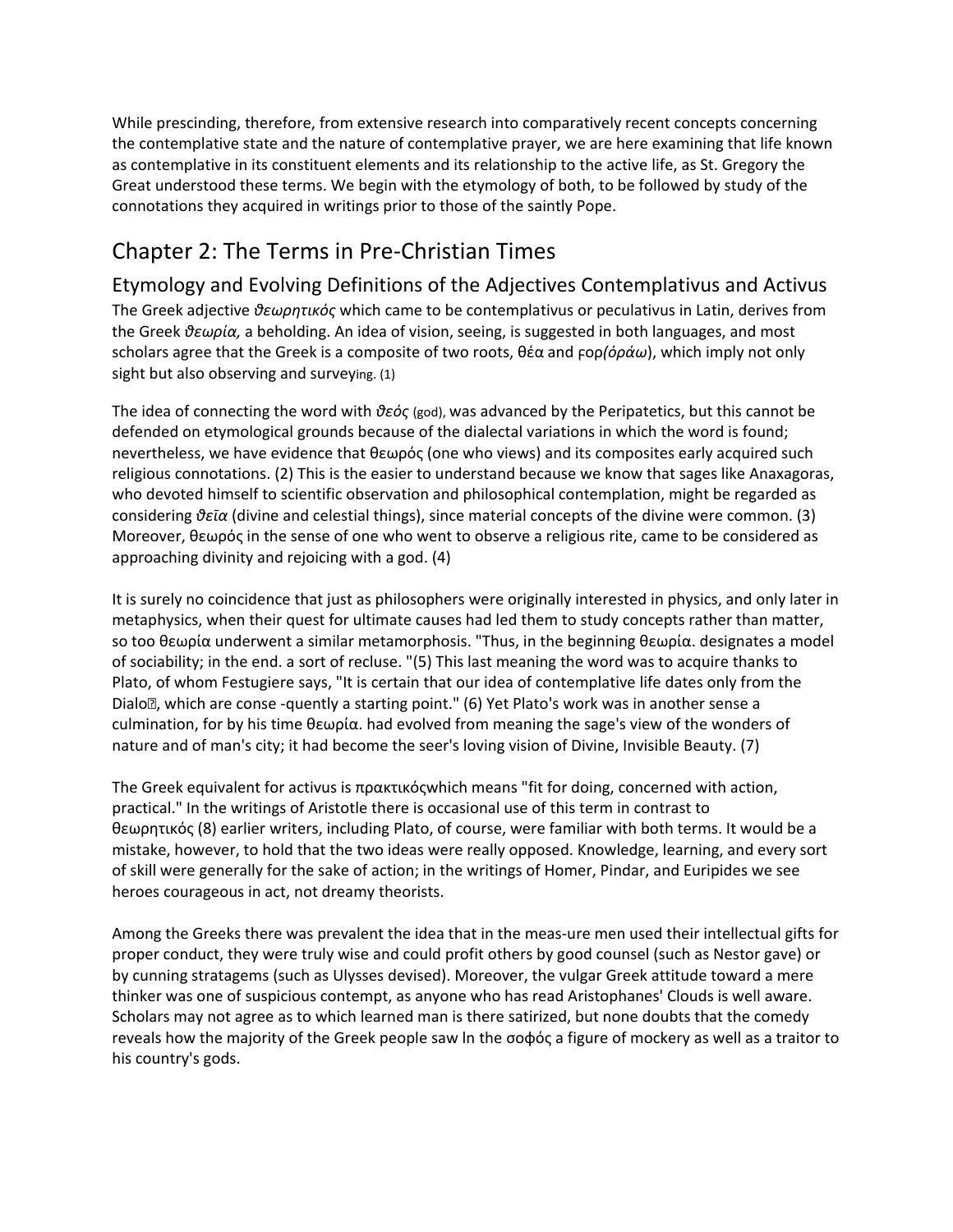#### The Contributions of Plato and Aristotle

It was, as we have seen above, Plato (d. 347 B.C.) who gave to βίος θεωρητικός. its place of honor, showing how it could be united to the life of the good citizen which was the ideal of all Greeks. For them the truly best life was not termed πρακτικός but πολιτικός, for the most admirable men were those bringing glory to their city by athletic prowess, military victory, and skillful administration. One can best judge how much Plato's emphasis on the value of a life de-voted to contemplation went counter to his contemporaries' thought by seeing the vehemence with which he upholds it in The Republic. It would seem natural to find him anticipating numerous objections to his suggestions regarding women soldiers, communal wives, and state nurseries; but instead, he expected the greatest wave of disap-proval to be launched against the Philosopher King. (9)

Gifted thinker that he was, Plato saw more clearly than his pre-decessors and most other men since, that contemplation is knowledge of the Good Itself, the Supreme Being, rather than of anything less; and he understood that this Object of knowledge must be grasped by some sort of spiritual contact immediately uniting the knower and the Known. The means of achieving this must be a habitual mode of existence, a life properly so called, which alone could lead to such θεωρία. The encounters of human intellect and Pure Being would be by dint of long ascesis and mental discipline. Only in seclusion and at the mature age of fifty or fifty-five, could such concentration occur and be perfected in loving union with the Supreme Good; but Plato was too much a Greek to end here. (10)

The central problem of The Re2ublic is to fit the philosopher into the city. The reason is that in Plato's time a truly 'just' life still cannot be lived apart from the city. Individual and social justice are closely connected. Pure contemplation is not currently acceptable. The contemplative returns to the cave for the salvation of his brothers. And the purpose of the Aca -demy is precisely to form such contemplatives as are capable of serving, and preserving, the city. Perhaps it was not without some regret that, having tasted its joys, Plato renounced pure θεωίρα… [Neverthless) for Plato the contemplative life, properly understood, remains always that life most useful to the city. (11)

It will be needful to return to Plato in order to summarize his legacy to that greatest of Christian Platonists, or at least Neo-Platonists, St. Augustine; but another matter that merits mention concerns his classification of men according to their way of life. It is the opinion of Burnet (12) that two related doctrines commonly attributed to Plato are really of much earlier origin. One of these is the doctrine of the tripartite soul; (13) the other is the classic division of three lives-Theoretic (truth-seekers who merely observe), Practical (action-seekers who compete for honors), and Apolaustic (pleasure-seekers who trade for gain). (14)

Some scholars, of whom Burnet himself is most prominent, have held that these beliefs, antedating Plato by at least two centuries, have Pythagoras as their source.(15) This sage, it would seem, used an analogy dear to Greek hearts, explaining:

There are three kinds of men, just as there are three classes of strangers who come to the Olympic Games. The lowest consists of those who come to buy and sell, and next above them are those who come to compete. Best of all are those who come simply to look on (θεωρεῖν) Men may be classified accordingly as lovers of wisdom (φιλόσοφοι), lovers of honor (φιλότιμοι), and lovers of gain (φιλοκερδείς). (16)

Despite this ascription of the three-lives doctrine to the Pytha-goreans - chiefly on the basis of a rather late text of Iamblichus (d.c. 330 A.D.)-Plato's position is not seriously challenged.(17) Whatever its origin, he was surely familiar with the threefold classi-fication which was adopted and somewhat modified by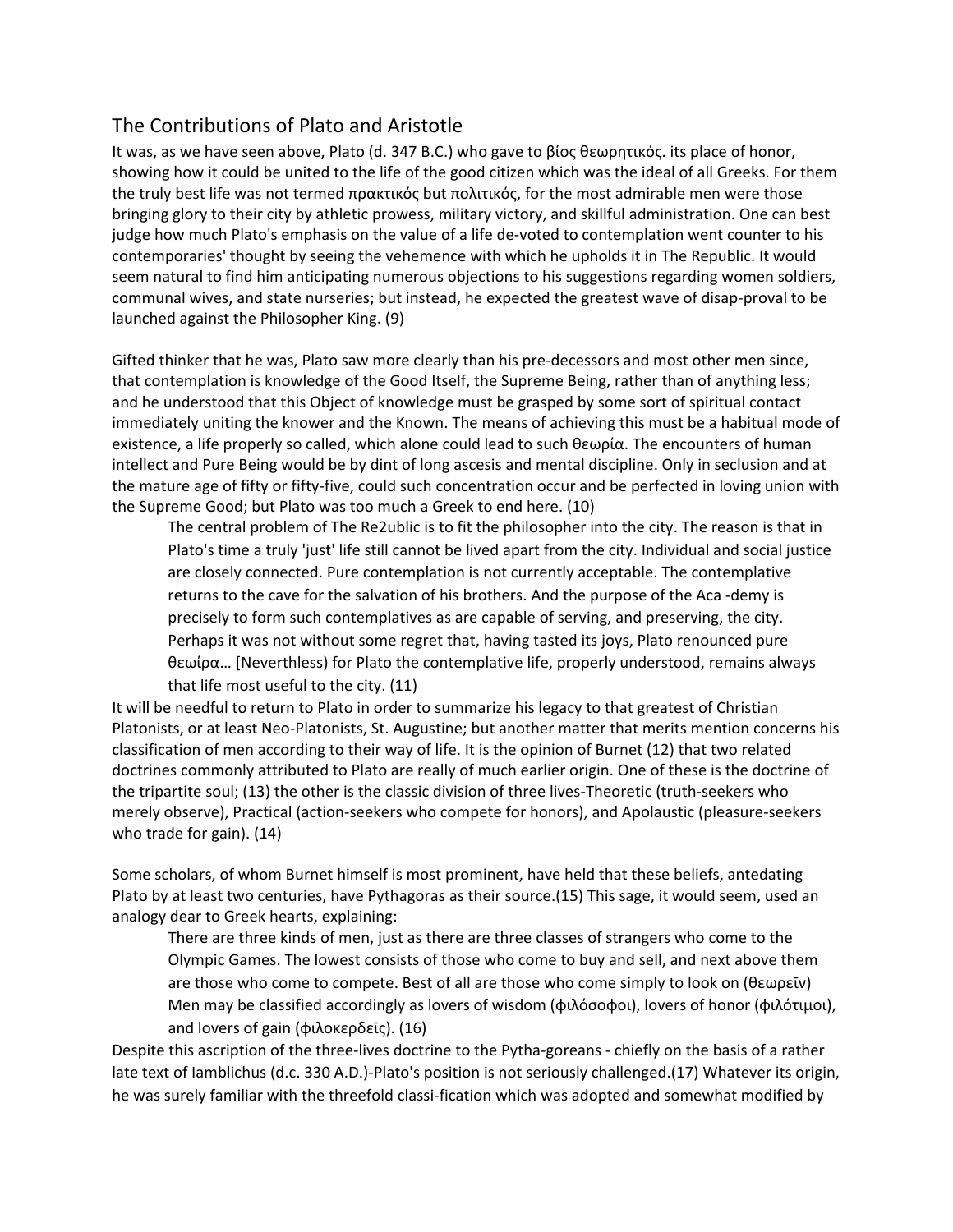Aristotle (18) and countless others. But to Plato belongs pre-eminently the honor of having defined contemplation as the highest activity of the soul .(19) Pythagoras, as Abbot Butler explains, is little more than a myth; and "in the matter of contemplative life we do not touch terra firma until we come to Plato. "(20) The reason for this, succinctly given by Festugiere, lies in the meaning of one word: "θεωρία does not appear in the Pre-Socratics in the sense of contemplation of θεΐα." (21)

Unquestionably this last was the key principle which Christian thinkers adopted from their Athenian predecessor. It is beyond the scope of this study, of course, to show in detail Plato's marvelous exposition of contemplation as that perfect knowledge attained in the synoptic vision of Being which embraces all the hierarchy of beings -a vision including Being itself, its identity with the Good, and its ravishing Beauty. Nevertheless, these must at least be mentioned be-cause of their importance for Augustine.

Since he, too, had experienced the Being Who is the One, the Good, the True, and the Beautiful-had in rare instances touched Being itself-the Saint took over these doctrines from the pagan philosopher. We may therefore expect to find in the works of August-ine an insistence on the eminent dignity of contemplation, yet recog-nition of the contemplative' s duty to renounce his individual delight in order to help his brothers work for justice in the City. (22) Like Plato, Augustine will affirm that this action is fruitful in the mea-sure that it Ls the action of one contemplatively wise.

## Chapter 3: The Christian Writers of Alexandria on Active and Contemplative Life

Many centuries intervene between Plato and St. Augustine, cen-turies marked by that central event of history which was to unite man with his Maker more intimately that any human mind could have con-ceived: the Incarnation. The mysticism of the early Christians was naturally much influenced by contemporary philosophical schools, and by none more than Plato's, particularly as modified by Philo the Jew and the Neo-Platonists, Plotinus and Porphyry.

The article by Rene Arnou, S.J., on "Contemplation" in Le Dictionnaire de Spiritualite, explains in an excellent historical summary that in all its forms Platonism remained ambiguous because it some -times viewed the soul's union with God as its end, yet elsewhere ap-parently subordinated this to the acquisition of knowledge and estab-lishment of civic justice. Confusion was further increased by the exist-ence of Stoics and Peripatetics, who discussed man's end in terms of θεωρία and πρᾱξις while differing as to the degree and modes of the two lives. In time, the meanings attached to the terms were as varied as the personalities of the writers would warrant one to expect. (1) The effort to harmonize Greek philosophy and Hebrew theology was carried to its farthest extent in the cosmopolitan city of Alexan-dria. Elements of Greek speculation were selected which agreed best with the Jewish religion, and the Hebrew Scriptures were allegor-ically interpreted to make them harmonize with Greek thought. Philo (c. 25B.C. -c. 40A.D.)is the chief exponent of thisJewish-Hellen-istic philosophy. Especially because of his influence on the Christian writers of Alexandria, his ethics is important for this study.

He maintains a sharp dualism between the body and soul, and in-sists that man should liberate himself from the sensual. Virtue is the only true good, and apathy of the passions is the best way to attain to virtue. Man's chief task, says Philo, is to achieve the greatest pos-sible likeness to God. Public life is discourage, since even at its best it is distracting, while knowledge is good only in so far as it aids the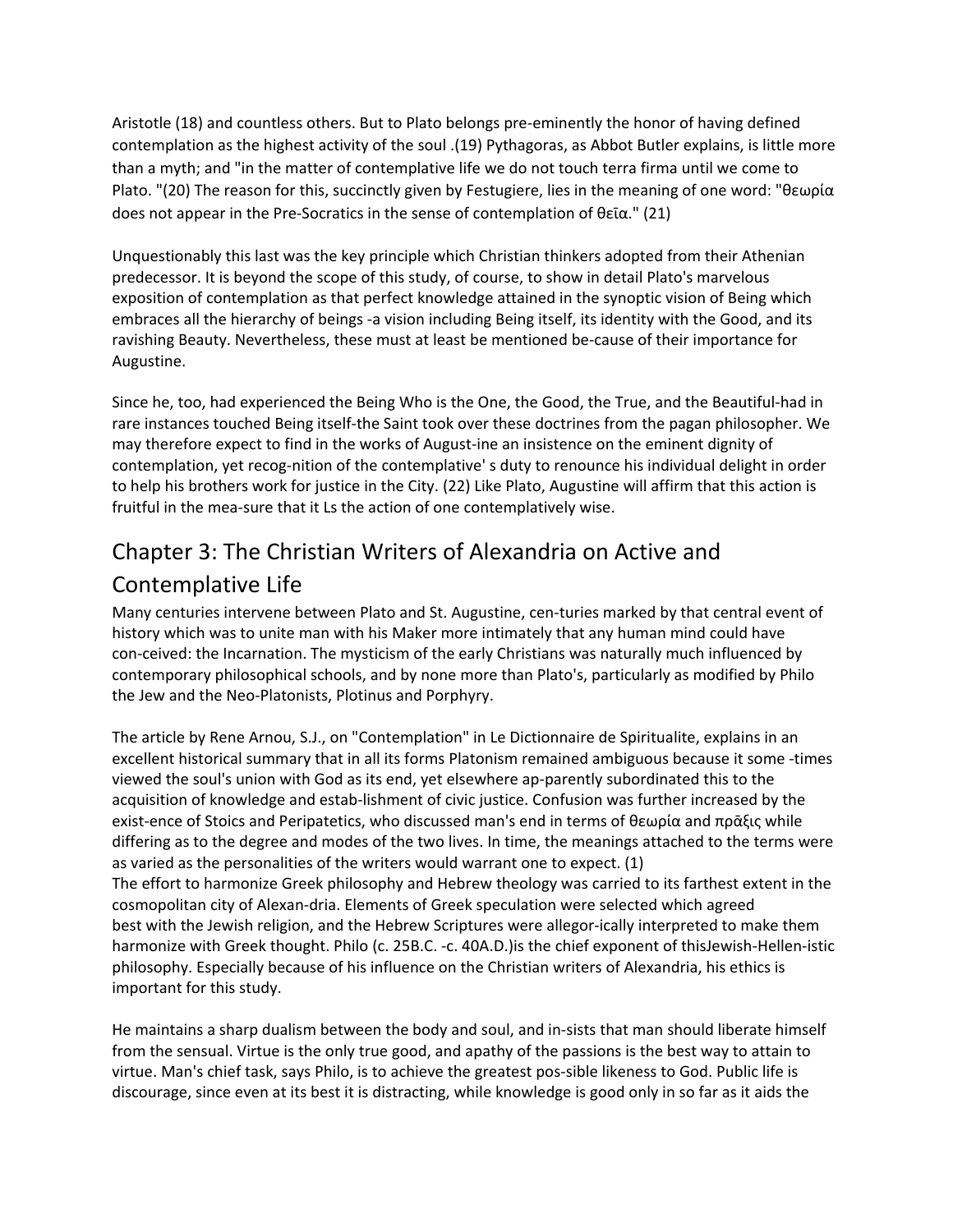interior life of the soul. There are, according to Philo, stages in this interior development, for above conceptual knowledge of God there is a heavenly wisdom or ineffable and immediate intuition of the Godhead. This passive state of ecstasy is the highest stage of the soul's life on earth. (2)

#### Philo: the Active and Contemplative Lives as Stages

In Philo the βίος πρακτιός and βίος θεωρητκός of the Greeks re-appear, but with an important difference. They are regarded as successive stages in religious learning or development. Men in general are divided into two groups: the godless and the devout. Of the latter, those who are struggling upward in order to know God through His powers are mere servants; they are in the lower or active life βίος πρακτιός) of faith, hope, discipline, and effort. Those who have emerged into the full light where they know God in Himself are fully developed men; they are in the higher or contemplative life (βίος θεωρητκός) of wisdom, vision, and peace. (3) Thus the moral or spiri-tual life has two stages: that of the babes whkh is named asceticism (ἄσκησις); and that of the perfect men which is called wisdom (σοφία). (4)

#### The Christian Writers

Because of Plato's importance, an essential work of the early Christian writers on contemplation was a "baptism" of Platonic doc-trine aimed at reconciling his thought with the writings of Saints John and Paul, particularly as to the nature of the soul• s union with God in prayer. At first, the speculative Christian authors in the East gave most of their attention to contemplation, and devoted little dis-cussion to the mutual relationship of active life and contemplative life. Furthermore, while groping for definitiveness, they made few innovations or important distinctions in their use of these terms.

Contemplative life was, of course, held to be the summit of the spiritual state. "Contemplatives," says Origen, "are in the house of God, while those who lead an active life are only in the ves-tibule." (5) In general, we may say, Eastern writers urge faithful souls to aim at contemplation, yet they consider it a privilege re-served to a learned elite or a special group within the Church. Ac - cording to Clement, it is the fruit of secret revelation not available to all.

In orthodox works there is recognition of the important role of grace; nevertheless, emphasis is placed on the operation of the human intellect under divine action. (6) Entirely representative in this are Clement of Alexandria (c, 150 - 220) and Origen (c. 185 - 253-255). Like their less gifted contemporaries, both have a marked intellect-ualism - a trait which had already been evident to St. Paul in the gnostic tendencies of certain Christian communities of his day, no-tably Ephesus and Colossae. (7)

#### Clement of Alexandria

In The Christian Platonists of Alexandria, Dr. Charles Bigg ex-plains that Clement accepts Philo's concept of βίος πρακτιός and βίος θεωρητκός as respectively the lower life and the higher life. (8)

Clement proclaims that the life of the ordinary believer, that is to say of the great body of the Church, is a lower life. Its marks are Faith, Fear, and Hope - unquestioning obedience to the letter of Authority, a selfish motive, a morality of abstin-ence from wrong. It is a sphere of discipline, of repression, of painful effort. Its crown is Holiness, the negative virtue of Self-Control. It is the state of salvation, but not of peace or joy. Above it stands the Higher Life, that of the true Gnostic; the life of Love, Righteousness, Knowledge, of serene and reasonable convictions, of glad and spontaneous moral activity, in which the soul of man is so closely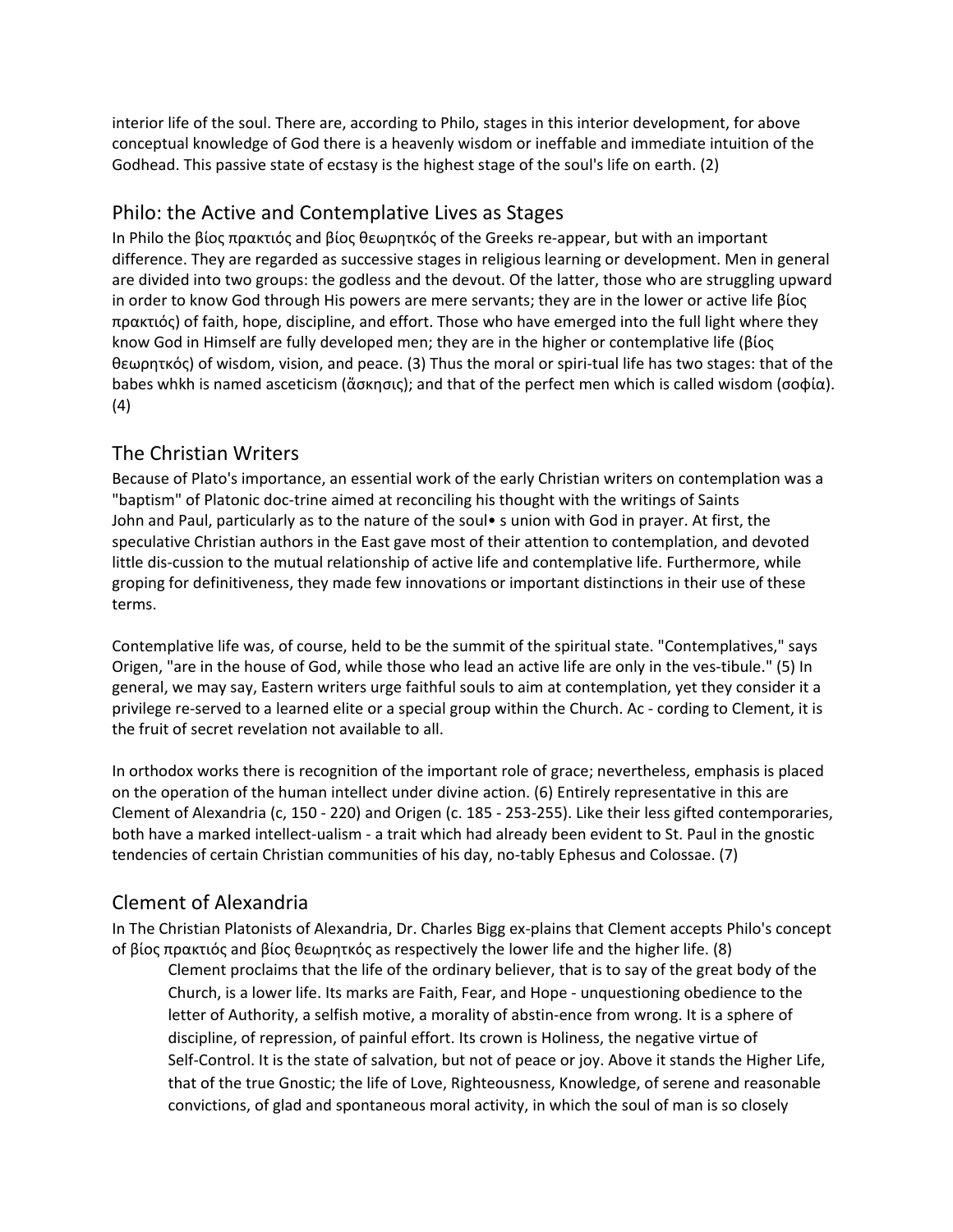wedded to the Spirit of his Lord that there is no more recalcitrance, and freedom is merged in the beata necessitas non peccandi ....

As· against the Gnostic, ... Clement protests that the two lives are not divided by any law of nature. The one must and should grow out of the other, the one is incomplete without the other. All men, all women, are called, as he says, to 'philoso-phize, ' to strive upwards to the highest ideal. (Emphasis sup-plied.) (9)

Later in the same passage Bigg shows the relationship in terms of the theological virtues: In the Higher Life Faith gives way to Knowledge, Fear and Hope to Love, while Holiness is merged with Righteousness. (10)

As for the characteristics of the true Gnostic's life, "contempla-tion is the Gnostic's chief delight; the next is active benevolence; the third is instruction, the work of making others like himself." (11) This order is one we shall see contradicted later; for these Alexandrian writers, admirable pioneers that they were, had by no means said the last word on the nature or excellence of the contemplative life. ( 12) Nevertheless, their authority is weighty.

One claim of Clement merits attention here. Besides being ven-erated for "his eminent piety, learning, and talent, ... in his Stromata he professes to reproduce the traditional doctrines which he had received from the disciples of the Apostles." (13) He did not despise philosophy withal, for his treatises on Christianity draw heavily on natural wisdom. Hence arose much of the polemical value of many of his and his school's writings against the Gnostics.

#### Origen

Another third-century giant of the Alexandrian school is Clement's pupil, Origen. It will be useful for the purposes of this study to indicate how, thanks to facts made known by modern scholars' re-search, his eminence is still growing. Origen has long been recog-nized as the founder of scientific Scripture study and as "the father of systematic Christian theology." But now a number of authorities are attributing to him another significant achievement. Increasingly he is being hailed as the founder of the theology of the spiritual life. ( 14) His work in this regard, long overlooked by scholars, has been the object of much investigation since 1931, when Walter Volker· published at Tubingen his book, Das Volkommenheitsideal des Origenes. (15)

As might be expected of one who lived in Philo's Alexandria, Origen saw in Scripture, besides the literal sense on which dogmatic theology could be based, a spiritual sense (also called anagogical, allegorical, mystical, or metaphorical sense). It was this latter that he wished all spiritually minded men to scrutinize for help in develop-ing their Christian life to its full potentialities. "This idea that Scrip-ture speaks in symbolical terms of the spiritual life, " Danlelou well says, "was to play a very prominent part in the mystical writings of later ages." (16)

#### Stages of Growth in Origen's Works

There can be little doubt that Origen's theology of the spiritual life was popularly accepted and remained influential in later centuries because he based it so much upon the Bible. Not only does he appear to have been the first to describe the main stages of development in the soul's journey back to God, (17) but he did this by drawing on Scripture - even though allegorically interpreted. We find his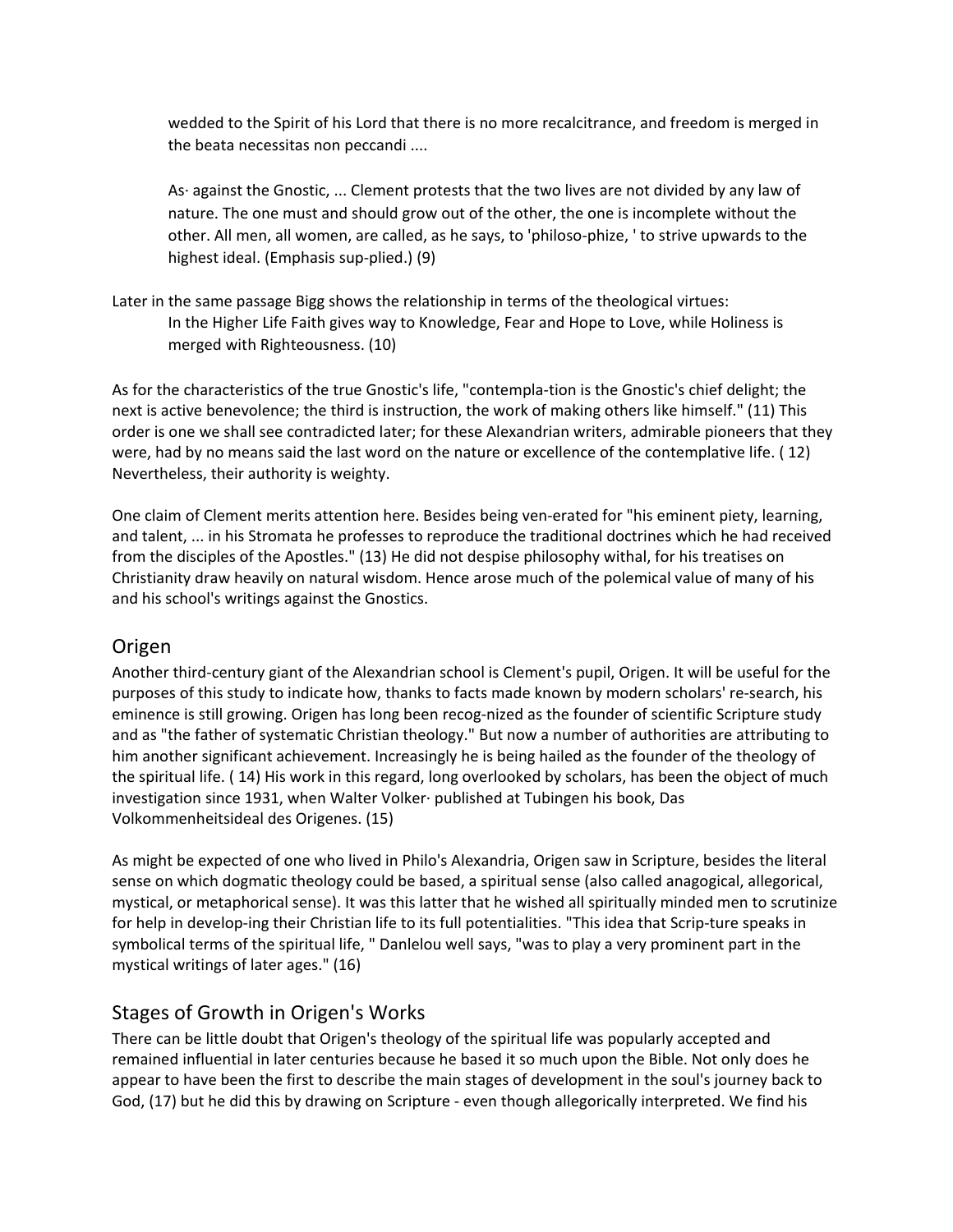exposition especially in his homilies on Genesis, Exodus, and Numbers, and in his commentary on the Canticle of Canticles.

The first stage, Origen tells us, is that in.which a man is con-verted. (18) He conceives the desire to restore in himself, by strug-gling against his lower nature, the image (Et1.-:ova) of God according to which he has been created. He finds this image of God especially in the Savior, the Logos. In the next stage he struggles through his per-iod of purgation, guided in the midst of his trials by occasional flashes of light. If he is to continue his battle against sin and his passions, he will need both action (typified by Moses) and contemplation (typified by Aaron). In the third stage he still uses a moderate practice of pen -ance. In a fourth stage occurs the ascent of the watch-tower (ascensio speculae) from which he gets at least a dim idea of the spiritual gifts in store for him. He learns, too, how to discern good spirits from bad. In a fifth stage he is fortified by consolations against spiritual trials and he begins to enter the mystical region.

Several more stages bring him to the gnosis, a transforming knowledge of the things of God. It detaches him from transitory earth-ly things and admits him to the intelligible world. By now he has reach-ed great heights; but he is still vexed by temptations. And although he already has many virtues, he must go out and fight -- not merely with-in his own soul, but also exteriorly by his teaching and preaching. It is clear, therefore, that in Origen's view, mere contemplation is not the goal of an earnest Christian in this life; rather, God's light and strength are given to enable him to undertake the battles of the apostolate.

The seeker for perfection is now ready to pass through the final stages of the contemplative life, and even to experience ecstasy (ἔκστασις). Whether this ἔκστασις means for Origen a truly mystical experience or merely intense astonishment at the great mysteries of Christianity is still an unsettled controversy. In either case, however, it remains true that Origen's mystical theology tends somewhat more toward intellectual contemplation than toward an experimental and loving awareness of God's presence such as Gregory of Nyssa (c. 335- c. 395) afterward described. Origen gives the most satisfying exposi-tion of his ideas concerning the zenith of the spiritual life in his Commentary: on the Song of Songs.

This Commentary is in fact our most important source for learn-ing Origen's ideas on all that pertains to the spiritual life. It had, moreover, a profound influence on the spiritual writers of subsequent centuries. In this work Origen, building upon ideas which Philo had taken from the Greeks, works out a theory about the three stages of development in the spiritual life. Danielou has condensed (19) one passage which is of great importance for our study:

…To distinguish between these three sciences [ of the Greeks], namely ethics, physics, and theory [or inspection or contemplation ] , Solomon treated of them in three separate books, each in keeping with the degree of knowledge it was concerned with. First, in the Book of Proverbs, he taught morals and set out rules for living a good life. Then he put the whole of physics into Ecclesiastes. The aim of physics is to bring out the causes of things and show what things really are, and thus to make it clear that men should forsake all this emptiness and hasten on to what is lasting and eternal. It teaches that every-thing we see is frail and fleeting. When anyone in pursuit of wis-dom comes to realize that, he will have nothing but scorn and disdain for those things. He will, so to say, renounce the whole world and turn to those invisible, eternal things the Song of Songs teaches us about in figurative terms, with images taken from love-making. Thus, when the soul has been purified morally and has attained some proficiency in searching into the things of nature, she is fit to pass on to the things that form the object of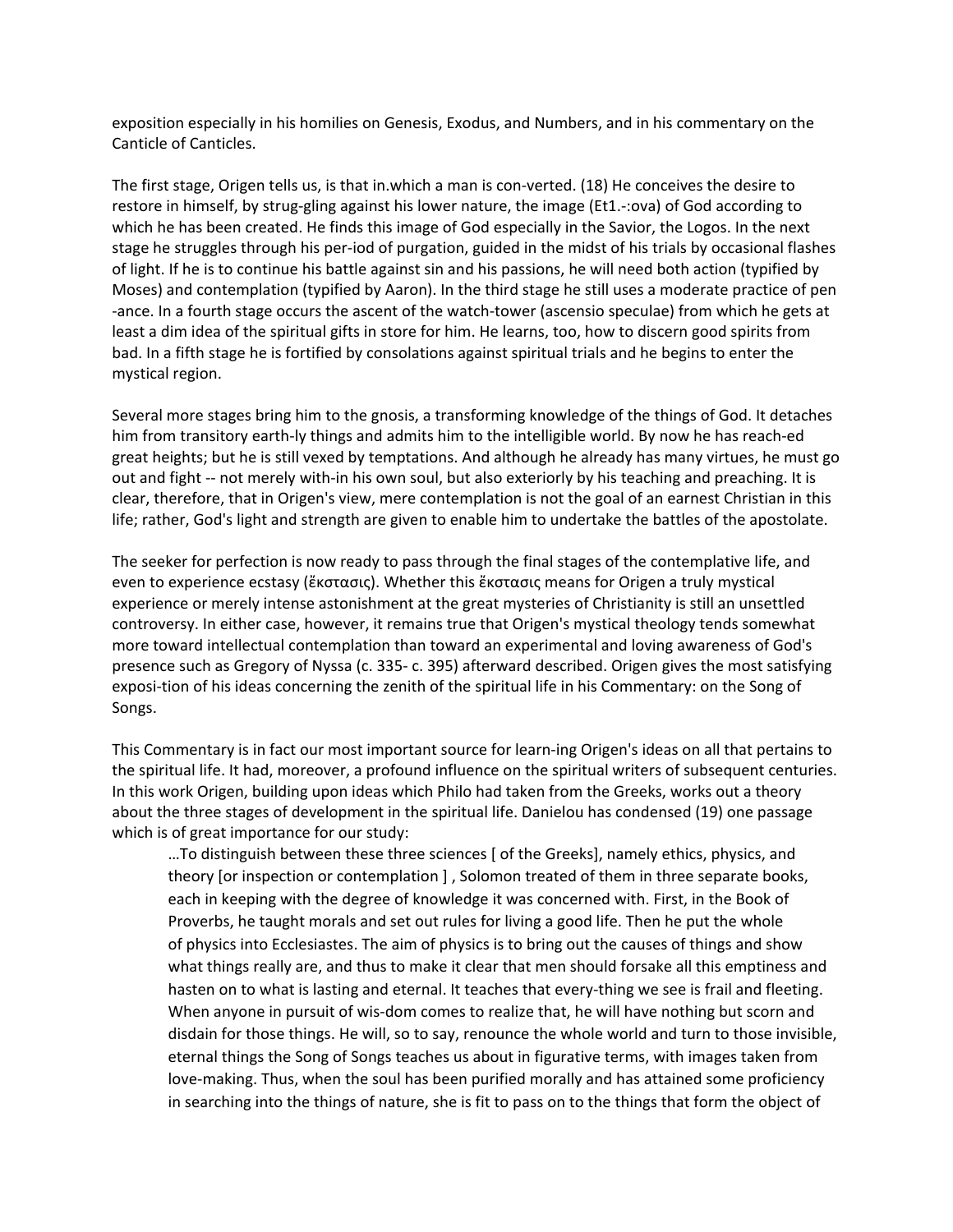contemplation and mysticism; her love is pure and spiritual and will raise her to the contemplation of the Godhead.

#### Danielou aptly comments (20) that this passage

. . . is of the greatest importance for the history of the theology of the spiritual life .. What it amounts to is, in. fact, an account of the three ways, the purgative, the illuminative, and the unitive . . . . The essential operation of the illuminative way is the forma-tion of a just estimate of things: the soul must come to realize the nothingness of temporal things and learn to understand that the spiritual world is real. What she has to do, then, is to rid herself of her illusions about the world and get a firm grasp of reality. Once this conviction is securely established in her, the way is open for her to enter on the contemplation of the things of God. (Emphasis supplied.)

#### Martha and Mary as Types of the Two Lives

In the work of Origen there are two points notable by reason of their possible influence on St. Augustine as well as their presence in the subsequent history of the two terms, activa and contemplativa. First is the fact that, according to Abbot Chapman, Origen, who treated frequently of the two lives, deserves credit for having been "possibly the first to compare Martha and Mary as their types." (21) Secondly, Origen used another Gospel incident, the Transfiguration, to illustrate his concept of the relationship between action and contemplation. His words are amazingly clear:

Peter was eager that they should continue in the vision he was privileged to see, but that was not to be. By leaving the vi-sion and going down to serve His brethren once more, Our Lord demonstrated to him that the active life must always continue with the contemplative, that the βίος θεωρητκός and βίος πρακτιός are inseparable. (22)

While thus studying the Christian writers of Alexandria in this pre-Augustinian period, we often notice with pleasure that in them there is little of our modern notion that active life and contemplative life are in mutual opposition. Rather, they hold that each complements the other in a higher synthesis: a union of the two lives which is pos-sible because the one God of Truth is Source of all good. This attitude of synthesis is perhaps best exemplified in the concise formulae of one of Origen's fourth-century disciples, Evagrius (d. 399). Two of his Sententiae, a work dear to medieval monks, read thus:

Fides initium caritatis, finis autem caritatis scientia Dei.

Cognitor (γνωστικός) et actuosus (πρακτικός) occurrerunt invicem; medius utrorumque stat Dominus. (23)

#### Origen' s Influence

Origen's influence on those who later wrote about the spiritual life has been immense. Time after time in succeeding centuries, when a mystic has tried to describe his experiential awareness of God through graces of infused contemplation, he has done so in terms and language and imagery inherited from Origen -- often through Gregory of Nyssa (c. 335 - c. 395), "the true founder of mystical theology." (24) For example, he may liken his union with God to a spiritual marriage, or apply to himself the story of Martha and Mary, or attempt to portray in words a state of ecstasy or rapture. In all these paral-lels he is but following the trail blazed by Origen.

To speak more concretely about matters important to this study, Origen' s influence affected Gregory of Nyssa, and, directly or indi-rectly, Evagrius of Ponticus ( d. 393). Through this latter, Origen' s thought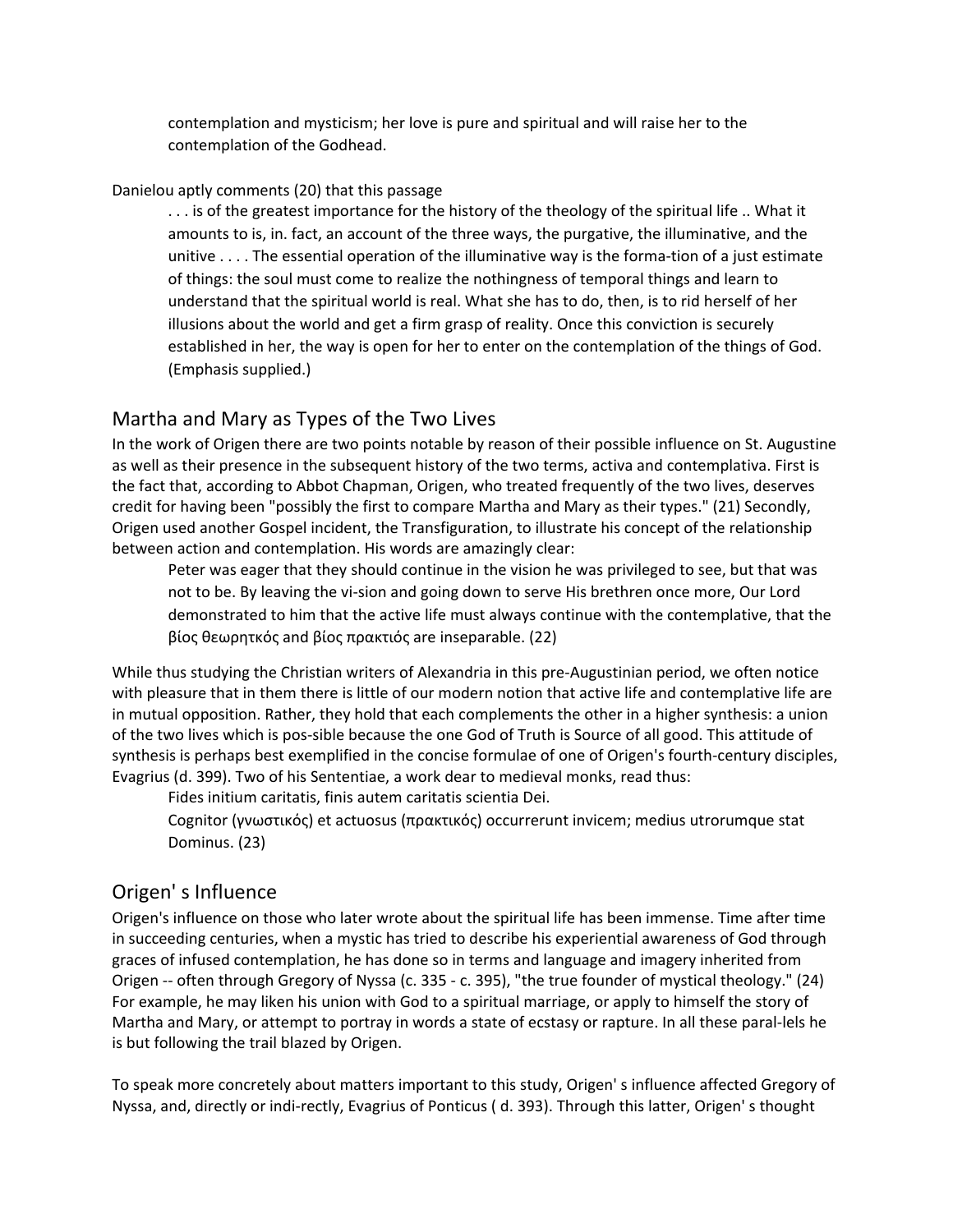reached the monks of Egypt. Evagrius also handed it on to Cassian (c. 360 - 435), whose writings on the spiritual life had wide-spread vogue in the West for centuries. (25) In Cassian and a few other writers before βίος πρακτιός and βίος θεωρητκός become re spectively in Latin dress vita actualis and vita theoretica or contempla-tiva. (26) St. Isidore of Seville (c. 560 - 636) has a chapter on the two lives .(27) His doctrine on them is similar to Gregory's, but not so extensive or profound. In PL 83, 6908 he uses the terms actualis vita and activa vita as synonyms. The majority of authors since then, how-ever, have preferred to use vita activa and vita contemplativa.

## Chapter 4: St. Augustine on Active and Contemplative Life

Into a world in which Christianity was a recognized and influen -tial religion, though one frequently needing to ward off the onslaughts of heretics more vicious than the old pagans had been, came the man who was to be ranked among the greatest thinkers and lovers of God ever known: Augustine, Bishop of Hippo (354-430 leacher of the Church Universal. It seems almost foolhardy to attempt here to set forth his doctrine on contemplation and its relationship to the active life; yet a brief background sketch is essential for any presentation in its proper light of St. Gregory's work.

Other aspects of St. Augustine's thought have had more atten -tion, at least until recent years, but no one can fairly question his importance and originality here. In the words of Abbot Butler, "No previous writer had discoursed with such fullness and insight as Augustine on the nature of the two lives and the claims of each of them on the individual." (1) And lest anyone think that he was merely the heir of preceding ages, synthesizing his predecessors' achieve-ments, one of his learned sons writes:

Saint Augustine is not one of those servile minds that are contented to assimilate their masters' doctrine. He rethought all that he received, particularly concerning the union of the soul with God which he investigated with so much passionate ardor and observed with so much subtle insight. Thus he appro-priated what he took from his predecessors. He so Christianized what he borrowed as to make it his; and often the question of the sources of his thought becomes a mere problem of history--and an interesting one—rather than an indispensable condition for correct understanding of his writings. This is true of contemplation. (2)

Augustine was peculiarly fitted to teach about contemplation be-cause he had previously been a contemplative. In fact, as we learn from Confessions vii, 17, he had been privileged to commune inti-mately with God even before his baptism in 387 at the age of 33. In the humble outpouring of praise and repentance that we call his Confes-sions, the Saint admits that at the very time of their being written (probably in 397 and not later than 401) he was the recipient of mani-fest spiritual favors almost unbearable for their brevity and for their sweetness:

Sometimes, Thou dost introduce me to a very unusual inner experience, to an indescribable sweetness, which, if it reaches perfection in me, will be beyond my present knowledge. But, it will not happen in this life, for I fall back among these lower things, pulled down by troublous weights, and I am ab-sorbed again in ordinary affairs. I am held fast and weep a great deal, but I am held quite firmly. So great is the burden of custom! Here, I am able to exist, but I do not want it; there, I wish to be, but I cannot; in regard to both, I am unhappy. (3)

The passage, it should be observed, is in line with other saints• in-sistence on the transiency of mystical graces in the present life.

In addition to such supernatural experiences as these, which penetrate his exposition of contemplative life with a unique note of conviction, Augustine had a naturally keen and well trained intellect, apt for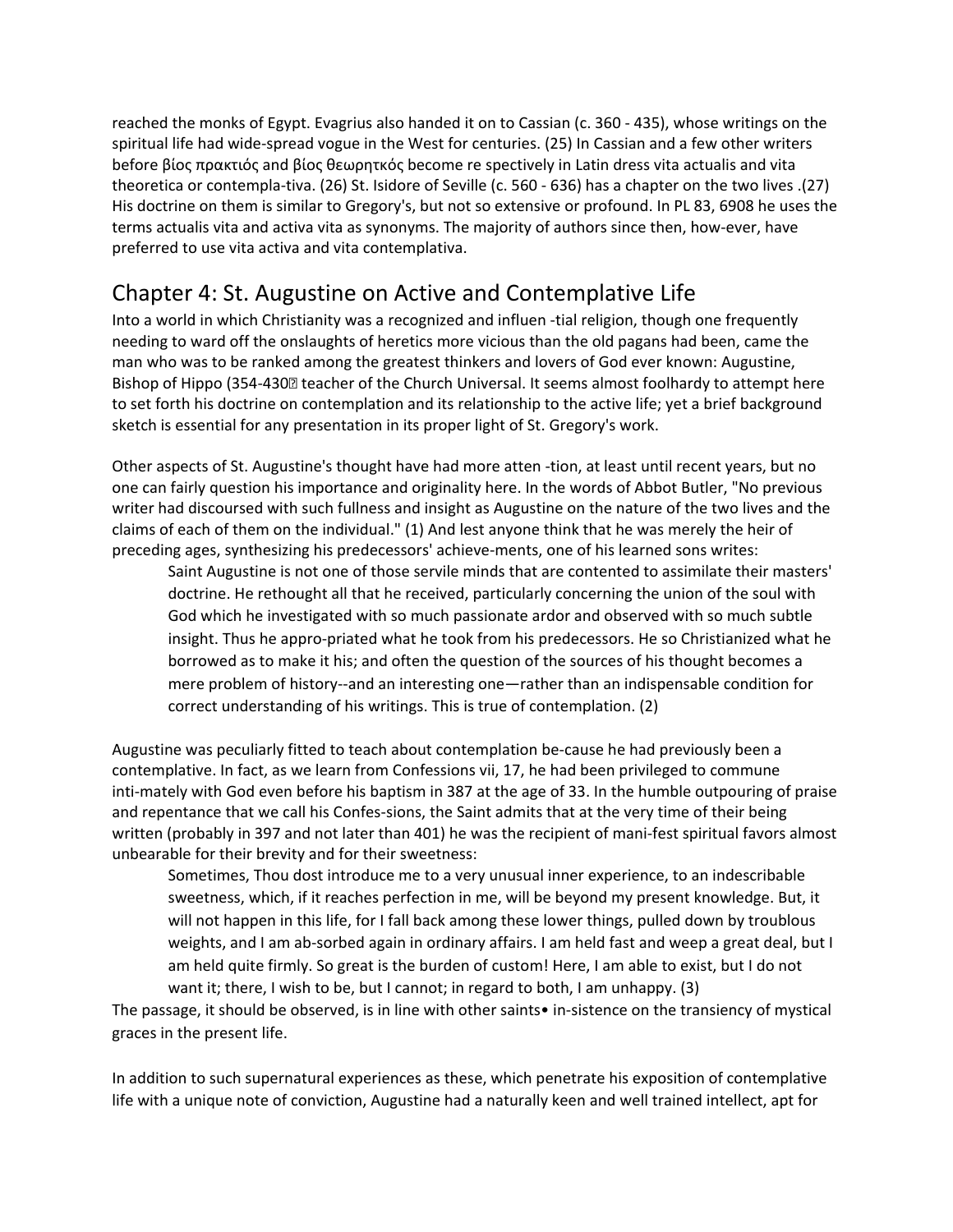scholarly meditation on truth; hence, for him it was a rela-tively simple transition to exercise his gifts on the spiritual plane. That is, for him contemplation was chiefly a supernaturalized and loving cognition of the Supreme Being. Other writers, before him as well as after, might make a sharp distinction between philosophical contemplation and religious.

But for Augustine there could be no distinction - his in - tellectual perception of truth was religious, and his religious experience was intellectual. God as absolute Being, Good, Truth, Beauty, was the object not only of his intellectual vision, but at the same time of his religious emotion. Probably in a higher degree than any other saint or seer has he synthesized in his religious consciousness the two faculties of knowing and loving. So that his contemplative life was intellectual, and si - multaneously religious, in a measure perhaps not achieved by any other . ( 4)

Before quoting further from Abbot Butler's Western Mysticism, it is only proper to credit him with the general outline of the analysis of Augustine's teaching on the two lives to be followed here. It con-sists of: 1) a definition of the two lives, together with examples from Scripture; 2) an exposition of the relative superiority of the contem-plative life; 3) consideration of the possible presence of the lives alone or united in the individual soul; 4) Augustine's contrast between (a) the stages of the interior life of an individual and (b) the exterior or observable modes of his social living; and 5) the availability of con-templation for all. (5)

#### Definition of the Two Lives, with Biblical Examples

In the City of God we find St. Augustine's simplest definition of the two lives. It is helpful, though too brief to reveal the rich treasures he brought forth elsewhere in his works by varying his terms, emphasis, and points of reference, much as a jewel lover would handle gems of many facets to manifest beauties not visible at a glance. The merits of this particular definition lie in its distinct-ness and its use of the very words contemplativa and activa.

As the study of wisdom consists in action and contempla -tion, so that one part of it may be called active, and the other contemplative - the active part having reference to the conduct of life, that is, to the regulation of morals, and the contempla-tive part to the investigation into the causes of nature and into pure truth - Socrates is said to have excelled in the active part of that study, while Pythagoras gave more attention to its con-templative part, on which he brought to bear all the force of his great intellect. To Plato is given the praise of having perfected philosophy by combining both parts into one. He then divides it into three parts -the first moral, which is chiefly occupied with action; the second natural, of which the object ls contem plation; and the third rational, which discriminates between the true and the false. And though this last is necessary both to action and contemplation, it is contemplation, nevertheless, which lays peculiar claim to the office of investigating the nature of truth. Thus this tripartite division is not contrary to that which made the study of wisdom to consi!3t in action and contem - plation. (6)

The constant element in all of Augustine's discussion on contem-plation is Wisdom, the Image of God: Wisdom, Second Person of the Trinity, lovingly intuited, and become the Exemplar for that restored creaturely likeness of Itself wrought by faith which is luminous with love -and which is true wisdom, sapienta. Like other living proces-ses, progress toward wisdom is one of advancing levels, described by the Saint in several ways. Of these, the underlying similarity is that the earlier stages emphasize efforts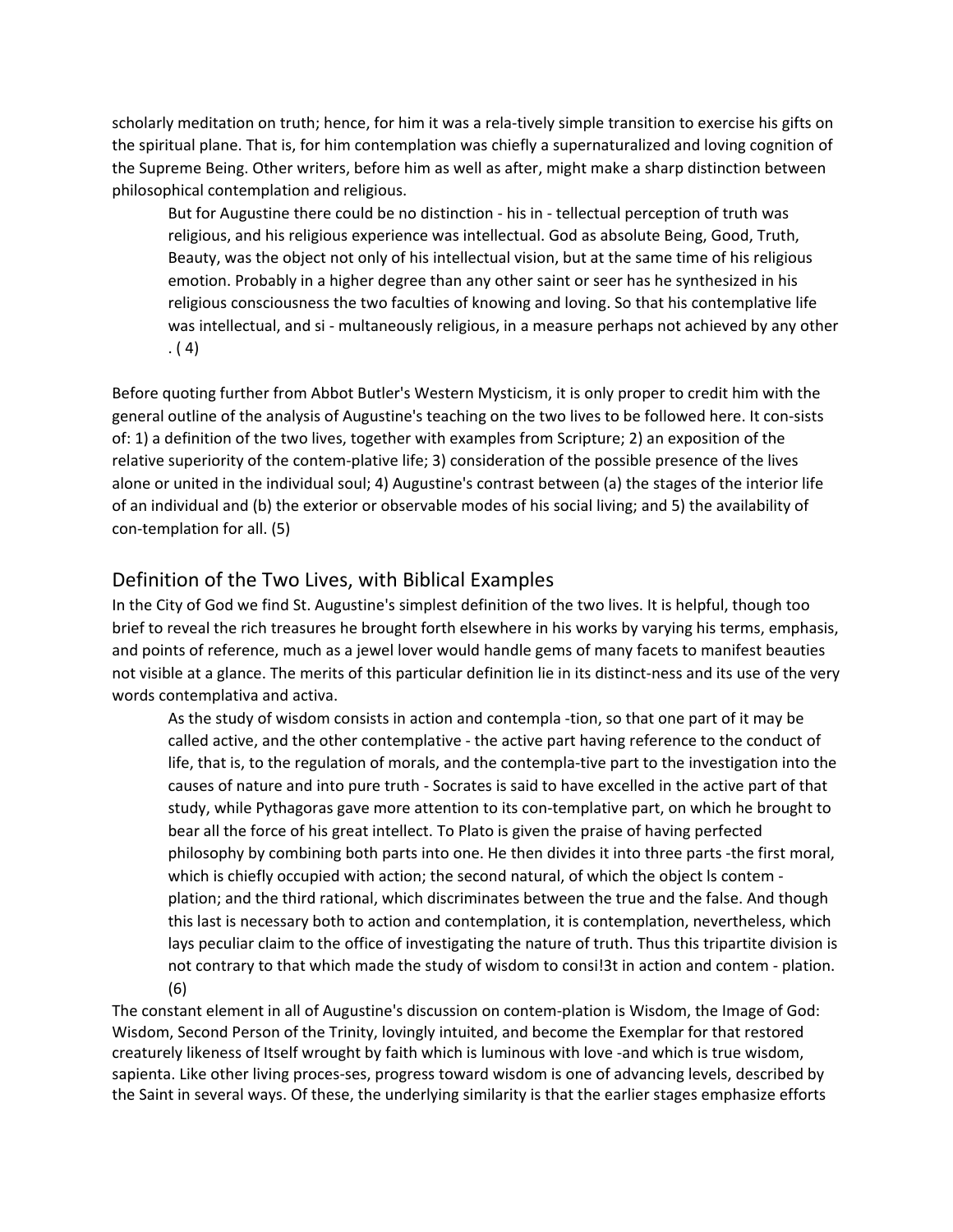of the human will at purifi-cation and acquisition of moral virtue; the later ones are more mani-festly due to the operation of the Holy Spirit, Giver of Gifts, Who is but allowing on earth some foretaste of that joy in loving vision which is the essence of heaven: "Haec enim nobis contemplatio promittitur actionum omnium finis atque perfectio gaudiorum . " (7)

To attain this contemplation, the soul must enter upon a life of asceticism in the literal meaning of that word: training. One of Augus-tine's contemporaries, Cassian, "divides spiritual knowledge into two branches: :Rractical, which consists in the elimination of faults and acquiring of virtues; and theoretic, which consists in the contempla-tion of divine things." (8) Augustine would approve such states and agree with Cassian's statement: "In vain does one strive for the vision of God, who does not shun the stains of sin. "(9) Save for the use of the terms "purgative," "illuminative," and "unitive," Augustine's teaching on stages of growth in the spiritual life is identical with what became classic in later writers. (10)

The fact that spiritual life is one harmonious whole, though it has stages which St. Augustine sometimes contrasts vividly, is per-haps best brought out by his using (like Origen) Biblical pairs -Lia and Rachel, Martha and Mary, and the apostles, Peter and John. Of the two Old Testament women he writes:

Two lives are held out to us in the Body of Christ - the one temporal, in which we labor, the other eternal, in which we shall contemplate the delights of God. . . . Even the names of the women teach us to understand that. For it is said that Lia is interpreted 'Toiling,' but Rachel 'The Beginning Beheld' or 'The Word by Which Is Seen the Beginning.' Therefore the action of human and mortal life, in which we live by faith, doing many laborious works, is Lia .... But the hope of the eternal contemplation of God, which has a sure and delightful under-standing of the truth, is Rachel. (11)

It is a bit amusing, and quite typical of St. Augustine as a polemicist, that his explanation of the soul's union with God, which is typified by the two sisters wedded to Jacob, should have come about because he wished to defend the Patriarch against Faustus' charge of bigamy. That, however, is totally irrelevant to our interest in the Saint's exe-gesis. The above quoted words of Augustine are particularly signifi-cant because, as Butler points out:

The contemplative life spoken of in the foregoing passage is such a contemplative life as may be lived in this world. It is perhaps the most important single exposition of St. August-ine's theories on the relations between the Two Lives, and suppl'ies a valuable summary of the chief points of doctrine that will be further illustrated from other of his writings. (12)

Moreover, Augustine here sets for the West the interpretation (already seen in Origen' s work) which became traditional there: Lia as the representative of vita activa and Rachel of vita contemplativa. So general was the understanding of it that eight centuries later in his Purgatorio, Dante could envisage Lia saying:

Know thou, whoe'er dost seek to know my name, That I am Leah, and fair hands I ply To make myself a garland with the same; I deck myself that in the mirror I May joy to gaze; my sister Rachel, she All day unceasing doth her mirror eye. She those her beauteous eyes still longs to see, As I with busy fingers to adorn; Sight pleases her, and active working me. (13)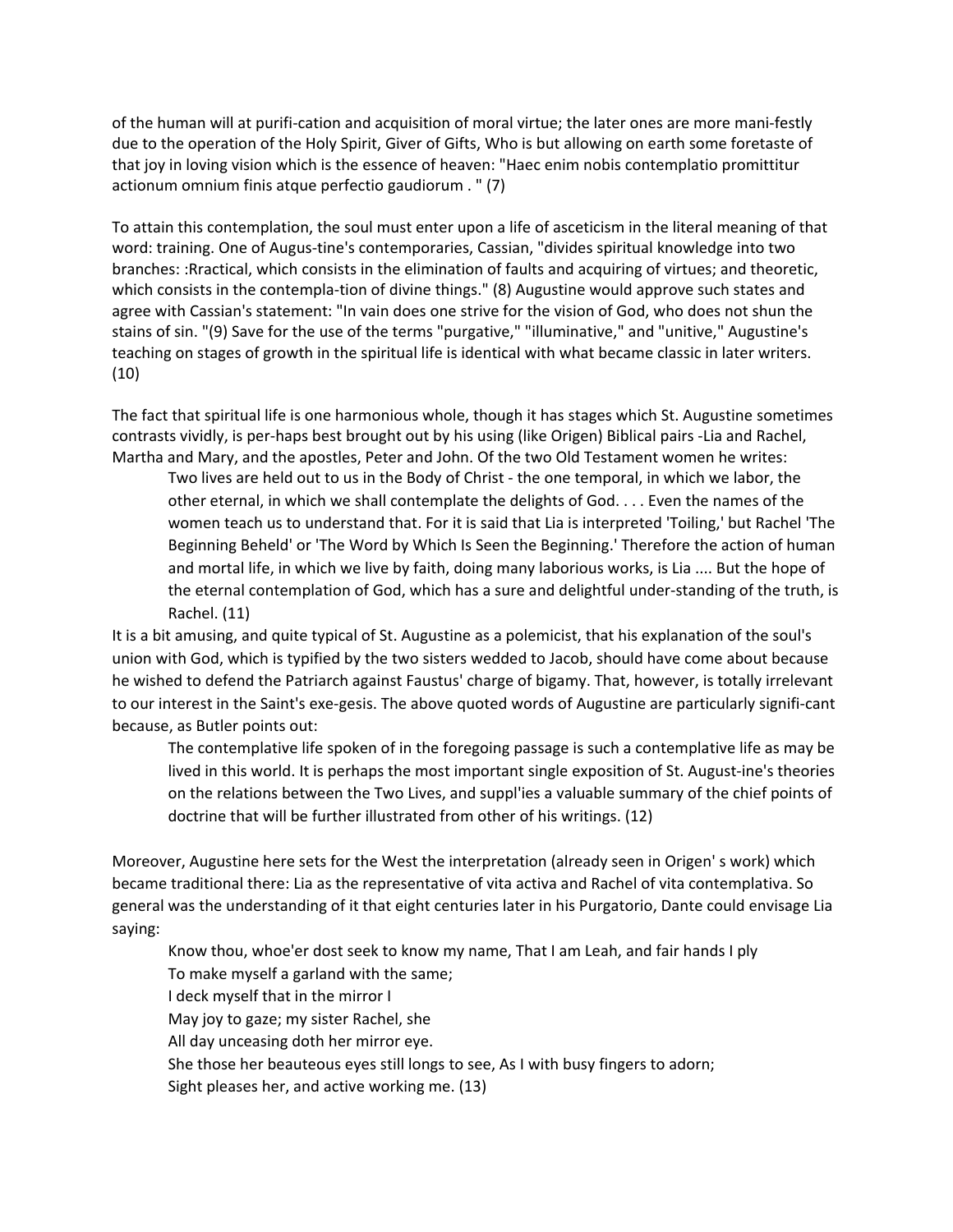In such context, the poet knew, "sight" would be understood as contem - platio, and "active working" as actio.

If some passages in Augustine emphasize the similarities of the two lives, in others he will stress their distinctions. For example, he says:

The active life is signified by the Apostle Peter, the con-templative by John. The first is wholly carried out here until the end of this world, and there finds an end; the last is deferred, to be completed after the end of this world, but in the world to come it hath no end .... Let perfected action follow Me, informed by the example of My Passion: but let contemplation that has been begun, tarry till I come, to be perfected when I come. (14)

Quite closely related to the above is Augustine's depiction of the be-loved evangelist in another work, De Consensu Evangelistarum, wherein he again shows that active labor is prelude to contemplative joys unending. This passage is remarkable for an illuminating change in his terminology. Instead of using the customary terms, vita activa and vita contemplativa, Augustine employs virtus activa and virtus contemplativa, of which he makes statements similar to those he or-dinarily gives concerning active and contemplative life.

There are two virtues set before the human soul, the one active and the other contemplative. Through the former one makes progress, through the latter he attains his goal. By active virtue he labors to purify his heart for the vision of God; by contemplative virtue he is at rest beholding God. Therefore, the one consists in observing those precepts by which we must toil in this temporal life, while the other fills us with truths concerning that everlasting life to come.

Consequently, the active virtue is engaged in struggle, but the contemplative virtue enjoys repose. For active virtue consists in cleansing the soul from sins, while contemplative virtue abides in the light of those already purified. A second consequence is that in this mortal life the active virtue consists in the pursuit of a good manner of living, but the contemplative virtue consists especially in faith and, for a very few, in some partial vision of the unchangeable truth, seen through a mirror in an obscure manner (1 Cor. 13, 12). These two virtues are symbolically presented to our minds in the two wives of Jacob . . . . Lia indeed is interpreted 'the Toiling One,' but Rachel 'The Beginning Beheld.' Hence, we are enabled to have some grasp of the mystery. Three of the Evangelists gave major attention to the temporal deeds and words of the Lord, which are especi-ally valuable for our moral formation in the present life. These Synoptics concerned themselves, then, with a study of virtue. John, however, narrated far fewer deeds of the Lord, yet with greater care and more detail he cited His statements, particularly those revealing the unity--of the Trinity and the hap-piness of eternal life. John thus focused his attention and preaching on the recommendation of contemplative virtue. (15)

In the revised edition of La Contemplation Augustinienne (1954, pp. 35-37), Cayre has an excellent analysis of this passage. Augus-tine here uses the word "virtue" to mean the Christian life itself, considered as the source of energy producing the interior develop-ment or perfection of the soul. "Active virtue" and "contemplative virtue" are the two profound forces which characterize the Chris-tian life and direct it by turns.

Some lines in the text just quoted might give the impression that St. Augustine regarded vita contemplativa as the reward given only in eternity, and as something separate from vita activa, the temporal struggle to earn it; but numerous other passages, even more specific than the reference to hope as the "beginning of vision" typified by Rachel, clearly indicate his rejection of any such view.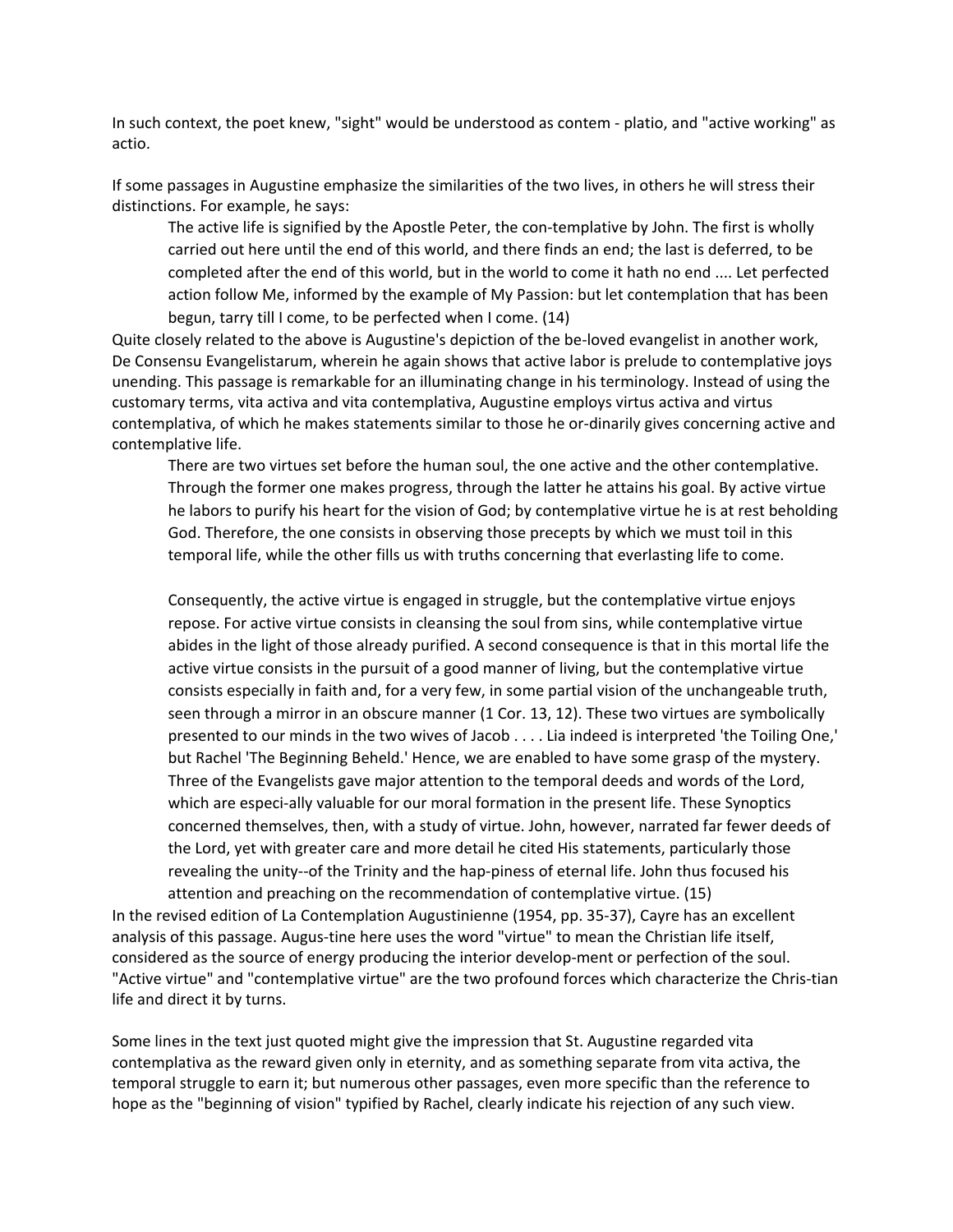Contemplative life begins on earth and is "completed after the end of this world," as Augustine wrote about Peter and John in the passage cited just above (on page 33). Always he would insist on the oneness of the vita, despite the differences between activa and contemplativa. As a matter of fact, there is no opposition between the two, since one evolves from the other; just as when we say that the oak tree is not the acorn but a more developed outgrowth thereof, we are not treating of two adversaries but are instead pointing up a vital, organic relationship.

#### The Relative Superiority of Contemplative Life

With the next Scriptural pair, Martha and Mary, another clas-sical example from Augustine's forceful pen, we enter into the second phase of this discussion. Here even more explicitly than in the case of Peter and John, the Saint asserts the relative excellence of contemplation, so often indeed that the sisters at Bethany seem his favorite illustration. The exegesis of the better part (Luke 10, 42), found fre-quently in his sermons, became traditional in Western mysticism.

Martha chose a good part, but Mary the better .... She hath chosen to contemplate, to live by the word. (16)

In another sermon:

Martha's part is holy and great: yet Mary hath chosen the better, in that while her sister was solicitous and working and caring for many things, she was at leisure and sat still and lis-tened. Mary's part will not be taken away from her, Martha's will - for the ministering to the saints will pass away; to whom will food be given, where none hungers? Mary's part does not pass away, for her delight was in justice and truth, and in this same will be her delight in eternity. What Mary chose waxes greater; for the delight of the human heart- of a faithful and holy human heart - in the light of truth and the affluence of wis-dom, if it be sweet now, will then be sweeter far. (17)

And again:

In these two women, both pleasing to the Lord, two lives were figured:

the present and the future,

the laborious and the quiet,

the troublous and the happy,

the temporal and the eternal.

Both are praiseworthy; but the one is laborious, the other lei-sured. What Martha was doing, there we are; what Mary, that we hope for. While in this life, how much can we have of Mary• s part? For even now we do somewhat of her work, when removed from businesses and laying aside our ordinary cares. Inasmuch as we do this, we are like to Mary. (18)

At other times Augustine speaks, not of the two sisters, but of the virtues they typify, scientia and spapientia. Abbot Butler summar-izes the Saint's teaching on "wisdom's" relationship to "knowledge" as revealing the superiority of the contemplative to the active life; the idea is especially frequent in De Trinitate. The Abbot writes:

Action, whereby we use aright things temporal, is differ-ent from the contemplation of things eternal; and contemplation is assigned to 'wisdom, ' motion to 'knowledge' (De Trinitate xii, 22). Here action is taken as being the right ordering of the pres-ent life, in so far as it is concerned with transitory things. And so he goes on to explain that 'knowledge' has to do with abstain-ing from evil and striving after good, wherein our action is exercised (ibid., 21, 22). Thus it includes the practice of the moral virtues: also the exercising of works of mercy, both spiritual and corporal.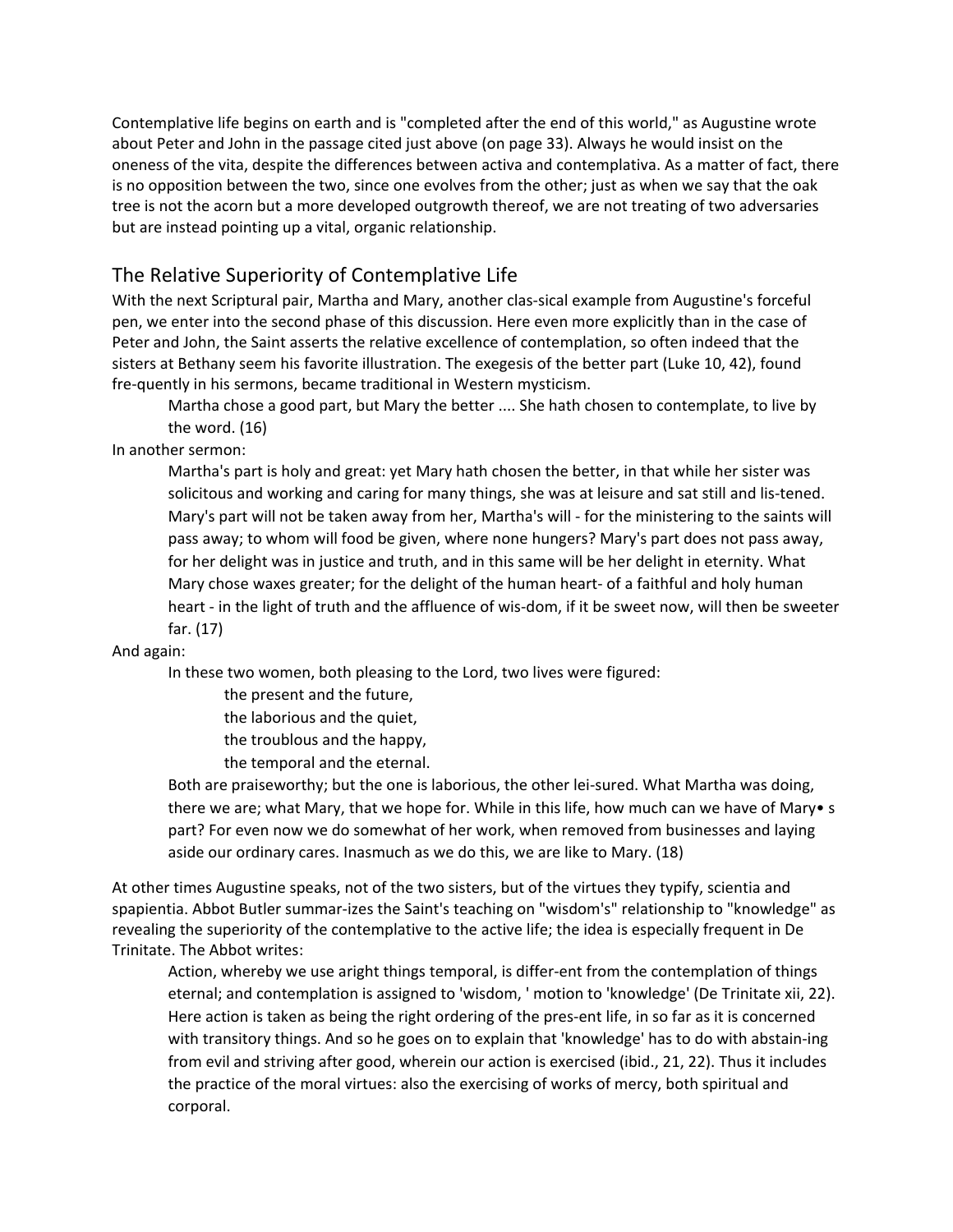Contemplation, or 'wisdom, ' is the intellectual cognition of things eternal (ibid., 25). In its wide sense it has to do with Platonic Ideas -- abstract ideas and universals; but pre-emin-ently it lies in the cognition and love of That which always is and unchangeably abides, viz. God (Enar. in Psalm. cxxxv, 8); for what among eternal things is so excellent as God, Whose nature alone is unchangeable (De Trinitate xii, 22)? (19)

The culmination for the soul, the rest for the hitherto restless heart of man, lies not in inactivity (vita desidiosa) but in peaceful pos-session of truth (tranquillitas, otiurn). It is eloquently described in one of the Saint's earliest works, De Ouantitate Animae: "The going to God, that is, to the very contemplation of Truth, ... the striving to grasp intellectually those things which truly and supremely are, is the soul's highest act of seeing, than which there is none more perfect or better." (20) Of this Augustine tells us, "Tunc erit Alleluia in re," for which we are already rehearsing: "Modo nobis Alleluia canticum est viatoris." (21)

#### The Presence of the Two Lives Alone or Combined in the Individual

Thirdly, we come to the practical reconciliation of vita activa and vita contemplativa in the individual's own life. The possibility of this should be no surprise if we remember their organic and causal relationship: the active life (later called the purgative way of the be-ginners and the illuminative way of the advancing) consists chiefly in the exercise of the moral virtues and the exterior works into which they issue; and the contemplative life (later termed the unitive way of the perfect) chiefly exercises the theological virtues and issues into those exterior deeds which charity prompts. (22) We must also bear in mind the fact that the act of contemplation, as distinguished from the contemplative state of soul, is of transient duration in hoc statu viae.

The best evidence for their harmonious co-existence when con-sidered as states of soul, is, once again, the example of Augustine's own life. He writes in the passage from the Confessions cited earlier:

It gives me joy to take refuge in this pleasure, in so far as I can take a rest from necessary duties.... I find no safe place for my soul, except in Thee, where my scattered parts are gathered together and no portion of me may depart from Thee. (23)

There remains, of course, a problem about balancing the amounts of activity and contemplation in one's external manner of living.

#### Augustine's Distinction between Stages of Interior Life and Observable Manners

#### of Living: Busy, Leisurely, or Mixed

In numerous sermons and letters of counsel Augustine, an inde-fatigable toiler in Christ's vineyard himself, exhorted others to set aside virtuous study for apostolic labor. (24) In this vein he composed Chapter Two of the Q!Y. of God, Book xix. Unwary readers may easi - ly consider the thought of this passage identical with his customary treatment of vita activa and vita contemRlativa. Close scrutiny, how-ever, shows that Augustine uses quite dissimilar terminology: genus vitae negotiosum or actuosum, genus otiosum, and genus ex utrogue temperatum or compositum or modificatum. His statement is:

Moreover, there is the case of those three modes of living, namely, the first of studious but not lazy leisure for the contem - plation and investigation of the truth, the second busy in the management of human affairs, and the third one compounded of the other two. When it is asked which one of these it is best to choose, there is no controversy about the supreme good. Rather, the question is, which of these three makes it hard or easy for a man to reach the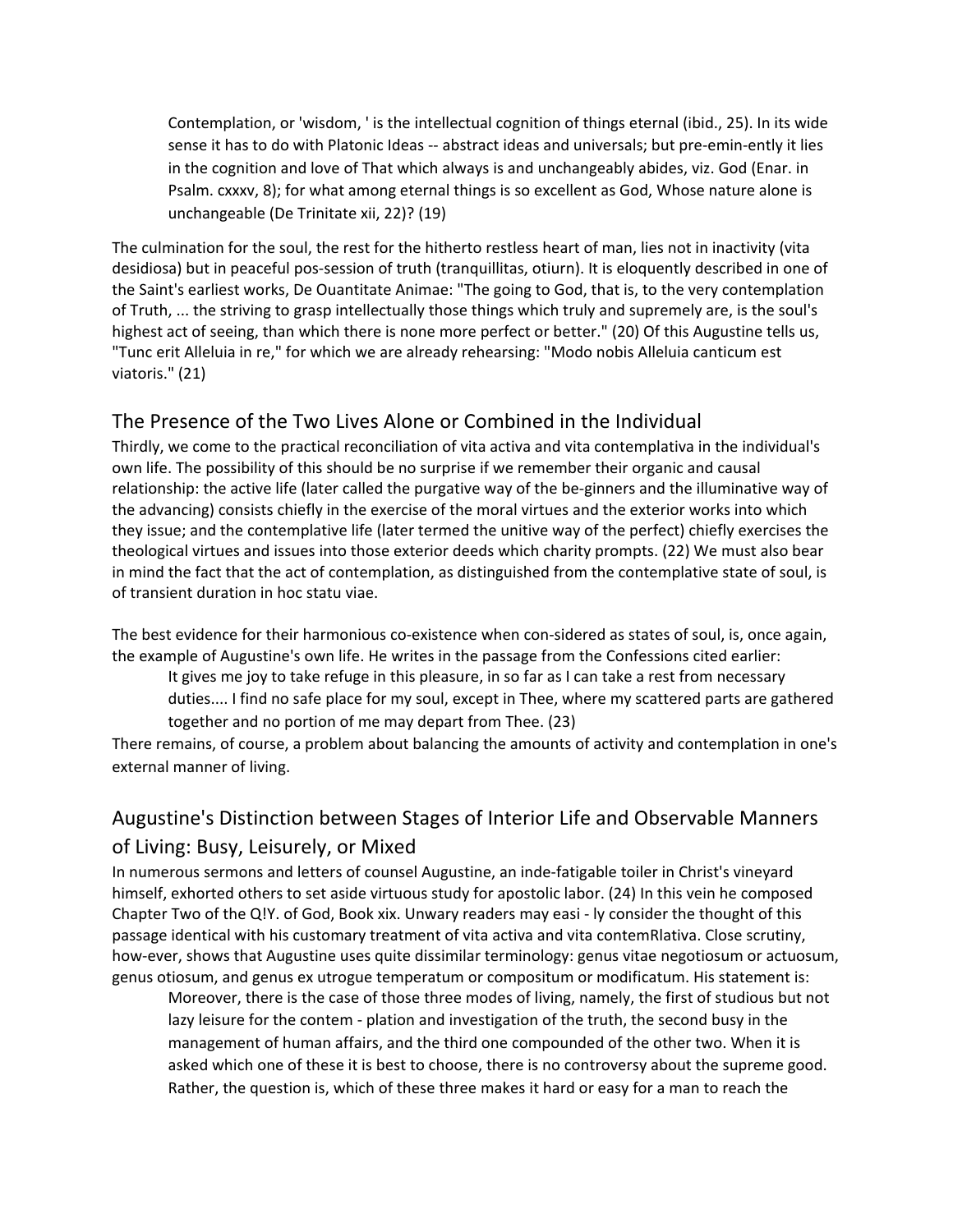supreme good, and to hold it fast. For this supreme good is that which, once a man has attained it, makes him continuously happy. But not every man is invariably happy in studious leisure, or in public activity, or in some mingling of these. (25) (Emphasis supplied.)

Clearly, the Saint is discussing here modes or  $\mathbb{Z}Y$ ..§ of exterior or observable living (vitae genera) in which there is more or less busy-ness (negotium) or leisure (otium) for study. (26) Consequently, he is not dealing with his more usual concept of vita activa and **a** contemplativa, or of virtus activa and virtus contemplativa, con-sidered as states of the soul in successive but interacting stages of spiritual progress.

If Augustine's terms vita contemplativa or activa (as used in the City of God viii, 4 and so implied in Contra Faustum xxii, 52) or his terms virtus activa or virtus contemplativa (in De Consensu Evan-gelistarum i, 8) are taken as synonyms for vitae genus otiosum or negotiosum, the above statements flatly contradict what Augustine writes elsewhere (see pages 29 to 32 above) regarding the nature of vita contemplativa and vita activa. For there (27) he shows that he is involved in discussion of the "supreme good, " and repeatedly explains that per-fect contemplative life is that unique summum bonum which will eter-nally make a man happy. But here in the City. of God, xix, 2, he states that asking which of these three kinds of life is best to choose does not entail controversy about the supreme good. Must we not therefore conclude that in the section of the City of God now under consideration he is discussing kinds of life (modes of living) in a sense different from his customary treatment regarding life in its active and contemplative stages?.

A survey of his exegesis of Biblical models reveals that he or-dinarily portrays the Christian's progress from an active life according to the moral virtues to one that is contemplative, wherein the . theological virtues, especially charity, play a predominant role. In these advancing stages there is no break or division; rather, as Portalie says, "the ascent of our soul to God" (28) is in degrees of moral perfection culminating in the victory of "love of God unto contempt of self over concupiscence, which is love of self unto contempt for God." (29) It is this ultimate union of contemplative life, which Au-gustine exhorts the Mary in each of us to begin on earth, that will con-stitute heaven's bliss.

But in the City of God, xix, 1, 2, 3, and 19, Augustine is not dealing with the stages of growth in spiritual life, but with three modes of living, any one of which may be a means toward the con -tinuous progress leading to perfection of the contemplative life. In the latter half of Chapter 19, apparently without explicit attention to what he had written elsewhere about the active and contemplative stages of life, Augustine discusses the proper disposition of time whereby one may provide for. the neighbor's needs and one's own in order to have both hours of "busy-ness" and intervals of leisure. Doubtless his intention influenced his choice of words: otioso and ac-tuoso are the Latin which Dods' translation (unfortunate, as it seems to us, because it is misleading) renders as "contemplative" and "ac-tive" rather than "leisurely" and "busy."

As to these three modes of life, the contemplative, the active, and the composite, although, so long as a man's faith is preserved, he may choose any of them without detriment to his eternal interests, yet he must never overlook the claims of truth and duty. No man has a right to lead such a life of contemplation as to forget in his own case the service due to his neighbour; nor has any man a right to be immersed so in active life as to neglect the contemplation of God. The charm of leisure must not be indolent vacancy of mind, but the investigation or discovery of truth, that thus every man may make solid attain -ments without grudging that others do the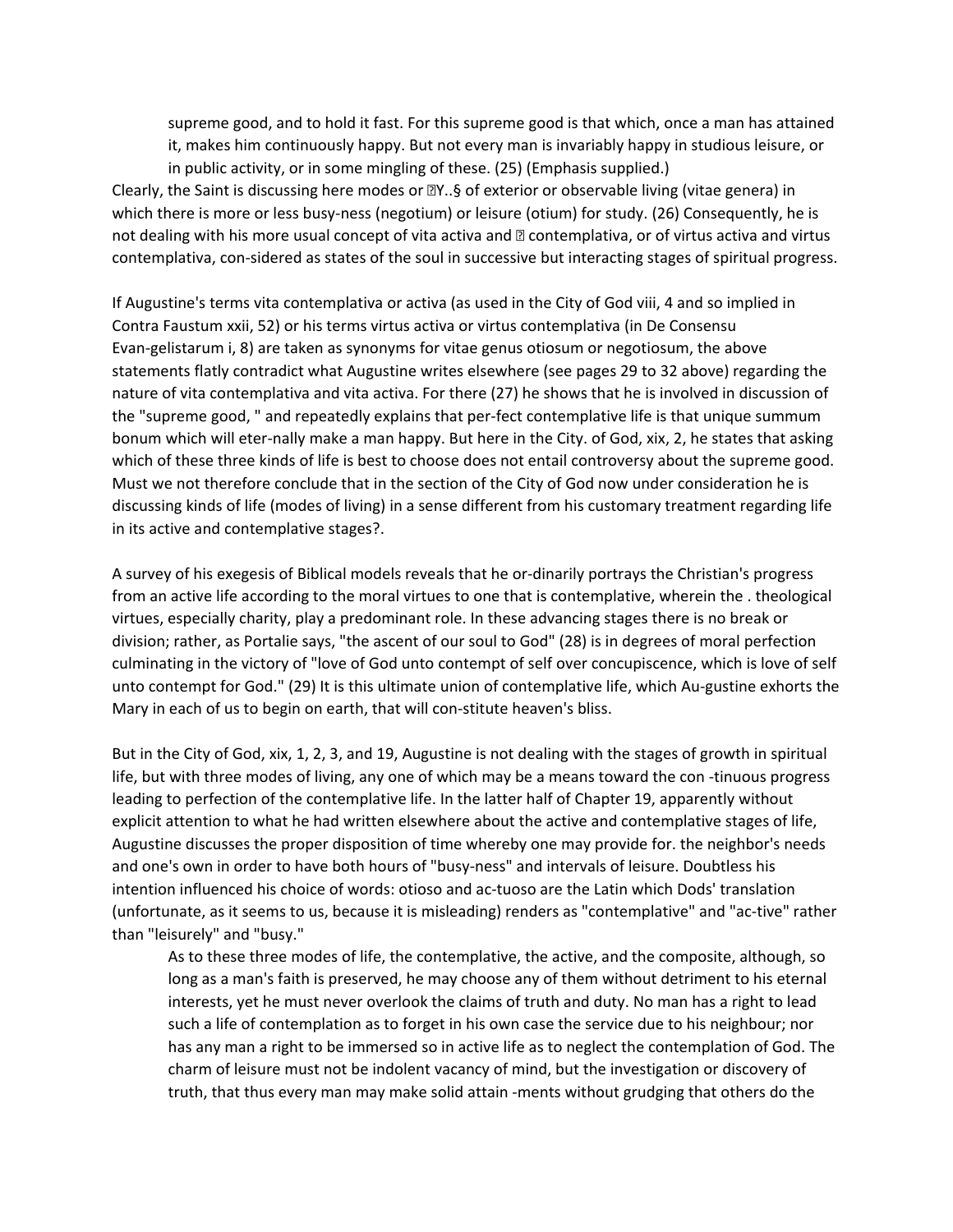same. And, in active life, it is not the honours or power of this life we should covet, since all things under the sun are vanity, but we should aim at' using our position and influence, if these have been honourably attained, for the welfare of those who are under us .... Accordingly, no one is prohibited from the search after truth, for in this leisure may most laudably be spent .... And therefore this holy leisure is longed for by the love of truth; but it is the neces-sity of love to undertake requisite business. If no one imposes this burden upon us, we are free to sift and contemplate truth; but if it be laid upon us, we are necessitated for love's sake to undertake it. And yet not even in this case are we obliged wholly to relinquish the sweets of contemplation; for were these to be withdrawn, the burden might prove more than we could bear. (30)

Probably Augustine had no idea that later readers would be mis-led by his seeming departure from his earlier treatment of vita activa and vita contemplativa; yet it seems a number have been confused. While reading (or writing) about the active and contemplative lives

as stages of progress in a man's interior life, these readers seem to have treated the two lives as if they were a different, but somewhat re-lated, problem: that of finding the proper balance between action and contemplation, in a man's external activities or social manner of living.

Even· a scholar as meticulous as Abbot Butler seems to overlook Augustine's basic meaning of the two lives, namely, successive stages of progress in interior life. Although Butler calls attention (31) to the changed terms in the passage just cited, he appears not to ad-vert to the fact that the two lives described elsewhere by Augustine (for example, in the City of God viii, 4, in Contra Faustum xxii, 52, and in De Consensu Evangelistarum i, 8) are a quite distinct concept from that of the three modes of exterior living in the City of God xix, 1, 2, 3, and 19, and in Contra Faustum xxii, 56 and 57. The earlier passages focus attention on vita - the term which denotes, as Cayre points out, (32) "a state of soul" (etat d'ame). The state of soul is naturally accompanied by a habitual attitude of mind. The latter pas-sages, concerning the way to combine occupations and leisure in a "mode or kind of life" - vitae genus called by the synonym mos vi-vendi in xix, 19 - do treat a different problem which concerns most of us; and the saintly author indicates some principles or norms by which an individual may be guided to find his own satisfactory solution of it.

In the pages of Augustine we may wish to find specific directions as to what he considers the best means of fostering progress in the moral virtues (vita activa) which culminate in Christian perfection (vita contemRlativa) thanks to the increasing dominance of the theologi-cal virtues, particularly charity. Cayre (Manual of Patrology I, 701- 703) has listed many such means, found in widely scattered passages of Augustine. Examples are: actual grace; exercise of temperance, fortitude, justice, and prudence; combat against temptations; good works; prayer; and the study of Scripture. But it must be admitted that the Saint's talents do not lend themselves to listing in order pre-cise details of this sort. Indeed, many would hold that this holy Doc-tor's chief contribution to practical asceticism is not in any of his books. Rather, it is the ex.ample of his own holy life: that of a man of contemplative prayer who was at the same time one of the ablest ad-ministrators of a diocese and one of the most astonishingly prolific writers the world has ever seen. Only because grace flooded his con-templative soul can we account for his activity in not one, but several fruitful careers. In the very living of it, then, St. Augustine proves that Mary's life is compatible with Martha's.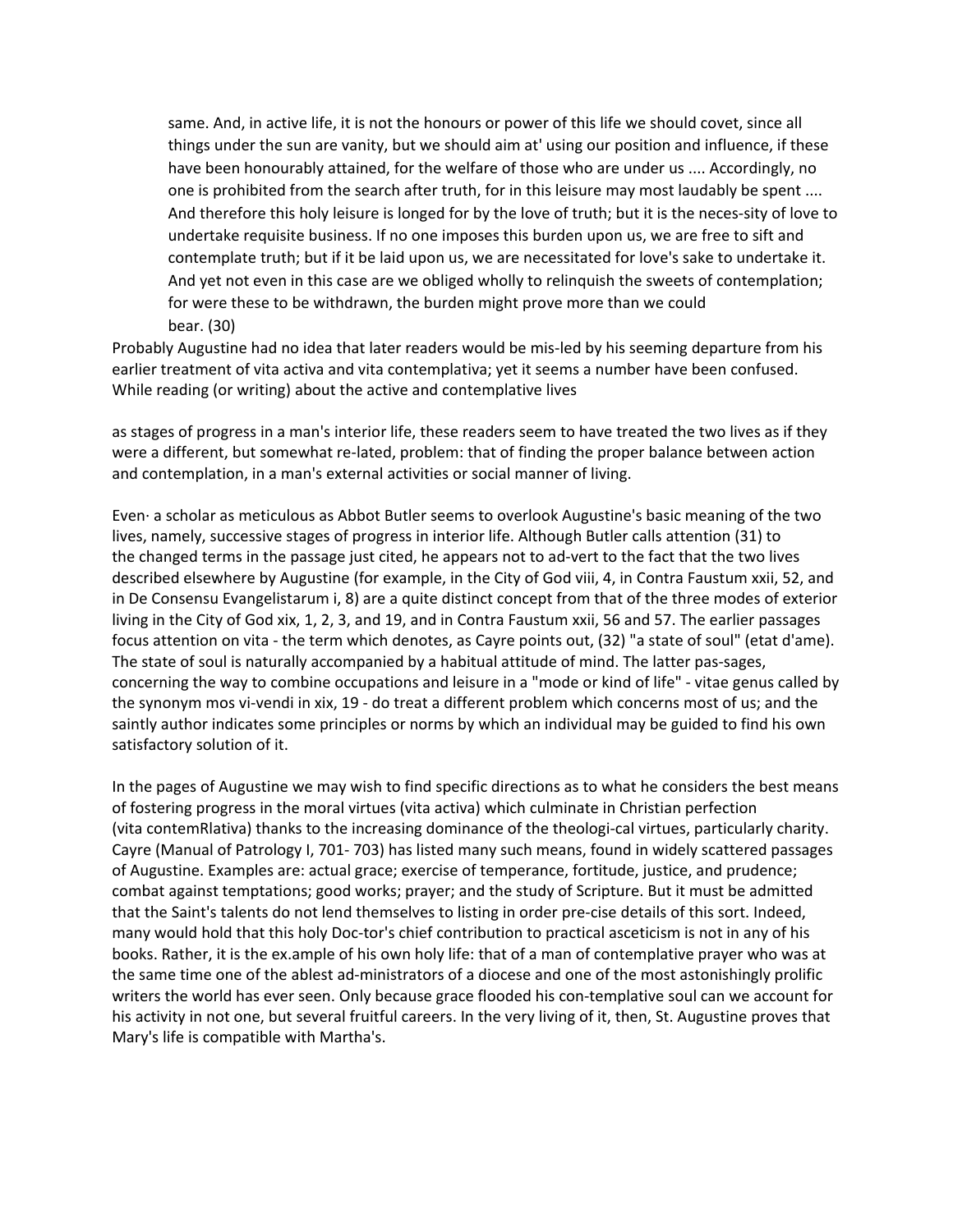#### The Availability of Contemplation for All

We should perhaps be even more grateful to Augustine for what we learn from his insistence on the universality of Christian contemplation. Many passages in his writings might be quoted to show how literally he accepted the Gospel's "Venite ad Me omnes." He held it to be a divinely generous invitation to eternal union with Him who alone is the soul's delight.

Before quoting any example, it is well to point out that, as will be seen later in this paper, neither St. Gregory nor St. Thomas ques-tions this view. Here Augustine expresses it with mingled humility and hope:

I now dare aver that we, if we steadfastly hold to the course that God commands us, and that we have undertaken to hold to, we shall come by the Power and Wisdom of God to that First Cause, or First Principle of all things; which when we have intellectually seen, we shall truly see the vanity of all things under the sun. (33)

It should be noted that this vision is for those who have diligently fulfilled the commandments, and so merited by their active life ad-mission to Contemplative joys.

Nor are we to think that the faithful one is rewarded by some quite sudden miracle of vision. In the concluding pages of his study on Augustinian contemplation, Cayre writes: "St. Augustine better than any other has shown that this union of the active and the contemplative life is attainable thanks to the ever more marked predominance in the interior life of that profound knowledge of God which is, properly speaking, contemplation." (34) A gradual growth is characteristic of life; and as a living thing, once begun, can become more fully alive, so too with contemplation - to have begun is to be on the way to see-ing Truth with ever more perceptive and loving wisdom.

Augustine, however, would have been quick to concede that some Christians, such as those living in the solitude of Egypt's hermitages, might more easily achieve the prayerful union which is hea-ven begun on earth. But he would have been equally quick to condemn selfish preference for peaceful leisure in prayer which is akin to in-dolence and is negligent of apostolic work; this we have seen already.

"The holy Doctor desires that contemplatives, too, devote them-selves in charity and obedience to external good works, and become men of action without renouncing on this account their joy in God and truth," writes Cayre. (35) Only thus can the soul so unite its prayer-life and its prayer lived out in act that when it says "Thy kingdom come, " it may mean this prayer both about itself (the kingdom of God within itself) and about the Church (the kindgom of God without). (36) The chari-ty predominant in the contemplative life must motivate and inform the exercise of the moral virtues which characterize the active life.

Here, then, is a resume of St. Augustine's great synthesizing work; he shows that in God's plan for man, action and contemplation (conceived as two stages of the soul's interior life) are united; that the earthly life is a rehearsal for heaven's; that either leisure, or activities, or a combination of them (modes of living) may furnish the circumstances for our spiritual growth (advance in virtue to love's perfection); and that the truest mysticism can well be practical and motivate external good works. Surpassing others by the breadth of his vision and the lyrical exaltation of his language, Augus-tine has given the classic presentation of vita contemplativa and vita activa. It remained for the men who came after him to explain its applications and express it in a more technical vocabulary: respective tasks for which Gregory the Great and Thomas Aquinas were eminently qualified.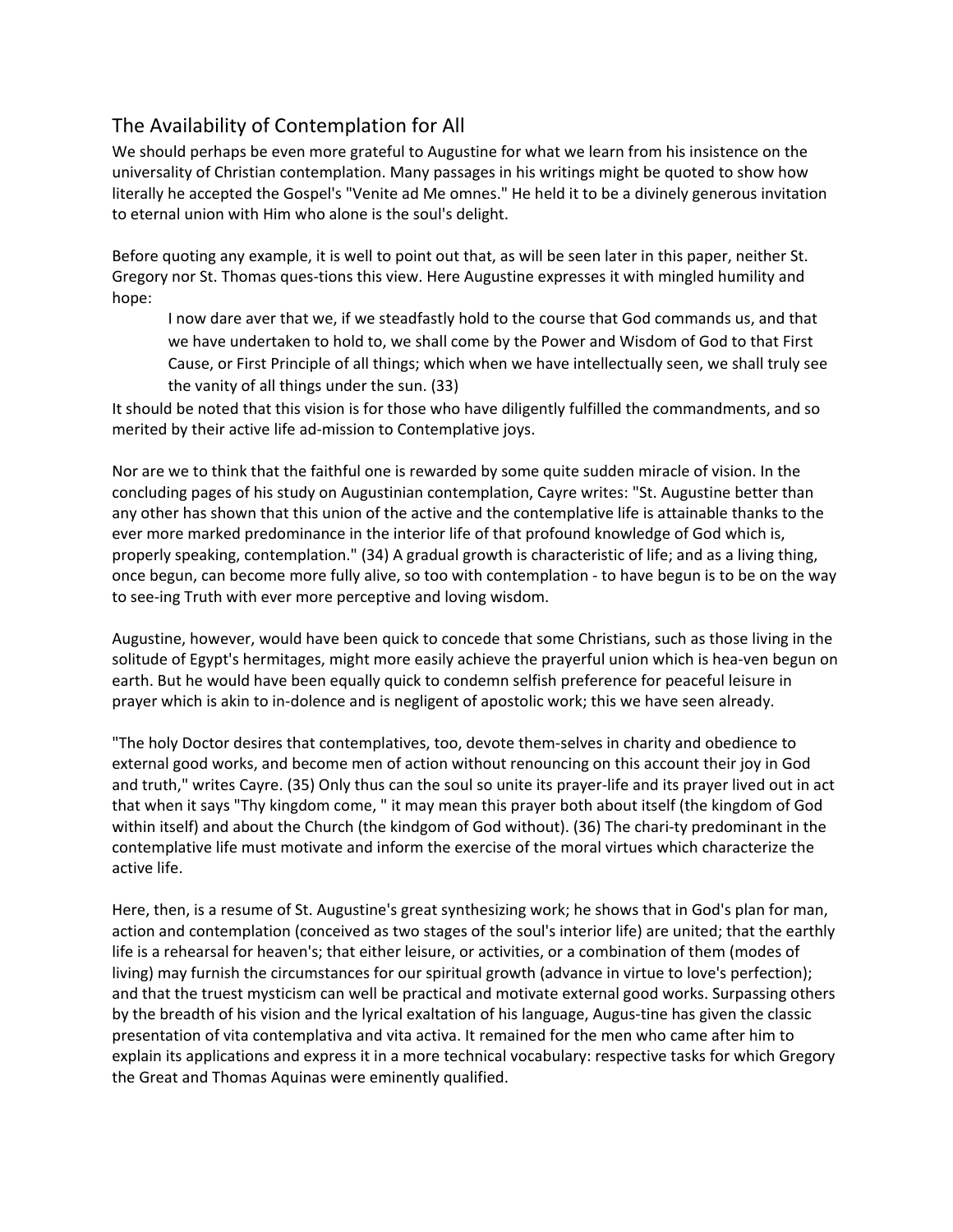## Chapter 5: St. Gregory and Great on Active and Contemplative Life

To walk in the shadow of St. Augustine and not be completely overshadowed - that is what the first Pope Gregory achieved, the Gregory deservedly called "Great." He ls a writer neglected in an age that wants even its magazines in digest form, preferring brevity in a writer to most other qualities. His conferences on just one book of the Bible, Job, take up four large volumes in their English translation. (1) Even serious Catholic readers are likely to neglect him, for much that he said had already been said, and with greater warmth and charm, by Augustine. Gregory neither was nor desired to be a scholar or a specu-lative theologian. Rather, he was a moralist, less intent upon erudite exposition of doctrine than upon exhorting his flock to lead devoutly Christian lives. Well acquainted as he was with Augustine's writings, Gregory contented himself with promulgating Augustine's thought in a somewhat popular and simplified form. It was a sound and satisfying system that was to remain the major theological influence of the early Middle Ages. (2)

Nevertheless, there are many points on which Augustine and Gregory do not overlap; and a practical mind like Gregory's, with its quiet but firm faith, can present us with teachings not found in a specu-lative genius like Augustine. The African is a mighty cascade, magni-ficent, dazzlingly beautiful; the Roman has a different kind of beauty, that of a peaceful river. Both offer the waters of life, the truth that frees, for their source is Divine Truth.

While defending the works of St. Gregory from being thought narrow or slavish imitations of Augustine and Cassian, the two writers who undoubtedly influenced him most, a French scholar, Dom Robert Gillet, asserts:

Gregory is then in fact an original writer .... If he scarcely appears so to moderns, it is because his great figure dominated all the Middle Ages, and the Gregorian themes deeply permeated all the spirituality of Western Christendom .... Unconsciously we live on his ideas and work, so that they no longer seem new to us. (3)

St. Gregory, who is credited by P. Godet in Le Dictionnaire de theologie catholi™ with having "inaugurated the Middle Ages, modern society, and Christian civilization," (4) was not only a holy monk; he was one of the Church's most gifted administrators and zealous apos-tles. We must recognize this in observing what he achieved in many fields. Gregory worked constructively to convert new nations, to in-crease the prestige and autonomy of the Church menaced by secular powers, and to augment the influence of Peter's successor as the Bishop of bishops but Servant of God's servants .. He also sought strenuously to insure the proper formation of priests and laymen for their respec-tive responsibilities, to strengthen monastic observance, (5) and to maintain purity, propriety, and dignity of worship in the liturgy.

That he could accomplish all this so effectively is fair indication of his having been an instrument of grace; and that he could be so active without jeopardizing his union with God in prayer is another of those proofs furnished by countless saints that truly fruitful labor sanctifies the laborer because its source is in grace, not unaided nature. It is typical that this busy administrator was also a writer of numerous spiritual works, as is evident in Cayre's observation: "there is no doubt that of all the early authors, St. Gregory spoke most often of contemplation. "(6)

Occasionally even Gregory's great modesty failed to conceal the fact that he had mystic experiences. Further evidence of this fact is found in his regretful sighs when episcopal burdens lessened his hours of peaceful prayer: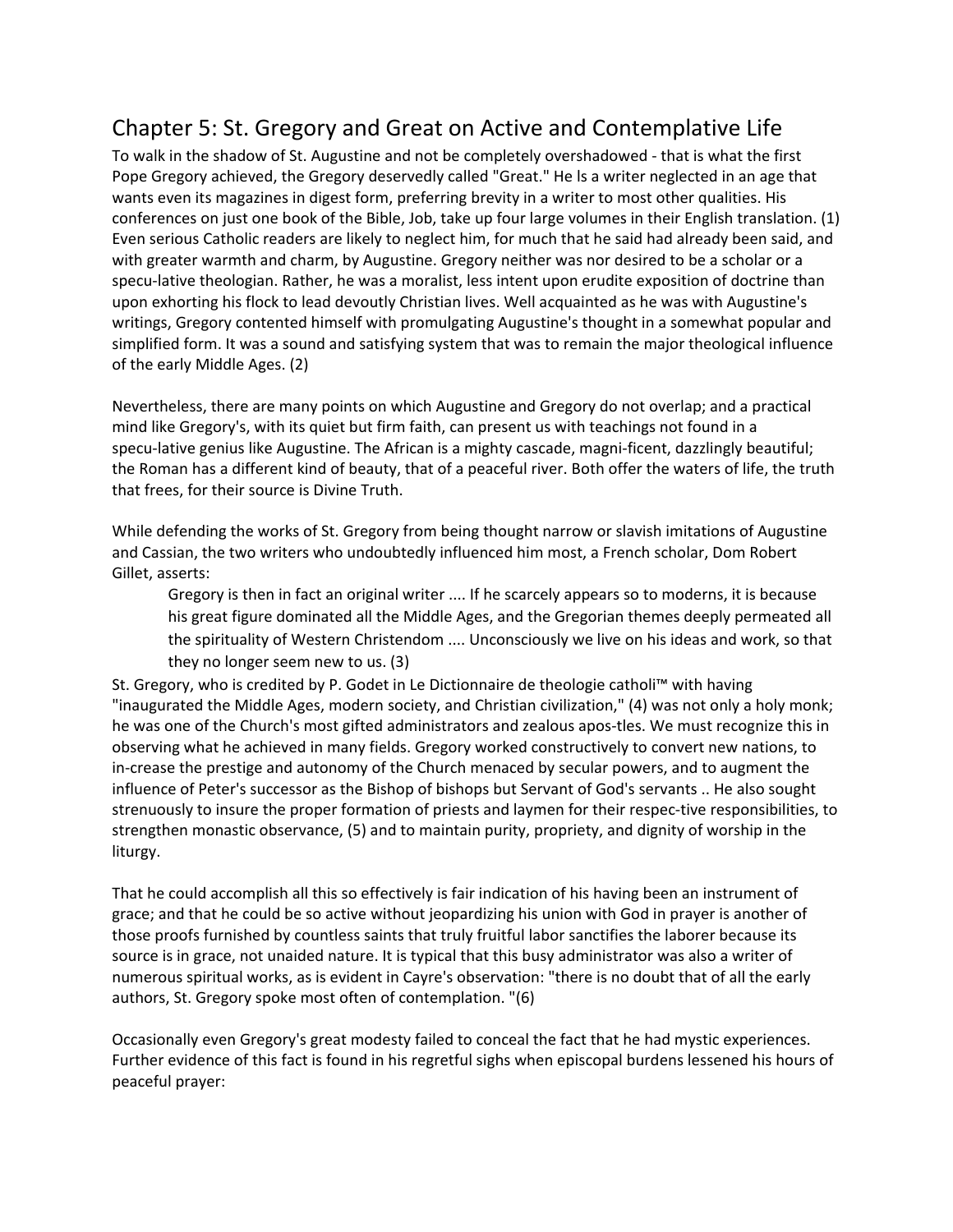Mine unhappy soul, wounded with worldly business, doth now call to mind in what state it was, when I lived in mine Abbey, and how then it was superior to all earthly matters, far above all transitory and corruptible pelf, how it did usually think upon nothing but heavenly things; and though it was enclosed in mortal body, yet did it by contemplation pass far beyond earthly bounds, and penetrate to the very height of heaven. (7)

#### Divisions of the Topic

In this chapter on the Saint's treatment of the two lives we shall develop our topic according to the following divisions: 1) a survey of the sources of St. Gregory's teaching; 2) a summary presentation of his understanding of contemplation, and an analysis of his writing re-garding the relationship between contemplation (vita contemplativa) and action (vita activa) in the life of the Christian. This last, based on the order found in Butler's Western Mysticism, comprises Gregory's treat-ment of: 3) the nature of the two lives; 4) the relative superiority of contemplative life; 5) the presence of the two lives in the individual Christian life; 6) the availability of vita contemplativa for all; and 7) a summary which sets forth the meanings Gregory attached to the terms vita activa and vita contemplativa.

#### The Sources of Saint Gregory's Teaching on the Two Lives

The works of Pope Gregory I generally accepted as authentic are: his Letters {14 books); the Morals (37 books); Pastoral Care; Dialog!,!es ( 4 books); and Homilies on Ezechiel the Prophet (2 books) and Homilies on the GosJ1els (2 books). We shall limit our discussion to these, since their presentation on the two lives is so adequate as to require no ref-erence to those writings of dubious authorship included in Migne's Patrologia Latina, 79. (8) Letters and Dialogues, valuable for data on many phases of life in the sixth century, are only incidentally relevant to this study; Pastoral Care contains a few important passages which confirm Gregory's principal exposition of the relationship between ac-tive and contemplative life. The chief sources, however, are found in Morals and Homilies on Ezechiel, which accordingly supply most of the texts analyzed here.

Ordinarily, Saint Gregory designates contemplative life by the expression vita contemplativa; we meet it especially in the· Homilies on Ezechiel, for it occurs forty-four times in the twen - ty-two Homilies, whereas we see it only twenty times in the thirty-seven books of the Morals on Job. (9)

In his monastic solitude at St. Andrew's, Gregory had delved deep into Scripture and so acquired familiarity with the Book of Job. This he was later to reveal in his conferences to the monks of his household in Constantinople. The work was long and diligently reviewed whenever the saintly author could devote himself to this, his favorite task; its final retouching was made during his pontificate. ( 10) Known as the Magna Moralia, or Expositio in Librum B. Job, the book was ac-tually an occasion for Gregory to show his readers how faith must manifest itself in works; and he did this in a commentary unlike the exegesis or literary analysis we should expect today. In this exegesis he shows himself a member of the school of Origen, as is clear from his own account of his method:

I shall often be found ... to put rather in the background the order of exposition, and to employ myself at greater length upon the wide field of contemplation and of moral instruction. But yet whosoever is speaking concerning God, must be careful to ·search out thoroughly whatsoever furnishes moral in-struction to his hearers; and should account that to be the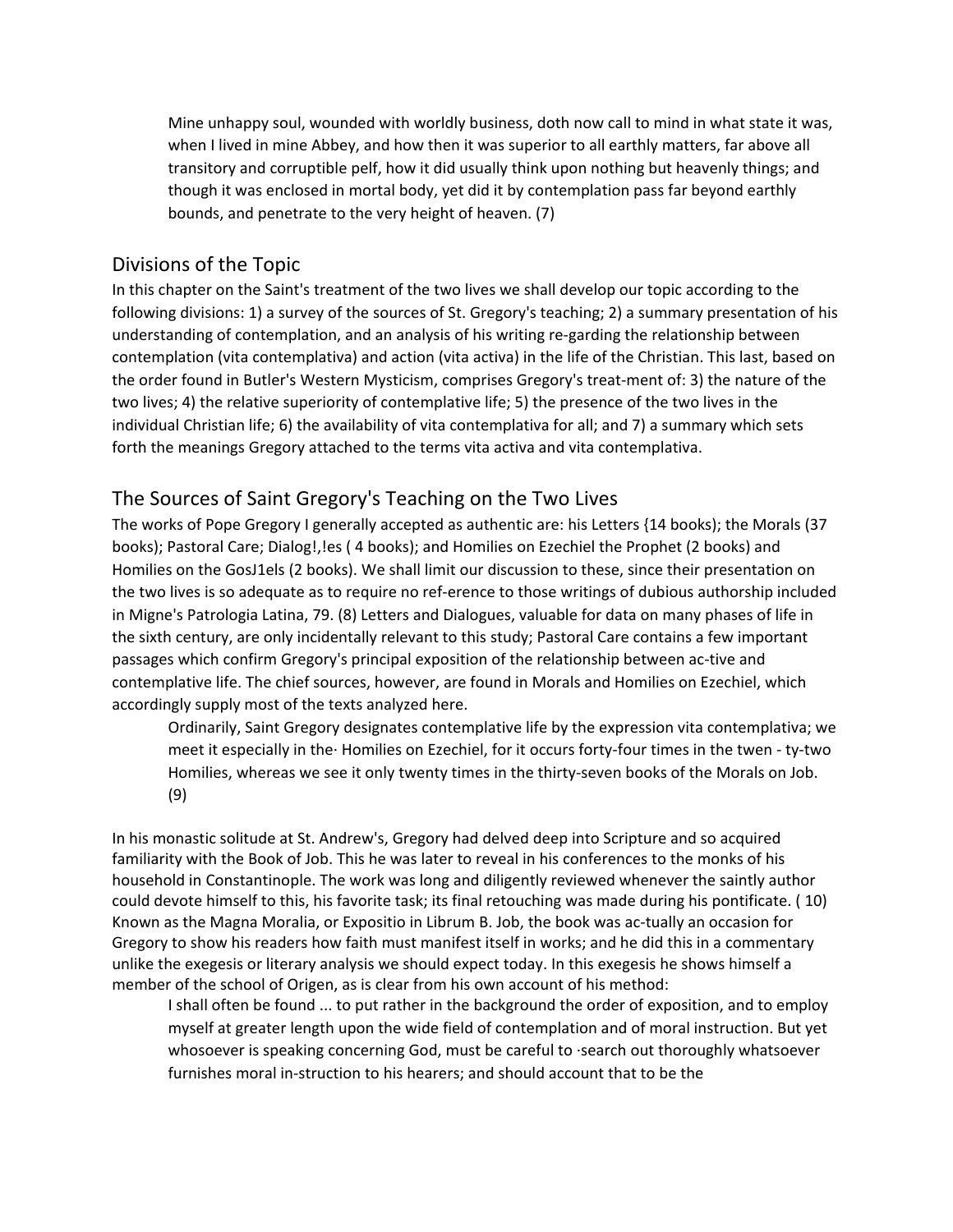right method of ordering his discourse, if, when opportunity for edification requires it, he turn aside for a useful purpose from what he had begun to speak of....

But be it known that there are some parts, which we go through in a historical exposition, some we trace out in allegory upon an investigation of the typical meaning, some we open in the lessons of moral teaching alone, allegorically conveyed, while there are some few which, with more particular care, we search out in all these ways together, exploring them in a three-fold method. For first, we lay the historical foundations; next, by pursuing the typical sense, we erect a fabric of the mind to be a stronghold of faith; and moreover as the last step, by the grace of moral instruction, we, as it were, clothe the edifice with an overcast of colouring. (11)

In simple yet dignified style, which he humbly deprecated for its lack of elegance, (12) the Saint wrote this remarkably influential book. His Anglican biographer, Dudden, summarizes rather baldly its sali-ent characteristics thus:

The Magna Moralia, or Exposition of the Book of Job, is a very remarkable work, and a veritable treasure-house of sixth- century theology and ethic .... Each paragraph of the book was to Gregory merely a peg on which to hang disquisitions on all manner of subjects - theological, philosophical, and moral. The poem was the running text of a series of sermons, many of them very much off the point. The form of the book disgusts the mod-ern reader. It is not the style of the writing - the rudeness of which was perhaps exaggerated by Gregory in his dedication - so much as the endless allegorizing, the twisting of every word and phrase into a symbol of hidden truth, that is so inexpressibly wearisome. (13)

In assessing its importance, Dudden continues:

The Magna Moralia is a mine of theology, and the unambig-uous matter-of-fact way in which the dogmas are dealt with com-mended it to many who were unable to follow the subtle reasonings of Augustine. Hence it soon became a standard authority, and throughout the Middle Ages there was perhaps no work on theology more generally esteemed or more diligently studied. (14)

On the whole, Catholic authors agree with Dudden. Dom Gillet, however, calls attention to the fact that a reader must beware of con-cluding that the Morals can be used without any reference to the Book of Job; quite the contrary is true for a meaningful grasp of the context. (15) And Abbot Butler, in contrast, holds the opposite to be true. Although his opinion on this point is perhaps extreme, Butler neverthe-less argues the value of the book in its own right with characteristic insistence:

It would be a complete mistake to estimate the Morals as a commentary on Job, or the Homilies as an exposition of Ezechiel .... They should be read without any thought of Job or Ezechiel and without any attention to the constant allegorizing, as positive teaching over the whole range of religious duty and life. If read as the inmost thoughts on the deepest subjects of a singularly holy and lofty-minded man, their religious value and also their beauty will be appreciated. It has seemed to me that a co-ordin-ated exposition of the ascetic side of the Morals, that concerned with Christian life and religious effort, would give a luminous, exhilarating, and most practical contribution to Christian ascet-ic and spiritual literature of quite extraordinary value. ( 16)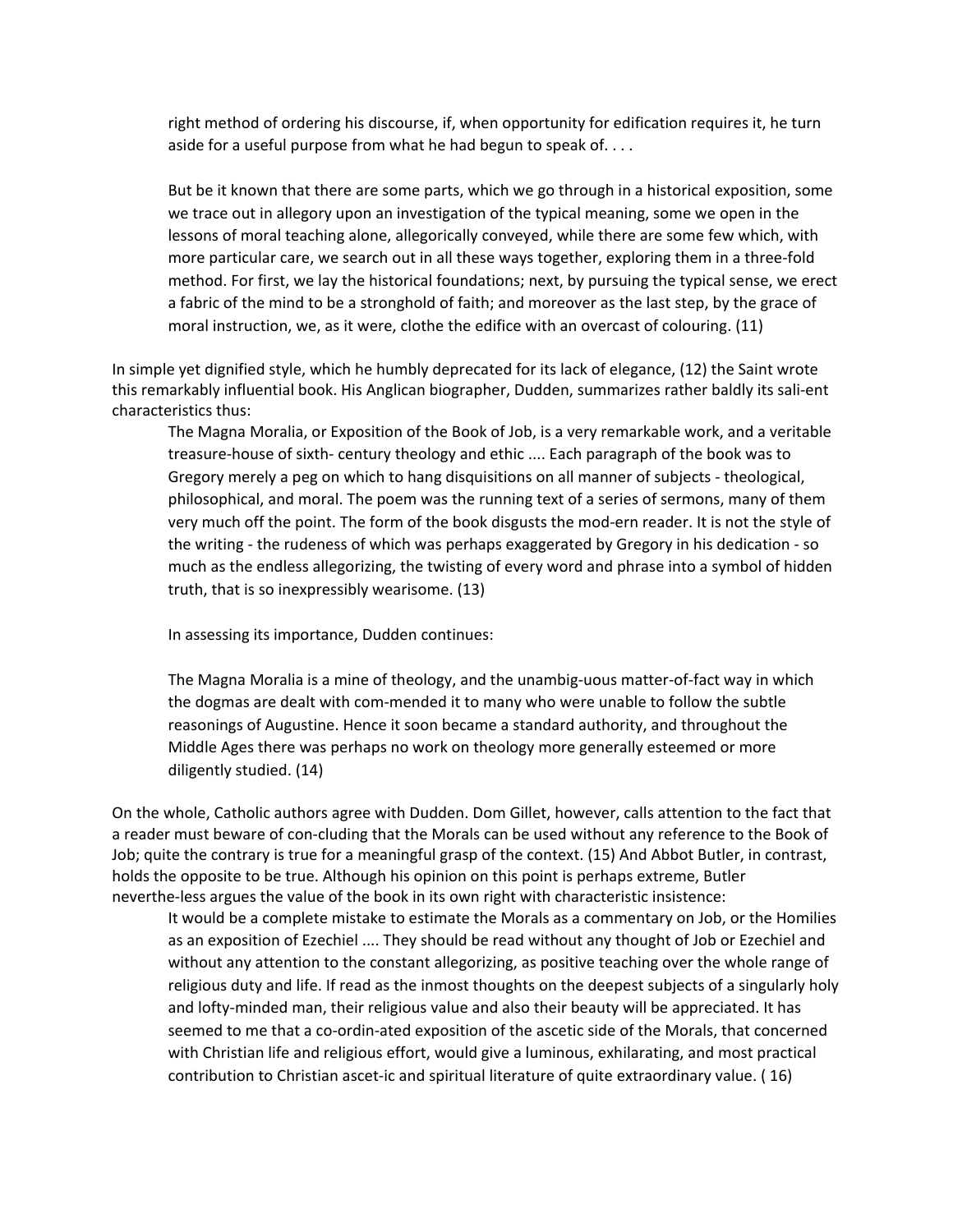Dom Gillet explains St. Gregory's stress on the two lives in the Morals as a result of the author's weaving together moral and dogma. In Gregory, as in the other theologians of Christian antiquity and even the early Middle Ages, there is a lack of systematization of their theo-logical concepts. No one had yet thought of separating dogma from morals. Rather, as they were interpreting scriptural passages, their thought, relating at one time to dogma and at another to morals, came out as a harmonious ·whole. In consequence, Gregory's treatment of the role of grace in Christian life covers "all the manifestations of supernatural life: from the state of beginners whose life consists of a habitual combination of virtues and sins, up to the most lofty de-grees of union with God." (17)

Since all Christians fall into or between the above categories, it is wrong to consider that the teaching on the two lives in the Morals is suitable for monks to the exclusion of laymen. As a matter of fact, Gregory himself said that some portions of the book, since it was "not a popular one, 11 could "with an uninstructed audience ... do more harm than good. 11 (18) The Pope's humility may have led him to speak thus because he desired no acclaim for his writings, and so he strove to disparage the value of the book.

Nevertheless, he was willing and able to give both clergy and laity sermons which closely parallel his explanation of the two lives in the Morals; it is for precisely this reason that his Homilies on Ezechiel are especially valuable. These occasionally bring fresh em -phasis or clarification to the Saint's exposition of vita activa and vita contemQlativa as set forth in the Morals; but they present nothing unique, in as much as all Christians, regardless of their state, are called by the same God to seek eternal happiness in His love. We can draw the essentials of Gregory's doctrine from either or both of the works, as the ensuing pages will show.

One important purpose of this study is to investigate whether St. Gregory conceives the two lives more as (a) social modes of living (chiefly for religious), or as (b) interior states of soul in successive stages of spiritual progress. In three major works his texts will be more meaningful for the solution of this problem if we read them with certain questions in mind. In the Morals he is addressing his monks of Constantinople, and in the Homilies on Ezechiel he is preaching to his beloved people of Rome. Are any notable modifications of his teach-ing discernible in the two books? In Pastoral Care he stresses the saerect obligations of bishops and other shepherds of souls. Shall we find him reminding them that they, like all other men, are called to one perfection in charity? And is this perfection one effected by fidelity in the practice of the moral virtues characteristic of the active life - one which, furthermore, is to be united with, and motivated by faith, hope, and charity, the theological virtues characteristic of the contemplative life? It is with such questions in mind that we can come to fruit-ful analysis of his writings and learn precisely what he meant by vita active and vita contemplative.

#### St. Gregory's Understanding of Contemplation

In a scholarly study of the word contemplatio as used by St. Gregory the Great, (19) A. Menager found that in the Morals, the Homilies on Ezechiel, and the Homilies on the Gospels there are 302 occurrences of contemplatio and 106 of contemplari. (20) Menager points out five different meanings attached to the word by Gregory:

- 1. To gaze upon attentively with the eyes. (21)
- 2. To ponder attentively in thought. (22) This means to perform occasional acts of pondering.
- 3. To gaze on God and the things of God. In this usage of contem-P.lari the attentive pondering has become habitual, and contem - P.latio is used as a synonym for vita contemplativa. [ See es-pecially his explanation (23) of Job, 5, 26.] For example, in Homily. on Ezechiel I, iv, Gregory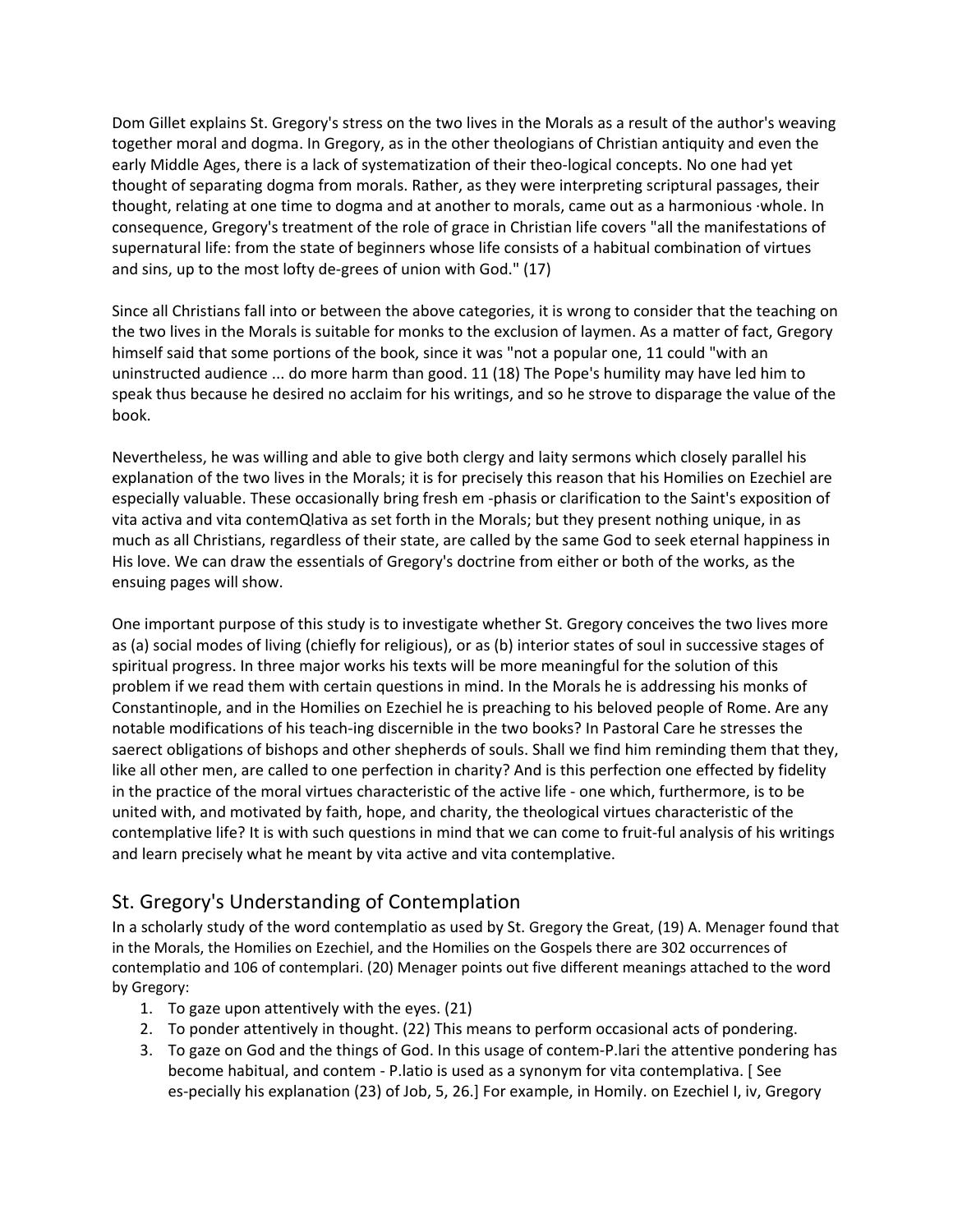explains that corporal and spiritual works of mercy are the lot of the active life, while the part of the contemplative life is to gaze upon God and the things of God. (24) In this same work Gregory speaks (25) of preachers who lead the two lives, both active and contempla-tive. In explaining this he often employs the word contemplatio, and also replaces vita activa by QP.US or QP.<sup>[2]</sup>- By contemplatio here he means that contemplation which is attainable in this life, and which he names inchoatio contemplationis or inchoata contemplatio. (26)

- 4. To gaze on God and things divine under the supernatural in-fluence which today is termed "infused contemplation." (27)
- 5. To gaze on God in perfect contemplation of the beatific vi-sion: "cum hunc ad perfectionem tuae.contemplationis admiseris." (28)

Menager also notes that vita contemplativa has a fixed, univocal mean-ing for St. Gregory, even though the Saint sometimes uses contempla- tio as a synonym for it. (29) While this study is not directly concerned with the other significations of contemplatio, since it is not intended to set forth in detail Gregory 's teaching on the nature of the soul's union with God, we cannot ignore entirely this question about the nature of contemplation as Gregory conceived it; for herein lies the goal of all Christian life, be it active or contemplative. The Saint is insistent on this point; in the Morals, for example, are many passages similar to the following:

And when the eyes of our heart are purged from sin, that joy of our heavenly home is disclosed to them that we may first wash away by sorrow what we have done, and afterwards gain in our transports a clearer view of what we are seeking after. For the intervening mist of sin is first wiped away from the eye of the mind by burning sorrow; and it is then enlightened by the bright coruscations of the boundless light (incircumscripti luminis) swiftly flashing upon it. At which sight, seen after its measure, it is absorbed in a kind of rapturous security, and carried beyond itself, as though the present life had ceased to be, it is refresh-ed in a manner by a kind of new being. (30)

Abbot Butler has competently given one summary of Gregory's concept of contemplation as follows: It is a struggle wherein the mind disengages itself from the things of this world and fixes its attention wholly on spiritual things, and thereby raises itself above itself, and by dint of a great effort mounts up to a momentary perception of the 'unencompassed Light,' as through a chink; and then, exhausted by the ef-fort and blinded by the vision of the Light, it sinks back wearied to its normal state, to recuperate its spiritual strength by exercising the works of the active life, till in due time it can again brace itself for the effort of another act of contemplation. (31)

Commentators on St. Gregory generally agree with Abbot Butler that for Gregory, contemplation in the highest sense consists in this gaze of the soul on eternal or unencompassed Light, seen in fervent love and joy, and striking the earthly beholder only like the brief beauty of a sunbeam coming through a chink. (32) All concede, too, that this transient union can be brought to its full perfection only in eternity. But there are also many points on which modern scholars disagree.

For example, does Gregory mean that contemplation at its high-est includes the vision of God in this life? And if so, what is the nature of this vision? Abbot Butler would hold that Gregory is thoroughly in the Augustinian tradition, although he differed from Augustine on one point by denying the possibility of seeing God in this life; (33) Dom Gillet thinks Butler is mistaken, and suggests that he has exaggerated the differences between the expositions of Gregory and Augustine. (34) The arguments presented by Butler and Gillet make it apparent that in the course of the centuries a discussion of this nature increases in complexity. Can we be sure exactly what the Saint meant in regard to the essential nature of contemplation, and how literally we are to un - derstand his expressions? If we know what he meant, is he correct? Which modern commentator on Gregory has most accurately inter-preted his thought?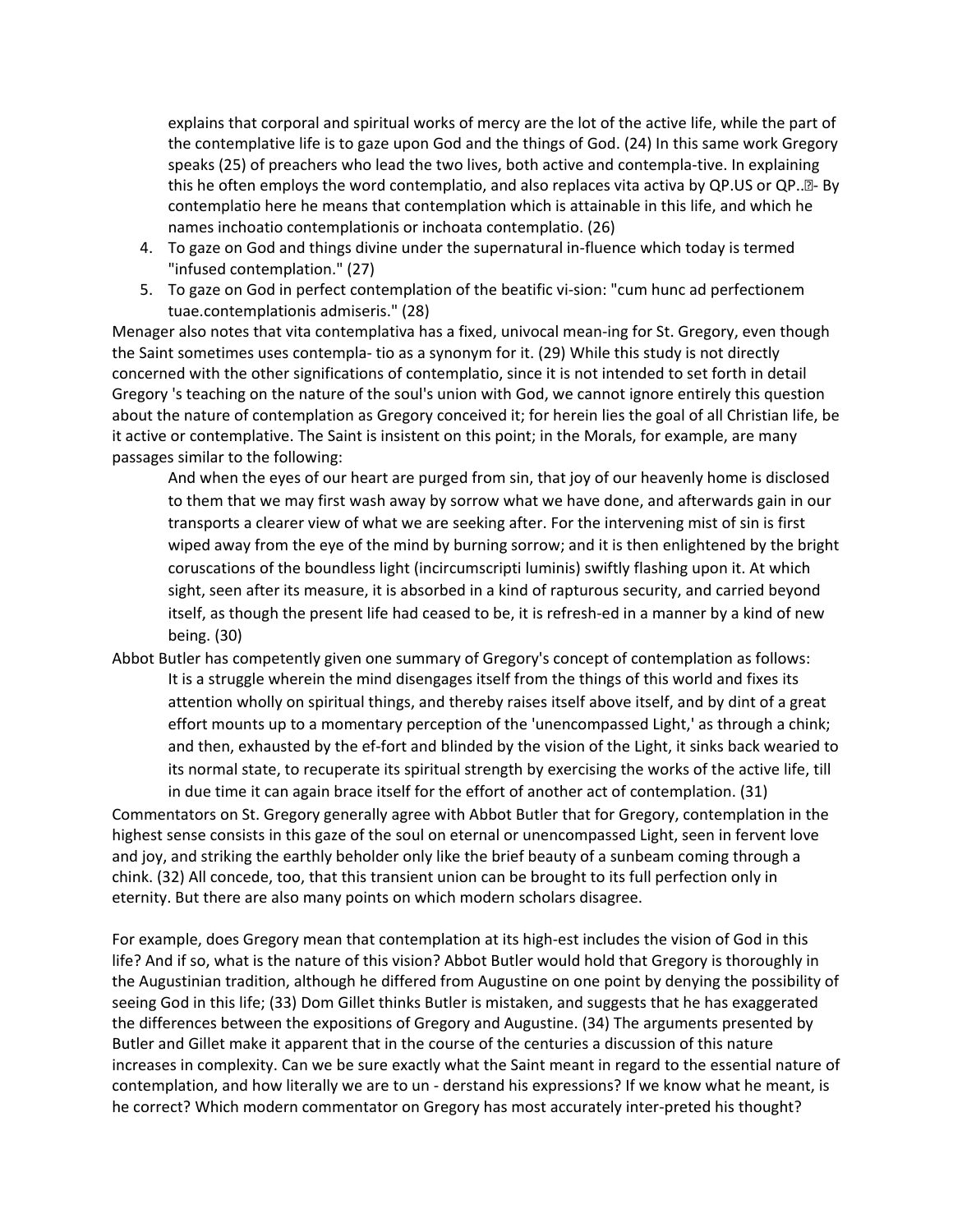Cayre, Godet, Saudreau, Menager, Leclercq -· all these agree on much of Gregory's teaching; but when they cannot, their readers may be thoroughly bewildered.

Fortunately for us, however, it is not necessary to await settle-ment of these disputed points in order to proceed with the central prob-lem of this study. That problem requires us to study Gregory on vita contemplativa and vita activa, rather than to examine subtle distinctions as to the nature of contemplation.

#### The Nature of the Two Lives

A brief statement (35) of Gregory's ascetical and mystical doc-trine will both show how similar it is to Augustine's and provide a sol-id basis for our further investigation. Gregory envisages a gradual ad-vance of the earnest Christian toward perfection. In the first stage one fights against the passions by uprooting the capital vices (Mor. v, 86, PL 75, 728). In the second stage he acquires virtues, but only by de-grees (Mor. v, 3; PL 75, 696). Gregory stresses the four moral vir-tues of prudence, justice, fortitude, and temperance (Mor. ii, 76; PL 75, 592; Hom. on Ezech. I, iv, 8; PL 76, 809; II, x, 18; PL 76, 1068) which, to be meritorious, must be accompanied by the three theologi-cal virtues of. faith, hope, and charity (Hom. on Ezech. II, iv, 4; PL 76, 796). All the virtues are brought to their fullness through the seven gifts of the Holy Ghost (Mor. ii, 77; PL 75, 592; xxv, 15; PL 76, 328): the moral virtues especially by fear, piety, knowledge, fortitude, and counsel, the theological virtues especially by understanding and wisdom. (36)

For Gregory the active life (vita activa) is this interior life of the moral virtues. It corresponds to the stages of spiritual growth named in later centuries the purgative and illuminative ways. The exercise of these moral virtues in the active life prepares the earnest Christian for contemplation in its lower and higher forms (Mor. xxxi, 102, PL 76, 629). The contemplative life (vita contemP.lativa) is, then, the interior life motivated chiefly by the theological virtues. It corres-ponds to what was later to be called the unitive way. The theological virtues of the unitive way, on being acquired, in turn motivate a more diligent practice of the moral virtues and of the exterior works which spring from them (Mor. xxx, 8; PL 76, 525-527).

#### The "Classical" Definition

After this summary view we are in position to examine impor-tant statements of Gregory which are relevant to our study. In the sec - ond set of Homilies on Ezechiel, Gregory gives the following exposi-tion of the two lives, which Abbot Butler has called "the classical and standard definition." (37)

There are two lives in which Almighty God by His holy word instructs us -the active and the contemplative.

The active life is: to give bread to the hungry, to teach the ignorant the word of wisdom, to correct the erring, to recall to the path of humility our neighbour when he waxes proud, to tend the sick, to dispense to all what they need, and to provide those entrusted to us with the means of subsistence .

But the contemplative life is: to retain indeed with all one's mind the love of God and neighbour, but to rest from all exter-ior action, and cleave only to the desire of the Maker, that the mind may now take no pleasure in doing anything, but having spurned all cares, may be aglow to see the face of its Creator; so that it already knows how to bear with sorrow the burden of the corruptible flesh, and with all its desires to seek to join the hymn-singing choirs of angels, to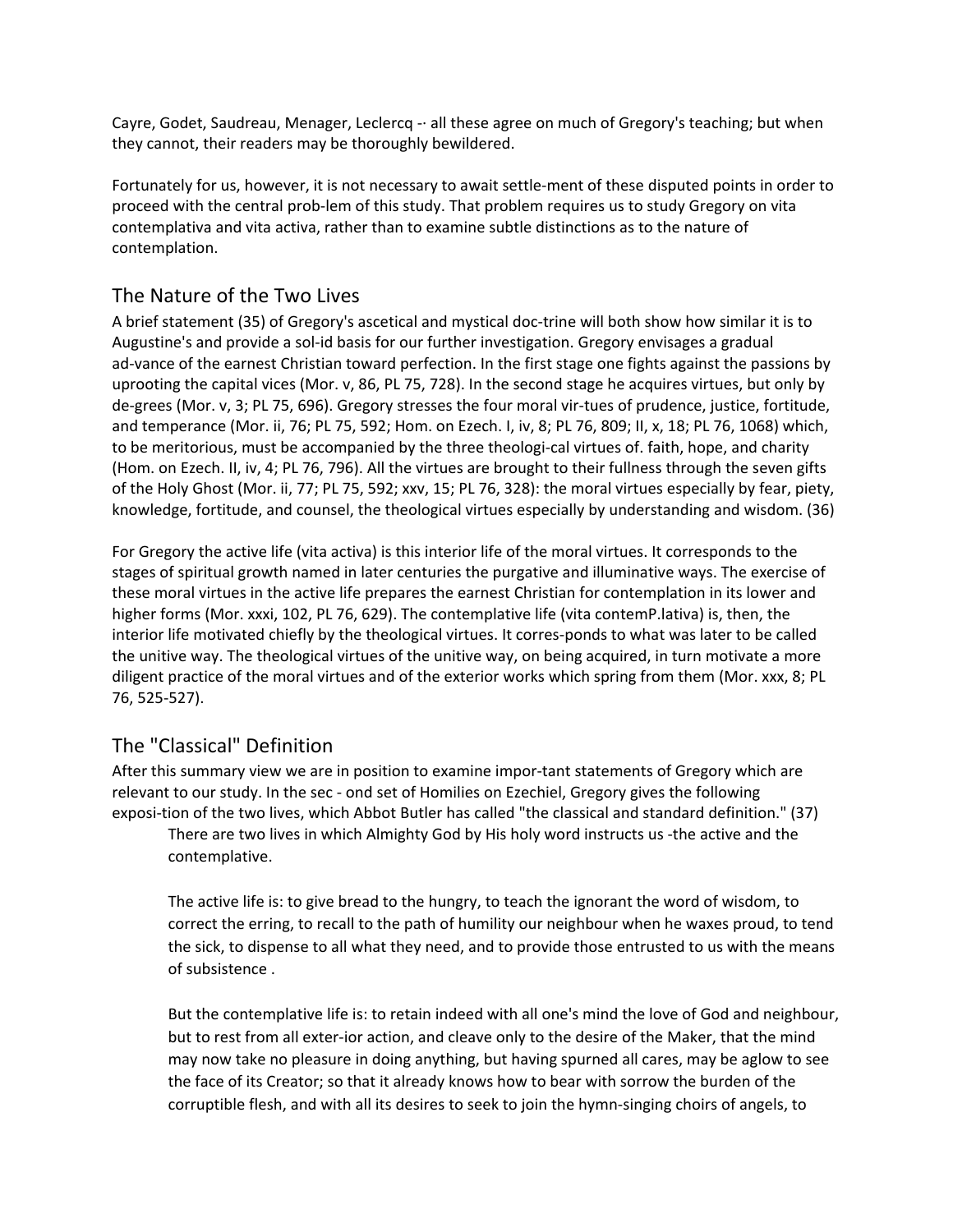mingle with the heavenly citizens, and to rejoice at its everlasting incorruption in the sight of God. (38)

A careful reading of this passage, justly famous as it is, would seem to indicate that here Gregory spontaneously expressed in summary fashion his principal ideas about the two lives. Some important features of his thought are evident.

First, there is here no question of types of religious orders, such as those in modern times chiefly devoted respectively to apostolic activity or to contemplation. Nor is there reference to noncloistered and cloistered religious. Gregory's remarks are just as applicable to earnest Christian laymen as to priests or religious.

Second, the basic idea underlying his two descriptions is clearly the stress put upon the practice of two groups of virtues. The active life consists in the exercise of the moral virtues (prudence, justice, fortitude, and temperance) which concern the neighbor and are means of advancing in goodness toward God. The contemplative life, on the other hand, consists in the exercise of the theological virtues, especially charity, concerned directly with God, the Absolute Good and the Final End of all striving. The active life prepares a sincerely devout Christian for the contemplative life -and this latter is manifestly nobler, since it deals immediately with God.

Third, Gregory's basic idea in this passage has reference pri-marily to the interior or spiritual life of the individual soul and to stages in its development. Up to this point Gregory is manifestly in the current of ideas and terminology flowing, as we have seen, from pagan antiquity through Christian Alexandria: the βίος πρακτικός and βίος θεωρητκός of the Greeks; the ἄσκνσις and σοϕία of Philo (see page 68 above; the life of πίστις and that of γνῶσις in Clement;(39) the active and contemplative lives or stages which Origen found symbolized by Martha and Mary; the vita actualis and vita theoretica of Cassian (PL 49, 995; see page 31 above); and the vita activa and vita contemplativa of Augustine, from whom Gregory took his terminology and doctrine alike.

But fourth, there is something peculiar to Gregory, too. Even though his basic idea is that the two lives consist essentially in the practice of virtues (respectively moral and theological), he never-theless describes the two lives in terms of the observable exterior activities which spring from the respective groups of virtues; for example, in the active life, to feed the hungry, to teach, to care for the sick; in the contemplative life, to withdraw into solitude to con-template God. ( 40)

In consequence, a perceptive reader discovers that in this pas-sage (and many others) Gregory speaks of the stages of growth in interior life (vita activa and vita contemplativa) in much the same fashion as Augustine spoke (see pages 39 to 42 above) about the various modes of exterior living (genus vitae negotiosum, genus otiosum, and genus ex utroque compositum). Unfortunately, however, if a reader's atten-tion has not been forcefully focused upon the difference between interior life and exterior mode of living, he will all too likely miss this subtle difference and the many problems it entails. Even Abbot Butler overlooked it (see above, pages 42-43, and below, pages 102-104).

Augustine's very terminology is an indication that he had clearly in mind this distinction between stages of interior life and modes of ex-terior or observable living. Nothing led him to emphasize the point for his readers; but the contrast between vita activa and vitae genus negotiosum reveals that he had the difference in his mind and would have explained it if pressed. Augustine's distinction is a highly subtle one, and Gregory (being further from the climate of ideas familiar to the Alexandrian writers about the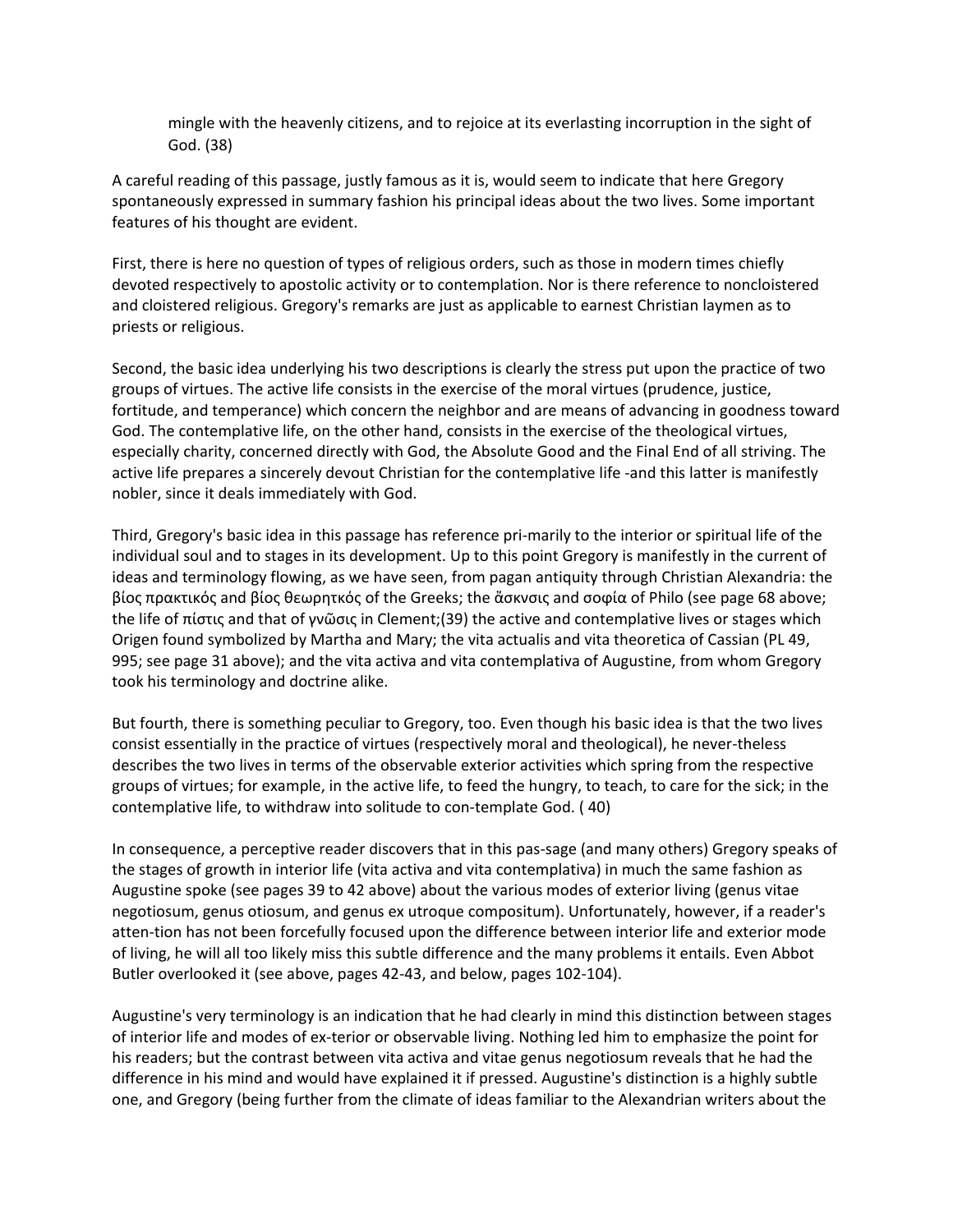two lives) may well have overlooked it. At least, as far as the present writer knows now, he did not explicitly reveal an awareness of this distinction; and so he did not bring it forcefully to the attention of his readers. Hence, many of them have likewise failed to notice it. Therefore, because Gregory's works were widely read throughout the Middle Ages, he may have given rise to much of the inconsistency, not to say confusion, which is still with us today when we try to interpret the two terms, vita activa and vita contemplativa.

Fifth, as a result of the factors just mentioned, Gregory's con-cept of the two lives is a highly complex one. It embraces both (1) the virtues characteristic of the respective stages of growth in in-terior life and (2) the exterior activities which spring from the exer-cise of these virtues.

#### The Active Life Necessary, the Contemplative Voluntary

Another feature of Gregory's thought requires attention. Like Augustine, he shows clearly that, even though the two lives may well be together like Lia and Rachel, yet in this world the active alone is necessary 'for salvation. No one can be saved without good works, but he can reach heaven without possessing on earth a high degree of contemplation: "The one life is necessary for us, the other is voluntary." (41) Assuredly, however, Gregory here supposes what he explicitly states elsewhere: to be meritorious, the moral virtues of the active life must be accompanied by the theological virtues. ( 42) The theologi-cal virtues are present with the moral virtues in the active life, but they are stressed more in the contemplative life.

The active life is an essential prelude to the contemplative. This latter can be perfected only in heaven. Its essence is charity, abiding for eternity, whereas the moral and ascetic practices of the active life are found only in time. (43)

For the two lives, the active and the contemplative, when they be preserved in the soul, are accounted as two eyes in the face. Thus the right eye is the contemplative life, and the left the active life .... When thou are not qualified for the contemplative life by a fitting degree of discretion, keep more safely to the active alone, and when thou failest in that which thou choosest as great, be content with that which thou heedest as very little, that if by the contemplative life thou art forced to fall from the knowledge of the truth, thou mayest by the

active life alone be able to enter into the kingdom of heaven at least with one eye. ( 44) In similar vein the Saint elsewhere counsels, "In the active life the mind is established without failing, but from the contemplative, being overcome by the load of its infirmity, it faints away." (45) Despite such lapses, one must continue undaunted, attempting to ascend to the heights by the steps of active life. ( 46)

#### The Relative Superiority of Contemplative Life

The contemplative life is greater in merit than the active, which labours in the exercise of present work, whilst the other already tastes with inward savour the rest that is to come. Although the active life is good, the contemplative is better . ( 4 7)

To show the excellence of vita contemplativa over vita activa, St. Gregory often uses the same scriptural pairs as St. Augustine. Although he can be commended for the precision and judgment with which he condenses the latter's thought, shearing away rhetoric for· more concisely simple presentation, he makes no significant devel-opments. (48) Here is an example:

... Every one that is perfect is first joined to an active life in productiveness, and afterwards united to a contempla-tive life in rest. For that the life of contemplation is less in-deed in time, but greater in value than the active, we are shown by the words of the Holy Gospel, wherein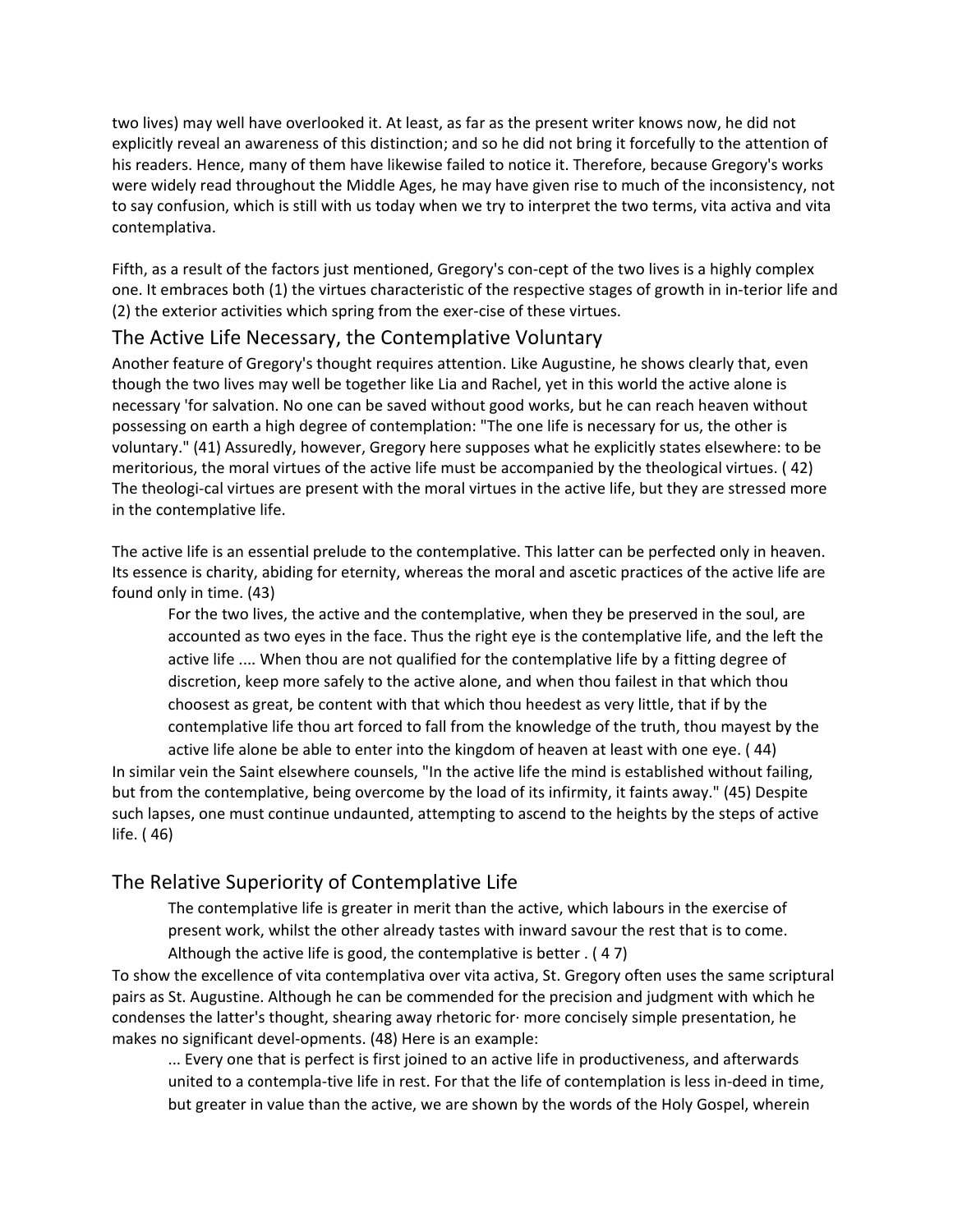two women are described to have acted in different ways. For Mary sat at our Redeemer's feet ... but Martha eagerly prosecuted bodily services .... Now Martha's concern is not reproved, but that of Mary is even commended. For the merits of the active are great, but of the contemplative, far better. (49)

As Gregory was an admirer of St. Benedict, it is interesting to point out here the similar idea expressed in that "Instrument of Good Works" in the Rule which admonishes ardent anticipation of the realities of heaven: "To desire eternal life with all spiritual longing. ff (50) Such an outlook, if habitual, would truly enhance the value of activity on the part of a Martha or Lia .

If once the mind is fixed with strong steadfastness in the longing after the Country Above, it is less distressed by the annoyance of earthly things. Far from all outward commotions it seeks its

aim, like a kind of most secret retreat, and there attaches itself to the Unchangeable. (51) This citation, too, clearly shows that for Gregory, vita contemplativa basically designates a state of soul from which springs a habitual state of mind, one of yearning for union with God. He was not primar-ily concerned with discussing modes of exterior social living such as Augustine designated by his terms genera vitae or mos vivendi (See above p. 43) .

#### The Two Lives in the Individual Christian Life

It is the distinction of St. Gregory, states Menager, to have insisted more than any earlier writer that contemplative life is for men of every class and condition. Cassian, for example, had written as if it were reserved for anchorites. (52) And although the most profound and scholarly treatment of the two lives is undoubtedly St. Augustine's, there is yet one aspect of their relationship wherein Gregory merits first place. Regarding the latter's exposition of the two lives, Abbot Butler says:

... On the conciliation of their claims on the individual, and on the way in which they may both play their part in a well - ordered spiritual life, his teaching is fuller, more detailed, more practical, richer, than Augustine's. It is indeed his great contribution to the theory and practice of the spiritual life for all succeeding generations in Western Christianity; and as such it merits to be set forth here with much care and fullness. (53)

When the two lives are considered as stages of progress in interior life, there is no conflict between them. Rather, there is mutual support. The moral virtues of the active life prepare the Christian for the contemplative life wherein the theological virtues have primacy (Mor. xxxi, 102; PL 76, 629); and the theological virtues in turn mo-tivate increased practice of the moral virtues (Mor. xxx, 8; PL 76, 526-527; Hom. on Ezech. I, v, 12; PL 76, 825-826). So far, the theory. But when the two lives are considered from the aspect of those exterior works and modes of living which spring from them, we have the age-old practical problem of finding wise balance between activ-ities and prayer. Appropriately enough, even on this point St. Gregory, ever the practical Roman, proves most helpful.

#### Christlikeness, the Aim of Union of the Two Lives

The central idea for St. Gregory is that Christlikeness is the aim of all Christians. Christ's followers, like Christ our Lord in his observable activities, unite the two lives. Even as he insists on this universal rule, Gregory points out its particular application to those engaged in apostolic work, such as priests and pastors of souls, who should diligently imitate what was perfectly exemplified by Christ.

He set forth in Himself patterns of both lives, that is, the active and the contemplative, united together. For the contem.: plative differs very much from the active. But our Redeemer by becoming Incarnate, while He gave a pattern of both, united both in Himself. For when He wrought miracles in the city, yet continued all night in prayer on the mountain, He gave His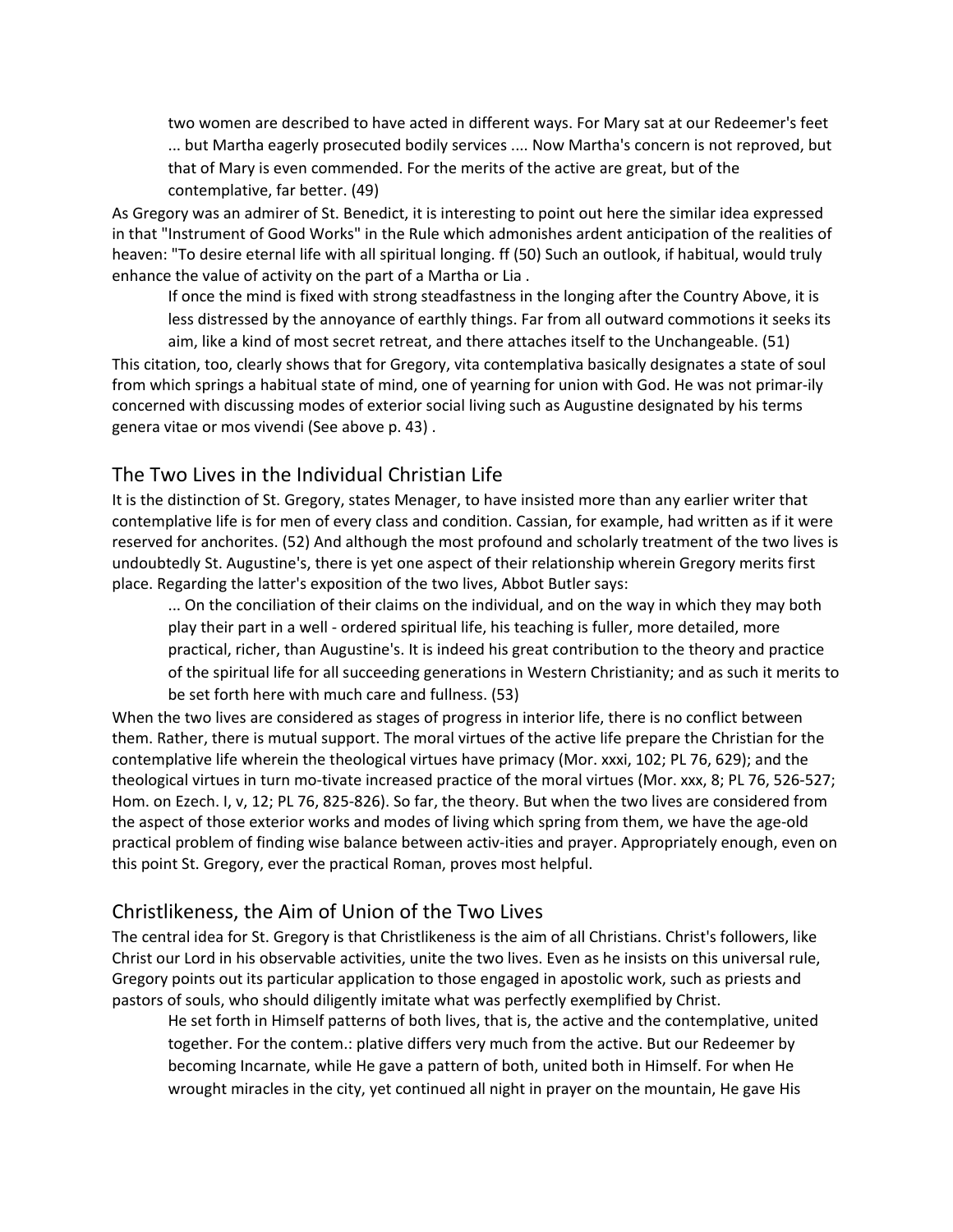faith-ful ones an example not to neglect, through love of contempla -tion, the care of their neighbours; nor again to abandon contem - plative pursuits through being too immoderately engaged in the care of their neighbours; but so to keep together their mind,

in applying it to the two cases, that the love of their neighbour might not interfere with the love of God, nor again the love of God cast out, because it transcends, the love of their neighbour. (54)

Cayre, praising the practicality of St. Gregory's exposition of the need for harmonizing the two lives (which are stages of perfection) (55), notes the special import given by the Saint to the four moral vir-tues, (56) and still more to the three theological virtues. (5 7) Since Gregory shows their union to be of paramount significance for zealous preachers of the Word, several passages in Pastoral Care deal with the two lives.

First, however, a succinct statement in the Morals bears quot-ing: "He is· no perfect preacher, who either, from devotion to contemplation, neglects work that ought to be done, or, from urgency in business, puts aside the duties of contemplation." (58) The word "duties," here signified by the use of the gerundive contemplanda, is arresting: far more necessary and effective than any sermon is the edifying ex-ample of prayerful beneficence set by the preacher's life.

One who is truly God's spokesman listens to God before he ad-dresses men; his most eloquent sermon is his Christlike service of others:

There are those who, endowed, as we have said, with great gifts, in their eagerness for the pursuit of contemplation only, decline to be of service to the neighbour by preaching .... Now, if they are judged strictly on their conduct, they are cer-tainly guilty in proportion to the public service which they were able to afford. Indeed, what disposition of mind is revealed in him, who could perform conspicuous public benefit on coming to his task, but prefers his own privacy to the benefit of others, seeing that the Only-Begotten of the Supreme Father came forth from the bosom of His Father into our midst, that He might benefit many. (59)

A striking truth confronts any modern reader of St. Gregory who picks up a copy of Pastoral Care with some preconceived notion that bishops and cloistered contemplatives are poles apart in their ascetic and mystic life Gregory insists before all else that those called to govern and teach in Christ's name be prayerfully contemplative like Moses and Jacob; only then are they worthy to be active ministers.

Let the ruler be neighbour in compassion to everyone and exalted above all in thought (contemplatione), so that by the love of his heart he may transfer to himself the infirmities of others, and by the loftiness of his contemplation (speculationis altitudinem) transcend even himself in his aspirations for the invisible things….

Thus Jacob, as the Lord leaned on the ladder above and the anointed stone was below, saw angels ascending and descend-ing, which was a sign that true preachers do not only aspire by contemplation to the Holy Head of the Church above, namely, the Lord, but also descend to its members in pity for them.

Thus Moses frequently goes in and out of the Tabernacle; and while within he is caught up in contemplation, outside he devotes himself to the affairs of the weak. (60)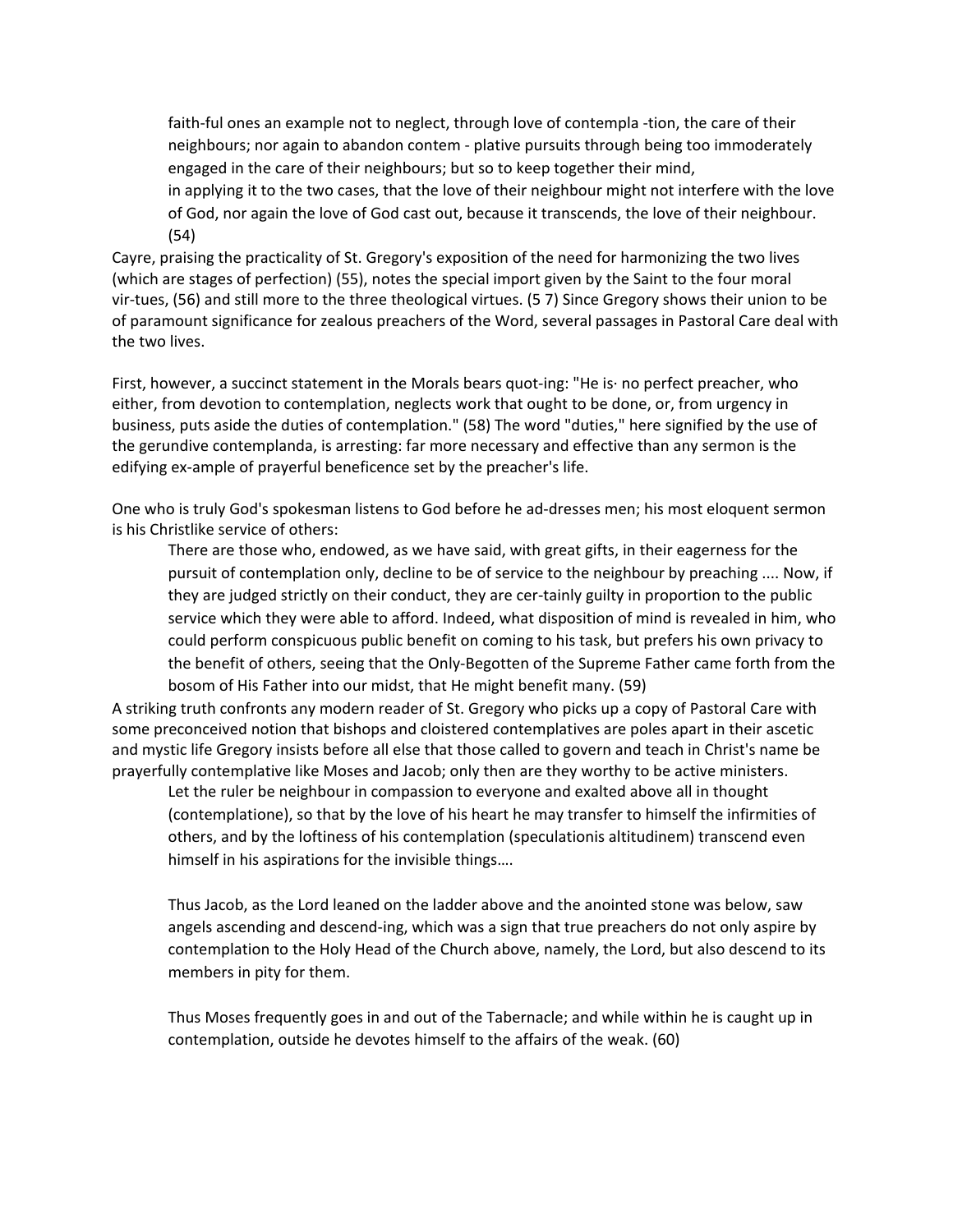#### The Advantages in Uniting the Two Lives

There are many reasons why Christians should seek a union of the two lives. Besides setting forth Christlikeness as a goal, St. Gregory also shows other motives: Divine Providence regarding the nature of man, and man's role in the salvation of his fellows. This is the eternal plan of Almighty God, for even before the Incarnation, and before the promulgation of Sinai's Law, even in the Age of the Patriarchs the active and contemplative lives existed in Lia and Rachel. (61)

Man's holiness lies in loving union with God, but he does not truly love the invisible God apart from Christ's brethren, made to God's image. In Gregory's simple phrase, "One virtue without an-other is either none at all or but very little." (62) Love of neighbor is in truth a commandment like to the first; "For the Lord would not at all descend to us if His preachers were to remain inflexible in the rigour of contemplation." ( 63)

When an apostolate of the active life is needed it would be crass pride to refuse it: a Christian must be humbly conscious of his un -worthiness to co-operate with the Absolute; but only a selfish hypo-crite could sit idle while pleading lack of fitness to fulfill God's will. True humility would be ready at need to accept even the highest dig-nity, culmen regiminis, with the loving confidence of Isaias and the diffidence of Jeremias. ( 64)

St. Gregory repeatedly asserts that contemplative life is enriched through such apostolic endeavors; moreover, it is kept safe from pride's assaults by asceticism. Sometimes he reminds us of Augustine, showing that exercise of moral virtues is the starting point on a Christian's way to charity's perfection.

Let all then that strive to lay hold of the summit of per-fection, when they desire to occupy the citadel of contemplation, first try themselves, by exercising, in the field of practice, that they may heedfully acquaint themselves, if they now no longer bring mischiefs upon their neighbours, if when brought upon them by their neighbours, they bear them with composure of mind, if when temporal advantages are put in their way, the mind is never dissipated by joy, if when they are withdrawn, it is not stung by overmuch regret, and then let them reflect, if when they return inwardly to themselves, in this work of theirs of exploring spiritual things, they never draw along with them the shadows of corporeal objects ....

For the season for action comes first, for contemplation last. (65)

The holy Pope also points out that by God's goodness a soul may derive greater graces for itself and the rest of the Mystical Body by uniting vita activa to vita contemplativa. "Very often such a one is able to pass to the contemplative life, and yet not give up the active life, so that he who has arrived at contemplation does not abandon the activity of good works whereby he is able to be of use to others. "(66) Then, in the marvelous Providential design, all things work together unto good:

Whilst they suit one another by turns, by reciprocal minis-tering, in a wonderful way it is brought about, that whereas all the Elect, by bestowing labour on one another, do what they are able, those works too become their own, which they cannot do themselves. (67)

#### Some Means to Successful Union of the Two Lives

In all aspects of the Christian life, St. Gregory warns against confusion of actio and 2gitatio. Neither vita activa nor contemplativa can be fruitful unless the soul knows the tranquility born of faith. In the midst of action there must be in its depths that stillness which acknowledges God's presence. In imitation of Moses, such souls con-sult the Lord, as it were.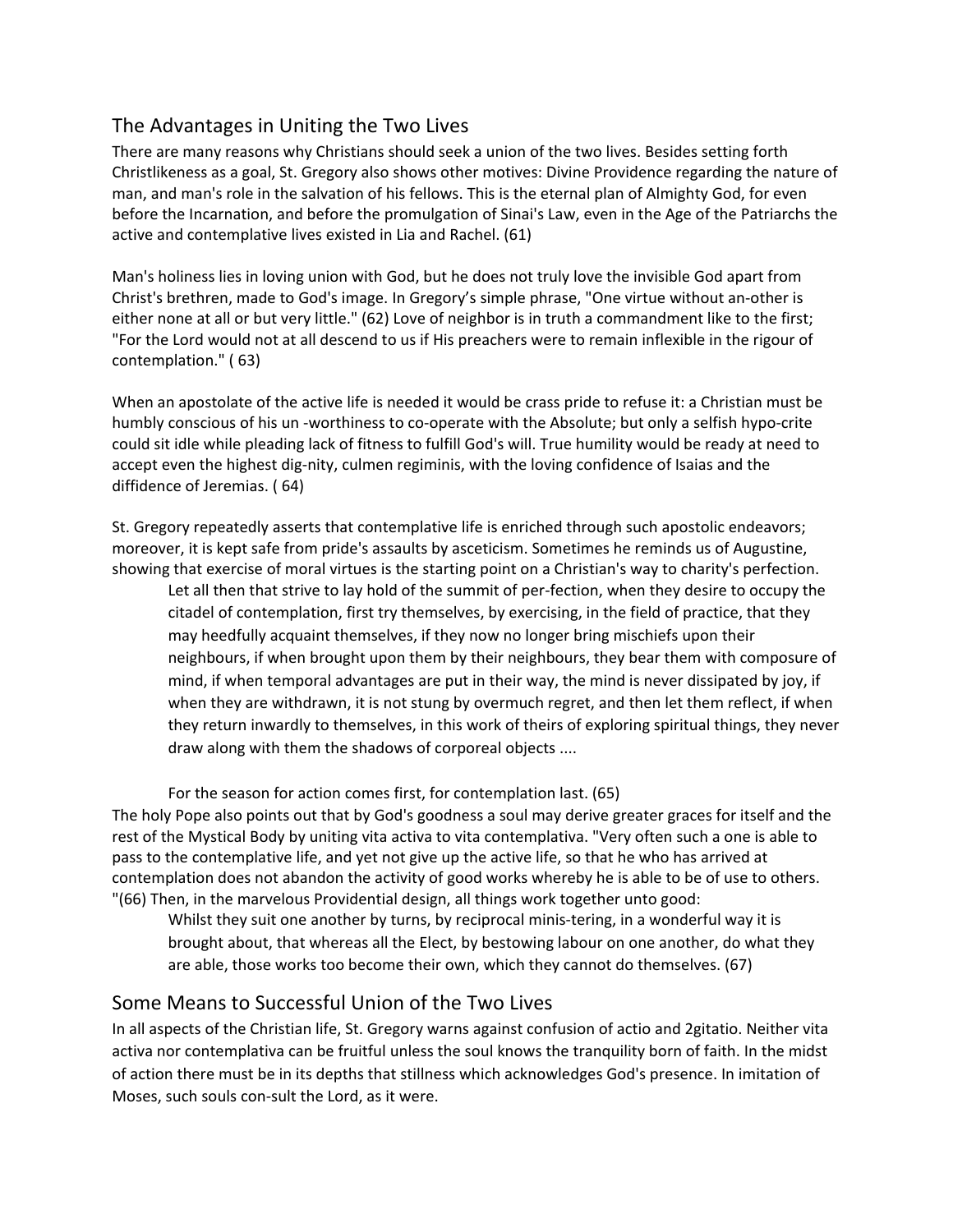And what they first hear in silence, they afterwards make known to the world in their conduct. For in order that they may engage in outward employments without injury to themselves, they constantly take care to withdraw to the secrets of their heart. (68)

Closely allied to this serenity of soul is the view of life on earth in the light of eternity, or remembrance of man's goal. This was pre-viously mentioned as one of the proofs for the superiority of vita contemplativa over vita activa. It serves also to unite the two lives by permeating the lesser with an aura of eternity.

Everyone wishing to combine the two lives as external manners of living must recognize that individuals vary in temperament; hence, each must live the vita contemplativa on earth (in the measure that he can live it then) according to his own endowments of nature and of grace. Perhaps nowhere else is St. Gregory so close to contemporary thought as in his appreciation of individual differences. A wise phy-sician of souls, he writes:

But herein it is above all necessary to know that the com -positions of souls are infinitely varied one with another, for there are some of such inactivity of mind, that, if the labours of business fall upon them, they give way at the very beginning of their work, and there be some so restless that if they have cessation from labour, they have only the worse labour, in that they are subject to worse tumults of mind, in proportion as they have more time and liberty for their thoughts. Whence it behoves that neither the tranquil mind should open itself wide in the immoderate exercising of works, nor the restless mind stint itself in devotion to contemplation. For often they who might have contemplated God in quiet, have fallen, being overcharged with business; and often they who might live advantageously occupied with the service of their fellowcreatures, are killed by the sword of their own quiescence. ( 69)

A final, and most important point for combining the two lives results from awareness that on earth the contemplative one, even though open to all, will not in fact be lived by the many, chiefly be-cause they strive too little; nor is it of long duration. (70) "We can remain fixed in the active life, but in the contemplative we are by no means able to keep our mind applied" (intentam). (71) More-over, it is a glimpse, not eternity's blessed vision: "Quia in hac vita positi contemplationis intimae sola initia degustamus." (72)

There is no glossing over the difficulties in this, for Gregory is convinced of our nature's frailty. Nevertheless, he is not a pessi-mist, though sometimes he is called one. He might perhaps be considered a Christian pessimist, viewing simultaneously the effects of original sin and of the redemptive Incarnation. If the medieval writers, looking inward oftener than we, cried, "Mea culpa!" they also remembered better to look at the Cross and say, "Felix culpa!" Had Gregory not understood that souls, despite their weakness, are able through grace to unite the two lives and achieve even on earth some measure of heavenly contemplation, he would not have devoted so many texts to the topic of the following section.

#### The Availability of Vita Contemplativa for All

In the words of Abbot Butler, it is Gregory's conviction that contemplative life, as he understood the term, is not "the perquisite of any small select spiritual circles, 11 but instead, is "open to all sincere livers of a good Christian life. 11 ( 73) This is easily proved by citations from his Homilies on Ezechiel, "public sermons preached in the Lateran Basilica to mixed congregations of all comers." (74) Here is a typical passage: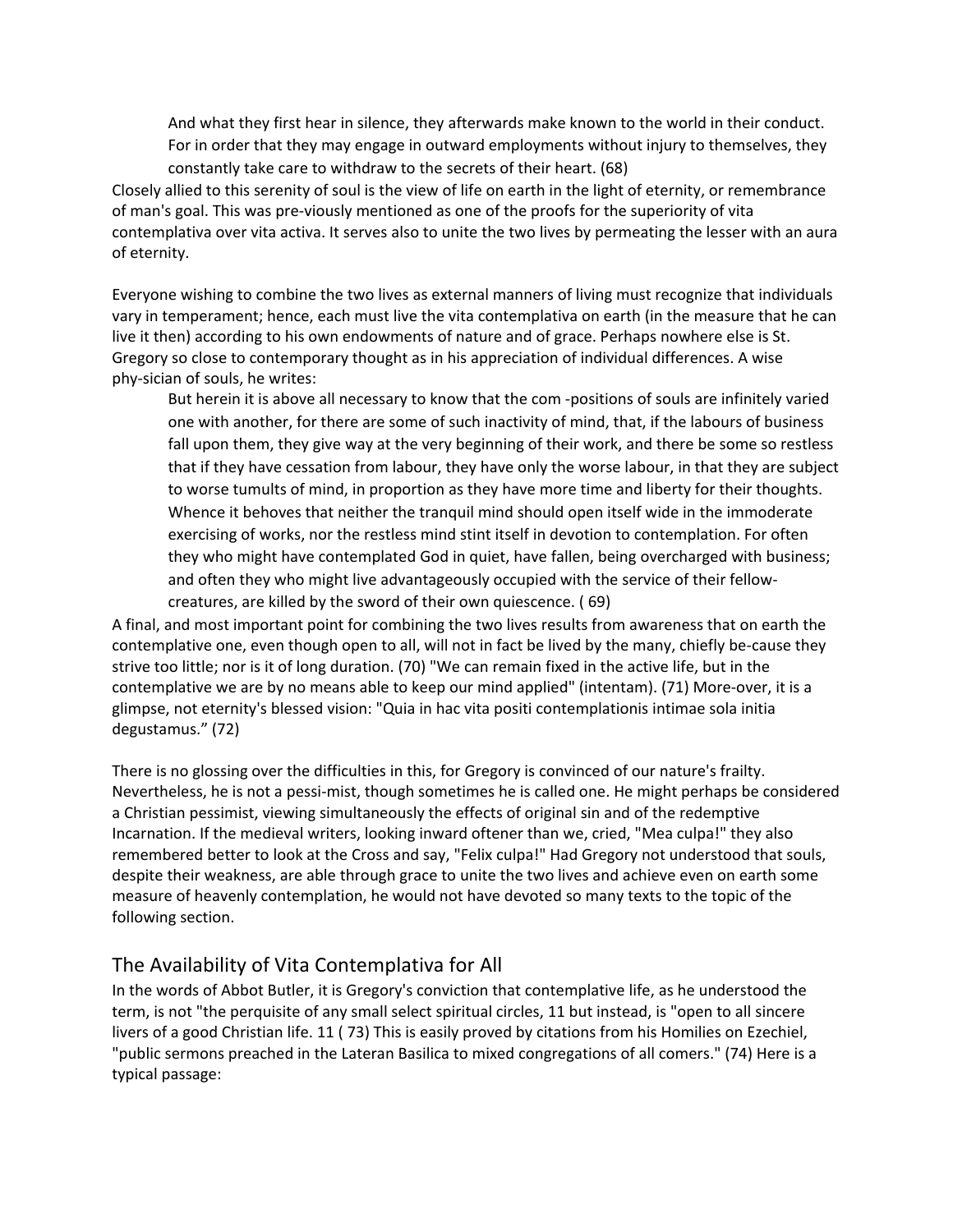It is not the case that the grace of contemplation is given to the highest and not given to the lowest; but often the highest and often the most lowly, and very often those who have re-nounced, and sometimes also those who are married, receive it. If therefore there is no state of life (officium) of the faithful, from which the grace of contemplation can be excluded, any one who keeps his heart within him (cor intus habet) may also be illumined by the light of contemplation; so that no one can glory in this grace as if it were singular. It is not the high and preeminent members of holy Church only that have the grace of contemplation; but very often those members receive this gift, who, although by desire they already mount to the heights, are still occupying low positions. (75)

Similar to the above, but showing more explicitly the work of grace, which can bring souls to holiness, is a passage in the Morals:

The foot of the mind first by fear we set below, and afterwards by charity lift it to the heights of love .... Now these steps of virtuous attainments it is no great labour to lay hold of, since there is passing from one to the other. (76)

Nor is the first step to be belittled, for the glorious culmination necessarily depends on the humble exercises of the active life; "be-cause the soul would not be made bright in the radiance of everlasting beauty, except, so to say, it were first burnt here in the workshop of charity." (77)

## Summary

St. Gregory, like Augustine before him, lived and wrote among men who were given to discursive descriptions, repeated on different occasions in different words, rather than concise formulas couched in technical phrases such as the Schoolmen would bring to chiseled perfection. It is therefore useless to expect from Gregory a single statement on the meaning of the two lives which is written in the succinct style or fixed terminology of modern theologians. Nevertheless, from the Pope's writings quoted earlier in this chapter we can gather clear indications of the essential features of vita activa and vita contemplativa.

## (A) Definitions of the Two Lives

Basically, for St. Gregory the two lives are successive but inter-acting stages of growth in the interior or spiritual life of an earnest Christian.

The active life is the life of an imperfect Christian who strives to overcome his moral weakness or inclinations to evil (78) and to ac -quire virtue by the exercise of good works on behalf of his neighbor (79) chiefly from a motive of holy fear. (80) Since this life is a path leading upward to perfection, (81) its beginning in self-abnegation and reverential fear corresponds to what was later named the purgative way; and the increase in positive virtue with growing charity can be termed the illuminative way. (82) This state of soul is properly called a vita activa by reason of the fact that the Christian is habitually en-gaged in exercise of the moral virtues of prudence, justice, fortitude, and temperance as he seeks to serve God. (83)

The contemplative life, according to St. Gregory, is the life of a Christian who is in a higher stage of spiritual progress, so that he is chiefly motivated by the theological virtues of faith, hope, and chari-ty. (84) Beyond and above any activity of exterior works, he desires a serene rest in cleaving to his Maker, and his greatest longing is to "join the hymn-singing choirs of angels, to mingle with the heaven-ly citizens, an9 to rejoice ... in the sight of God." (85)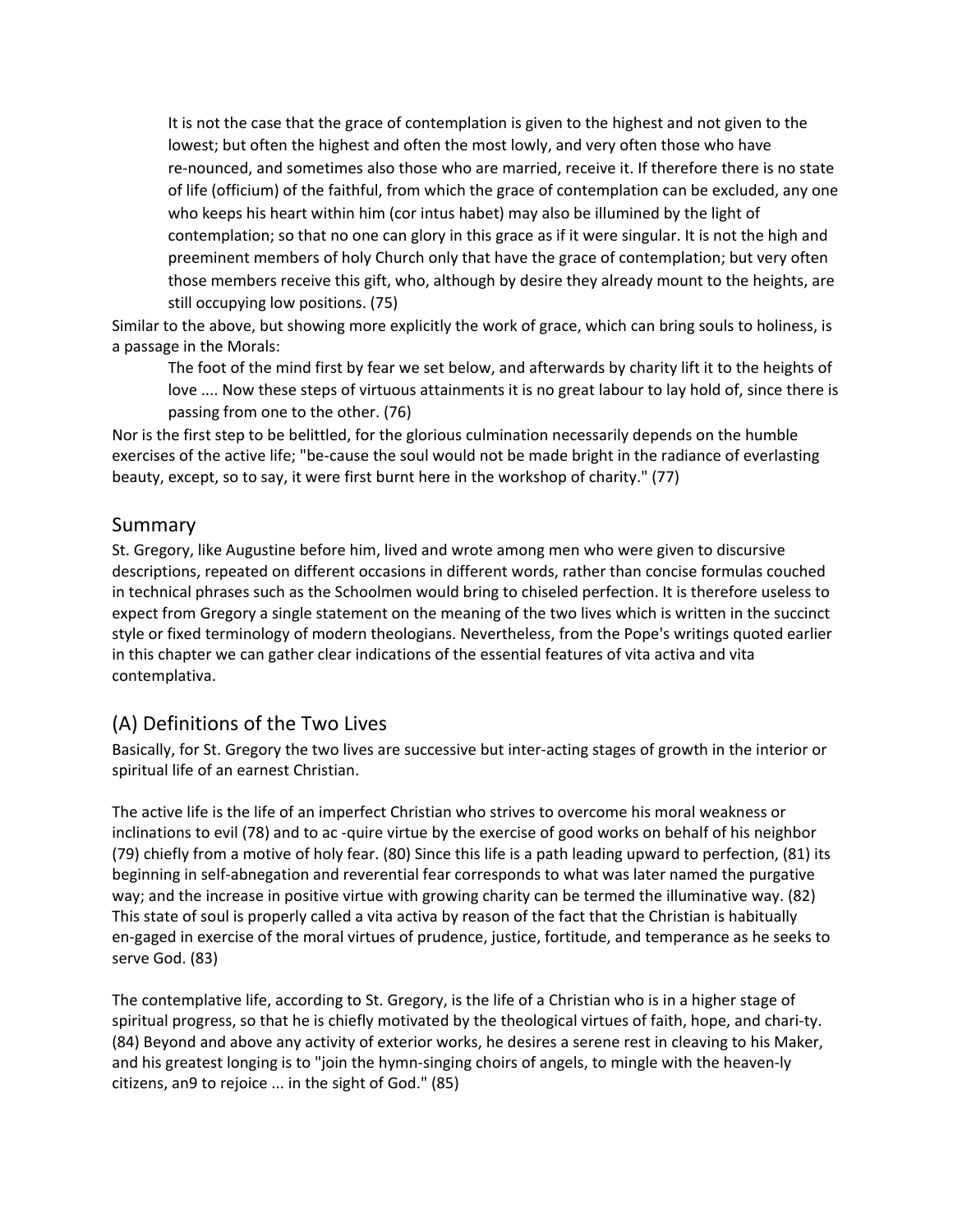The two lives interact. The theological virtues of the contemplative life, especially charity, motivate this Christian's love of his neighbor; and thus they should motivate him to practice still more zealously the moral virtues of the active life and the good works which spring from them. These good works are indeed an aspect of the vital force of contemplative life, but only one aspect. (86)

Compared to the Beatific Vision, such a life as this is merely inchoatio contemplationis; (87) but on earth Christian perfection surely entails this beginning. It is, Gregory teaches, the union of two lives or etats d'ame: "Everyone that is perfect is first joined to an active life in productiveness, and afterwards united to a contemplative life in rest." ( 88) The culmination of the unitive way is this, the soul's loving gaze on the all -Beloved.

## (B) The Relationship of Vita Activa and Vita Contemplativa

For Gregory, then, the two lives, regarded as stages of growth in interior life, are complementary, not opposed. He expects them to exist simultaneously in the life of the Christian who is sincerely striving for perfection. His teaching on how to unite them can be given in three statements.

- 1) Everyone who wishes to be perfect and Christ said, "Be ye perfect," to an everyday crowd of Palestine's men, women, and chil-dren - is obliged to an active life, characterized chiefly by the exer - cise of moral virtues and the good works which spring from them; moreover, many Christians are invited to enjoy at times some earthly foretaste of heaven's joys, which consist in loving intimacy with God, in Whom they believe and hope.
- 2) Although comparatively few respond to this invitation, and no one can have on earth more than a glimpse of Him Who is the True Light, yet all who are in Christ will live thus in eternity.
- 3) It is better, both for the individual Christian, and for all the Church, that each man's life be a union of these two lives: the vita activa, which prepares for, fosters, and safeguards the contempla-tive; and the vita contemplativa, which in turn stimulates one to fur-ther exercise of the virtues and works of the active life. Also, the con - templative life is especially essential for bishops and preachers. For it renders all good actions more meritorious and fruitful because they are principally motivated by love. By that fact, too, these actions are more like Christ's.

As long as we restrict our consideration to Gregory's basic concept of the two lives as stages of growth in the interior life, we do not become involved in any attempts to solve such problems as are entailed in the lives when taken to mean manners of living. We need not try to reconcile hours of holy leisure and the demands of external activities according to genera vitae such as Augustine mentions in the passages of the City of God, Book xix, Chapters 2 and 19, discussed above (pages 38-43). Nor is there any singling out of religious, except in the sense that those vowing evangelical perfection should more ear-nestly exemplify the ideal of all: loving imitation of Christ, Model and Source of our supernatural love.

The words "everyone," "all," and "each man," underlined in the three statements above, bring out the universality of St. Gregory's application of the two lives. By contrast, it is easy to see how inade-quate (and often erroneous) is contemporary understanding of these terms, because it so often attributes contemplative life to a few - even to very few of those in the cloister. (89) A consequence is the possibility, or, rather, the near certainty, that much which Gregory wrote is misunderstood in our day.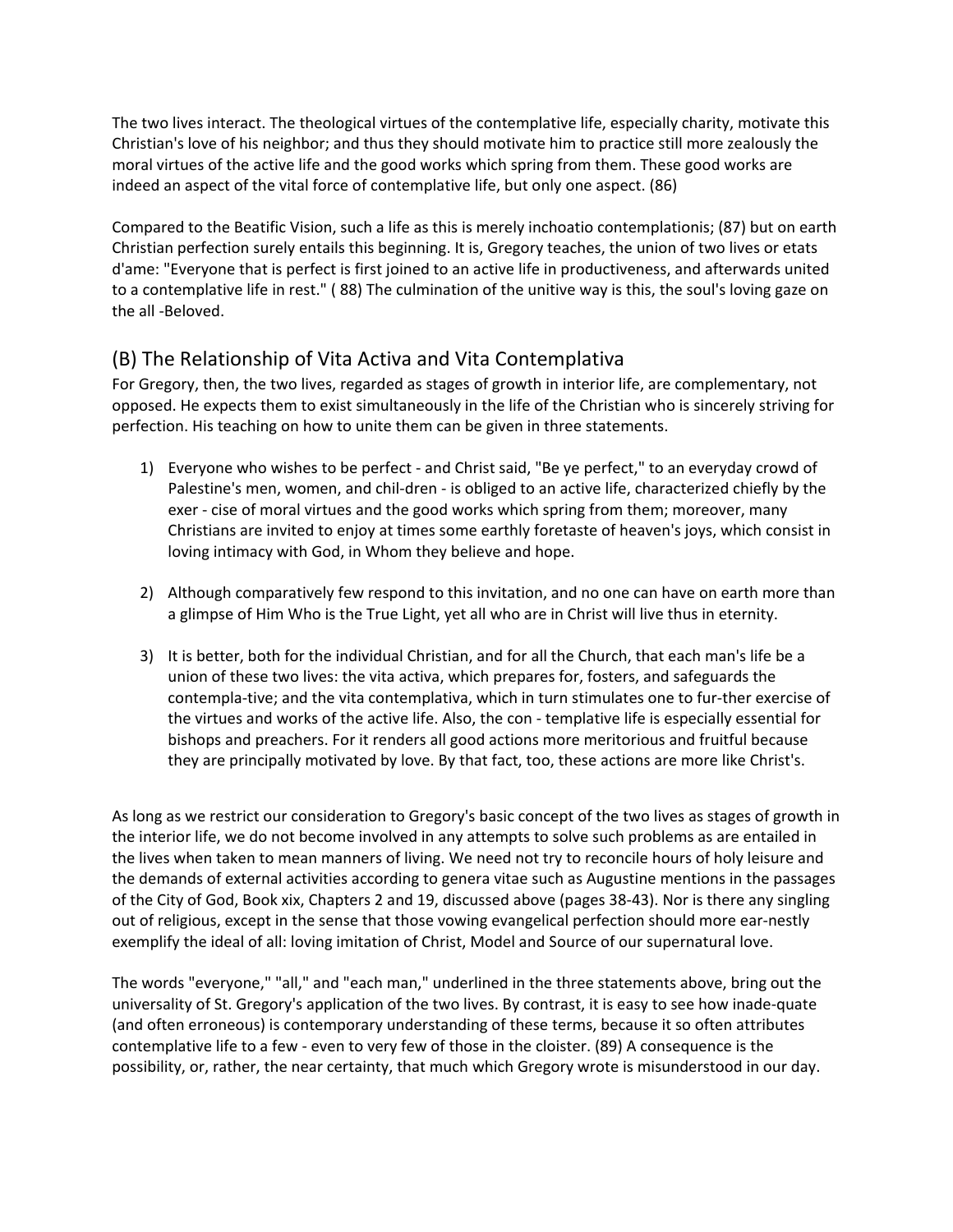Such failure to grasp the teachings of this Doctor of the Church would already, be serious; it becomes tragic if an effect of their ignor-ance is that souls are thwarted, deprived of development to spiritual maturity. How. few, religious or lay, despite their baptism and their frequently renewed self-oblation in union with Christ's in the Mass, have comprehended the universality and the inherent challenge in Gregory's categoric affirmation: "Whosoever then has already offered himself as a sacrifice to God, if he desires perfection, must needs take care that he not only stretch himself out to breadth of practice (operationis), but likewise up to the heights of contemplation(contemplationis) . " (90)

# (C) The Relationship between Interior Life and Exterior Activities

Nevertheless, Gregory's full concept of vita activa and vita contemplativa is a highly complex one, since he often wrote of the moral or theological virtues (respectively characteristic of the active and con-templative life) in terms of the exterior activities or observable fea-tures which spring from them (see pages 61-62 above). Hence he made it easy for unwary readers to overlook the distinction of Augustine be-tween 1) the stages of interior life (vita activa and vita contemplativa) and 2) the manners of living in regard to exterior activities (@nus vitae negotiosum, otiosum, and £Q!!!P.Ositum). Thus, even while Gre-gory was bestowing on later centuries the truly immense treasure which is his teaching on the two lives, he may have helped to produce the inconsistent or confusing concepts and terminology of later cen-turies.

Menager suggests that Gregory ought to be known as Doctor Contemplationis because he wrote so authoritatively on contemplatio and vita contemplativa (which for the Saint, as we have said, are sometimes synonymous terms). Menager then observes:

When later St. Thomas of Aquin will discuss contemplation, it will not ordinarily be St. Augustine

he will put forward. He will go seeking his texts and proofs in St. Gregory the Great. (91) Let us too, therefore, proceed to examine the use which St. Thomas made of Gregory's terms. This should further illumine the meaning which St. Gregory attached to the terms vita activa and vita contemplativa.

# Chapter 6: The Two Lives in St. Thomas and Later Authors

# St. Thomas Aquinas' Concept of the Two Lives

From many points of view there is justification for referring to the centuries before the Twelfth Century Renaissance as the "Dark Ages, " if only by contrast to the bright dawn that lay ahead; but for human speculation in philosophy and theology, those early centuries were making possible a flowering of Christian culture in the high noon of the thirteenth century which produced Thomas Aquinas.

Ever since, thoughtful men have gratefully admired the synthe-sizing genius of him who is the Dominicans' glory and the Church's foremost teacher. Doubtless, he was great; fu]?thermore, his great-ness was abetted by a gift of Providence; the fact that he found ready at hand a vast heritage of human knowledge on which he might labor, together with colleagues able to encourage, assist, and continue his work.

We cannot hope to know the role or importance of the countless scholars of the intervening centuries who contributed to an understand-ing of the two lives while transmitting the legacy of Augustine and Gregory. Nevertheless, the name of Albert the Great must not be over-looked; not only did he train Thomas, but he is the probable author of a little work, De Adhaerendo Deo, (1) which merits attention here.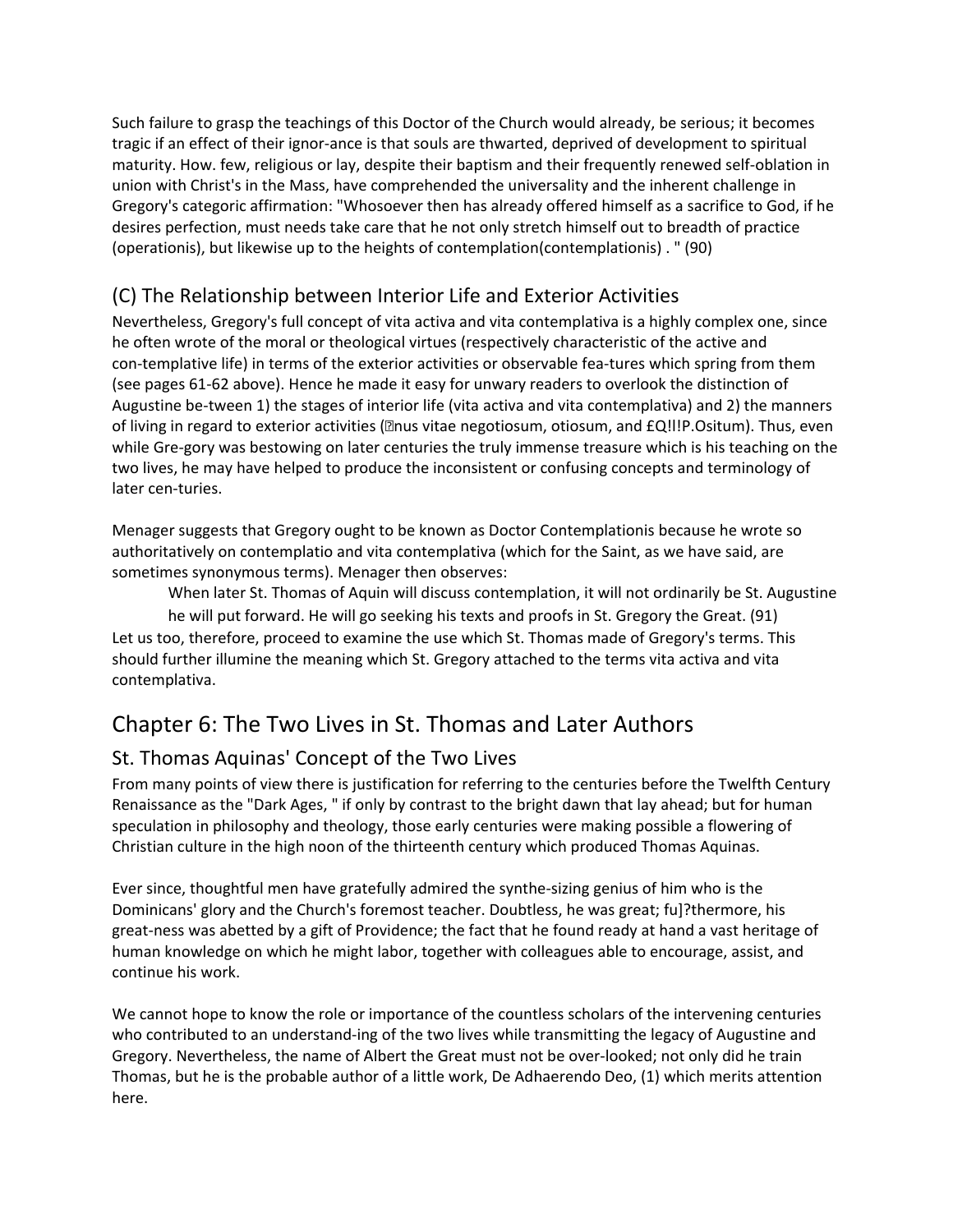This contains a lucid description of the traditional way to union with God, by means of recollection and detachment in cooperation with grace; but it concerns us at present because it makes explicit man's realization that for Christians, vita contemr.lativa is something very different from what it was for even the noblest pagans.

In this must be observed a difference between the contem - plation of the Catholic faithful and that of the pagan philosophers: the philosophers' contemplation is for the sake of perfecting the person who contemplates, and therefore it rests in the intellect; and thus the end of the philosophers in this matter is the know-ledge in the intellect. But the contemplation of the saints, which is that of the Catholics, is for the sake of the love of Him Who is contemplated, namely, God: and therefore it does not through knowledge rest in the intellect as in its last abode, but through love it passes over into the affections. (2)

At least in an indistinct way, thinkers of the Middle Ages must have realized that their terminology had been taken over from Hellenism and Neoplatonism, and that it had been used as a framework to set forth the teaching of Christ. The total signification of contemplatio and vita contemplativa ( as understood by Christians) must not, then, be attributed to the non-Christian Greeks.

In the case of Augustine, however, and also of Gregory thanks to his dependence on Augustine, there was (unconsciously perhaps in the case of Gregory) a residue of Platonism. (3) Hence, for a histori-cal survey of evolving concepts it is interesting to see that Thomas was only one, albeit the most important one, who in the thirteenth century achieved such perspective on religious and philosophical matters, their relations and distinctions, as to have a unified view of past contributions to thought.

In a study such as the present one, which will endeavor to show Thomas' use of Gregory's exposition of the two lives, only a small portion of Thomas' teaching occupies us; but it is, as Butler says, "the marrow of his teaching" (4) on this topic. It is chiefly found in four Questions (179-182) of Summa Theologiae Ila-Ilae, and in Article 6 of Question 188. We shall use, too, some relevant texts from his earlier work, the commentary on Peter Lombard's Sentences, espec-ially Book III, Distinction 35, Question 1. Other works in which he mentions the two lives should be listed, too: In Decem libros Ethicorum Aristotelis ad Nichomachum Expositio ed. A. M. Pirotta, 0. P., (Torino: Marietti, 1934), Liber i, Lectio 5, ## 55, 59; Liber x, Lectio 11 and 12, ##2105, 2115; Opusculum Theologicum III, Contra Pestiferam Doc-trinam Retrahentium Homines a Religionis Inm;:essu 7, ad 7; De Virtu-tibus Cardinalibus Article 1, ad 4.

Father Hugh Pope, 0. P. , in the introduction to his translation of Aquinas' work, On Prayer and Contemplative Life, writes:

For how many does not the Contemplative Life mean the life of ecstasy and vision with which we are familiar in the lives of the Saints? For S. Thomas, on the contrary, the Con-templative Life is but the natural life of a man who is serving God and who devotes a certain portion of his time to the study and contemplation of Divine things. (5)

Father John Proctor, .0. P., writes in the prefatory notes to his trans-lation of St. Thomas' minor work on The Perfection of the Spiritual Life:

This short treatise on their life will be of spiritual help to religious men and women, whether cloistered or leading an active life in the world. (6)

This last statement is unfortunately worded. The impression is al-ready widespread that active life refers to the religious of an apostolic order, and contemplative life to the religious of a cloistered order; and this, in turn, implies at least obscurely that neither life has much importance for lay persons. Father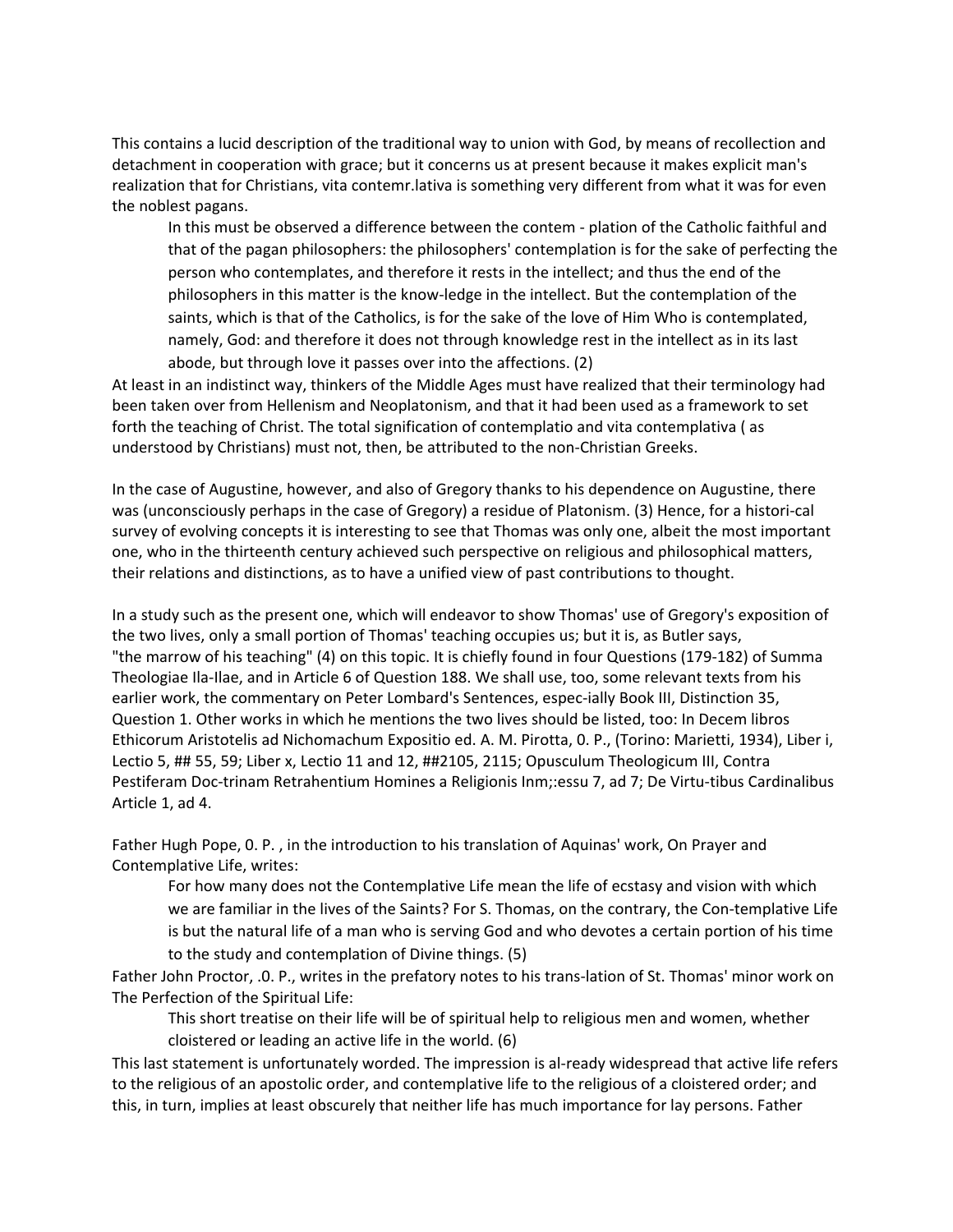Proctor's statement does not correct such impressions, but rather confirms them. Thus it is new evidence of the need of clarifying the meaning of vita in St. Thomas' Questions about the two lives and about the kinds of religious orders.

From Father Pope's observation quoted above we would imme-diately think that Thomas had much in common with Gregory. But we also notice that, like Abbot Butler, both Father Pope and Father Proc-tor express themselves in such a way as to fail to bring out the ancient basic distinction between 1) the two lives considered as stages of in - terior development and 2) modes of living in regard to observable activities. Apparently there are here problems still unsolved. Hence it now devolves upon us to investigate, by examination of Thomas' writings, precisely what use he made of Gregory's concepts.

The evidence that Thomas drew heavily from Gregory appears undeniable as soon as one discovers how frequently Gregory is the main authority for Aquinas' discussions in the Summa Theologiae. The passages cited are usually drawn from Morals vi, and - most important - from the HomilY. on Ezechiel II, ii (which is numbered HomilY. on Ezechiel xiv in many texts of the Summa Theologiae). St. Thomas was not wont to accept slavishly the ideas or terminology which he took from earlier authors. Rather, his habitual practice was to read the earlier writers, to think out for himself the topic under consideration, and then to fit the earlier author's ideas into his own system. When he found it necessary, he modified their notions some - what, or he found a sense in which their words were true. We shall not be surprised if he uses this procedure with St. Gregory.

## Some Basic Concepts in St. Thomas' Treatise

In Initiation theologique (7) the scholarly four-volume work compiled by many Dominican fathers to provide an introduction to the successive treatises of the Summa Theolog�, Chapter XVIII on "Les vies contemplative et active" was composed by Th. Camelot, 0. P. and I. Mennessier, 0. P. This chapter succinctly provides readers with a working knowledge of the basic meanings of the terms vita, vita activa, and vita contemplativa as used by St. Thomas in Sum. Theol. IIa-IIae, 179-182, and 188. (8)

Taken fundamentally, vita does not refer here to something ex-terior, such as the manner of social living of a public official in coh-trast to a scholar, or of a Franciscan in contrast to a Carthusian. Rather, vita signifies something interior, (9) the intellectual and vo-litional activity of an individual person. Vita denotes his inclinatio or intentio or studium: dominant inclination, preoccupation, interests, and pleasures -what he would most like to share with a friend. As St. Thomas, following Aristotle, (10) said:

The life of every man would seem to be that wherein he delights most, and on which he is most

intent; thus especially does he wish to associate with his friends. ( 11)

This dominant inclination, interest, or intention in the sense of volun-tary aim, which carries some men toward contemplation and others toward external activities, is for St. Thomas the basis of the division of contemplative and active life.

Accordingly since certain men are especially intent on the contemplation of truth, while others are especially intent on ex-ternal actions, it follows that man's life is fittingly divided into active and contemplative. ( 12)

The division springs ultimately from the distinction between the ends of the speculative and practical intellect.

Vita activa, however, in St. Thomas no longer means merely the practical life of the pagan Greeks, a life devoted to this or that occupation in the city. Rather, it refers especially to the moral life: the ascetical struggle against defects and for the acquisition of virtues (especially the four cardinal virtues) which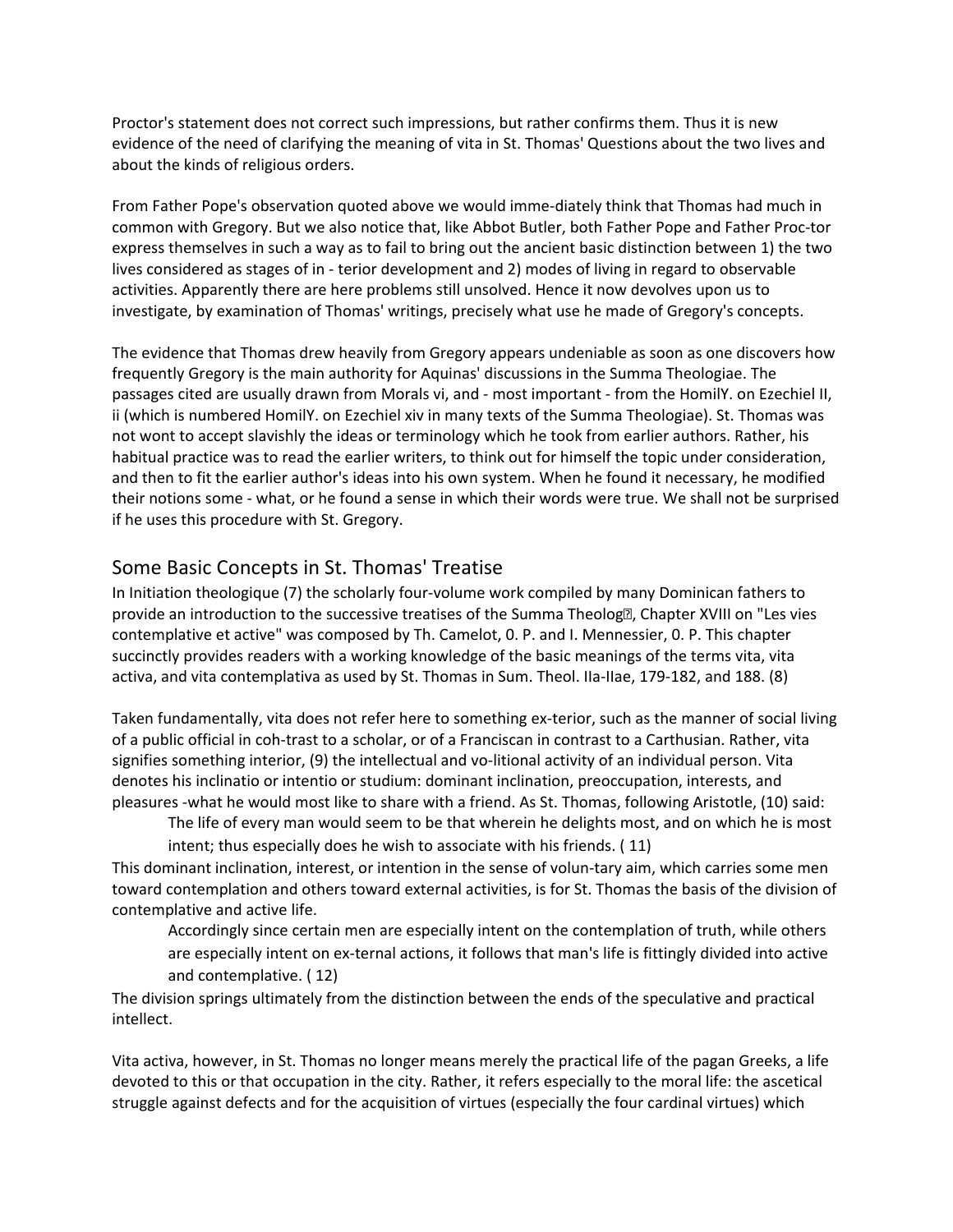dispose the Christian for contemplation. (13) Moreover, vita activa issues naturally into works of charity toward the neighbor. (14)

Vita contemplativa is the life of a man whose principal interest is to contemplate truth. (15) Now, it is the will which moves one to turn his intellect upon an object, sometimes on account of his love for the object seen, and sometimes on account of his love for the very knowledge acquired. In the spiritual life, the chief object of contem - plation is God, the supreme Truth and Good. Therefore love of God first motivates a man to gaze on Him; and since one delights when he obtains what he loves, the contemplation of God also terminates in delight which intensifies love. (16) Hence charity initiates and ter-minates vita contemplativa, which becomes a loving gaze on God, a knowledge transfused with love.

When the Christian is still in the active life, charity stimulates him to carry on the ascetical preparation necessary for the contemplative life; and when he has reached the contemplative life, charity stimulates him further to the works of the active life - sometimes even to sacrificing the sweet leisure of contemplation to perform works which benefit his neighbor. (17) The two lives interact to their mutual support; and both lives are a means for increasing the one life of charity in which Christian perfection essentially consists. (18)

## Gregory and Thomas - Similarities and Contrasts

From the above summary it becomes immediately clear that Thomas' terminology and basic concepts of vita activa and vita contemplativa are in general highly similar to Gregory's. But there are differences, too, especially in emphasis.

A point of similarity is found in the basic concept. For both Gre-gory and Thomas it is a concept of two orientations in the interior life of an individual soul - or, in Cayre's terminology (cited below, pages 99- 100, of two states of soul (etats d'ame) as distinguished from states of life (etats de vie) characterized by exterior and observable differences.

But a point of difference is found in the very basis of the dis tinction between the two lives. In Gregory, the basis is the Neo-Pla-tonic outlook which he inherited from the Alexandrians and Augustine: stages of growth in the interior life of the soul. Thomas changed his basis to an Aristotelian one springing from the distinction between the ends of the speculative and practical intellect. Thus in Thomas the basis of distinction is the intention, motivated by charity, chiefly to contemplate divine truth or chiefly to practice the moral virtues and to help one's neighbors. However, the characteristics of the two lives as described by Gregory fit nicely into this new framework. To take examples from Gregory's "classical" definition, (19) the acts of the moral virtues, such as giving bread to the hungry or tending the sick, pertain to the active life according to both authors. Likewise, to rest from external action and to cling with one's whole mind to the love of God and neighbor because of the theological virtue of love per-tain to the contemplative life.

In Augustine and Gregory, the fact that these two lives are successive stages in the development of the interior life receives much emphasis. Thomas is far from denying that they are stages, for he writes tha<sup>[2]</sup> the active life disposes (20) the Christian for the con-templative life, which is manifestly higher. Nevertheless, he does not stress their being stages. He reserves his treatment of the stages of growth until his nexf treatise (Questions 183-189), which treats of the states of life in which men live, such as those of freemen or slaves, bishops or religious. These are states characterized by dif-ferent exterior manners of living. In Question 183, article 4, lie divides the seekers of perfection into the beginners, the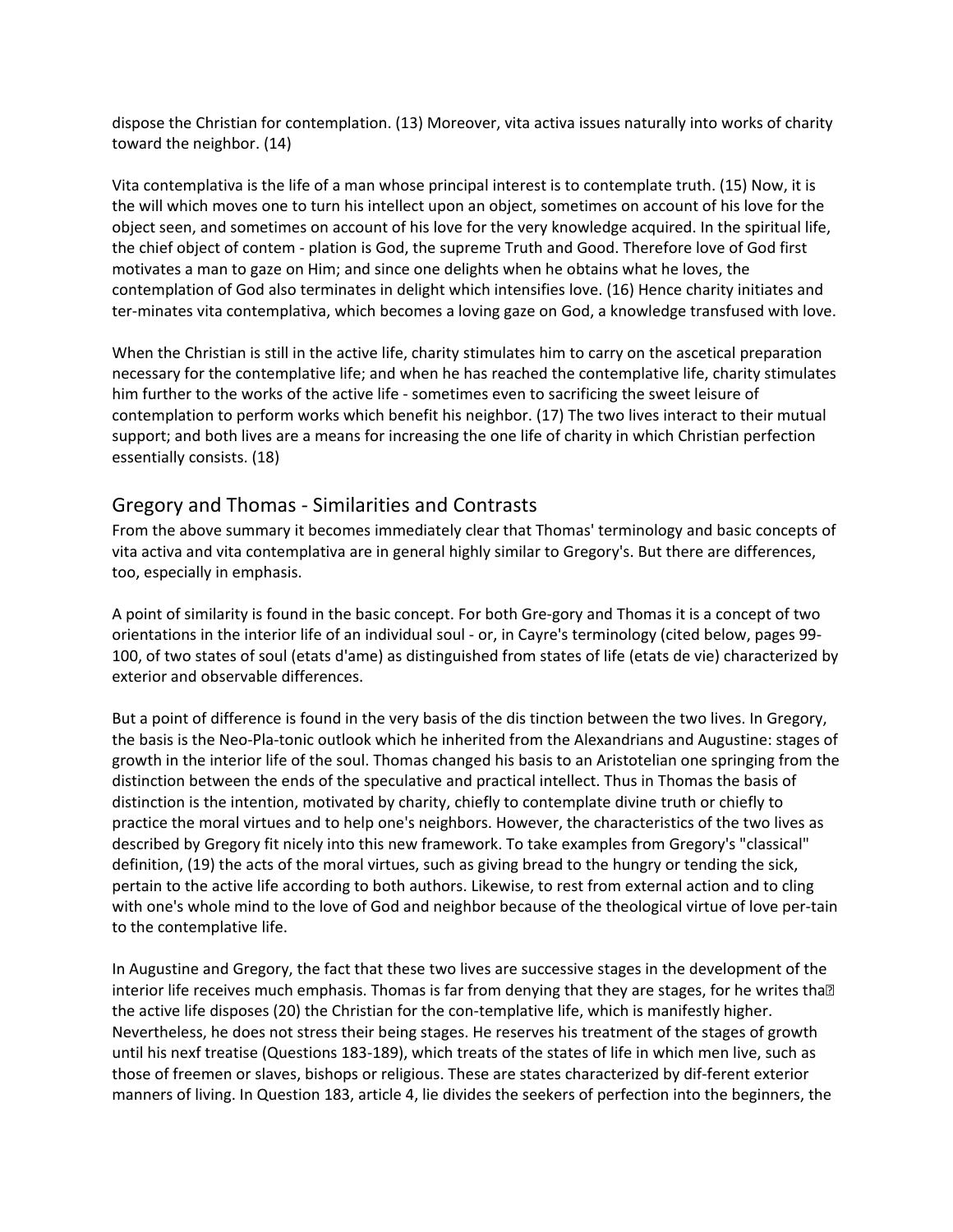progressing, and the highly developed (incipientes, progredientes, and perfecti}, in a manner consonant with what he had said about the three degrees of charity in IIa-IIae, 24, 9. For Thomas, the degrees of perfection of charity can exist either in a person devoted chiefly to the deeds of the active life or in a person devoted chiefly to the deeds of the contemplative life.

Gregory had emphasized the affective element in contemplation. For example, in his justly renowned definition (cited above on page 59) he stated:

The contemplative life is: to retain indeed with all one's mind the love of God and neighbour, but to rest from all exterior action, and cleave only to the desire of the Maker, that the mind may now take no pleasure in doing anything, but having spurned all cares, may be aglow to see the face of its Creator. (21) (Emphasis supplied.)

Thomas, however, stressed the intellectual foundation of contemplation. For example, he writes: The contemplative life has one act wherein it is finally completed, namely, the contemplation of truth, and from this act it derives its unity. Yet it has many acts whereby it arrives at this final act. Some of these pertain to the reception of principles ... ; others are concerned with deducing from principles ... ; and the last and crowning act is the contemplation itself of the truth. (22) (Emphasis supplied.)

This stress upon the intellect is much to be expected in Thomas, since his very division of contemplative and active life is based upon the interests (studia) of different men who are respectively more inclined to exercise the speculative or the practical intellect. However, he does not stop there; he also treats of the heights of love to which con-templation of God can lead:

Since, then, the contemplative life consists chiefly in the contemplation of God, of which charity is the motive, ... it follows that there is delight in the contemplative life, not only by reason of the contemplation itself, but also by reason of the divine love.

In both respects [i.e. , by reason of the operation itself, and by reason of the object] the delight thereof surpasses all human delight. (23)

Thomas is also very much aware that love is the cause of contemplation and that contemplation in turn intensifies charity (180, 1).

Although Gregory, like Augustine, had based his division of the two lives on their being successive stages of growth in interior life, he generally described the exterior or observable features which spring from the two sets of virtues respectively characteristic of each life. Thomas seems to emphasize this latter feature even more. For he makes the respective ends of the practical and speculative intellects the basis of his division, and consequently he stresses the dominant inclination (studium) of an individual to use either the one or other in-tellect. This inclination, too, results in exterior and observable features.

As we saw earlier (pages 62, 77), Gregory did not stress - perhaps did not even notice - Augustine's distinction between 1) two interior lives (vita activa and vita contemplativa) and 2) three manners of living (mores vivendi) in regard to external occupations (genus vitae negqtiosum, genus otiosuni, and genus compositum). Thomas, by contrast, was keenly aware of this distinction and often cited it, though sometimes he used the term actuosum to indicate Augustine's genus negotiosum. For example:

Obj. 2. Further, Augustine (De Civ. Del xix, 1, 2, 3, 19) mentions three kin9s of life, namely the life of leisure which pertains to the contemplative, the busy life which pertains to the active, and a third S,2,!EPOsed of both. Therefore, it would seem that life is inadequately divided into active and contemplative. (24) (Emphasis supplied.)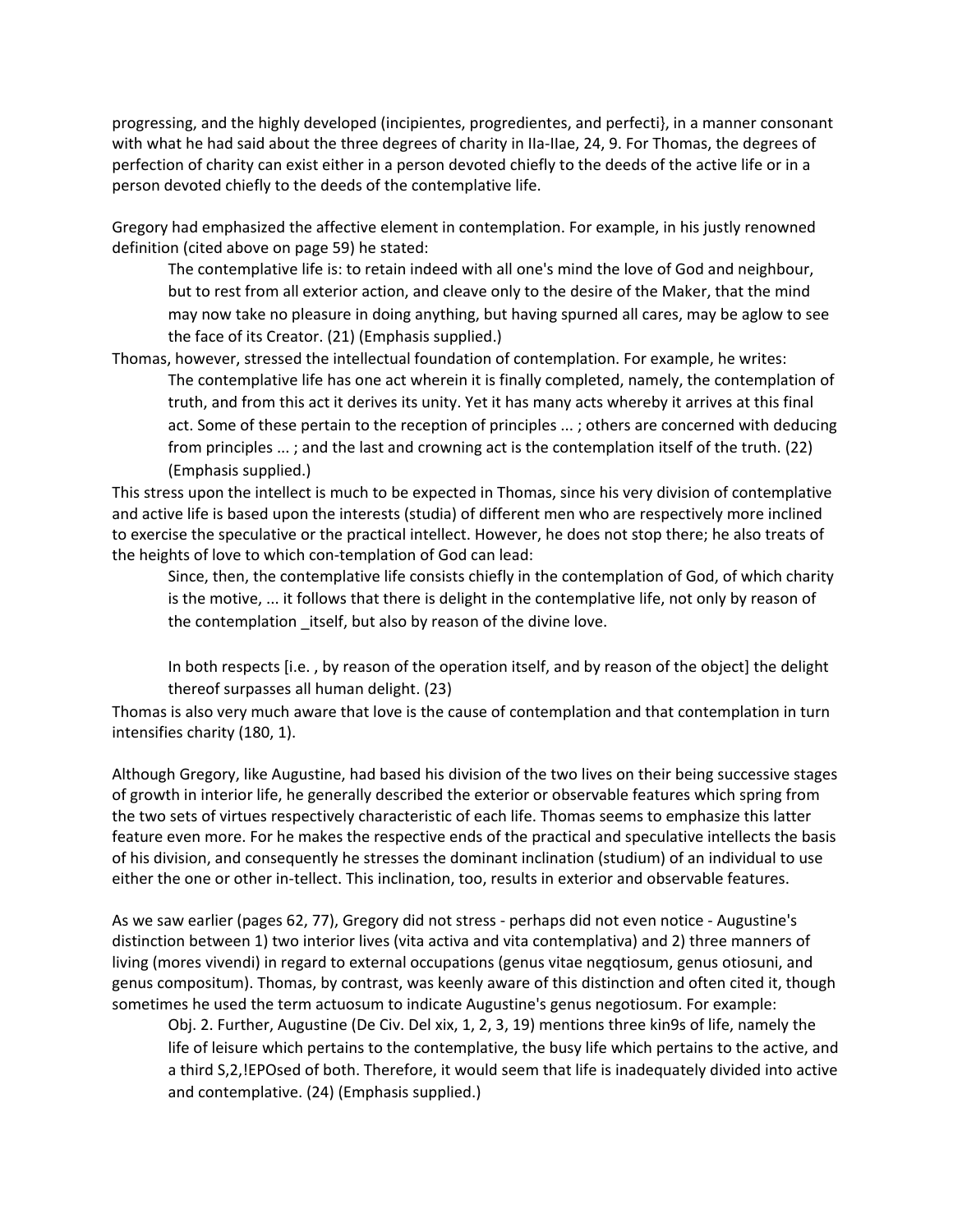Thomas bases his reply on the consideration that a mean is a combina-tion of extremes:

... In like manner active and contemplative comprise that which is composed of both. Nevertheless as in every mixture one of the simples predominates, so too in the mean state [sic] of life [in medio genere vitae] sometimes the contemplative, sometimes the active element, abounds.

Elsewhere, (181, 2, ad 3; 182, 1, ad 1) his answers become more and more explicit, and he reaches a final resolution in 186, 6, especially ad 3:

But this third kind of life [illud autem tertium vivendi genus] is intermediate between the active and the contemplative life as regards the things about which it is occupied [quantum ad ea circa quae occupatur], because it is occupied sometimes with the contemplation of the truth, sometimes with external things.

Thomas also presents answers in Scripta super libros Sententiarum III, d. 35, q. 1, a. 1, especially ad quintum. This latter answer will be treated below (pages 92-93).

Texts from St. Gregory in Summa Theologiae, Ila - Ilae, 179 - 182

We shall now study, article by article, the use which Thomas made of Gregory in Summa Theologiae, Ila - Ilae, 179-182.

Question 179: On the Division of Life into Active and Contemplative.

There. are only two articles in this Question, and Thomas cites Gregory in both of them. After stating his objections in Article 1 - his customary manner of setting up a problem - he begins the exposition of his own view by quoting from Gregory's famed definition (on page 59 above) in the Homily on Ezechiel II, ii, 8. In Article 2, which is concerned with the adequacy of the division of the two lives, Thomas follows Gregory as his precedent in the use of Rachel and Lia, Mary and Martha to represent respectively the contemplative and active lives.

## Question 180: On Contemplative Life.

Of the eight articles here, St. Gregory is cited in six (1, 2, 4, 5, 7, and 8) as an aid in discussing the problems. These articles con-tain the essential points of the discussion. Article 1 states that contemplative life, as regards the essence of the action, pertains to the intellect, but in regard to its motivating cause (love of truth and of the object contemplated) and the delight therein experienced, it per-tains to the will. (See above, pages 84-85) Hence Gregory was right in regarding the contemplative life as a clinging to the love of God and of our neighbor. (25) (There are two other references to St. Gregory in the treatment.)

Article 2, touching the moral virtues, combines ideas of Aris-totle and Gregory. The former taught that actual consideration of truth is the end of contemplative life and that moral virtues are ordered to active happiness; (26) the latter asserted that contemplative life implies abstention from action. (27} St. Thomas concludes that the practice of the moral virtues, while not belonging to contemplative life essentially, does belong dispositively. They check passions and also pacify the agitation of external activity which furnishes obstacles to contemplative union. This article makes clear that St. Thomas, like Gregory, conceives the two lives as stages of progress in the spiritual life. He cites Gregory four times.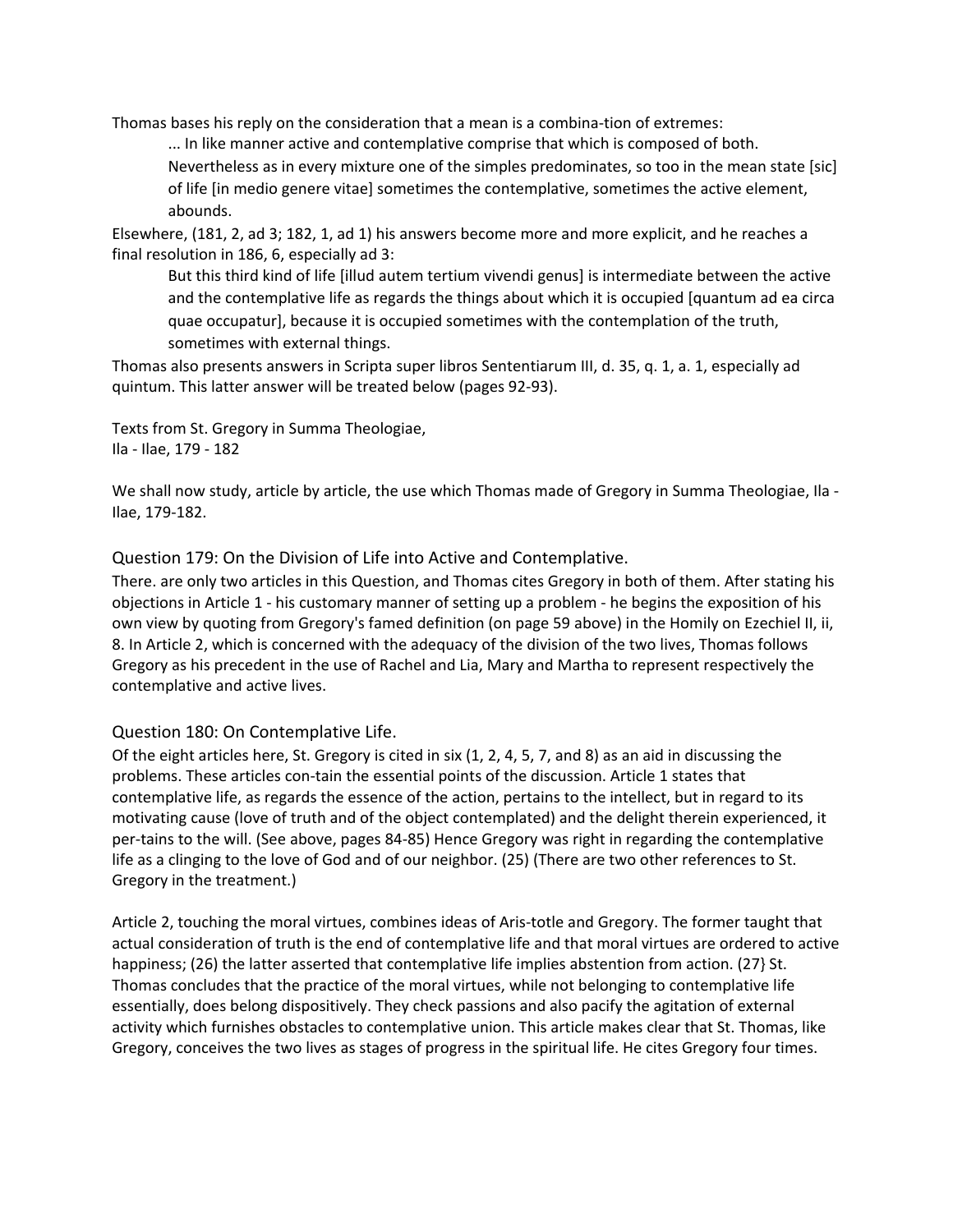Article 4 inquires whether contemplative life consists only in the contemplation of God, or also in the consideration of any truth whatever. The article is based on Gregory's statement (in Morals vi, 61, PL 75, 764) that "in contemplation, the principle, which is God, is sought." Thomas states that contemplation consists principally in considering divine Truth. But here below, this contemplation remains imperfect, and we are gradually led to it by considering the divine effects. Such consideration also belongs to contemplative life. Hence four things pertain, in a certain order, to contemplative life: "first, the moral virtues; secondly, other acts exclusive of contemplation; thirdly, contemplation of the divine effects; fourthly, the complement of all which is the contemplation of the divine Truth itself.(28) This arrangement, characteristic of Thomas as it is, is surely in complete accord with many statements of Gregory.

In Article 5 Thomas asks whether the contemplative life here be-low can reach the vision of the divine Essence. He introduces his own view by quoting once more the Homily on Ezechiel cited above: "As long as we live in this mortal flesh no one makes such progress in the virtue of contemplation as to fix his mind's eye upon the ray of that Infinite Light." (29) Remarkable agreement between the views of the two saints is to be found in the whole explanation. Thomas holds that the contemplation of the present life can attain to the vision of the divine Essence only if the bodily senses and even the imagination are sus - pended, as happens in rapture, such as that which lifted Paul into a state midway between the present and future life. Article 5 contains four citations from Gregory.

Again in Article 7, "Whether There Is Delight in Contemplation," Thomas introduces his own view by quoting from the same horn - ily Gregory's statement: "The contemplative life is sweetness exceed-ingly lovable." (30) He remarks that there is a double joy. The first comes from the very delectation experienced in the act of knowing the truth, especially in the case of one who possesses the habits of wis-dom and knowledge. The second delectation comes from the object which is not only known but also loved - in this instance God, Source of a joy surpassingly sweet. Thomas' conclusion, similar to Gregory's thought but expressed in chiseled scholastic language, would have pleased Gregory much:

Since, then, the contemplative life consists chiefly in the con-templation of God, of which charity is the motive, ... it follows that there is delight in the contemplative life, not only by reason of the contemplation itself, but also by reason of the Divine love.

In both respects the delight thereof surpasses all human delight, both because spiritual delight is greater than carnal pleasure,... and because the love whereby God is loved out of charity surpasses all love. Hence it is written (Ps. xxxiii, 9): 'O taste and see that the Lord is sweet .

This theme is further elaborated by continued use of the Homily in Article 8, which emphasizes the everlasting duration of these con-templative joys, thanks to the incorruptible nature of man's soul and the limitless goodness of God. Thomas cites Gregory with approval:

The contemplative life begins here, so as to be perfected in our heavenly home, because the fire of love which begins to burn here is aflame with a yet greater love when we see Him Whom we love. (31)

#### Question 181: On Active Life

In each of the four articles in this Question, Thomas repeatedly quotes St. Gregory, again from the Homily on Ezechiel II, ii. In Article I Thomas sets up his problem (whether all the actions of the moral virtues belong to the active life) by citing from the definition (given above on page 59), "The active life is to give bread to the hun-gry," and by using Gregory's assertion that Lia signifies the active life and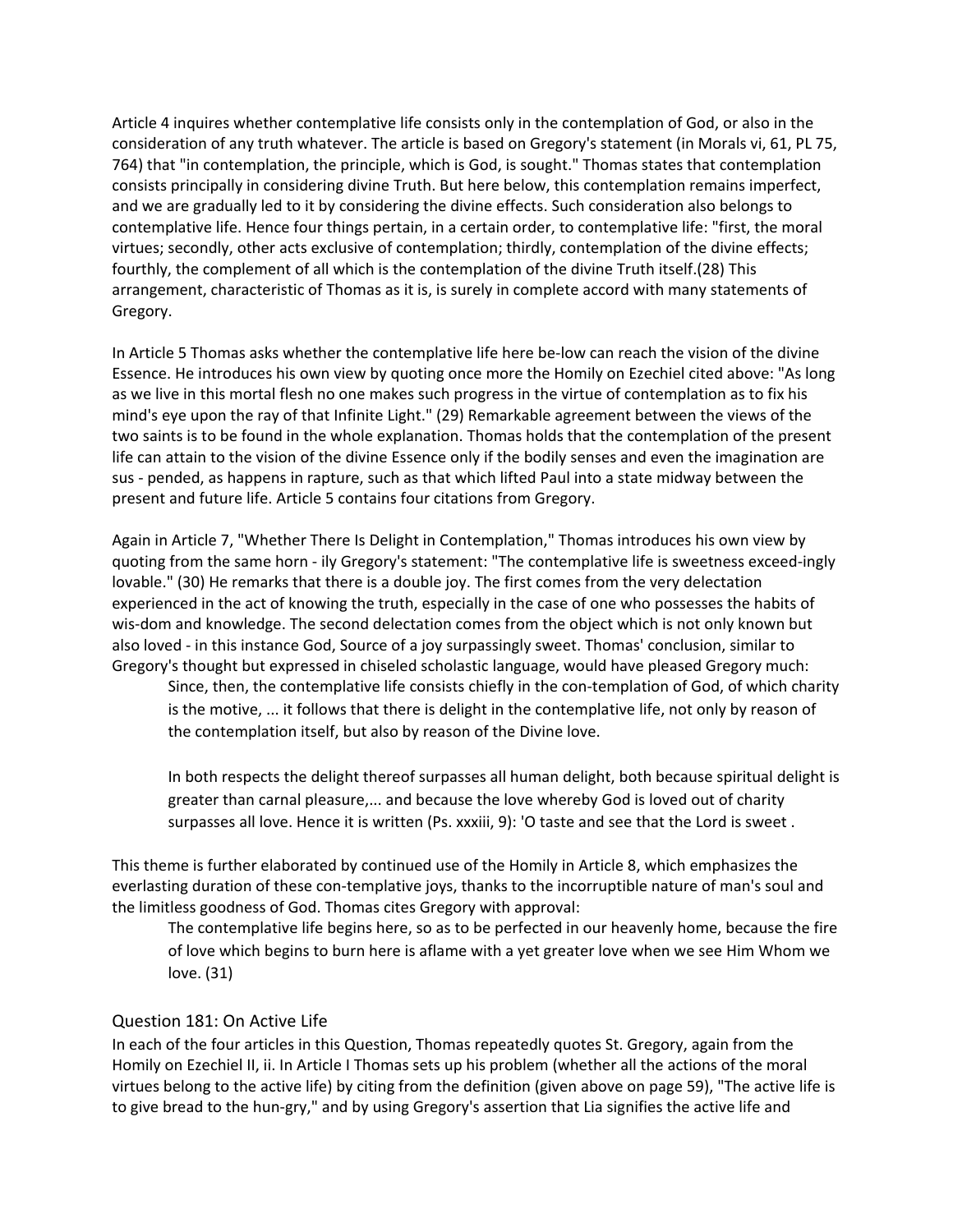RacJ:iel the contemplative. Thomas maintains that the moral virtues belong essentially to the active life because they, like it, are directed to external operation. In Article 2, ;regarding the role of prudence in the active life, he cites Gregory once.

#### Article 3 anticipates somewhat the material of Question 182;

the article relates to the fact that truths contemplated have a part in the action of teaching. Teaching is, by Gregory's definition, one of the works of vita activa, yet it obviously touches on vita contemplativa. In this article Thomas cites Gregory twice. In Article 4 he treats of the duration of the active life. St. Gregory is quoted as one source of the explanation of its disappearance in eternity, as well as of the transiency of contemplative life here below because of our present weakness. ( 32)

#### Question 182: Comparison between Active and Contemplative Life

Here again Aquinas uses the work of St. Gregory in his four articles which prove contemplative life to be more excellent or impor-tant (potior vel dignior) than the active.

In Article 1 he maintains that in certain respects and in some cases (because of the needs of the neighbor) the active life is the one which ought to be chosen (magis eligenda); nevertheless the contemplative life, considered in itself, is more excellent than the active for nine reasons. He introduces his opinion by quoting Luke 10, 42, with the added remark that Mary signifies the contemplative life; in his discussion he points out that Gregory, too, had held this (in Morals vi, 37). Thus Thomas accepts Origen' s exegesis, the interpretation of this text which had become common in the West. In reply to his own Objection 1, Thomas points out that prelates should excel in both the active and contemplative lives, and that, consequently, Gregory was right in saying in Pastoral Care (ii, 1): "A prelate should be fore-most in action, more uplifted than others in contemplation." In the reply to Objection 2 he twice quotes Gregory to show that the active life serves the contemplative and also receives direction from it.

In Article 2 he inquires whether the active life is more meritorious than the contemplative. After quoting Gregory three times in the objections, he introduces his own opinion by again citing his words: "Great are the merits of the active life, but greater still those of the contemplative." (33) Thomas' own treatment of the question is· deli-cately shaded and sets forth truths of great importance for the earnest Christian. His premise is that charity is the root of merit. The con-templative life, pertaining as it does more directly to the love of God, is in itself more meritorious than the active life, which pertains directly to the love of the neighbor for God's sake. Nevertheless, it may happen that one man merits more by the works of the active life than another does by those of the contemplative life: when, for example, through abundance of divine love one relinquishes the sweetness of divine contemplation in order to fulfill God's will or increase His glory, as did Paul (Romans ix, 3). In all this Thomas' teaching is highly similar to Gregory's, but expressed with greater logical cogen-cy and scholastic precision.

In Article 3 Thomas asks whether the contemplative life is hindered by the active. He builds his second Objection upon Gregoris Homily on Ezechiel II, ii then goes on to introduce his own treatment by citing Morals vi, 37: "Those who wish to hold the fortress of con-templation, must first of all train in the camp of action." Here, too, Thomas gives a prudent, delicately shaded, and lucid treatment of this matter which is a vexing problem for many earnest Christians engaged in affairs. When the active life is regarded as something exterior (the attention to and practice of external works), it does hinder the contemplative, for one cannot be occupied with exterior activities while simultaneously exercising divine contemplation. But when the active life is conceived as something interior (the exercise of the moral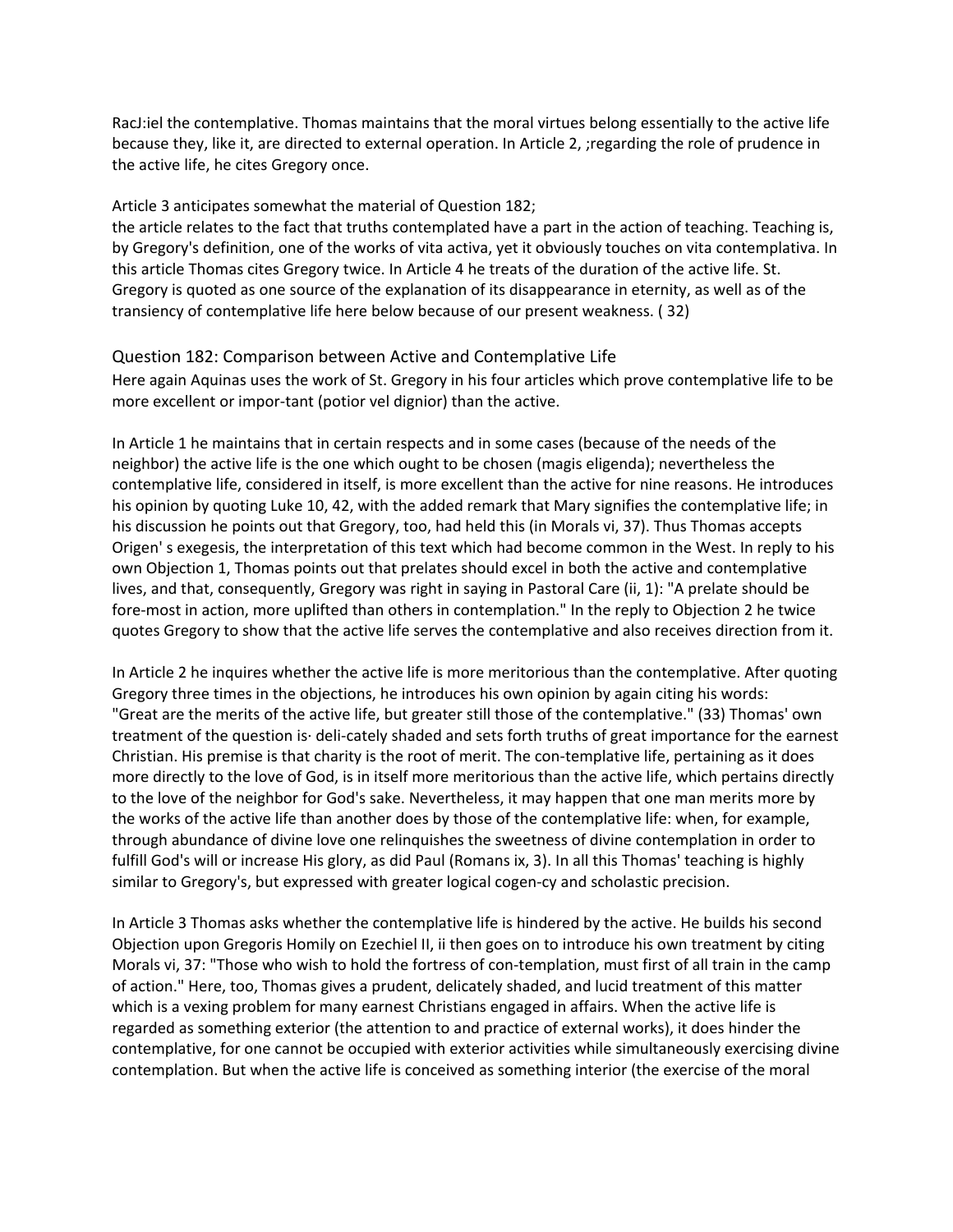virtues to quell the passions), it is manifestly a help toward the contemplative life. The quotation from Gregory given above is then repeated at greater length to illustrate this conclusion.

Thomas devotes Article 4 to investigating whether the active life is prior to the contemplative. In Objection 2 he cites from the Homily: on Ezechiel II, ii, one of Gregory's passages about the interaction of the two lives: a well -ordered life proceeds from active to contemplative life, but sometimes the soul profits by returning to the active life. In Objection 3 he quotes Gregory (Morals vi, 37) to show that the active and contemplative lives are suitable for different per-sons. In the order of intrinsic worth, the contemplative life is prior to the active, which it directs. But in the order of time the active life is prior to the contemplative, toward which it disposes one. A passage from Gregory (34) is used to reinforce this point. With the help of fur-ther texts from Gregory (35) Thomas also shows the fluctuations pos-sible during the testing-time of life on earth, when God's Will, a neigh-bor's need, and our own frailty may cause the active life to supersede the contemplative for a time.

# Thomas' Treatment of the Two Lives in ScriIJ!:a super librcis Sententiarum

We can profitably supplement the exposition of the preceding section by turning next to St. Thomas' Commentary on the Sentences. (36) He wrote this work in his youth; hence this treatise is an earlier draft of what Thomas developed more thoroughly, but without any noteworthy change of opinion\_, in the Summa Theologiae. For example, the division into active and contemplative life is based on the dominant interest (summum studium) of a person. The treatment of the two lives is in Distinctio xx:xv of Scripta super libros Sententiarum III, and contains more than a dozen references to Gregory.

# The Complexity of the Concept of the Two Lives in Thomas

As was pointed out above (pages 61-62), Gregory habitually wrote about the active and the contemplative lives - especially the former - in terms of the exterior or observable activities which sprang respectively from the moral and the theological virtues. The result was a complex concept. Thomas frequently used the same pro-cedure as Gregory. Indeed, it was even more natural for him to use it because the practical intellect, one important factor in his division, tends by its very nature to external works. An example in point is this statement:

The active life may be regarded from two points of view. First, as regards the attention to and practice of external works: and thus it is evident that the active life hinders the contemplative, in so far as it is impossible for one to be busy with external action and at the same time give oneself to Divine contemplation. (37)

The upshot is that Thomas' idea of the two lives is, like Gregory's,

a highly complex concept. It led him to speak of each of the lives sometimes as an interior attitude of mind, an interest, and sometimes as the set of exterior actions which flow from this attitude. Hence in his case, too, it has bqen easy for his readers to overlook his basic meaning of each life as an orientation of the soul or a stage of growth in interior life, and to read into his terms the misinterpretations fre-quent in later centuries: modes of living religious life in regard to its external occupations.

As the centuries passed, this propensity of his readers became perhaps still stronger, for two reasons. The first was the evolution in the external forms of religious life. In St. Gregory's day there was only one form of it, the monastic. But by St. Thomas' day it had de-veloped into two observably different groups of religious: the monas tic type, consisting of monks (such as the Cistercians) who pursued chiefly their own perfection inside a monastery, and the apostolic type (like the Dominicans and Franciscans) wherein the religious pur-sued their own perfection and also the works of the apostolate. Moreover, the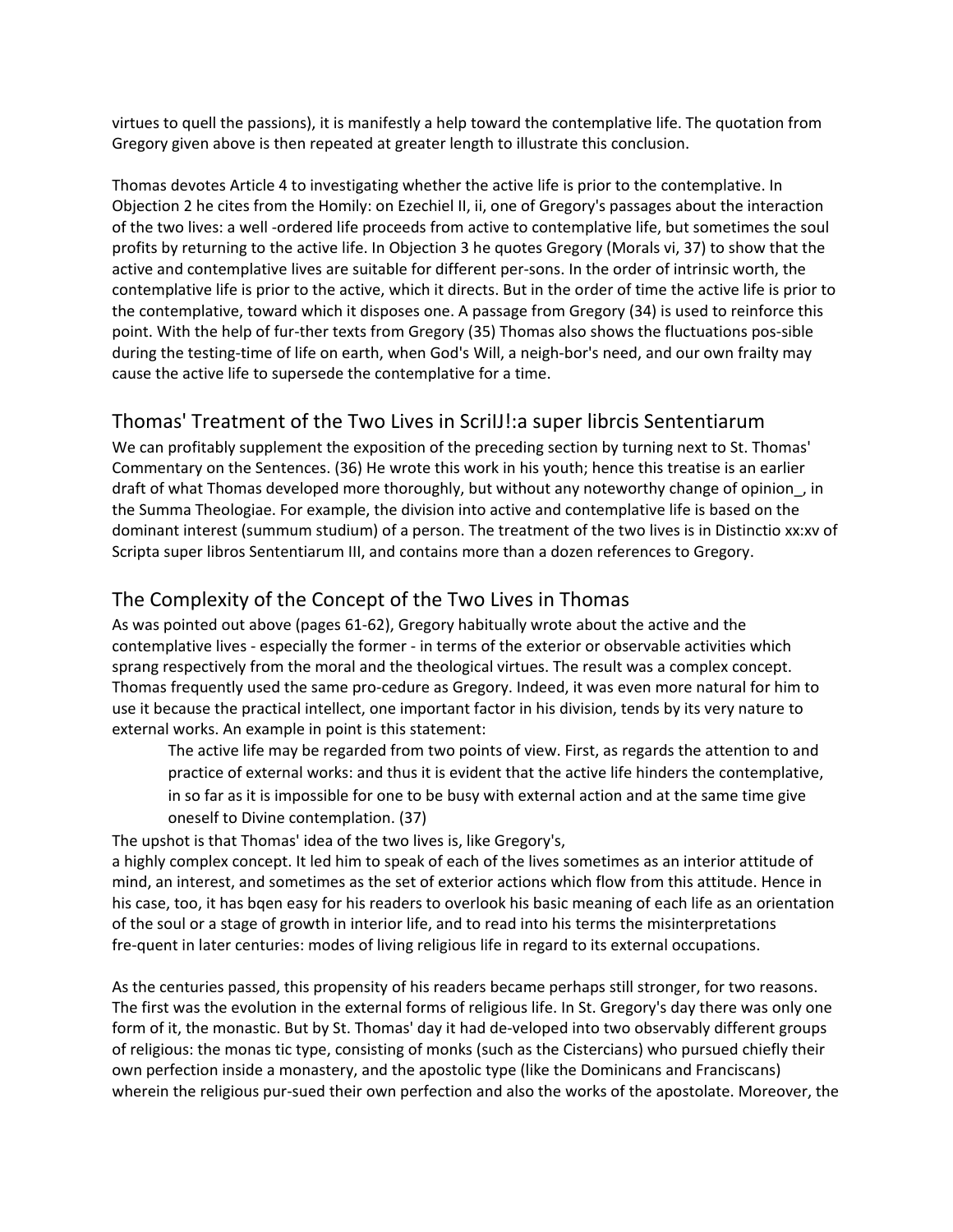laws of enclosure were constantly growing stricter from the twelfth to the eighteenth centuries. In 1298 Pope Boniface VIII proinul -gated his Constitution Periculoso by which he imposed cloister on all nuns. In 1566 Pope St. Pius V urged this law still more and even im - posed it on the third orders. (38)

The second reason why readers of later centuries misinterpreted Thomas on the two lives lay in the Saint's own terminology in his treat-ment of the religious state, especially in Questions 186 and 188 of the Summa Theologiae, Ila-Ilae. To this problem we shall next turn our attention.

## The Exposition of Active and Contemplative Orders in the Summa Theologiae

After dealing with the two lives, Thomas proceeds to discuss the duties and states of men (Question 183), the state of perfection (184), the state of bishops (185), and finally the state of religion (186-189).

Question 186 is worded: "Of Those Things in Which the Religious State Properly Consists." Thomas' Latin is: De His in Quibus Religionis Status Praexipue Consistit. Here the word religio manifestly refers to a state, that is, a stable manner of living. Therefore it means "a religious institute" or "order." ( 39) Its meaning is alto-gether different from that of vita, "interior life," in the phrases vita activa and vita contemplativa which recur so \_often in Questions 179-182.

However, in Questions 183-189 there are many instances where readers or even translators apparently took religio to mean, not "re-ligious institute," but "religious ; thus they took "religious life," or made it easy for others to take it, as a synonym for vita activa or vita contemplativa in Questions 179-182 or elsewhere. Influenced by the terminology current in their own centuries, they missed the pre-cise meaning of St. Thomas' terms and also the sharp distinctions which they contain.

For example, the title of Question 188 is: De Differentia Religio. This means: "Of the Diversity of Religious Institutes" or "Orders" (emphasis mine). However, even our latest and excellent English version of 1947 translates the Latin: "Of the Different Kinds of Religious Life" (40) (emphasis mine). Beyond doubt this rendering of religionum by the English Dominican Fathers can be defended as being current English idiom. Unfortunately, however, it also makes it easy for many readers to equate the term "religious life" of Question 188 with either "active life" or "contemplative life" in Questions 179- 182.

Article 1 of Question 188 is titled: Utrum Sit Tantum Una Reli - gio, "Whether There Is Only One Religious Order"; Article 2 is: Utrum Aliqua Religio Institui Debeat ad OP.era Vitae Activae, "Whether a Religious Order Should Be Established for the Works of the Active Life"; and Article 6 reads: Utrum Religio Quae Vacat Vitae Contemplativae Sit Potior Ea Quae Vacat Operibus Vitae Activae, "Whether a Religious Order That Is Devoted to Contemplative Life Is More Excellent than One That Is Given to the Active Life."

With this Latin terminology ready at hand, how natural it was that in the centuries after St. Thomas, as Dom Gazeau has written, ( 41) religious orders came to be classified as "active" or "contem - plative" - a distinction somewhat unfortunate because it gave the impression that "active religious" could tend to perfection without orientating themselves toward the contemplative life, and that "con-templative religious" should renounce all apostolic work. Further-more, there is the case of the many who, instead of carefully study-ing the terminology in the hundred or so pages filled by Questions 179 through 189, for some passing need merely referred in haste to one or another article. How easy it became for them to take the meaning expressed by the phraseology of Question 188. article 2, Religio ... ad Opera Vitae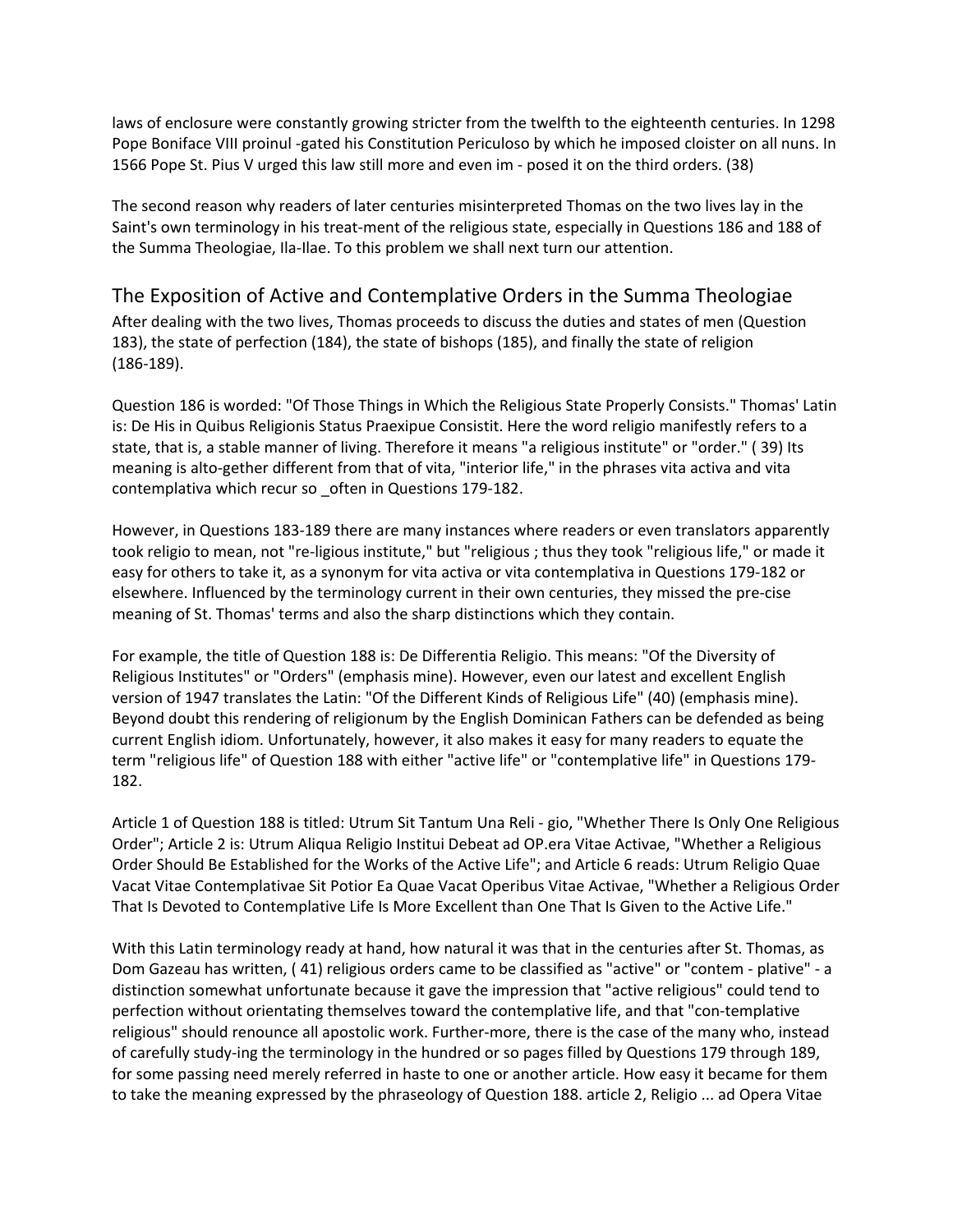Activae, "a religious order instituted for the works [characteristic] of the active [interior]life" (italics mine), and to attach that meaning to the term vita activa itself as used in Questions 179 through 182.

Likewise, how easily readers could take the concept of "reli-gious institute" properly evoked by religiQ in the title of Question 188, article 6, Religio Quae Vacat Vitae Contemplativae, and attach it to the term vita contemplativa itself in Questions 179-182. It is indeed small wonder that the modern inconsistency in terminology - a sign of unclear thought - has arisen.

## Whether or Not St. Thomas Held a Vita Mixta

Since St. Thomas was a man of his time and a loyal Dominican, he took a man's part in contemporary religious discussions, uphold-ing the Dominican side with the acuity and perseverance he brought to all else he undertook. It follows that he was eager to justify the existence of the Friars Preachers; they were an innovation, and many conservative Catholics, including some in high places, looked with disapproval upon them. Perhaps one reason for St. Thomas' interest in Gregory lay in the holy Pope's insistence on the high sanctity which ought to characterize preachers who must show forth in their life a union of vita activa with vita contemplativa. No one knew better than the scion of Aquino's dukes that offensive warfare is the best of defenses; and a cogent rebuttal to the Dominicans' detractors indirect-ly resulted from Tliomas' exaltation of preaching and teaching orders in the Summa.

In Question 188, De Differentia Religionum, he treats of the divers kinds of religious institutes or orders within the religious state. He holds that a religious order may be founded for works of the active life (e.g. , for soldiering to promote the welfare of the people of God, for preaching and hearing confessions, or for study) because each of these activities can be a means toward the perfection of charity- the goal of the religious state (Article 1).

In Article 6 he asks whether a religious order devoted to con-templative life is more excellent than one given to the works of the active life. His answer is precise; taken in the abstract, an order dedicated to contemplation is more excellent than one attending to the deeds of the active life, since the first is devoted directly to a higher end, God Himself. In concrete cases, however, when work for the neighbor, such as teaching and preaching, proceeds from the fullness of contemplation,

this work is more excellent than simple contemplation, for even as it is better to enlighten than merely to shine, so is it better to give to others the fruits of one's contemplation than merely to contemplate .... Accordingly, the highest place in religious orders [summum gradum in religionibus,] is held by those which are directed to teaching and preaching. ( 42) The second place belongs to those which are directed to contemplation, and the third to those which are occupied with external actions.

This celebrated passage is often cited to show that Thomas held a vita mixta, (43) midway between vita activa and vita contemplativa. Is it true that he did?

The solution of the problem seems to lie in the distinction often mentioned in our last three chapters. He held only two lives (activa and contemplativa) when vita is taken to mean interior life; but he did hold three modes of living (genera vivendi) in regard to external fea - tures: genus negotiosum, genus otiosum, and genus compositum. His terminology itself is explicit in Summa Theologiae Ila -Ilae, 186, 6, ad 3: illud autem tertium vivendi genus.

Many texts bear out this observation. Already in Scripta super libros Sententiarum, while treating of the twofold division of life into active and contemplative, he notes that Augustine's Cit,' of God (xix) refers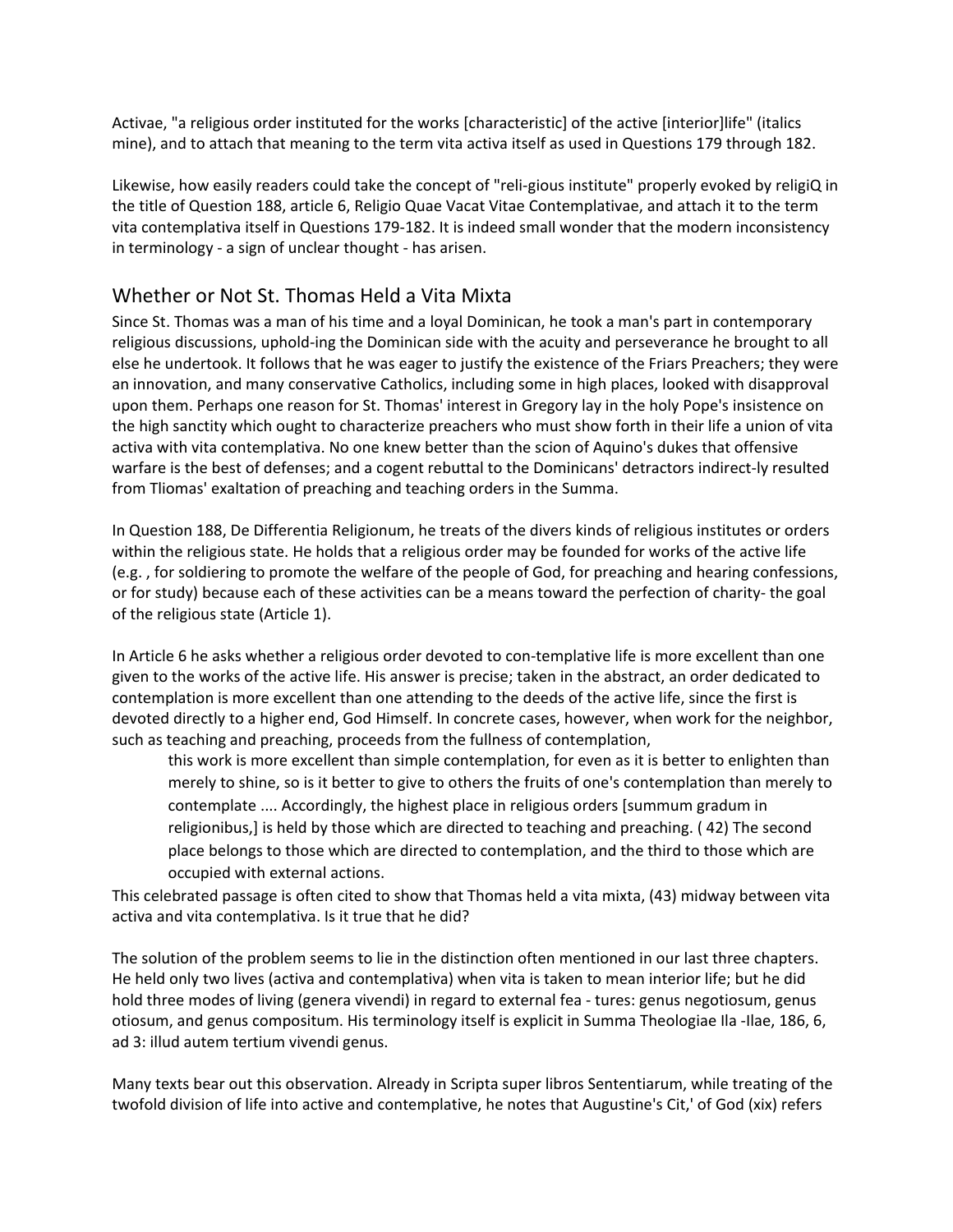to a third kind "ex utroque genere compositum." Here more explicitly than elsewhere in his work, St. Thomas shows that this is no denial of the fact that there are only the two divisions of life considered as the interior life; but in regard to external modes of living, there can be many divisions of the men who interiorly may be in either the contemplative or active stage. He writes:

This third kind is listed by Augustine not in regard to div-ersity- of life, but in regard to the diversity- of men living the lives. For there are some who carry on principally the exer-cises of the active life, although they also sometimes perform acts of contemplation. But others, setting less value on the cares of the active, devote themselves chiefly to contemplation. Still others live somewhat of both. (44) (Emphasis supplied.)·

These words clearly show that Thomas did not accept any three-fold division of life, and that he found no indication that Augustine had done so in describing the three modes of living. Later in his life Thomas repeated this opinion of Scripta super libros Sententiarum when he wrote in Summa Theologiae, Ila-Ilae, 181, 2, ad 3, that Augustine's

third kind of life is intermediate between the active and contem - plative life *D***gards** the things about which it is occupied, be -cause it is occupied sometimes with the contemplation of the truth, sometimes with external things. (45) (Emphasis supplied.)

Clearly, then, Thomas holds that Augustine's third kind of life, the composite, pertains to the external occupations.

We can observe in passing that a man in the active life, that is, the purgative or illuminative stage, might lead a busy, external life, or a studious one, or have a mixture of the two. So might a man in the contemplative life, that is, in the unitive stage of the spiritual life.

## Confirmation from Cayre

What has been said here is confirmed and greatly clarified in Cayre s summary of St. Thomas • exposition of the degrees or stages of spiritual life. ( 46) He explains that Aquinas uses a double classification in the Summa, one based on charity, the other on contemplation. Then he continues:

It is to charity that the Angelic Doctor relates the classic division of the Three Ways. There are three sorts of Christians: Beginners, in whom charity must be fed and fostered for fear of death, and this by means of avoiding sin and curbing the passions; Proficients, who apply themselves chiefly to strengthening their growth in charity, and for this end strive to make progress in virtue; and, lastly, Perfect Souls, who desire to die and be with Christ, and are concerned to unite themselves to God and to re-joice in Him. ( Sum. Theol. Ila-llae, 24, 9; cf. 183, 4).

From another point of view, Saint Thomas distinguishes active and contemplative life, but in order to indicate the basic degrees of perfection: formerly, in fact, these terms did not signify states of life characterized by differences chiefly exter-ior, but states of soul characterized by the predominance of some particular moral or spiritual preoccupation (studium). Active life means imperfect Christian life, in which the soul strives to acquire virtues and devotes itself to works of charity; this corresponds to the two first Ways listed above. Contempla-tive life does not exclude this practice of virtues, quite the con-trary; but it supposes in addition higher lights which draw the soul's attention to God, modify its entire life, and help the Chris-tian to achieve perfection; in a word, it is the perfect life. (47)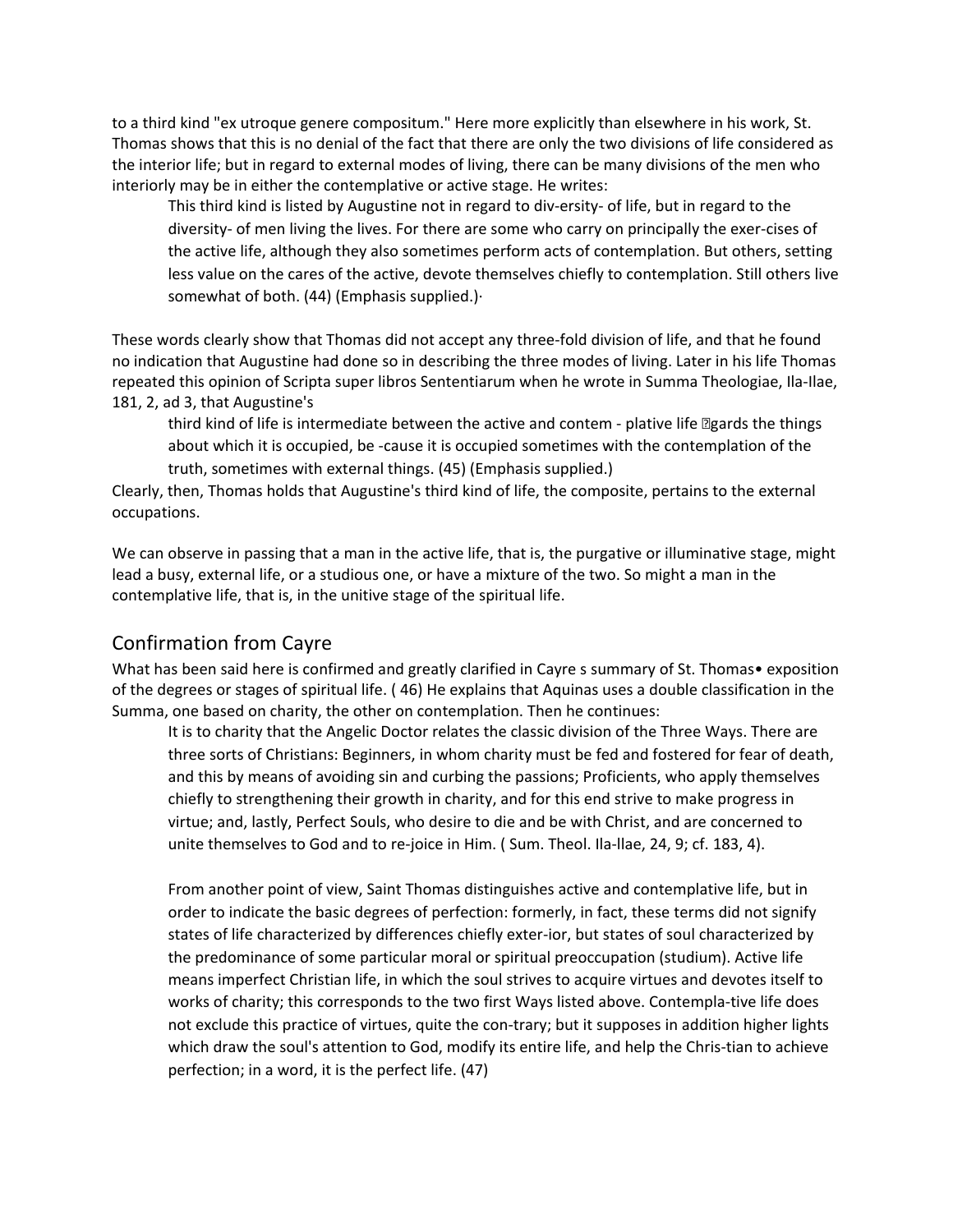Cayre's note on this passage, especially its second paragraph, is even more significant for our purpose. It reads:

The active life precedes the contemplative just as what is common to all precedes in origin what is proper to the perfect .... In both lives, moreover, there is application to moral virtues and to works of charity for the neighbor; but the active devote themselves to these on account of the very goodness of these works, instead of using them as a means of disposing themselves for contemplation .... on the contrary. in the case of the perfect, who devote themselves to these works in view of contemplation, these works pertain to the contemplative life…

Thus the distinction between active and contemplative life, which is too often held to be based on the predominance of cer-tain external or interior works, is in reality (Sum. Theol. 179, 1) based solely on the existence of a contemplation which embraces the entire life, either as a contemplative act properly so called, or as a disposition for this act. Furthermore, it is indubitable that certain social forms of Christian life deserve also in a particular way this name of 'contemplative life, ' be-cause everything in them is regulated so as to be conducive to contemplation. But there is nothing exclusive about them; more-over, the essential is not there, according to Saint Thomas' principles. The most duty-ridden exterior life can be a contem-plative life, if all these works dispose to contemplation or are its fruit .... ( 48)

While many Catholics today equate "contemplative orders" with "contemplative life" and "active orders" with "active life," it is commonly assumed that St. Thomas, too, thought this. The dissenting and more correct views of scholars like Cayre are for the most part still hidden away in books of research, and are not known to the general run of Catholics, lay or religious. Some developments consequent upon the misinterpretation of St. Thomas' ideas will occupy us next.

## Some Inconsistencies in Abbot Butler's Western Mysticism

In the light of the foregoing pages, occasional inconsistencies or inaccuracies become more easily discernible in Abbot Butler's study of contemplation and the contemplative life. His Western Mysti-cism is assuredly remarkable for its scholarly penetration and discernment; hailed at its first appearance as a masterpiece, for more than three decades the book has provided a key to understanding Au-gustine, Gregory, and Bernard. Moreover, readers of the present study cannot but be cognizant of this writer's great debt to him, of which she herself is keenly aware. Nevertheless, as has already been noted (above, on pages 42-43 and 72, n. 73), the esteemed author of Western Mysticism seems not only to overlook the basic meaning of the two lives as successive stages of progress in interior life, but also to have read modern concepts into the writings of an earlier period.

Such appears to be the case in regard to the meaning given to vita contemplativa by St. Gregory. At one point in Western Mysticism (49) Butler alludes, but in a negative passing reference, to Gregory's idea of it as a "state of mind"; and with this we are in agreement, since the ancients' view of "life." according to Cayre (see above, note 22 on page 8), is "un etat d'ame," and the contemplative state of soul que l 'on croit, trop souvent, fondee sur la predominance des occupations exterieures ou interieures, est en realite (Sum. Theol. 179, 1) uniquement basee sur l'existence d'une contemplation qui embrasse la vie entiere, soit comme acte contemplatif proprement dit, soit comme disi:>osition a cet acte. Du reste, il n'est pas douteux que cer-taines formes sociales de vie chretienne ne meritent aussi particuliere-ment ce titre de vie contemplative, parce que tout en elles est regle de facon a conduire a la contemplation. Mais il n'y a la rien d'exclusif; bien plus, l'essentiel n'est pas la, d'apres les principes de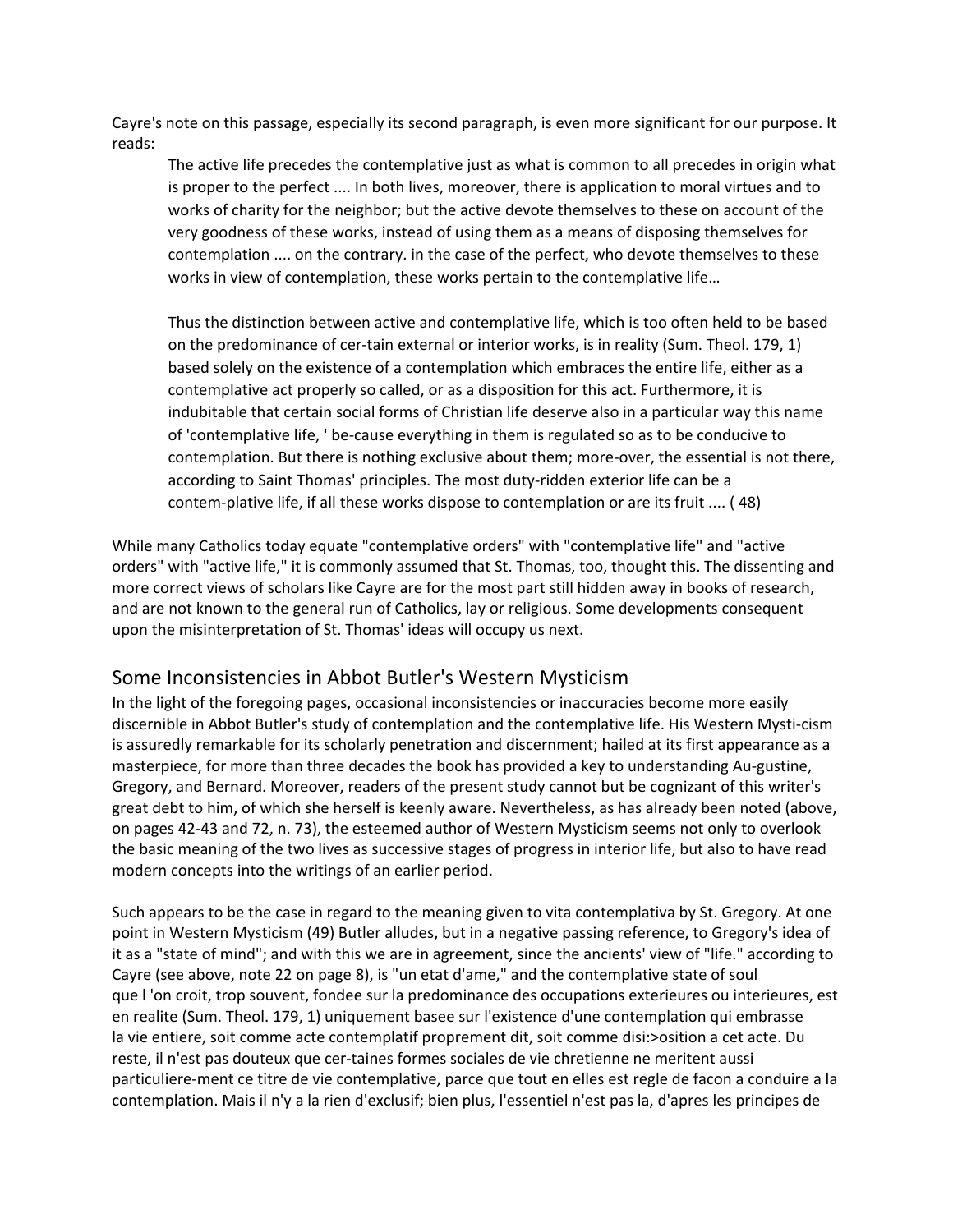saint Thomas. La vie exterieure la plus chargee d'oeuvres peut etre une vie contemplative, si tous ces travaux sont une disposition a la contemplation, ou bien s'ils en sont le fruit .... " Ibid., p. 321, n. l. results in a contemplative state of mind. Later, however, Butler at-taches two other meanings to "contemplative life." The first is "an· objective meaning: a manner of corporate life ordinated with the pri -mary object of facilitating and promoting the exercise of contempla tion, by removal or reduction of the usual obstacles." (50) The Abbot rightly states that this is a modern technical sense, exemplified by the Poor Glares or Carthusians. The second meaning is "a subjective or personal" one. According to it, "that man is leading a contemplative life who effectively practices contemplation," whatever be the exter nal circumstances of his manner of living. The test of a contemplative life is not the absence of activity, but the presence of contemplation - for example, in Father Baker's view, practiced for about an hour each day. The works of the active life have their place in this contempla-tive life. Mystical contemplation may be present, but is not necessary. (51)

This ff subjective or personal meaning" of contemplative life is, according to Butler, "the old Western meaning" as defined by St. Gre-gory and endorsed by St. Bernard." (52) But our analysis of Gregory's teaching in Chapter V yielded an understanding of his doctrine on the two lives in terms of the soul's advance through exercise of moral virtues to increasing degrees of perfection in the theological virtues. For Gregory this was the basic meaning; and Abbot Butler has not mentioned it.

Abbot Butler seems, at least to some extent, to read modern meanings into ancient terms when he analyzes the teaching of Thomas Aquinas on the lives: having assured us that the Saint never uses the term "mixed life," Butler then adds, "He recognizes the thing, how- , ever, and says it is the highest form of life. ff (53) If we note that last phrase - "form of life" - we have a key to the enigma: the highest exterior form of life, or mode of living, or vitae genus, is, we con-tend, held by Gregory and Thomas to be a union of the works of the active and contemplative lives, in so far as they mutually aid each other. The present study has sought to show that these saints were convinced that on earth: l) the vita activa taken alone is imperfect; 2) the vita contemplativa taken alone is impossible; and 3) in the union of their characteristic works lies Christian perfection insofar as these mutually interacting stages are both increasing charity, the essence of perfection. But this is not a third life - vita mixta: (54) there are just two lives. On the other hand, the manner of external or observable living followed by different men in leading either the active or contemplative life may well be arranged according to several classifications, including a composite of the two.

In summary, then, it appears to this writer that, although in most instances Abbot Butler gave what was for his time an extraordinarily lucid and accurate presentation of the whole problem of the two lives, he nevertheless missed the basic meaning of these as held by Origen, Augustine, and Gregory: stages of growth in interior life. In addition, he misconstrued statements of St. Augustine (55) and St. Thomas Aquinas (56) on the existence of only two lives, regardless of the number of modes of living.

Moreover, while Abbot Butler recognized that for the ancients the term vita contemplativa signified more than "a corporate manner of living, " he nevertheless fell into the modern fallacy of overemphasizing the seeming opposition between active and contemplative life. To avoid this fallacy, three considerations must be kept clearly in mind. First, when the two lives are understood as successive and interacting stages of g:i::owth in interior life, they do not oppose each other at all. Second, when considered in regard to the external activ-ities which issue respectively from the exercise of the moral virtues in the active life or of the theological virtues in the contemplative life, the two lives do present a practical problem of balance for each individual. In this, one often is a hindrance to the other, as St. Thomas points out (see Sum. Theol. Ila-Hae, 182, 3; and above, p. 91-92). Third, when the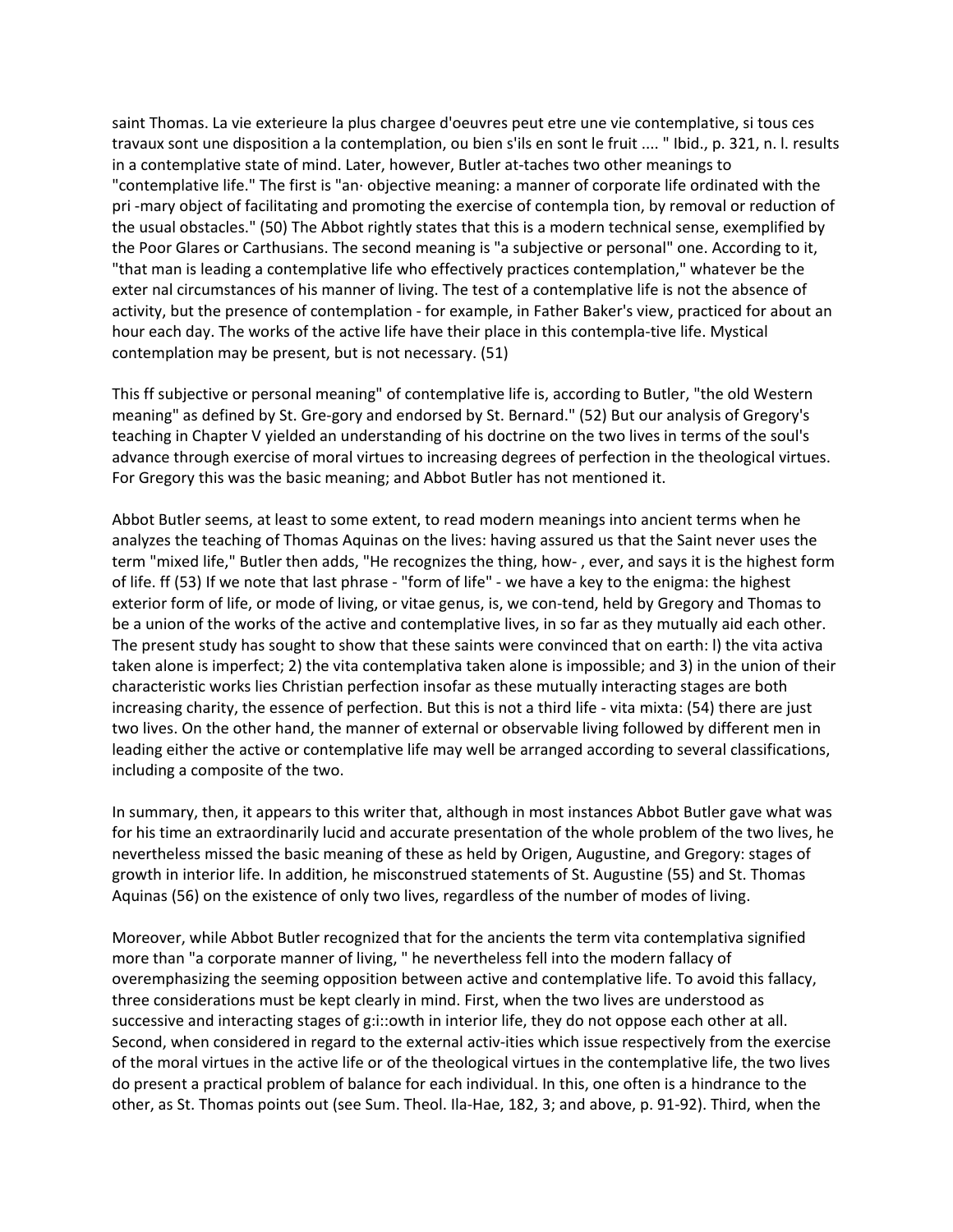men living in either stage, the active or contemplative, are divided according to their observable manners of living (genus vitae negotiosum, otiosum, or mixtum), they, too, have a practical problem of balance. Such distinctions as these can help much to clarify thinking about the two lives; it is therefore regrettable that Abbot Butler overlooked them.

## The Two Lives in Writings since Thomas Aquinas

Dom Roger Gazeau in an article on "Contemplatifs" traces their history from the days of the Desert Fathers. (57) He first explains that the traditional view even for several centuries after St. Gregory was that no opposition existed between active and contemplative life; he then continues:

Concepts grew more rigid with time. For Saint Thomas still, moral virtues, though related to active life, dispose one for contemplation (S. T. lla-Ilae, 180, 2). But, contrary to the teaching of Saint Gregory, from whom he departs by making a distinction between the very intense act of contemplation and the other acts (ibid., 8, ad 2), Saint Thomas admits that man can, even here below, establish himself in the state of contemplative life; for him, in effect, contemplative life is that which is principally ordered to the contemplation of truth, in contrast to the kind of life [genre de vie] suitable for those who devote them -selves primarily to external works of zeal (ibid., 179, 1). The distinction between active and contemplative life is thus thence-forth drawn from the kind of life [genre de vie], the occupations of the religious - the various practical ends he can assign for his activity - and no longer from the distinction between the ultimate end he must seek and the means he undertakes to accomplish it. Saint Thomas admits two kinds of life [genres de vie] , according as there is predominant preoccupation with con-templation out of love for God (monastic life) or with action out of love for the neighbor (charitable, medical, military orders, etc.). Contemplative life [la vie contemplative J seems to him superior, especially when from the fulness of contemplation there flows forth, for the good of all, the teaching of the Divine Word (Order of Preachers; ibid., 188, 6). (58) (Emphasis supplied.)

The French expression genre de vie can mean either "kind or species of life" or "manner of living." In this passage Dom Gazeau seems to use it now in the one meaning, now in the other. Hence he apparently takes, at least implicitly, three successive steps: 1) he treats as synonyms (a) kind of life (genre de vie understood as manner of living) based on the dominant exterior occupations of the monks and, (b) contemplative life (la vie contemplative which is an interior orientation of the soul); 2) he also uses the term contemplative life (la vie contemplative) to designate a contemplative order or species of religious institute; 3) then he says of St. Thomas: "Contemplative life [meaning 'a contemplative order') seems to him superior, espec-ially when from the fulness of contemplation there flows forth ... the teaching of the Divine Word."

Thus even in so recent and scholarly a reference work as Catholocisme, Dom Gazeau seems to fall into the anachronism of reading into St. Thomas' terms the common modern meaning of "contempla-tive life," namely, a contemplative order. In this way he somewhat misunderstands St. Thomas, and he virtually excludes from contemplative life both the laity and the religious in apostolic orders.

Furthermore, he unfortunately implies that St. Thomas and St. Gregory did this too. At the least, Dom Gazeau fails to bring out clearly the vital distinction, clearly conceived in Augustine and Thom-as and implied in Gregory between 1) the active or contemplative life (vita) as stages of growth in interior life and 2) the kinds of living in regard to external features (genus vitae neg\_Qtiosum, genus otiosum, genus mixtum), as he might have done by varying his terminology as occasion required from genres de vie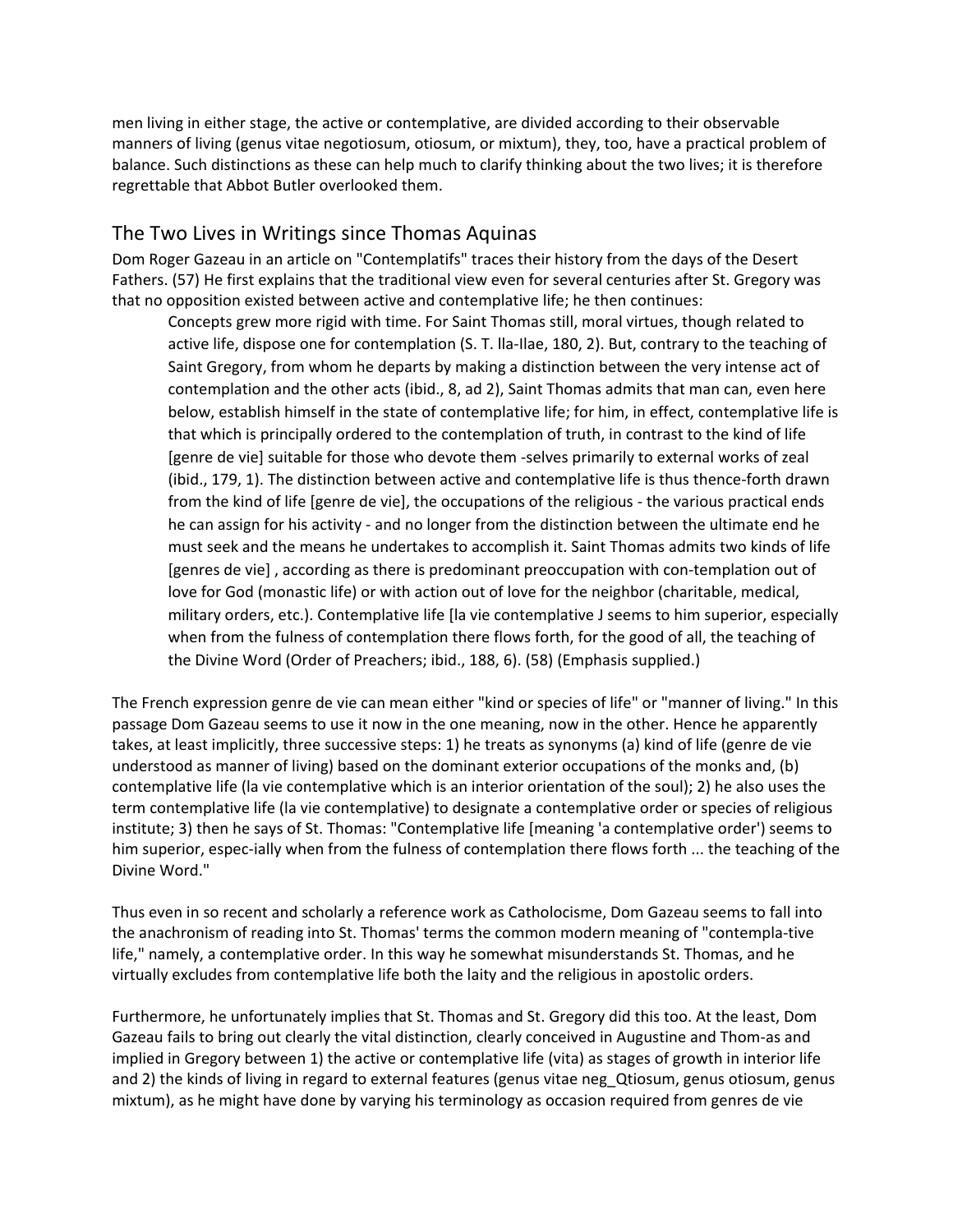[interieure] to manieres de vivre [exterieurement] . Throughout this section of his article, there-fore, Dom Gazeau is not accurately reflecting the ancients' minds. Moreover, his false identification slips into his phrasing when he tells us that for Gregory the Great and Teresa of Avila

active and contemplative life are not contrasted to each other as different species of the one state of life, the religious state, but on the contrary they are mutually ordered to each other as successive and complementary moments of the state of religious life. ( 59) (Emphasis supplied.) One is tempted to ask the author, "What life is then left for the laity?" However, no writings of St. Gregory or St. Thomas contain the three steps implicitly taken by Gazeau. No one, however, would be likely to deny that readers of St. Thomas did take them in later centuries. And Dom Gazeau is certainly right in saying "Concepts grew more rigid with time."

Moreover, other Catholics besides interpreters of St. Thomas Aquinas manifested this tendency to let terms become rigid, at least in the matter of the two lives. Abbot Butler points out that Benedictine monastic life was profoundly affected by the Cluniacs dominant in the eleventh and twelfth centuries; under them, writes the Abbot:

There was so great an increase in the celebration of mass-es and offices that they took up the greater part of the waking hours, to the exclusion of all other work. And this manner of life, spent mostly in church, came to be looked on as realizing the ideal of the contemplative life. In the curious twelfth-century Dialogue between a Cluniac and a Cistercian, the Cluniac twits the Cistercian, saying that the Cistercians, spending most of their time in manual labour in the fields, live the active life, whereas the Cluniacs live the contemplative life (Martene, Thesaurus A necdoctorum, v. 15 7 4). Owing to the enormous in fluence of Cluny, this became the currently accepted idea of the contemplative life in Benedictine circles, and beyond them, during several centuries. (60)

Still another factor affected the manner in which Christians understood the "contemplative life." Mystics, notably the Carmelites John of the Cross and Teresa of Avila, unintentionally contributed to popular belief in the extraordinary nature of contemplation and the contemplative life. Treasures of spirituality though they be, such books as The Ascent of Mount Carmel and The Spiritual Canticle speak so frequently of visions, ecstasy, and other phenomena sometimes (though not necessarily) concomitant to higher prayer, that readers were awed to the point of overlooking the less startling essentials.

No longer did it seem, as in the pages of Augustine and Gregory, that contemplative life, although lived by few at its highest intensity, could be lived at times by most. Instead, in a manner somewhat similar to Cassian and Eastern writers, many authors wrote as if cloistered religious alone would find the intimacy of contemplative union. Often, too, writers gave the impression that contemplative union came about only by way of purifying trials so great as to seem almost soul-shattering; it appeared dangerous presumption for the mere layman to aim at contemplative life at all.

Doubtless there were other causes for a change in the attitude of Christians toward contemplative life; but the influence of Thomism, of the Cluniac system, and of misinterpretations of Carmelite spirituality were surely among the most important. The result today is that Abbot Butler accurately reflected modern opinion when he wrote:

'Contemplative life' has two meanings. It has an objective meaning: a manner of corporate life ordinated with the primary object of facilitating and promoting the exercise of contemplation, by removal or reduction of the usual obstacles. And it has a subjective or personal meaning,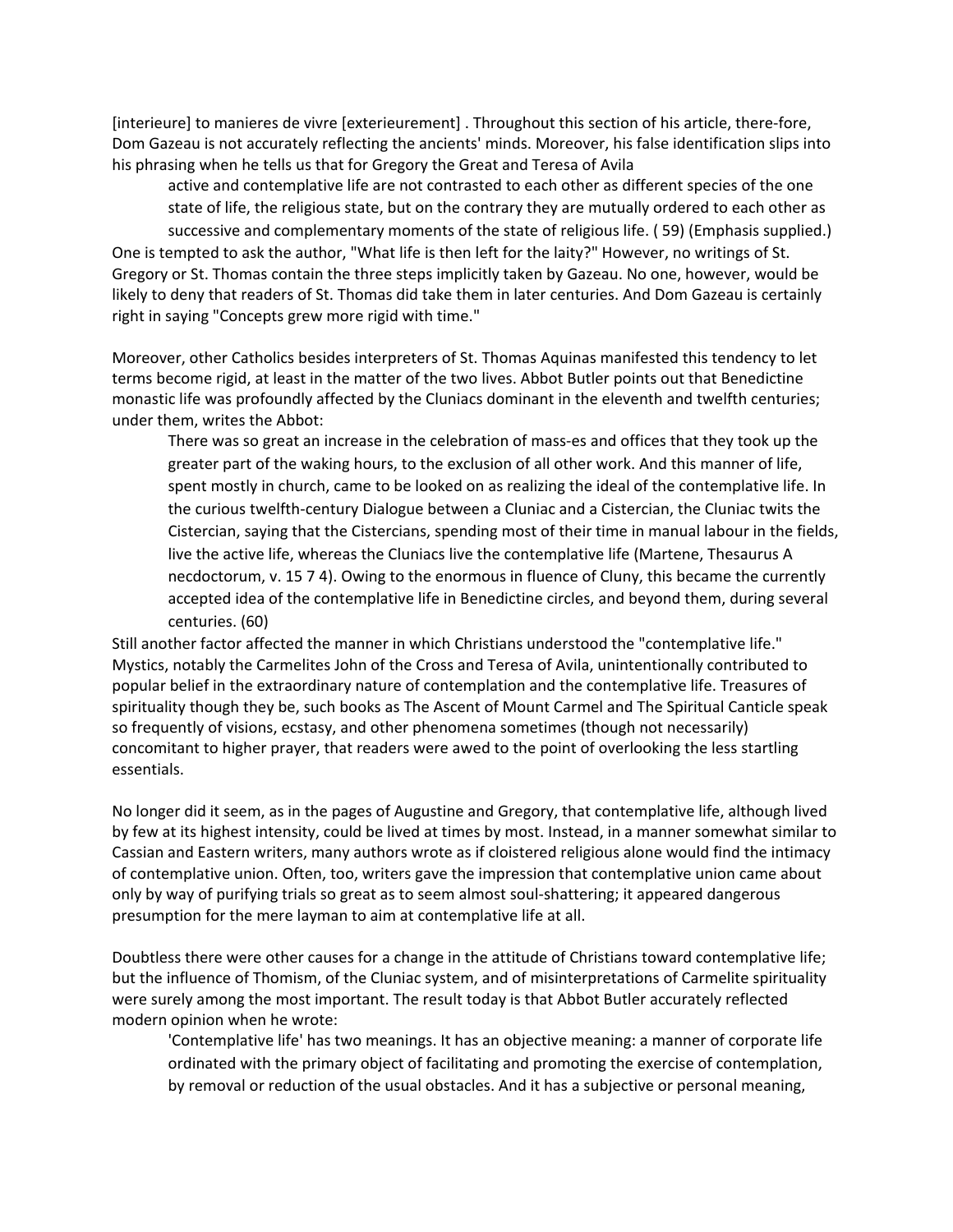according to which, whatever be the external conditions, that man is leading a contemplative life who effectively practises contemplation ....

The first is the modern technical sense of 'contemplative life': whereby many Orders of women, pre-eminently the Carmelites and Poor Clares, and among men the Carthusians and Trappists, are said to lead a contemplative life. But the second is the old Western meaning, as defined by St. Gregory .... According to this conception, the test of a contemplative life does not lie in the absence of activity, but in the presence of contemplation; it is a life in which the good works of the active life have their place, provided the contemplation be there as a reality. (61)

Since few people seem aware even of this twofold meaning; since even Abbot Butler himself omitted first, the original and basic Chris-tian meaning of the two lives as stages of growth in interior life, and secondly, the distinction between<sup>®</sup> and genus vitae neg:2tiosum, otiosum, or mixtum; and since, as he shows, a spiritual writer of Bishop Hedley' s stature can use one or the other of these dissimilar concepts without preparing his readers, (62) it is no wonder that many are confused today. One of the most unfortunate results, sug-gested by Abbot Chapman in reference to mysticism, is that many Christians tend to shy away from seeking perfection, or unitive love, in this life because they associate it with extraordinary mystic pheno-mena. (63) It would indeed be for the profit of souls could they know the teaching on the two lives as given in Augustine, Gregory, and Thomas.

# Chapter 7: Conclusion

Our age has witnessed what might be called the coming of age of the laymen in the Church. Many have responded with generosity to the "Be ye perfect" that Christ spoke to people in every walk of life. They know that mediocre followers are unworthy of the All -Holy: noth-ing short of sanctity will suffice. Impelled perhaps to greater urgency by the amorality of a world of unleashed atom -splitting power and of schizophrenic misery in indi - victual souls as well as between the peoples of many lands, Christians are eager for sanctity. They are familiar, too, with theological terms; they are ready to discuss active and contemplative life.

The writer had occasion to question rather informally some two dozen educated Catholics on their opinions about the two lives. ( 1) These people lived in Oregon, Virginia, Wisconsin, and Indiana; they were sisters, Jesuit and Benedictine priests, and lay members of the Christian Family Movement. Although no two gave the same definition, all felt able to tell in what the two lives consisted. Their interest and their rather confused thinking - this latter no worse than that found in Catholic reference books cited earlier in this study - merit their hav-ing more opportunity to learn what the saints and Doctors of the Church taught for centuries about vita activa and vita contemplativa.

That souls of good will can develop, thanks to grace, into men living by faith, hope, and love in the contemplative life is taught by St. Augustine, for example. In Cayre' s words:

This contemplative life, unified by a simple but enlightened faith, and, in short, the perfect life, is far from excluding good works: on the contrary, it requires them ... The holy Doctor wants contemplatives, out of charity and obedience, to devote· themselves also to the external works of the apostolate, and to become men of action, without for that reason giving up their de-light in God and truth. (2)

Could any nation need to know this more than one which has as many souls as our United States who are showing a deep interest in contemplation?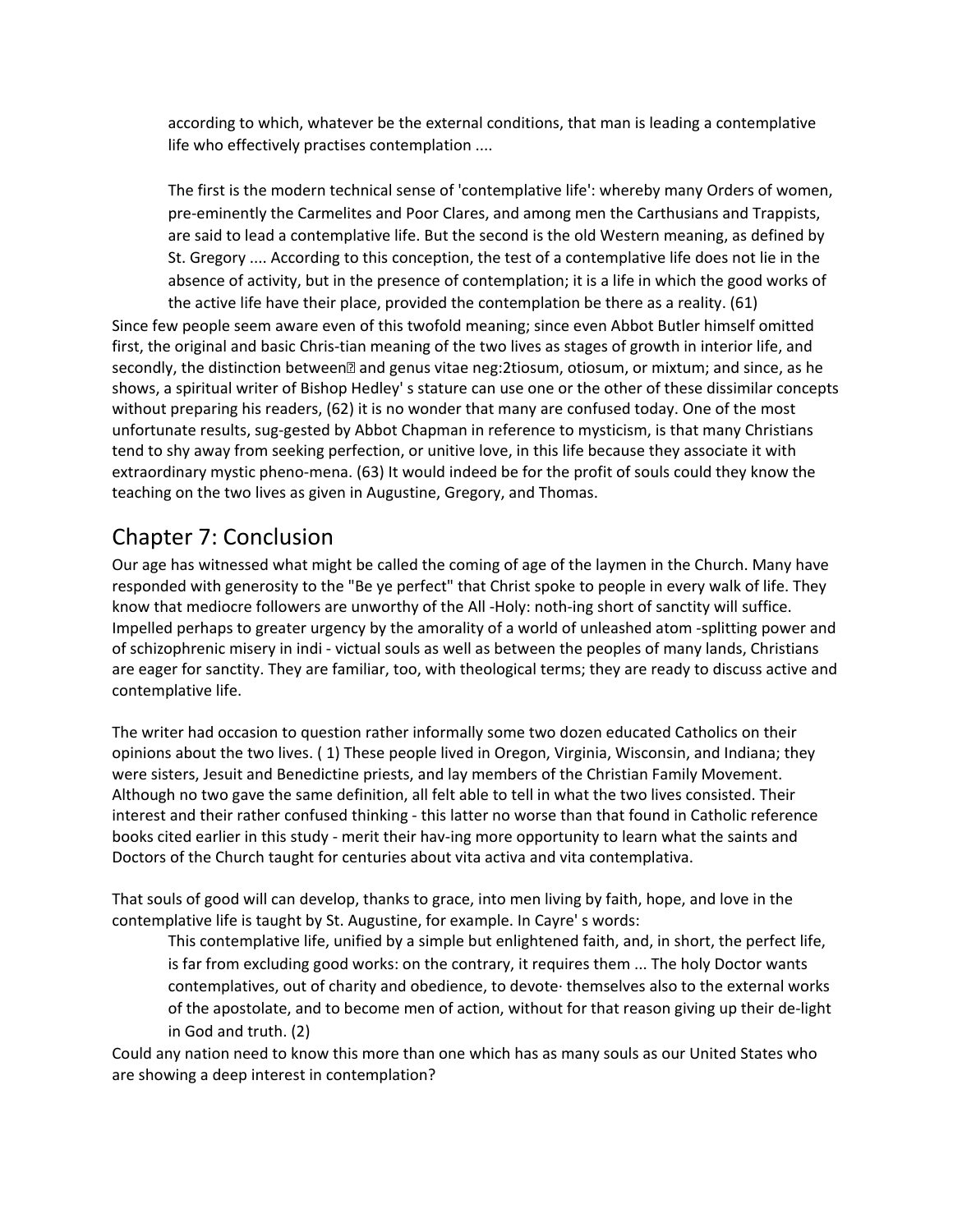The saints have stated the truth simply, but perhaps not simply enough. It would help to lay aside the debates about classifying life or states of life, and with an uncluttered mind pick up the Gospel. There it is Absolute Simplicity who teaches the lesson.

As they were traveling, He entered a certain village; and a lady named Martha entertained Him at her home. And she had a sister called Mary, who, seating herself at the Lord's feet, listened to His words. But Martha was over-busy with much serv-ing; and standing before Him she exclaimed, 'Lord, is it no matter to Thee that my sister has left me to attend to things alone? Tell her then to help me.' 'Martha, Martha,' the Lord answered her, 'thou art anxious and troubled about many· things, while there is need of only a few, or of only one. For Mary has chosen the good part, which shall not be taken away from her. '(3)

If, in company with many of the Fathers such as St. Augustine and St. Gregory the Great, we take St. Luke's phrase T'TJV aya07111 µ€pr.Sa. to refer to the problem of the active and contemplative lives, it matters comparatively little for our present purposes how translators have ren-dered aya0i]v : QPtimam (the Vulgate), "best" (Douay and Confraternity), "the good" (Spencer, Westminster and Kleist-Lilly). What we ought to observe with most attention is })c!rtem, "part." Mary's is not a whole, any more than Martha's is. If we unite them, we have, not two lives, but one whole one. This was the life which Christ came to bring us - His own.

The Gospel pericope quoted above was used at least from the time of St. Anselm (1033-1109) until 1950 for the Mass of the Assump-tion.(4) Since then, Rome has replaced it with another passage from St. Luke ( l, 41-50) . As this latter culminates in our Lady's Magni - ficat and is the feast's traditional Gospel in a number of Eastern rites, the new selection is both excellent and appropriate. One may, however, ask why the change was made. A possible explanation is that it was at least partly because modern Catholics, unlike medieval writers, failed to see how the Martha -Mary episode was applicable to Mary of Naza -reth, assumed into heaven.

St. Anselm, however, could have told them. For St. Thomas says of him: (5)

Beata Virgo fuit in utraque vita; et ideo secundum Anselmum, Hom. super Luc. x, in Assumptione ejus legitur Evangelium de Martha et Maria quae significant vitam activam et contemplativam.

St. Bernard, (1090-1153), too, could have told them. For he had written of this mystery of Christ's Virgin Mother:

In hac una et summa Maria,

et Marthae negotium

et Mariae non otiosum otium invenitur. (6)

Who can capture in English the almost lyric tenderness, the paradox and the pun? "In this, the one and greatest Mary are found both the service of Martha and the far from idle leisure of Mary." The Mother of Jesus did not have to struggle through the active life into the contem - plative life like the majority of mankind envisaged by Origen and St. Augustine . But because of intense love of God she did practice all the activities springing respectively from the moral and theological vir-tues in either the active or contemplative life when these virtues are mutually interacting. Hence the Queen of All Saints exemplifies the union of active and contemplative life - and that in precisely the way in which St. Gregory conceived their being uniteo in an idealized case.

St. Gregory the Great would have understood Bernard and Anselm; these men of the twelfth century thought very much as he had thought about vita activa and vita contemplativa. His constant teaching is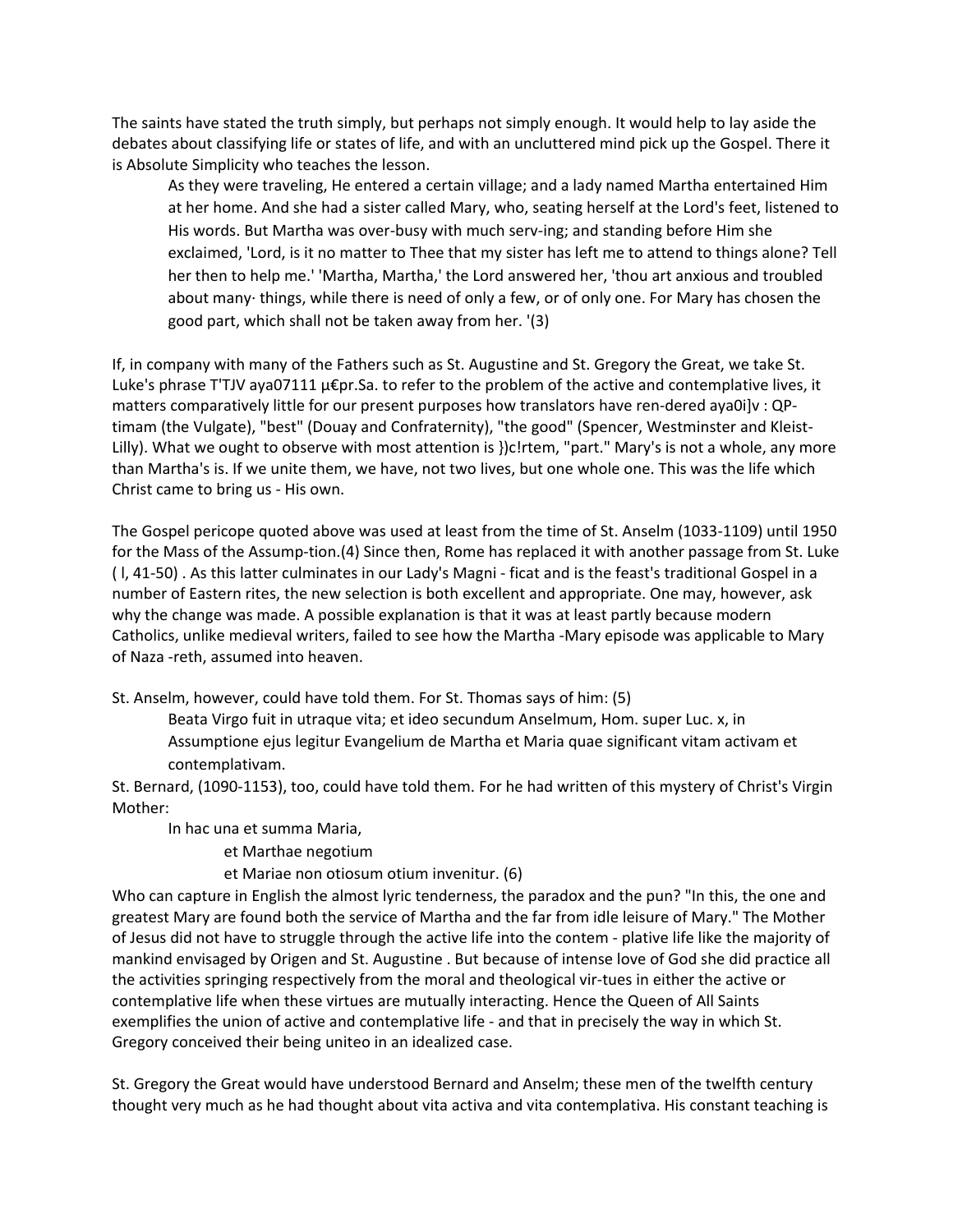that Christians who exercise the moral virtues are good, as their souls live in vita activa; that those who, in addition, are motivated by the theological virtues are far more pleasing to God, as their souls live in vita contemplativa; and that the highest stage of Christian perfection pos sible on earth, regardless of one's outward state of life (or social mode of living), consists in a union of the two lives (considered as two etats  $\mathbb B$ , two states or orientations of soul resulting in respective atti-tudes of mind and then in their characteristic external practices) - a union in which the charity of the contemplative life overflows into the active life to motivate, control, and direct its works.

## Counsels toward a Proper Balance

For every person, however, there still remains a practical prob-lem of finding a balance proper for himself, suited to his own dominant abilities, propensities, and interests. When his interior life (vita, whether it be predominantly active or contemplative) is considered in relation to external or observable features of conduct, he often finds himself confronted with the need of making a choice. Within the limits of his state of life and present contingent circumstances, should he turn himself more toward engagement in affairs (genus vitae negotiosum), or toward study and contemplation (genus otiosum), or toward what particular proportion in a combination of the two (genus compositum)?

What norm is he to use in making this choice? Since the essence of Christian perfection consists in augmenting charity, which grows proportionally with sanctifying grace, this very charity is the most important and decisive factor. Activity, or contemplation, or any com - bination of them, should be examined as to its value for increasing sanctifying grace. Hence, he has this simple norm. He can take stock of his own personality, temperament, talents, and obligations. Then he can ask himself, as honestly as possible: In which manner of living am 1 with my personality, likely to increase my sanctifying grace the most, and thus to bring greater glory to God?

In this difficult deliberation he will find guidance in the wise observation of Augustine:

Holy leisure is longed for by the love of truth; but it is the necessity of love to undertake requisite business. If no one imposes this burden upon us, we are free to sift and contemplate truth; but if it be laid upon us, we are necessitated for love's sake to undertake it. And yet not even in this case are we obliged to re-linquish the sweets of contemplation; for were these to be with-drawn, the burden might prove more than we can bear. (7)

He will find counsel, too, in a passage from the Morals of Gregory which Thomas Aquinas quotes approvingly. Pointing out that different personalities are more suitable for different pursuits, Thomas writes: (8)

Objection 3 ..... Now the active and contemplative life are suitable to different subjects; for Gregory says (Morals, vi, 37; PL 75, 761): 'Often those who were able to contemplate God so long as they were undisturbed have fallen when pressed with oc -cupation; and frequently they who might live advantageously occu-pied with the service of their fellow-creatures are killed by the sword of their inaction. '

His reply is highly practical and shows his understanding of human nature:

Reply to Objection 3. He that is prone to yield to his passions on account of his impulse to action is simply more apt for the active life by reason of his restless spirit. Hence Gregory says (Morals, vi, 37; PL 75, 761) 'that there be some so restless that when they are free from labor they labor all the more, because the more leisure they have for thought, the worse interior turmoil they ,have to bear.' - Others, on the contrary, have the mind naturally pure and restful, so that they are apt for contemplation, and if they were to apply themselves wholly to action, this would be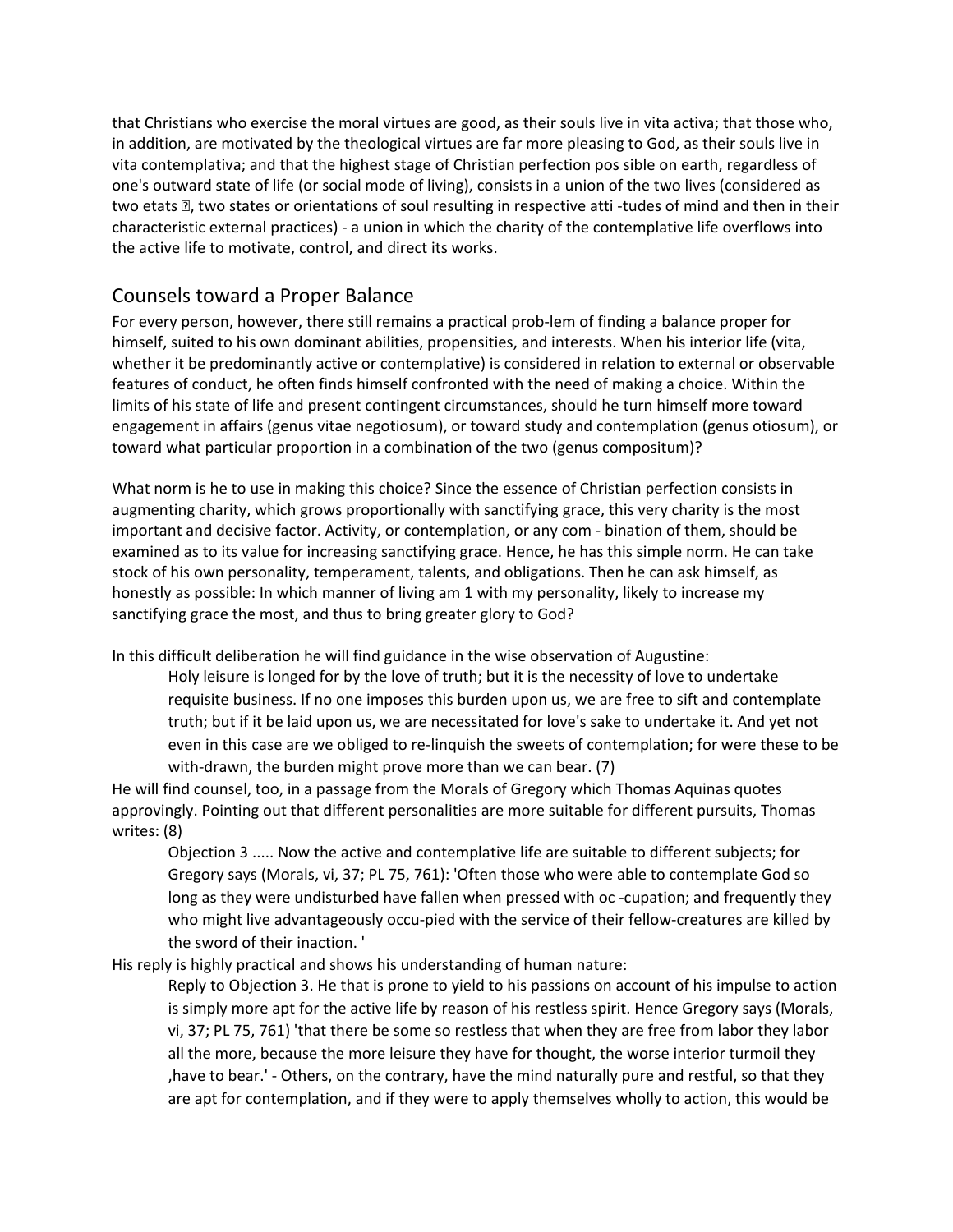detrimental to them. Wherefore Gregory says (ibid.) that 'some are so slothful of mind that if they chance to have any hard work to do they give way at the very outset.' Yet, as he adds fur-ther on, 'often ... love stimulates slothful souls to work, and fear restrains souls that are disturbed in contemplation.' Conse-quently those who are more adapted to the active life can prepare themselves for the contemplative by the practice of the active life; while none the less, those who are more adapted to the contemplative life can take upon themselves the works of the active life, so as to become yet more apt for contemplation.

St. Thomas pointed out one excellent way to combine the pursuits characteristic of the two lives: to let the fruits of contemplation over-flow to the benefit of the neighbor by teaching him sacred doctrine (Ila -IIae, 188, 6):

... the work of the active life is twofold. One proceeds from the fullness of contemplation, such as teaching and preaching .... And this work is more excellent than simple contemplation. For even as it is better to enlighten than merely to shine, so is it better to give to others the fruits of one's contemplation than merely to con -template. The other work of the active life consists entirely in outward occupation, for instance almsgiving, receiving guests, and the like, which are less excellent than the works of contem - plation, except in cases of necessity, as ·stated above  $(Q. 182, A. 1)$  ....

Reply to Obj. 2. . .. In some cases the works of the active life take precedence of contemplation. These words have rightly furnished both inspiration and a truly effective challenge to holiness for many men and women, both clerical and lay, in our era. They are those who have found their vocation in a fully dedi cated life. Through the opportunity of their generous volunteering or their being assigned by legitimate authorities, they have devoted them -selves to teaching or preaching divine truth, or to other works of mercy in order to bring themselves and their neighbors to the knowledge and love of God.

St. Gregory, too, encourages and inspires them when he teaches that it is neither desirable nor possible now to lead "a purely contemplative life in which the works of the active life are sought to be reduced almost to the vanishing point. "(9) To feed the hungry, tend the sick, teach the ignorant, and correct the erring - here below such activities (which spring from the moral virtues motivated by charity) must be practiced by all. The priest and the layman, the religious in an apostolic order and the one in a cloistered institute, each in the manner proper to his own state, should strive to increase his grace and merit. Each should endeavor, according to his own gifts of nature and grace, to mount to ever greater perfection: "The path of the just grows ever brighter, like the light of dawn opening into full day. "(10)

# Appendix: A Sampling of Contemporaries' Opinions on the Meaning of *Vita Activa* and *Vita Contemplativa*

In the spring of 1958, when the writer was considering research into current and historical meanings attached to the terms vita activa and vita contemplativa, she was struck by the frequently divergent views expressed by scholars whose works she consulted. It soon be-came apparent that her contemporaries' opinions reflected these dis-crepancies. Conversation with fellow students at Marquette University revealed that while interest in the two lives was common (for who has not read Merton?), yet at the same time, definitions of these lives were often hazy and occasionally contradictory.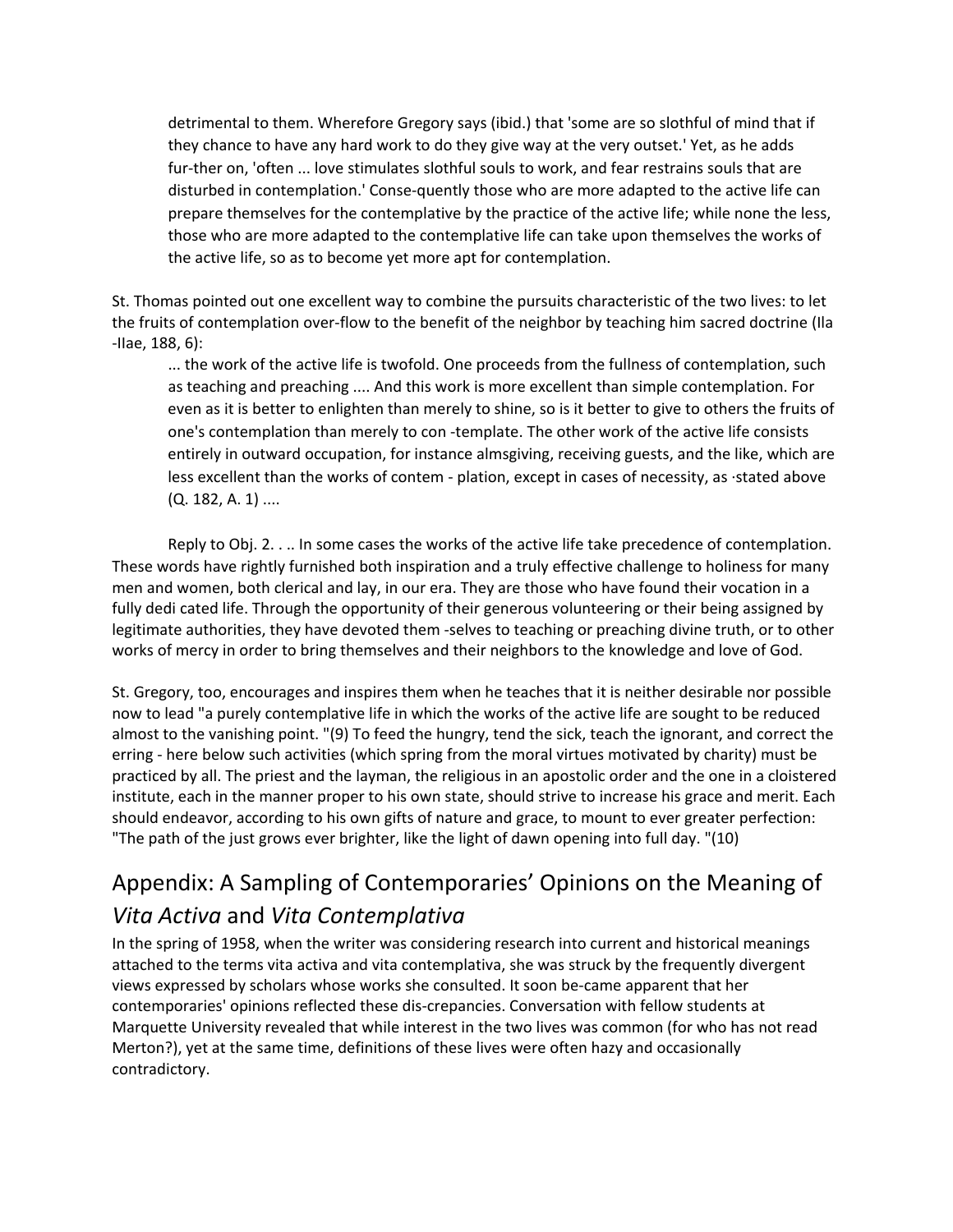Typical of the situation was the way in which three graduate stu-dents, religious from Oregon, Minnesota, and Pennsylvania, described the status of their respective institutes. The Pennsylvanian, a speech correctionist, considered hers an active life; the Oregonian, a zoolo-gist, called hers a mixed one; and the Minnesotan, a high school teach-er who in her novitiate had studied Butler's Benedictine Monachism, held that the spirit of monastic life was, ideally at least, contempla-tive. ( 1) The fact that all three of these sisters came from American motherhouses, and regulated their day's prayer, work, and rest quite similarly, served to highlight the remarkably dissimilar labels attach-ed to what seemed identical modes of life.

The questionnaire to be discussed here came into being as a result of such conversations. For the purpose of this study, the writer decided to sound out some priests, sisters, and other people as to their views concerning active and contemplative life. Through the good offices of a few friends, who prefer to remain anonymous, she obtained a num-ber of replies which seem worthy of citation. While not purporting to be exhaustive, the data recorded are nonetheless significant samples of the divergent concepts regarding the meaning and importance of active and contemplative life held today by American Catholics whose education may fairly be called better than average.

The answers did not come from one region alone. The questions were sent to people in Indiana, Virginia, and Oregon. Thanks, however, to the mobility of our countrymen, the spread geographically is far wider. Those responding represent one or more of the former students of: Catholic University of America (Washington, D. C. ), Xavier (Cin - cinnati), DePaul (Chicago), San Anselmo (Rome), Laval (Montreal), Apollinaris (Rome), Sorbonne (Paris), Notre Dame (Indiana), Saint Mein-rad (Indiana), Mercyhurst (Erie, Pennsylvania), Canisius (Buffalo, New York), Tufts (Medford, Massachusetts), and Loras (Dubuque, Iowa).

The questionnaire itself was simple in its request that, without consulting reference books, respondents briefly state their opinions on the following:

- 1. What do you mean by the ACTIVE LIFE?
- 2. What do you mean by the CONTEMPLATIVE LIFE?
- 3. Which is better? Why?
- 4. ls there a distinction between STATE and LIFE, as applied to the active and the contemplative person?

The only other question concerned the respondent's educational background.

Some wrote their replies, which were unsigned. Others gave verbal replies to one or more of the above questions; friends forwarded these to the writer. Because they appear valuable indications of concep-tions and misconceptions in regard to the two lives prevalent among clerics and laity today in America, they serve to confirm remarks pre-viously made in Chapter I regarding the present state of our central problem. As such, they are cited here.

## QUESTION 1: What do you mean by the ACTIVE LIFE?

From Mr. A: Living in the world and directly with God's Children. Doing His work among them.

From Mr. B: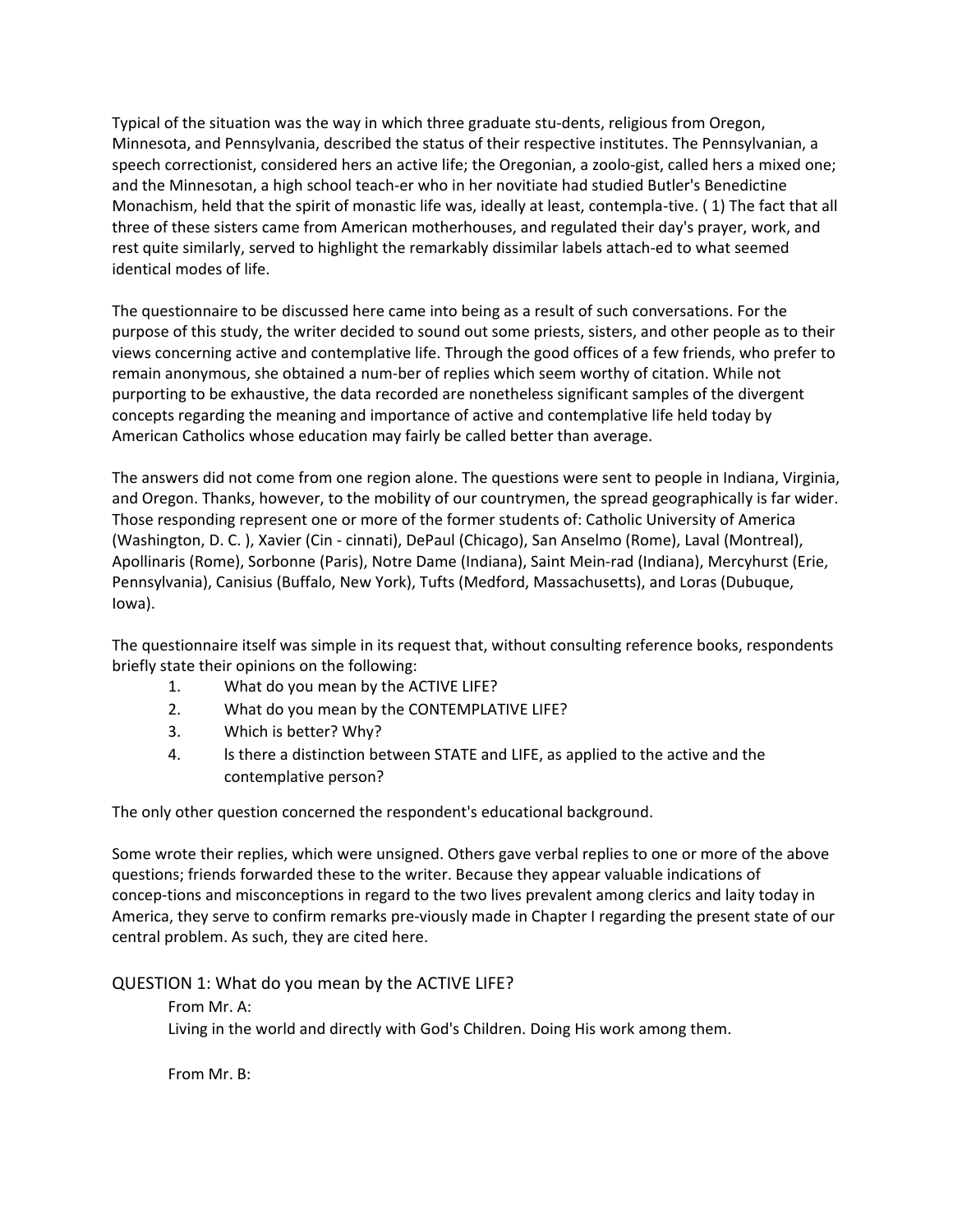Active life refers to living in the secular world, meeting and dealing with those with whom we come in con-tact, and earning a livelihood.

From Mr. C:

Active life is one in which the Catholic acts the-part of a Lay Apostle - carrying on Christ's work helping complete Christ's mission on earth - acts as Christ's hands and feet to carry on the work of saving souls or lead-ing souls to Christ.

#### From Mr. D:

I relate the terms to the religious life .... Active life involves working with God's creatures for His greater honor and glory - administering the Sacraments and carry-ing out the Spiritual and Corporal Works of Mercy.

From Mrs. E:

Active life is love made visible in work for Christ in His members.

#### From Father P:

State of action for God among men by one who is not hie et nunc conscious of God's presence.

#### From Father Q:

State of one who is active in the Christian program df the spread of Christ's kingdom. This does not prevent him from being a contemplative.

#### From Father R:

In the active life the emphasis is placed upon the many activities among souls to bring about the reign of God in souls.

#### From Father S:

The active life is living according to the mind of the Church in the active program of the Church's mission to souls and assisting in carrying out this program.

#### From Father T:

The active life is largely characterized by acts carried out for the Christian Church, but. .. presupposes a firm religious foundation.

#### From Father U:

The seen apostolate - external activity striving for union with God.

#### From Father V:

Briefly, I have always thought of the active life as the soul's effort to bring God to creatures.

Taken together, the above definitions of the active life range from equating it with the lay apostle's works of zeal to the ordained priest's administration of the sacraments, and from earning a livelihood to engaging in the mission of saving souls as a religious vowed to evangelical poverty. Perhaps because of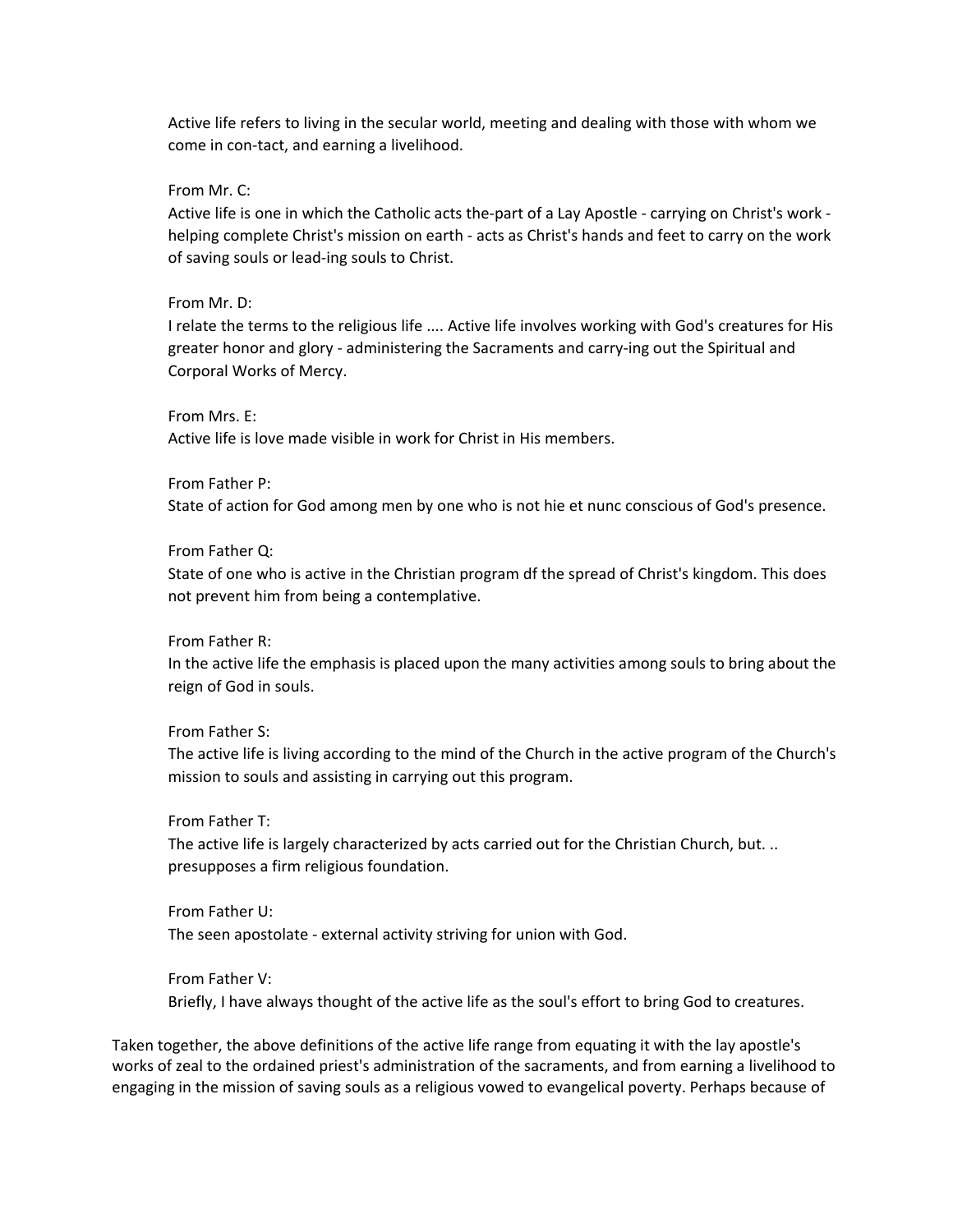the way in which the question was phrased, most of the answers reflect a subjective view, seeming to imply that there is no objective norm known to the respondent.

#### QUESTION 2: What do you mean by the CONTEMPLATIVE LIFE?

From Mr. A:

Living apart from the world. The contemplative life is devoted to writings, meditation and prayer - particularly a life of sacrifice and prayer for atonement for the offenses of the members of the Mystical Body against God.

#### From Mr. B:

Life contemplating God - the intention being to spend as much time as possible in the pure act of adoring Him.

#### From Mrs. C:

Dedicating one's life to prayer and solitude to accom-plish the saving of souls through adoration of God. Mortification, mental prayer, many disciplines are involved in the contemplative way of life - sacrificing the luxuries and all life in the world to earn souls for God in that way.

#### From Mr. D:

Contemplative life is that of the cloistered religious whose main concern is consideration of God, praying for those in the world; it is a life with a minimum of contact with the secular world.

#### From Mrs. E:

Contemplative life: the hours we (my husband and I) spend in praying the Office, and in beholding God's Beauty in nature, in literature, in all created beauty.

#### From Father Q:

State of one truly seeking God, who is conscious of the presence of God, not indeed always, but from time to time.

#### From Father S:

The chief way of living separated from the world but in close association with the mind of the Church.

From Father T: Building up the Church by a life of prayer.

## From Father U: Contemplative life - letting grace work within the soul, the unseen apostolate.

From Father V: The contemplative life is the effort of the soul to go to God.

From Father W: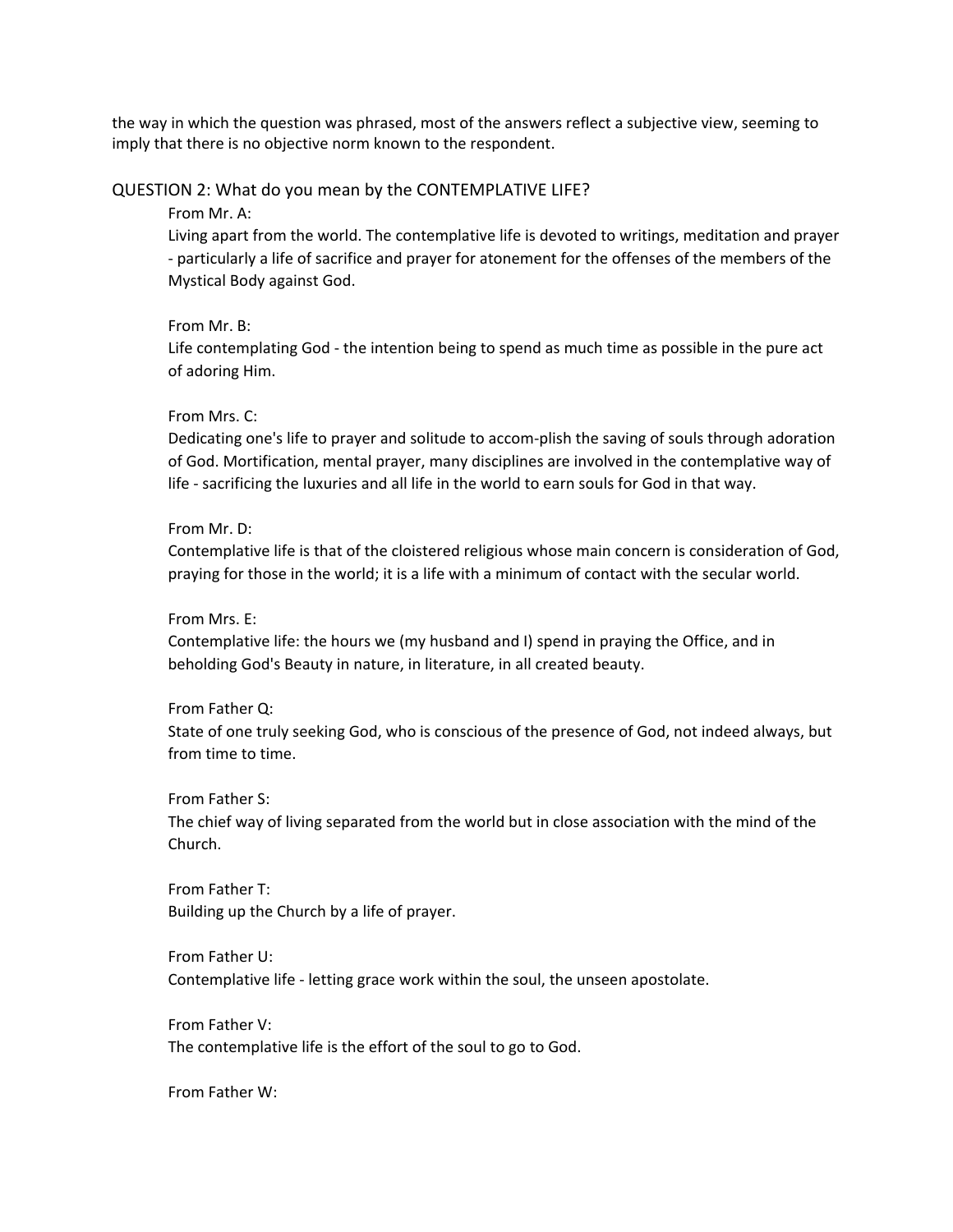The contemplative life is the state of building up of self by contemplation and prayer.

### From Father X:

No life is all action, nor all contemplation. A com-bination of the two is the ideal. In the contemplative life there is a predominance given to such activities as prayer, meditation, choir work, where the primary emphasis is upon God and His glory.

### From Father Y:

An intimacy with God by grace here on earth that is but a preparation for perfect union above. Hence, a vocation to which all are called theoretically, but practically few can reach amidst activity.

Here the replies seem more uniform, since cloistered life is mentioned or implied in the majority as essential. This is not true, how-ever, of the replies of Mrs. E, or of Fathers Q, U, V, and Y. In all these, consciousness of the Divine Presence and loving intimacy with God are considered primary requisites. Another point of variation is to be noted in that Father Q states that contemplative life is lived "from time to time," apparently; Mr. B says this ought to be "as much time as possible"; while Father X wants to combine it with active life. To Father Y it seems a rare vocation; but the others make no mention of this, and Mrs. E implies that it is to be found among the joys of conju-gal love. As occupations proper to contemplative life, there are refer-ences to writing, choral prayer, and acts of mortification (Mr. A, Father X, and Mrs. C); on the other hand, solitude and pure acts of adoration are emphasized by Mr. B, Mr. D, and Father S, as if these were the contemplative's sole interest.

Now, it is quite true that many of the elements mentioned above can be harmonized. Moreover, the contemplative life may well be motivated by some combination of adoration, reparation, and zeal for souls. A notable feature of the replies quoted, however, is that each individual tends to emphasize one particular point which he has select-ed on an apparently subjective basis; and among these are some appar-ently irreconcilable elements. Even more significant from the point of view of this study is that no concept of the two lives given in these answers to the first two questions bears any similarity to the concept of St. Gregory (pages 73-77 above). But of this we shall speak in the conclusion to the Appendix.

#### QUESTION 3: Which is better? Why?

#### From Mr. A:

I believe the active life is better. Why? For the same reason that Christ, in the divine plan for redemption, chose the active life.

## From Mr. B:

Objectively the contemplative life is better, but practically speaking - that way is best for any individual to which God has called him. The contemplative is better because the act of constantly loving and adoring God Al-mighty totally and without distraction is most pleasing to God.

#### From Mrs. C:

Contemplative life, while very pleasing to God, is  $\cdot$  only for a select few; when one is called by God, a true vo-cation, it is possibly more pleasing to God than active life. If active life is your vocation in the world, whether married, single, or clergy, it is for the majority and can be very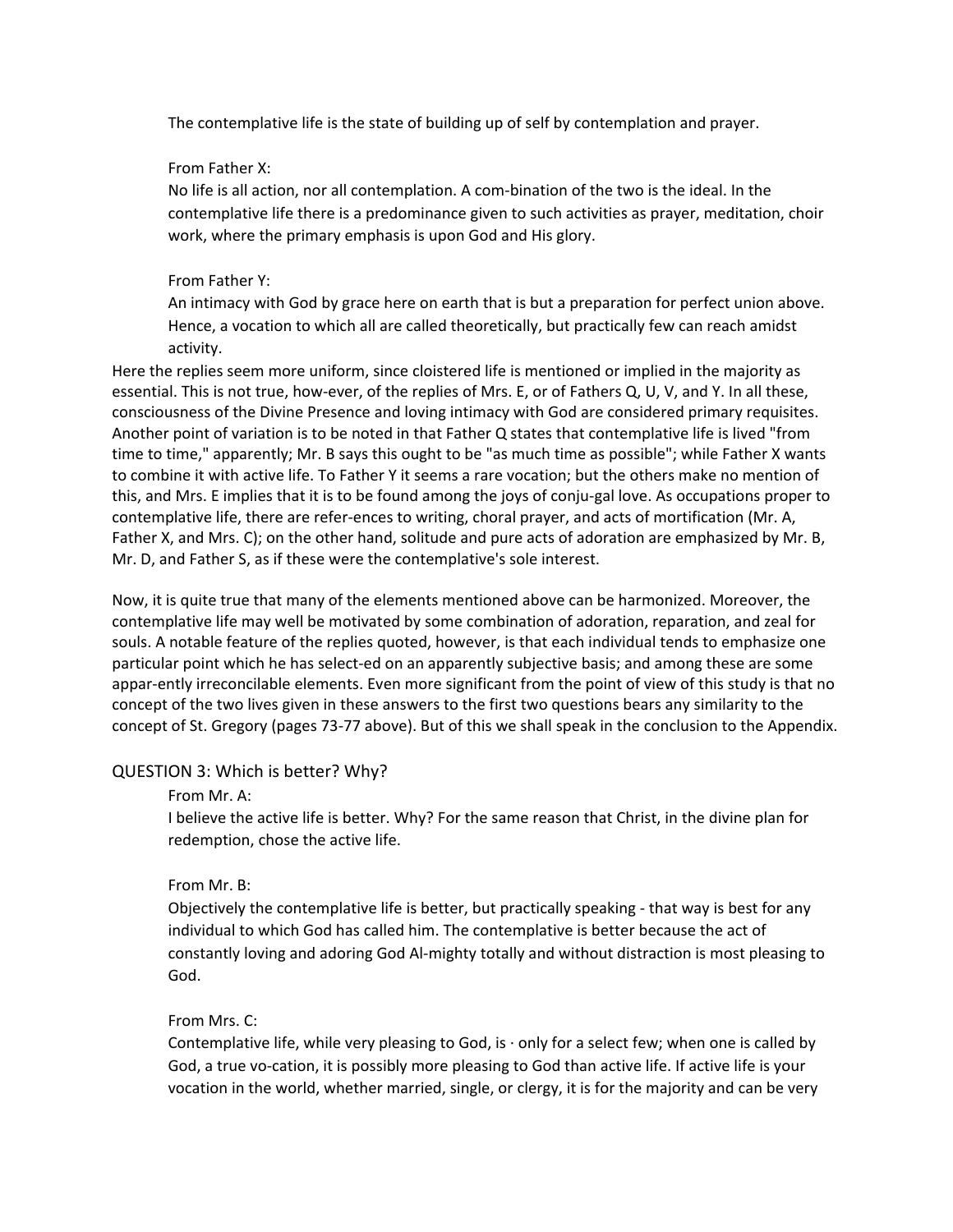pleasing to God. If lived heroically, it can perhaps be better than contemplative life !!,2! lived heroically.

#### From Mr. D:

Neither is better per se. The state of life which God has intended for each of us is the best for us. However, the contemplative life is of a higher order because it is more spiritual.

#### From Father V:

Both are part of perfection for Christian souls, I think the contemplative state and the active state are op-posed, since one cannot be perfect in himself and in both states simultaneously. However, I think every active life must have some contemplation. Otherwise, the active life loses its motive force. I also think that every contemplative life must have some active life. Otherwise, the contempla-tive loses his ability to give forth God's gifts. The pattern of all life is to contemplate and receive up to a certain per-fection. Tlien, if life is not given forth, a selfishness sears the soul. Even the saint in heaven, who contemplates God always, is asked through our prayers to work miracles; and this going towards the creature with God's assistance certainly seems a part of the active life, even though the saint in heaven is in the contemplative life.

Active life versus contemplative: exercises of con-templation will always be necessary, but modern psychology teaches that many temperaments are unable to prolong their contemplation for very long, without resuming contact at intervals with an action, an environment, a concrete reality.

#### From a religious superior (a sister):

The data on adaptation, the lectures on Sister Formation, and especially the talks by Sister Emil, I. H. M., stress the fact that our apostolate obliges us to be contemplative in action. The question is not either-or, or choose - one: we need both.

The above answers do not lend themselves to any sort of summar-ization. Some are simple, others defy analysis. They serve to bring out the fact that Catholics today can regard the two lives as utterly op-posed or as essentially complementary, yet appear not to be aware of any conflict between such variant views. Moreover, these respondents do not agree as to which of the lives is superior, but imply that this is determined largely on subjective grounds. The fact that few priests specifically mention the superiority of contemplative life (or even reply to Question 3 at all) may be due to their familiarity with the Martha-Mary episode; they expect all to know that Mary's is the better part.(2)

## QUESTION 4: Is there a distinction between STATE and LIFE, as applied to the active and the contemplative person?

#### From Mr. A:

"Life" has reference to the means one chooses for serving God - the surroundings or atmosphere, whether lay or religious.

From Mr. B: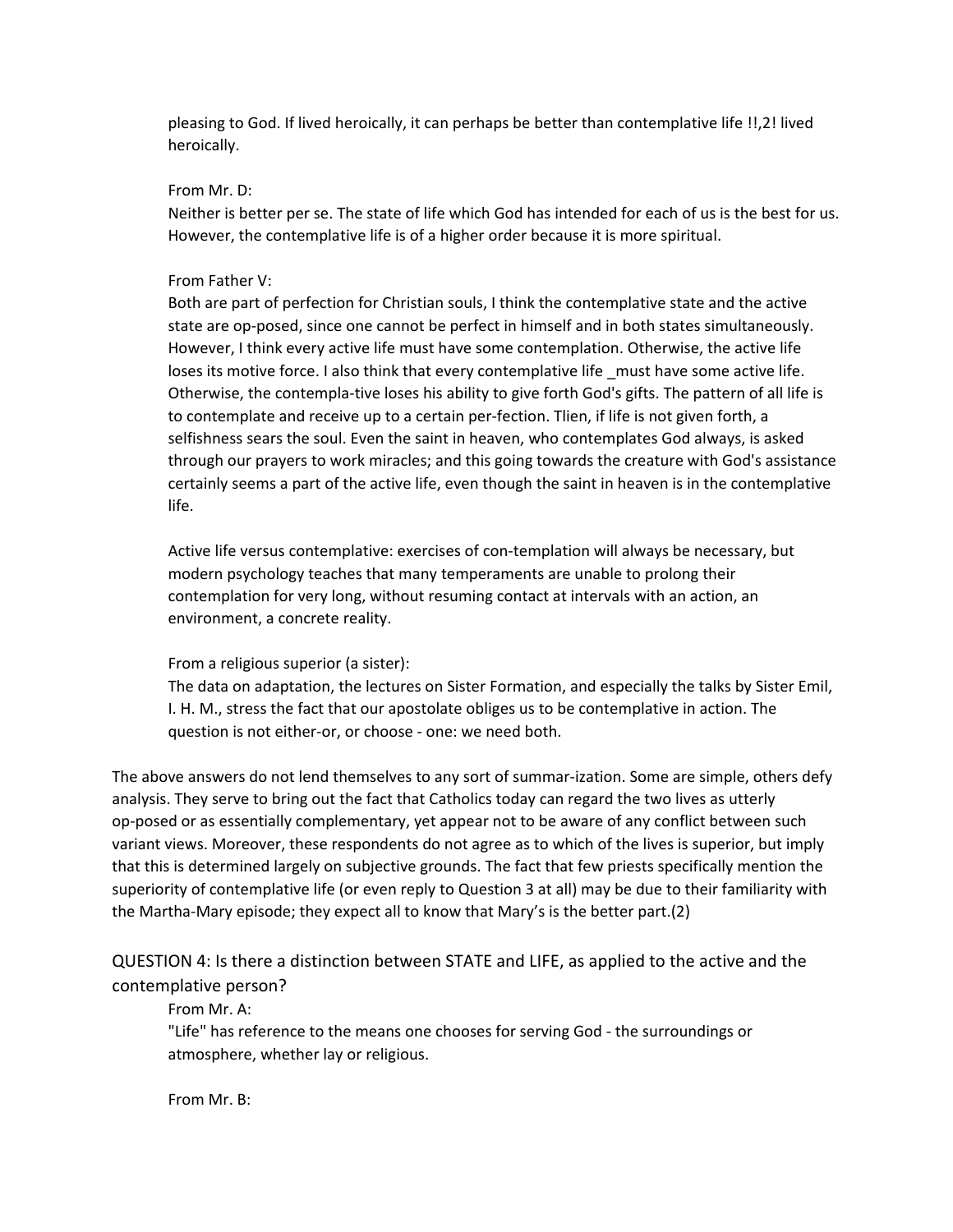To me the difference is a matter of time. The con-templative life indicates permanency - that is, a person who becomes a religious (or, rarely, a lay contemplative). The contemplative state is something that everyone should strive for - religious or laity. That is, we should all at-tempt to spend a set amount of time each week in a state of contemplating God: an opportunity to think of our relation - ship to God; His eternal love for us; and to love Him with our whole mind, heart, and soul.

#### From Mrs. C:

The life is one which is given wholly to God in an or-der (Cistercians, for example). State is that to which all Catholics should aspire - true mental prayer, adoration of God. This is not only helpful to, but even at times necessary to, the active life.

### From Mr. D:

Contemplative "life" refers to a religious cloistered existence. A contemplative "state" could be attained by a lay person for a period of time.

## From Father V:

It seems to me the difference between the active and the contemplative life, and the active and contemplative state is that the life is the conditions with which you sur-round yourself in an effort to assist either the active or the contemplative state in its progress towards perfection.

The replies from Fathers P, S, and Y indicated that it was possible to use "life" and "state" interchangeably. Two of them began: "The contemplative life or state .... " The same occurred in verbal replies of sisters.

The above answers reveal an interesting pattern, as they fall into three groups. In the first of these there seems to be a distinct prefer-ence for the "contemplative state" as more comprehensive or essential for Christians than "contemplative life." This is expressed by three laymen - Mr. B, Mrs. C, and Mr. D. The second group consists of those who hold that no distinction need be made: these are three priests – Fathers--P, ·S, and Y, and a number of sisters. In the third group there seems to be implied the idea that the term "state" may refer to states of life determined by canons of the Church; respondents indicat-ing this are a layman, Mr. A, and a priest, Father V.

It is interesting to note that all five of the replies given on pages 123-24 seem intended to stress the excellence of prayerful union with God. Oddly enough, however, there is lack of agreement on termino-logy. For Mr. A and Father V, there is the concept of "state" as meaning "canonical status"; but for the other three, "life" is used as the term for clerical, religious, or lay "states of life." Undeniably, this fourth question was intended to perplex; and a glance at the answers serves to reveal confused thinking. Yet not one respondent stated in his reply to this or any other question that he did not know, or was uncertain, regarding his answer.

Almost equally startling, therefore, are the diversity of the re - spouses on the one hand, and, on the other hand, the readiness of priests, sisters, and laymen to define and distinguish in this matter of the two lives. The results of the questionnaire seem to make three facts fairly obvious in regard to vita activa and vita contemplativa:

- 1) There are noteworthy differences of opinion among our Christian contemporaries;
- 2) Many educated Catholics have an opinion about them that passes for knowledge;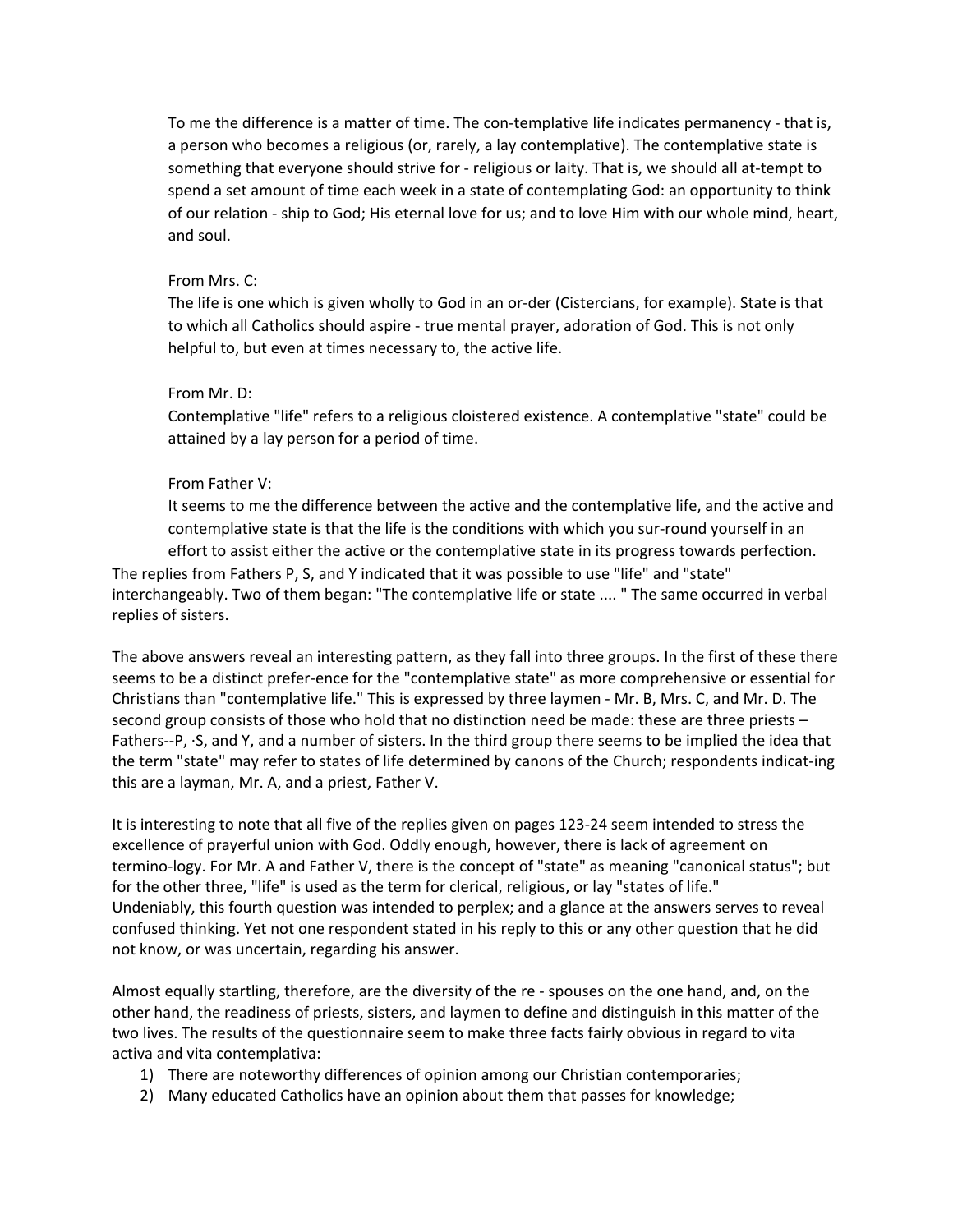3) Such loose concepts are obstacles to intelligent reading of any works that concern the two lives, which are basic themes in the pages of men like Augustine, Gregory the Great, and Thomas Aquinas.

In view of the above-stated facts, it seems we may find in conclu-sion that the questionnaire substantiates our statement regarding vita activa and vita contem2lativa stated early in this study: "If Catholics having such comparatively modern concepts read the works of Gregory, who uses the classic terms in a different sense, there is a danger. Without any suspicion of error the modern readers may read their meanings into St. Gregory's terms and consequently fail to grasp his meaning accurately. They may easily do the same when they read the treatises De Vita Contemplativa and De Vita Activa of St. Thomas Aquinas." (3)

# Bibliography

## Primary Sources

- Aristotle. The Ethics of Aristotle. Edited with an Introduction and Notes by John Burnet. London: Methuen, 1900 .
- ---. The Student's Oxford Aristotle. ed., trans. W.D.Ross. Vol. V, Ethica Nicomachea .. New York: Oxford University Press, 1942. Augustine, St. City of God. trans. Marcus Dods. New York: Modern Library, 1950 .
- . Confessions. trans. Vernon J. Bourke. ("Fathers of the Church," 21.) New York: Fathers of the Church, Inc., 1953.
- Benedict, St. The Rule of Saint Benedict in Latin and English. Edited and transiated by Abbot Justin McCann, 0. S. B. Westminster: Newman, 1952.
- Gregory the Great, St. The Dialogues. ed. Edmund G. Gardner. London: Philip Lee Warner, 1911.
- ---. Morales sur Job 1 et 2. ("Sources chretiennes, " 32.) ed. Robert Gillet, 0. S. B., trans. Andre de Gaudemaris, 0. S. B. Paris: Editions du Cerf, 1950 .
- ---. Morals on the Book of Job. eds. Members of the English Church. --3 vols., 4 pts. ("Libraryof the Fathers.") Oxford: J.H.Parker,

#### 1845-1850.

- ---. Opera Omnia. In Patrologiae Cursus Completus ("Series Latina.") 75, 76, 77. ed. J. P.Migne. Paris: 1862, 1865, 1896 .
- ---. Pastoral Care. ed., trans. Henry Davis, S.J. ("Ancient Christian Writers," 11.) Westminster: Newman Press, 1955.
- Plato. Dialogues. trans. B. Jewett. New York: Random House, 1937. Thomas Aquinas, St. On Prayer and the Contemplative Life. ed., trans. Hugh Pope, O.P. London: R.and T. Washbourne, 1914.
- --- . The Religious State, the Episcopate, and Priestl)'. Office. A Translation of the Minor Work of the Saint on the Perfection of the Spiritual Life. ed. John Proctor, O.P. Westminster: Newman Press, 1950 .
- ---. Scriptum super Sententiis Magistri Petri Lombardi, ed. M. F. --Moos, O.P. 2d ed., Vol. III. Paris: P. Lethielleux, 1956 .
- ---. Somme theologigue: La Vie humaine, ses formes, ses etats; 2a- 2ae, Questions 179-189. ed., trans. A. Lemonnyer, O.P. Paris: Desclee, 1926 .
- ---. Summa Theologica. (Literally Translated by Fathers of the English Dominican Province.) 3 vols. New York: Benziger, 1947.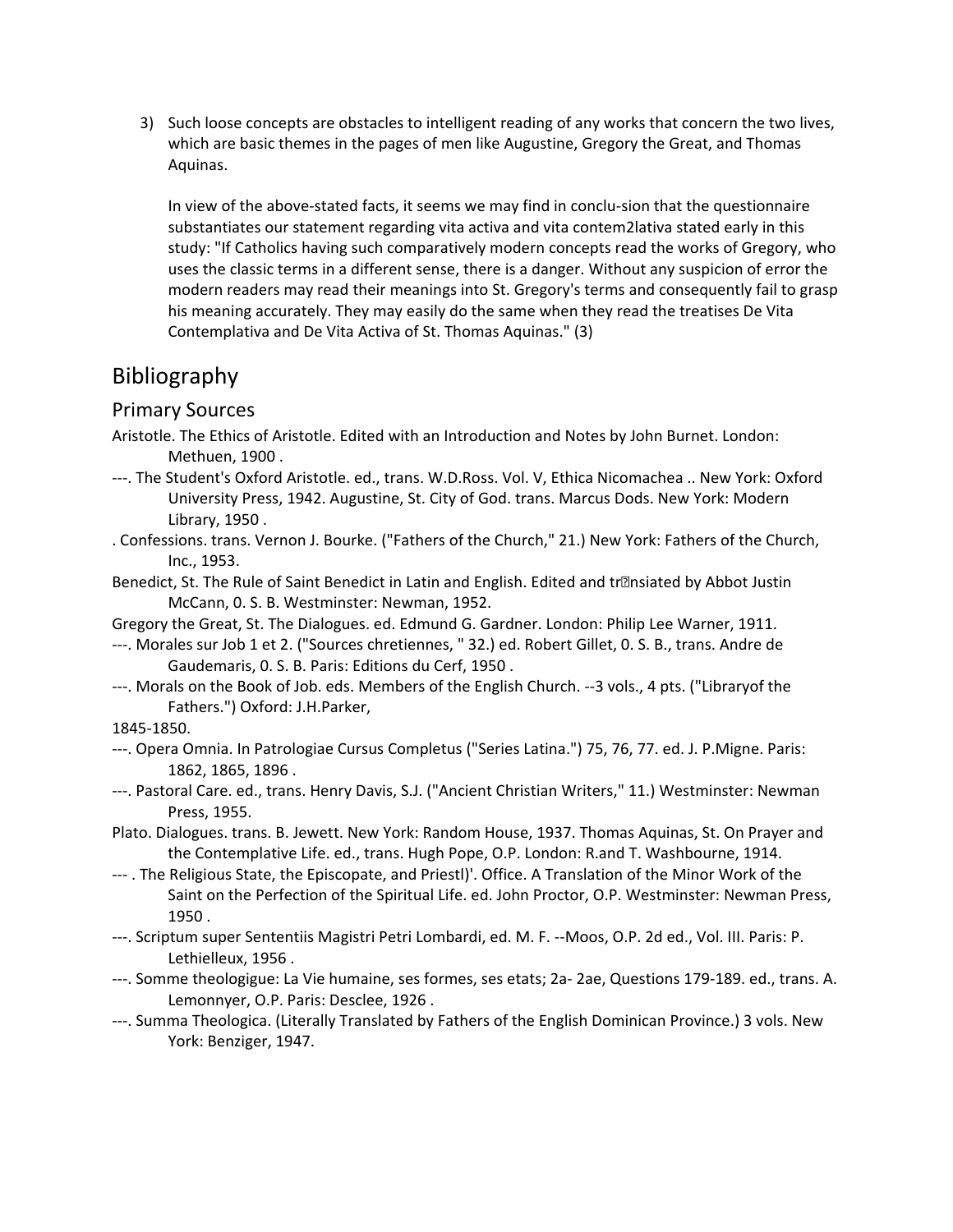## Books: Secondary Sources

Albertus Magnus, St. Omnia Opera. ed. A. Borgnet, Vol. 37. Paris: Vives, 1898.

- Bigg, Charles. The Christian Platonists of Alexandria. (Hampton Lectures of 1886, reprinted with some additions and corrections.) Oxford: Clarendon Press, 1913.
- Blaise, A. Dictionnaire Latin-Fran'iais des auteurs Chretiens. Strassbourg: Le Latin Chretien, 1954.
- Bourke, V.J. Augustine'sQuest ofWisdom. Milwaukee:Bruce, 1945. Breviarium Monasticum. 2 vols. 3d ed. Bruges: Desclee, 1941. Burnet, John. Early Greek Philosophy. 3d ed. London: Black, 1920 .
- ---. Greek Philosophy, I: Thales to Plato. London: Macmillan, 1932.
- Butler, Edward Cuthbert, 0. S. B. Benedictine Monachism: Studies in Benedictine Life and Rule. 2d ed. with supplementary notes. London: Longmans, Green and Co., 1924 .
- ---. Western Mysticism: The Teaching of SS Augustine, Gregory and Bernard on Contemplation and the Contemplative Life. 2d ed. London: Constable, 1926.
- Carluccio, Gerard G., 0. S. B. The Seven Steps to Spiritual Perfection according to St. Gregory the Great. Ottawa: The University of Ottawa Press, 1949.
- A Catholic Commentary on Holy Scripture, ed. B. Orchard et al. London: T. Nelson and Sons, 1953.
- Cayre, Fulbert, A.A. La Contemplation augustinienne; Principes de la spiritualite de saint Augustin; Essai d'analyse et de synthese. Paris: Andre Blot, 1927 .
- ---. La Contemplation A Ugt!Stinienne: Principes de Spiritualite. Nouvelle edition revue et completee. Bruges: Desclee de Brouwer, 1954.
- --- . Manual of Patrology and History of Theology. trans. H. Howitt. 2 vols. Paris: Desclee, 1935, 1940.
- Chapman, John, 0. S. B. Saint Benedict and the Sixth Century. London: Sheed and Ward, 1929.

Codex Iuris Canonici. Romae: Typis Polyglottis Vaticanis, 1925.

- Copleston, F., S.J. A History of Philosophy. Vol. I. Westminster:Newman, 1946.
- Danielou, Jean, S.J. Orian. trans.W. Mitchel. New York: Sheed and Ward, 1955.
- --- . Platonisrne et theologie mystique; doctrine spirituelle de Saint Gregoire de Nysse. Nouvelle edition revue et augmentee. Paris: Aubier, 1944.
- Dante Alighieri. Divina Commedia. trans. E.H.Plumptre. Boston: Heath, 1899.
- Dudden, F.H. Gregory. the Great: His Place in History: and Thought. 2 vols. London: Longmans, Green, 1905.
- Ferrari, Guy, 0. S. B. Early Roman Monasteries: Notes for the History of Monasteries and Convents at Rome from the V through the X Century. ("Studi di Antichita. Cristiana," xxiii.) Cittadel Vaticano: Pontificio Istituto di Archeologia Cristiana, 1957.
- Festugiere, A.J. Contemplation et vie contemRlative selon Platon. 2d M. ("Le Saulchoir Bibliotheque de philosophie," II.) Paris: J. ·Vrin, 1950.
- Holy Bible. Old Testament, Douay ... New Testament, Confraternity Edition. New York: Catholic Book Publishing Co., 1949-1951.
- Initiation theologique, par un groupe de theologiens. Tome III, Theologie morale. Paris: Cerf, 1952.
- Jaeger, W. Two Rediscovered Works of Ancient Christian Literature: Gregorry: of Nyssa and Macarius. Leiden: Brill, 1954.
- John of the Cross, St. Complete Works. ed., trans. E.A.Peers. 3 vols. Westminster: Newman, 1946. Julia nus Pomerius, The Contemplative Life. ed., trans. Sister Mary Josephine Suelzer. ("Ancient Christian
- Writers," 4.) Westminster: Newman, 1957.
- Knox, Ronald A. (trans., ed.). The Holy Bible. New York: Sheed & Ward, 1956.
- Loeb Classical Library: Aristotle, Metallsics, Nicornachean Ethics, Eudemian Ethics; Diogenes Laertius, Anaxagoras; Herodotus, Historia; Philo, Vol. IX. Cambridge: Harvard University Press, 1949.
- Marrou, H. St. Augustine and His Influence through the Ages. trans. Hepburne -Scott. ("Men of Wisdom.") New York: Harper Torchbooks, n.d.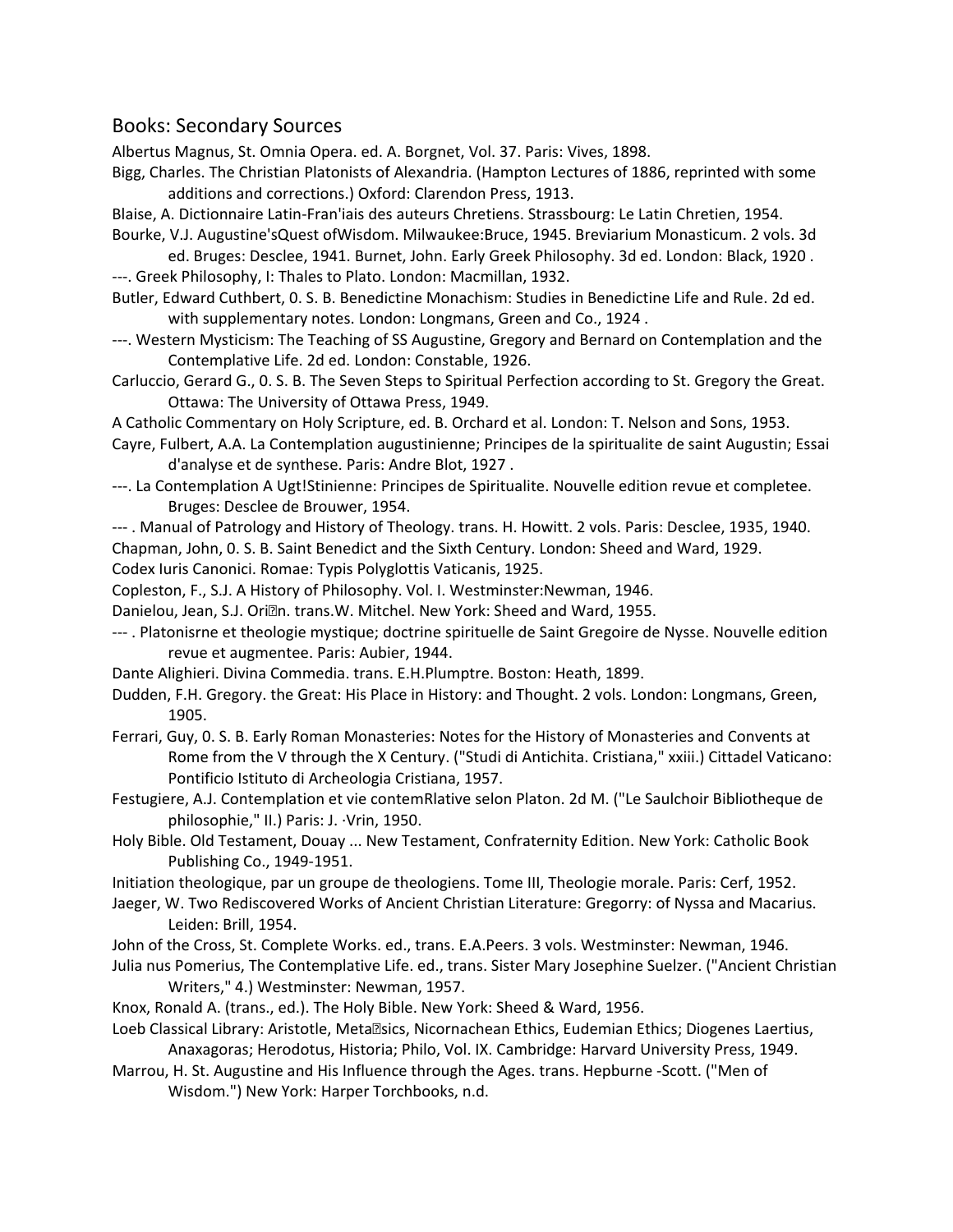McCann, Abbot Justin, O.S.B. (ed .). The Cloud of Unknowing .... 6d ed. Westminster: Newman, 1952.

---. Saint Benedict, the Story of the Man and His Work. Garden City: Doubleday Image Books, 1958.

- Merk, Augustinus S., S. J., ed. Novum Testamentum, Graece et Latine apparatu critico instructum. Romae: Sumptibus Pontificii Instituti Biblici, 1933.
- Migne, J.P. Patrologiae Cursus Completus ("Series Latina.") Vols. 20, 32, 34, 35, 38, 41, 42, 49, 75, 76, 77. Paris.
- Niermeyer, J. F. Mediae Latinitatis Lexicon Minus. Leiden: Brill, 1955.
- Ori gen. The Song of Songs: Commentary and Homilies. ed. , trans. R. P. Lawson. ("Ancient Christian Writers," 26.) Westminster: Newman, 1957.
- Saudreau, Auguste. The Life of Union with God, and the Means of Attaining It, According to the Great Masters of Spirituality. trans. E. H.Strickland. New York: Benziger, 1927.
- Schlitz, Ludwig. Thomas-Lexikon. Sammlung, Ubersetzung und Erklarungder in samtlichen Werken des h. Thomas von Aquin vorkommenden Kunstausdriicke und wissenschaftlichen Ausspriihe. Stuttgart: Fr. Frommanns Verlag, 1958.
- Spencer, F.A., O.P. (trans.). The New Testament ... (From the original Greek.) eds. C.J. Callan, J .A .McHugh. New York: Macmillan, 1940.
- Suarez, Francisco, S.J. Q.pera Omnia. Vol. XVI, De Varietate Religionum, Tract. IX, lib. I, **D- vi, Paris: Vives**, 1877. Teresa of Jesus, St. Complete Works. ed., trans. E.A.Peers. 3 vols. New York: Sheed and Ward, 1946.

Thonnard, F .J., A.A. Traite de vie spirituelle a l'ecole de Saint Augustin. Paris; Bonne Presse, 1959. Van Acken, Bernard, S.J. A Handbook for Sisters. St. Louis: Herder, 1931.

Wu, John C.H. The Interior Carmel: The Threefold Way of Love. New York: Sheed and Ward, 1953.

## Articles and Periodicals

- Arnou, Rene, S.J. "Contemplation chez les anciens philosophes du monde greco-romain," Dictionnaire de spiritualite ascetigue et mystique II (1953), 1716-42.
- Attwater, Donald (ed.). A Catholic Dictionary (The Catholic Encyclopedic Dictionary). 2d ed. rev. New York: Macmillan, 1949.
- Bride, A. "Religieux et religieuses; Division des religieux," Dictionnairede theologie catholiq�, ed. E. Amann. XIII (1937), 2167-70.
- Broderick, Robert C. (ed.). The Catholic Concise EncycloEedia.St. Paul: Catechetical Guild Educational Society, 1957.
- Chapman, John, 0. S. B. "Mysticism (Christian, Roman Catholic),"Encyclopaedia of Religion and Ethics, ed. James Hastings.IX (1924), 90-101.
- Foy, Felician A., O.F. M. (ed.). The National Catholic Almanac.Paterson, N.J.: at. Anthony's Guild, 1955, 1957.
- Gazeau, Roger, 0 .S. B. "Contemplatifs," Catholicisme hier, aujourd1hui, demain, III (1954), 133-34.
- Godet, P. "Gregoire Ier le Grand (saint)," Dictionnaire de theologiecatholigue. Paris: Letouzey et Ane. VI (1925), 1775-82.
- Hakim, A. B. "St. Augustine on Man's Ascent to God," Cross and XI (September, 1959), 338-45.
- Leclerc, Jean, O.S.B. "Contemplation et vie contemplative du vie auxiie siecle," Dictionnaire de spiritualite ascetigue et mystique.Paris: Beauchesne. II (1953), 1929-48.
- Leclercq, Henri, O.S.B. "Gregoire le Grand. I. Le Personnage,"Dictionnaire d'archeologie chretienne et de liturg!£. Paris:
- Letouzey et Ane. eds. Fernand Cabrol et Henri Leclercq. VI (1925), 1753-54.
- Leje une, P. "Contemplation," Dictionnaire de theologie catholique.Paris: Letouzey et Ane. ed. E. Amann. III (1923), 1616-3f'°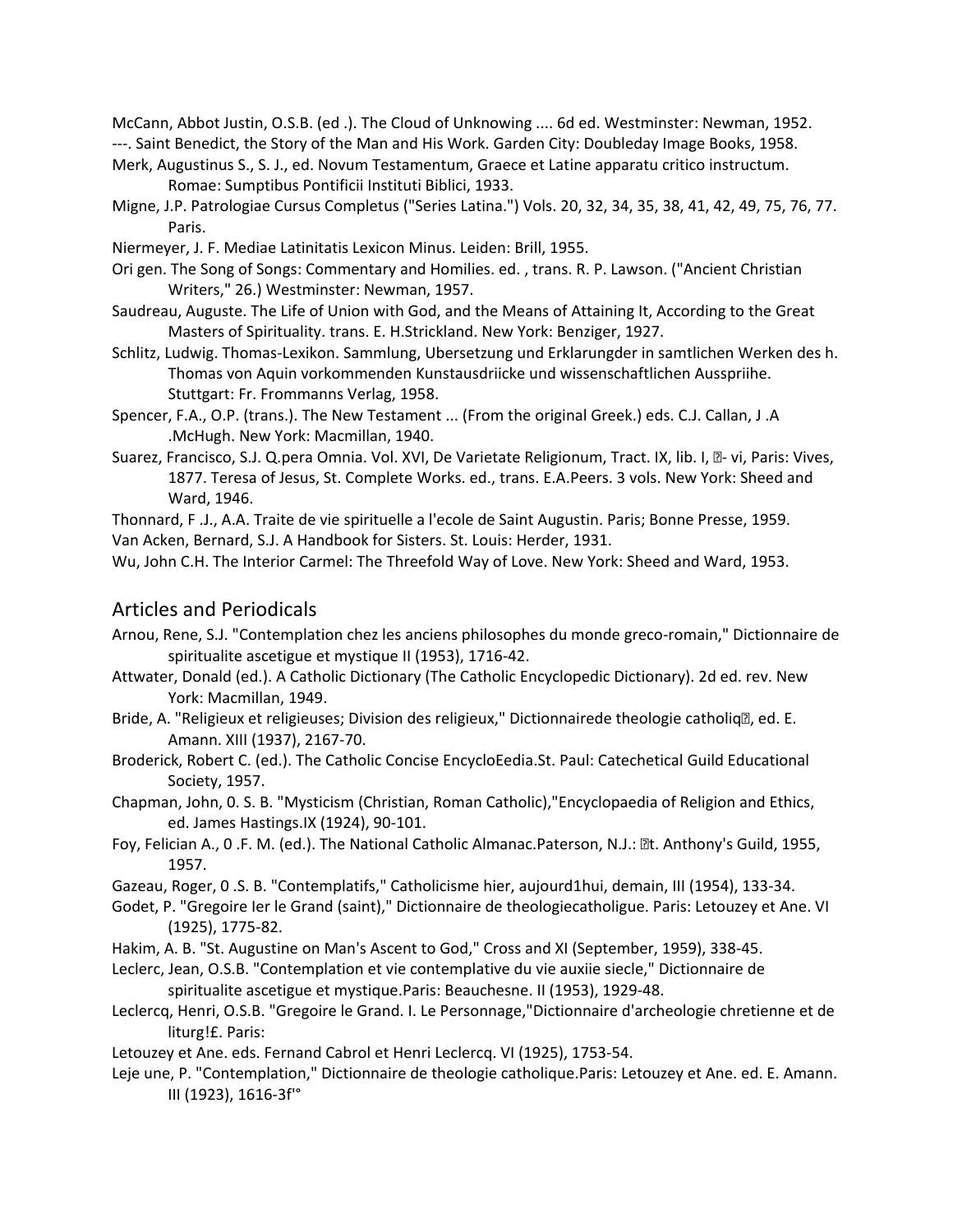Lemaitre, J., et. aL "Contemplation chez les Grecs et autre s orientaux chretiens," Dictionnaire de spiritualite ascetigue et mystiQIJ.£ • Paris: Beauchesne. II (1953), 1762-87.

Menage r, A., O.P. "Cassien et Clement d'Alexandrie," La Vie Spirituelle IX (1923), 138-52 .

---. "La Contemplation d'apres saint Gregoire le Grand," La VieSpirituelle IX (1923), 242-82.

---."La Contemplation d'apr�s un Commentaire sur les Rois,"

- ---. La Vie Spirituelle XI (Supplement, Janvier, 1925), 49-84 .
- ---. "Les divers Sens du mot 'contemplatio' chez saint Gregoire le Grand," La Vie Spirituelle LIX (Supplement, juin, 1939) 145-69; LX-LXI (Supplement, juillet, 1939), 39-56.
- Pallen, Conde B., and Wynne, John]., S.J. (eds.). The New Catholic Dictionary. New York: Universal Knowledge Foundation, 1929.
- Portalie, E., S.J. "Augustin (Saint). Sa Vie, ses oe uvres, sa doctrine,"Dictionnaire de theologie catholique , ed. E. Amann. I (1923), 2268-2472.

## **Notes**

## Foreword

(1) In some lecture notes written by one of·his students which were kindly shown to me. They were based, it seems, on his Alte Quellen Neuer Kraft. Further leads on this problem will be found (by means of the index s. v. conversatio) in The Rule of Saint Benedict in Latin and English, ed. and trans. by Abbot Justin Mccann (Westminster: Newman, 1952), and in the same author's Saint Benedict, the Story of the Man and His Work (Garden City: Doubleday Image Books, 1958). Also, see the footnotes in the edition of 1937 (Sheed and Ward) of Chapter xi, "The Life of the Rule."

## Chapter 1

(1)Summa Theolog!ae,IIa-IIae, q. 179-182.

(6) Felician A. Foy, O.F.M., (ed.), The 1955 National Catholic Almanac (Paterson, N.J.: St. Anthony's Guild, 1955), p. 303. It should be noted, however, that in the 195 7 edition there was a significant change in the definition of active and mixed communities: both were said to be "devoted to works among men, although elements of the contemplative life are also found among them," p. 432.

A sister who read the 1955 volume asked: "Does this mean that the members of our institute who nurse are in the active life, but the teachers are in the mixed life? And where are those who teach in schools of nursing?"

(7) Robert C. Broderick, (ed.), The Catholic Concise Encyclopedia (St. Paul: Catechetical Guild Educational Society, 1957), p. llO. (Emphasis supplied.)

(8) Conde B. PallenandJohnJ. Wynne, S.J., (eds.), The New Catholic Dictionary (New York: Universal Knowledge Foundation, 1929).

(9) Ibid., pp. 252-53. (Emphasis supplied.)

(10) Donald Attwater, (ed.), A Catholic Dictionary (The Catho~Y.clopediae Dictionary), (2d ed. rev; New York: Macmillan, 1949).

(11) Ibid., p. 120.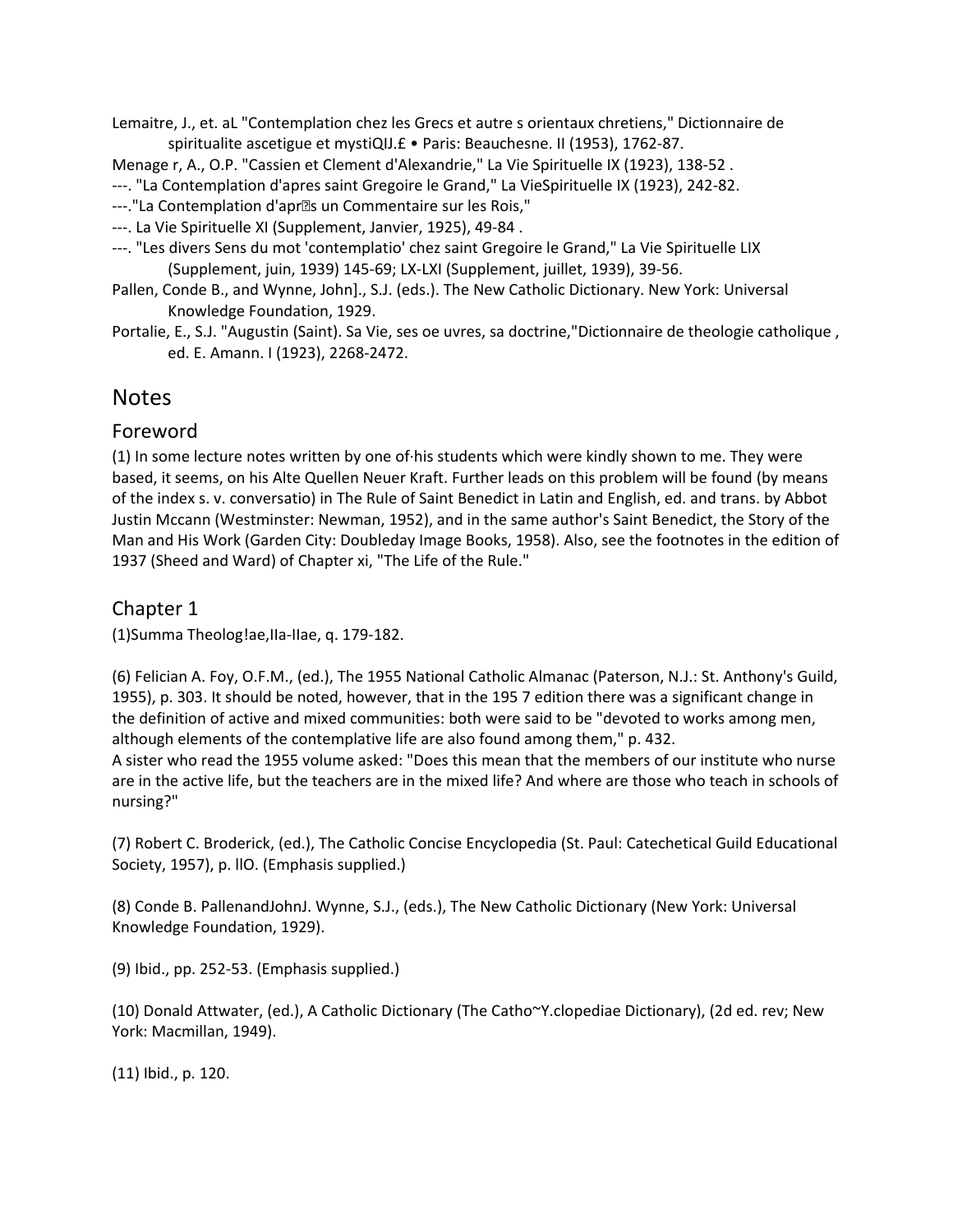(12) Ibid., p. 327 (Emphasis supplied.)

(13) Ibid., p. 7.

(14) "Religieux et religieuses: Divisions des religieux, 11 Dictionnaire de theologie catholique, XIII, Part II (1937), 2169.

(15) " ... Cette division en ordres contemplatifs et actifs ne doit pas faire croire qu'il ya entre ces deux genres de vie une cloison etanche; ainsi que le remarque saint Thomas, la vie contemplative doit directement ou indirectment conduire a I 'action et l 'action, si elle veut n'etre point sterile, doit s'appuyer sur la contemplation," ibid., loc. cit. (Cf. Sum. Theol. Ila-Hae, q. 180; 181; 182, I; q. 188, 6.) It is noteworthy that Bride here uses the terms "ordres contem -platifs et actifs" and "ces deux genres de vie" as synonyms.

(16) "11 n'est pas rare de rencontrer dans livres de spiritualite un par allele etabli entre la contemplation et l 'action, et certaines regles concernant les proportions dans lesquelles doit s'operer l 'allia:nce de ces deux choses en apparence si opposees," P. Lejeune, "Contemplation," Dictionnaire de theologie catholig~. II, Part II (1923), 1616.

(17) Roger Gazeau, 0 .S. B., "Contemplatifs," Catholicisme hier, fil!jourd'hui, demain, III (1953), 134.

(18) Western Mysticism (2d. ed.; London: Constable, 1926), pp. 65-66.

(19)Ibid., p.171.

(20) Hom. on Ezech., II, ii, in Migne, Patrologia Latina (henceforth abbreviated PL) 76, 953. This homily is referred to as Hom. in Ezech., xiv in many editions of the Summa Theolog!ae.

(21) Butler, loc. cit., calls it "the classical and standard definition" (emphasis supplied); this will strike many as too strong, in view of the present divergency of opinion.

(22) F. Cayre observes that for ancient writers it is particularly true that the formulas "active life" and "contemplative life" really "designated not states of life characterized by differences chiefly exterior, but states of soul characterized by the predominance of some particular moral or spiritual interest (studium). -Chez les anciens, en effet, ces formules ne designaient pas des etats de vie caracterises par des differences surtout exterieures, mais plutot des etats d'ime caracterises par la predominance de telle ou telle preoccupation (studium) morale ou spirituelle," La Contemplation augystinienne; Principes de la spiritualite de saint Augustin; Essai d'analyse et de s~these (Paris: Andre Blot, 1927), pp. 320-21. This matter, treated by Cayre in his analysis of Saint Thomas, will receive more attention below in Chapter VI, pp. 78-108, which discusses St. Thomas' exposition of the two lives.

(23) Moreover, the prayer itself may be of various sorts, ranging all the way from discursive meditation to the highest earthly counterpart of the Beatific Vision. There is at present much debate among theologians as to the nature of infused contemplation, and whether all baptized persons are remotely called to it; but this does not concern us here.

(24) Sum. Theol. lla-Uae, q. 188.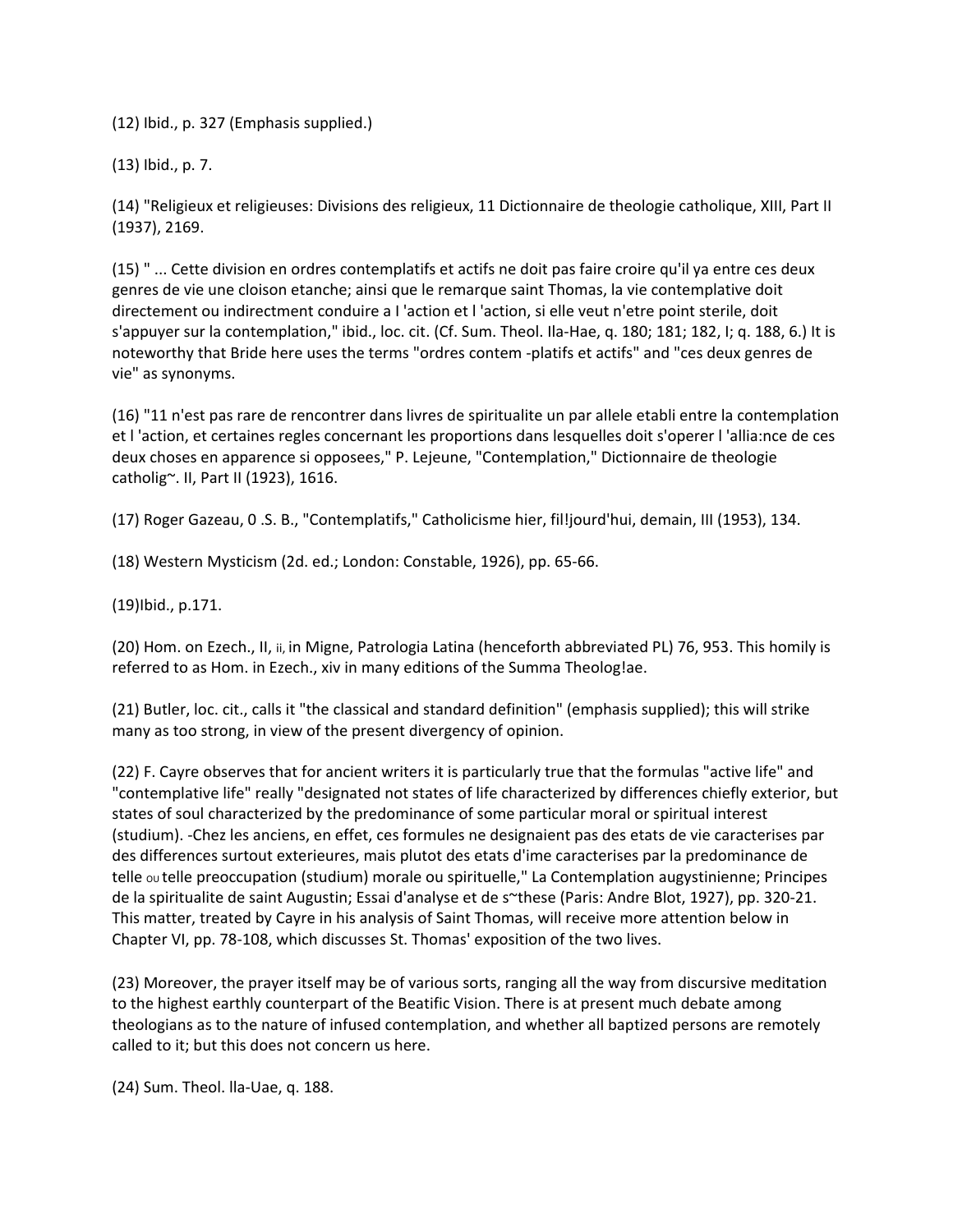(25) It seems entirely possible that much of the current uncertainty regarding the word "contemplative" grows out of a tendency to make it synonymous with "cloistered." In the words of a gifted con -vert of our era, Dr. John C. H. Wu: " ... We must not confuse the contemplative state with the contemplative life. Those who are living in the cloister are in the contemplative state --this is, in the environment most conducive to the contemplative life. In fact, the active life of the cloistered can be just as intense as that of anyone outside." The Interior Carmel: The Threefold Way\_ of Love (New York: Sheed & Ward, 1953), p. 100. The clarity of the distinctions made here seems the more remarkable in view of others' vagueness.

## Chapter 2

(1) A .J. Festugiere, Contemplation et vie contemplative selon � ("Le Saulchoir Bibliotheque de philosophie," II [2d ed. ; Paris: Librairie philosophique J. Vrin, 19501) 13. Herodotus (Historia 1, 30) uses θεωρία to mean "beholding" and "observing" when he tells of Solon's going abroad to see the world: τῆς θεωρίης ἐκόμησας ὁ Σόλων εἳνεκεν.

(2) Festugiere, loc. cit.

(3) Ibid., p. 42. Diogenes Laertius relates that Anaxagoras, when asked why he was born, replied: For contemplation of the sun, the moon, and the stars εἰς θεωρίαν, ἔφη, ήλίον καὶ σελήνης καὶ οὐρανοῦ Anaxagoras ii, 10.

(4) Festugiere, QQ• cit., p. 13, note.

(5) "Ainsi, al 'origine, θεωρία designe un modele de sociabilite; au terme, un type d'insociable." Ibid., p. 17.

(6) "Il est sur que notre notion de vie contemplative ne date que des Dialogues qui sont, des lors, un point de depart." Ibid. , loc. cit., n. 1.

(7) Ibid., Passim.

(8) "Now this kind of intellect and of truth is practical; of the intellect which is contemplative, not practical nor productive, the good and the bad state are truth and falsity respectively (for this is the work of everything intellectual); while of the part which is practical and intellectual the good state is truth in agreement with right desire." Aristotle, Nicomachean Ethics VI, ii, 3 (1139a), trans. W .D. Ross (New York: Oxford University Press, 1942).

αῦτη μὲν οὖν ἡ διάνοια καὶ ή ἀλήθεια πρακτική, τῆς δὲ θεωρητικῆς διανοίας καὶ μὴ πρακτικῆς τὸ εὖ καὶ καῶς τἀληθές ἐστι καὶ ψεὔδος. τοὔτο γάρ ἐστι παντὸς διανοητικοὕ ἔργον, τοὔ δὲ πρακτικοὔ ἡ ἀλήθεια ὁμολόγως ἔχονσα τῇ ὀρθῇ…

(9) Republic 4 72a.

(10) Festugiere, QQ. cit., pp. 42-43. (Cf. Republic 497a-50le.)

(11) Le probleme �entral de la Republique est d'inserer le philo-sophe dans la cit�. C'est que, au temps de Platon encore, une vie vraiment •juste' ne peut etre une vie en marge de la cite. Justice indi-viduelle et justice sociale sont etroitement liees. La contemplation pure n'est pas de mise. Le contemplatif retourne a la caverne pour le salut de ses freres. Et le but de l'Academie est precisement de for-mer de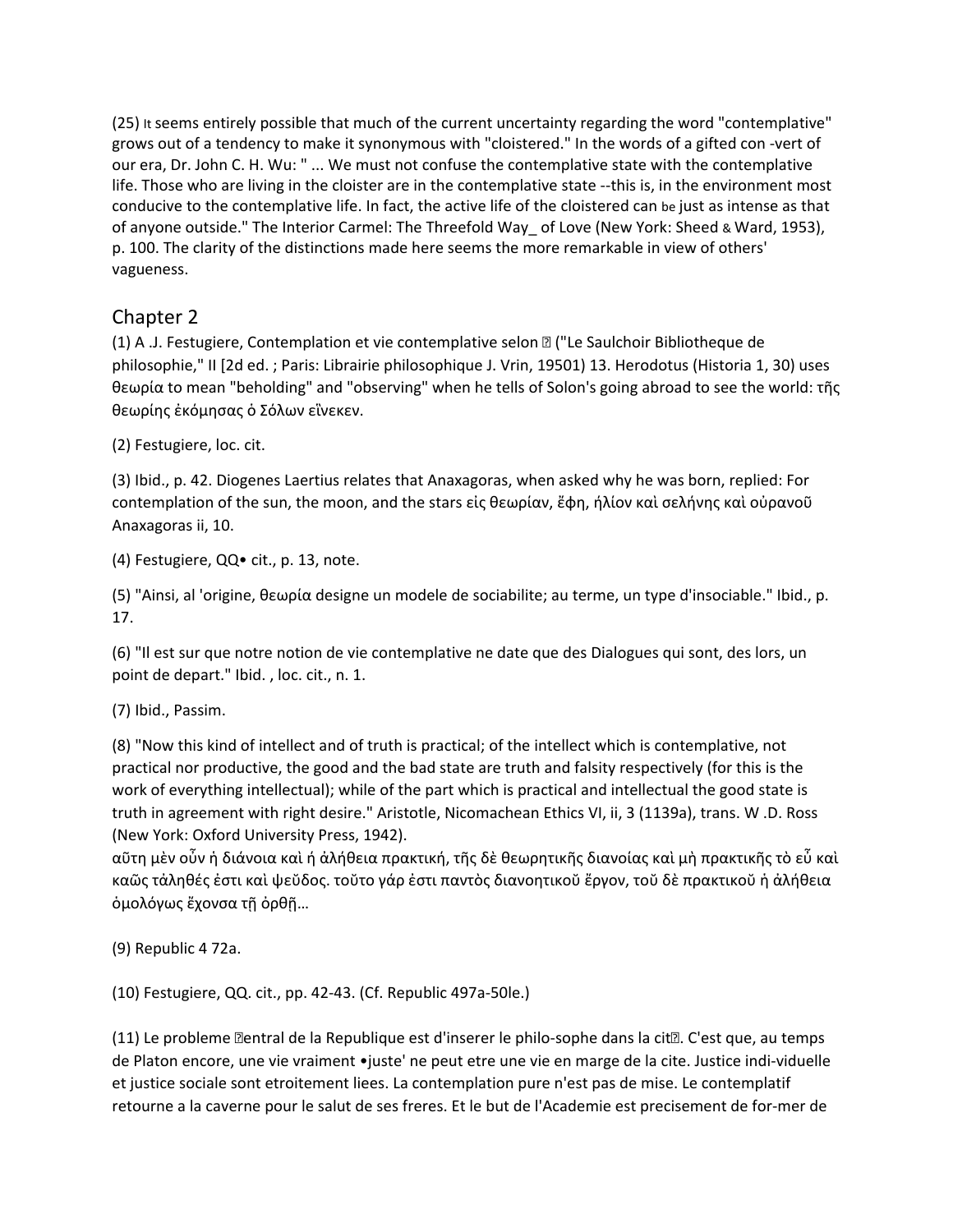tels contemplatifs capables de servir, et de sauver, l 'Etat. Peut-etre ne fut-ce pas sans regret qu'ayant goute a ses joies, Platon renon9a la8Eropfo,toute pure .... [Neanmoins]1a vie theoretique bien entendue demeure toujours, pour Platon, la vie la plus utile a la cite, " ibid., p. 40, n. 1.

(12) John Burnet, Early: Greek Philosophy (3d ed.; London: Black, 1920), p. 42.

(13) Cf. Republic iv, 436a.

(14) Cf. Phaedo 65; Nie. Eth. I, vii, 5. These ancient categories are overlapping at times, rather tha<sup>?</sup> mutually exclusive: for ex-ample, the men who trade for gain are practical. Hence, this three-fold division, being an early attempt at classification, is somewhat crude and unsatisfying.

(15) Festugiere, QQ, cit., p. 41, n. 1.

(16) John Burnet, Greek Philosophy, Thales to Plato (London: Macmillan, 1932), p. 42.

(17) Festugiere, QP.., cit., pp. 41-42, n. 1, summarizes the dis-cussion, citing both ancient and modern texts.

(18) "To judge from the lives that men lead, most men, and men of the most vulgar type, seem (not without some ground) to identify the good, or happiness, with pleasure; which is the reason why they love the life of enjoyment. For there are, we may say, three promi-nent types of life - that just mentioned, the Political, and thirdly the contemplative life." Nic. Eth. I, 4 (1095b), (Emphasis supplied.) τὸ γὰρ ἀγαθὸν καὶ τὴν εὐδαιμονίαν οὐκ ἀλόγως ἐοίκασι ἐκ τϖν βίων ύπολαμβάνειν οί μὲν πολλοὶ καὶ φορτικώτατοι τὴν ἡδονήν. διὸ καὶ τὸν βίον ἀγαπϖσι τὸν ἀπολανστικόν - τρεῐς γάρ εἰσι μάλιστα οἰ προύχοντες, ὅ τε νῡυ εἰρημένος καὶ ὁ πολιτικὸς καὶ τρίτος ὅ θεωρητικός.

See also John Burnet, The Ethics of Aristotle (London: Methuen, 1900), Index, p. 482, s.v. βίος; p. 486, s.v θεωρητικὸς βίος; and p. 18, n., where he explains·that this classification of the "three lives" was current at the time, and gives references to Plato ReP.ublic, 581 C; lsocrates (Antid. #217); and Iamblichus (V. !Y.!:h, #58); p. 443, where he explains that Aristotle took his phrase "the mixed life" (μικτὸς βίος) of pleasure and wisdom (Ethics 1172b) from Plato Phileb. 22d and 27d (τὸν μικτὸν βίος ήδοῆς τε καὶ φρονήσεως).

(19) Public vi, 505-508.

(20) Butler, QP., Q1., p. 201.

(21) Feetugiere, loc. cit.

(22) In the Christian dispensation this is the City of God; and there is no sacrifice of individual justice (holiness) in the perfecting of society- quite the contrary.

## Chapter 3

(1) "Contemplation chez les anciens philosophes du monde greco-romain," Dictionnaire de spiritualit<sup>®</sup> ascetigue et mystigu\_!:, II (1953), 1724. See also C. Bigg, The Platonists of Alexandria (Oxford: Claren-don Press, 1913), pp. 47, n and 118.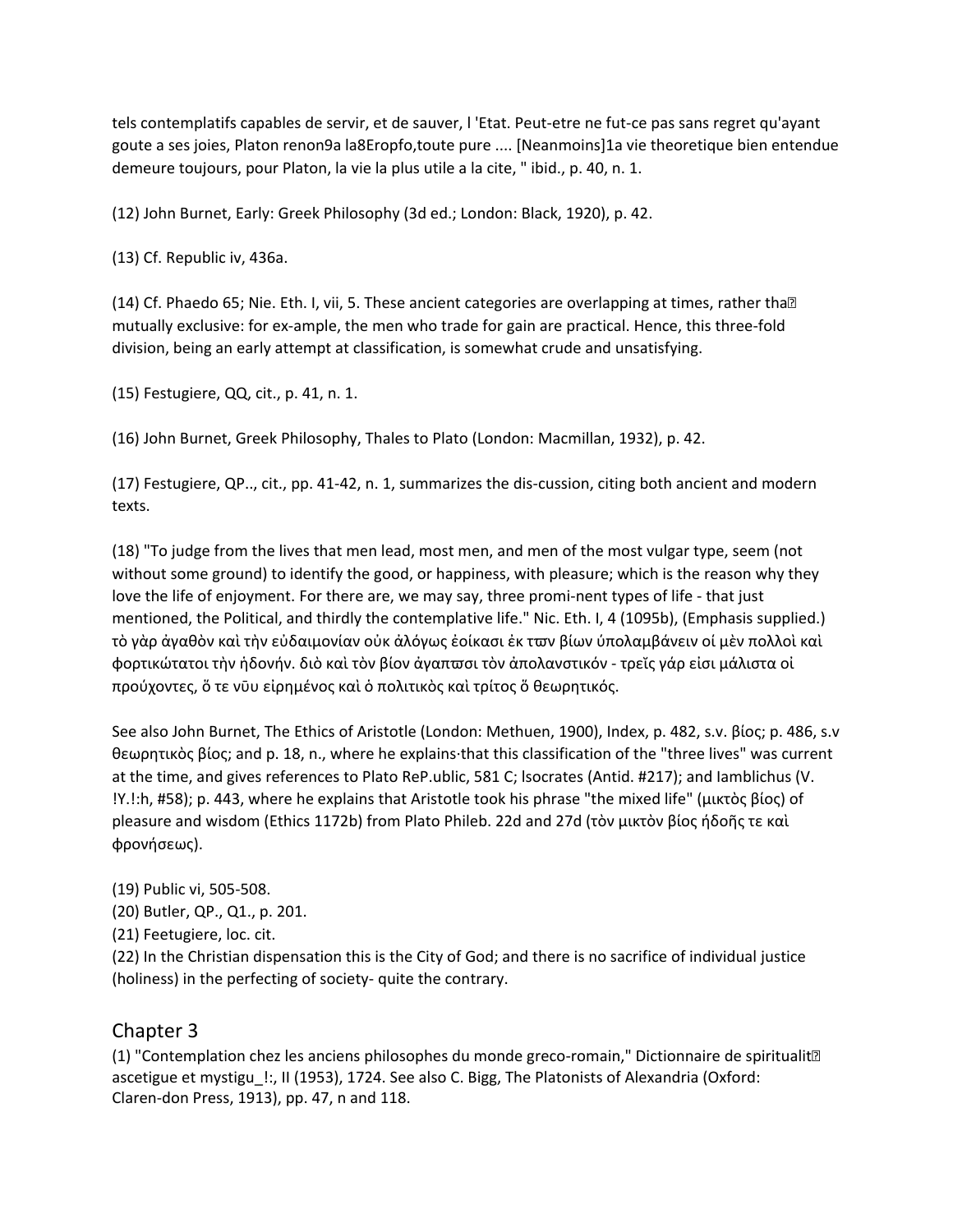(2) F. Copleston, S .J., A HistorY: of Philosop\_hy (Westminster: Newman, 1946), I, 457, 458, 461.

(3) Bigg, QQ• cit., pp. 46, 47.

(4) Philo's Greek, cited from De Mi�, Ahr. 9 (1, 443) in Bigg, op. cit., p. 47, n. 3, is: ἔτερος νηπίων καὶ ἔτερος τελείων χϖρός ςστιν, ὁ μὲν ὀναμαζόμενος ἄσκησις, ὁ δὲ καλούμενος σοφία

There is one region of the infants and another of the fully developed men. The one is called ascetic training and the other is designated wisdom. (Translation mine.)

The thought and Latinized terminology of this sentence reap-pear in Augustine, De Civitate Dei viii, 4; PL 41, 228, cited below on page 30.

Mention should be made here of the community of Jewish ascetics, the Therapeutae, who in Philo's day were living in the desert near Alexandria. Philo called them II philosophers" (cf>,'A.6uocf>o,), ad-mired them highly, and described their manner of living in his De Vita Contemplativa (Philo, trans. F .H. Colson, (Cambridge: Harvard University Press, 1949), IX, 104-169, the Loeb Classical Library). Philo begins his treatise thus: "I have discussed the Essenes, who per-sistently pursued the active life (πρακτικὸν βίον)…I will now proceed ... to say what is needed about those who embraced the life of contemplation (περὶ τϖν θεωρίαν ἀσπασαμένων).

(5) In Psalm cxxxiii, cited by Auguste Saudreau, The Life of Un-ion with God, trans. E .J .Strickland (New York: Benziger Brothers, 1927), p. 24.

(6) J. Lemaitre et al. "Contemplation chez les Grecs et autres orientaux chretiens, .. Dictionnaire de Sl)iritualite ascetique et mystique II, 1767.

(7) Cf. l Tim. 1, 3-7; Col. 2, 4-23.

(8) Bigg, QP., cit., p. 118. Similarly to Plato (see above, p. 13) Philo insisted that no one should enter upon the contemplative life be-fore the age of fifty, after years of fidelity in activities as a citizen and head of a family (as Butler points out in Western Mysticism, p. 203). Interesting, too, in this connection is St. Thomas' statement:

"Philosophi ultimum tempus vitae suae reservabant, ut dicitur, ad contemplandum divina, praecedens tempus in aliis scientiis expen - dentes, ut ex illis habiliores fierent ad considerandum divina." Scrip-ta sul)er libros Sententiarum III, d. 35, q. l, a. 2, solutio iii.

(9) Bigg, op. cit., pp. 118-20.

(10) Ibid., p. 124.

(11) Ibid., p. 129. Note 3 cites the three traits of Gnosis from Clement's Stromata ii, ll, 46: θεωρία ἡ τῶν ἐντολῶν ἐπιτέλεσις and ἀνδρῶν ἀγαθῶν κατασκενή.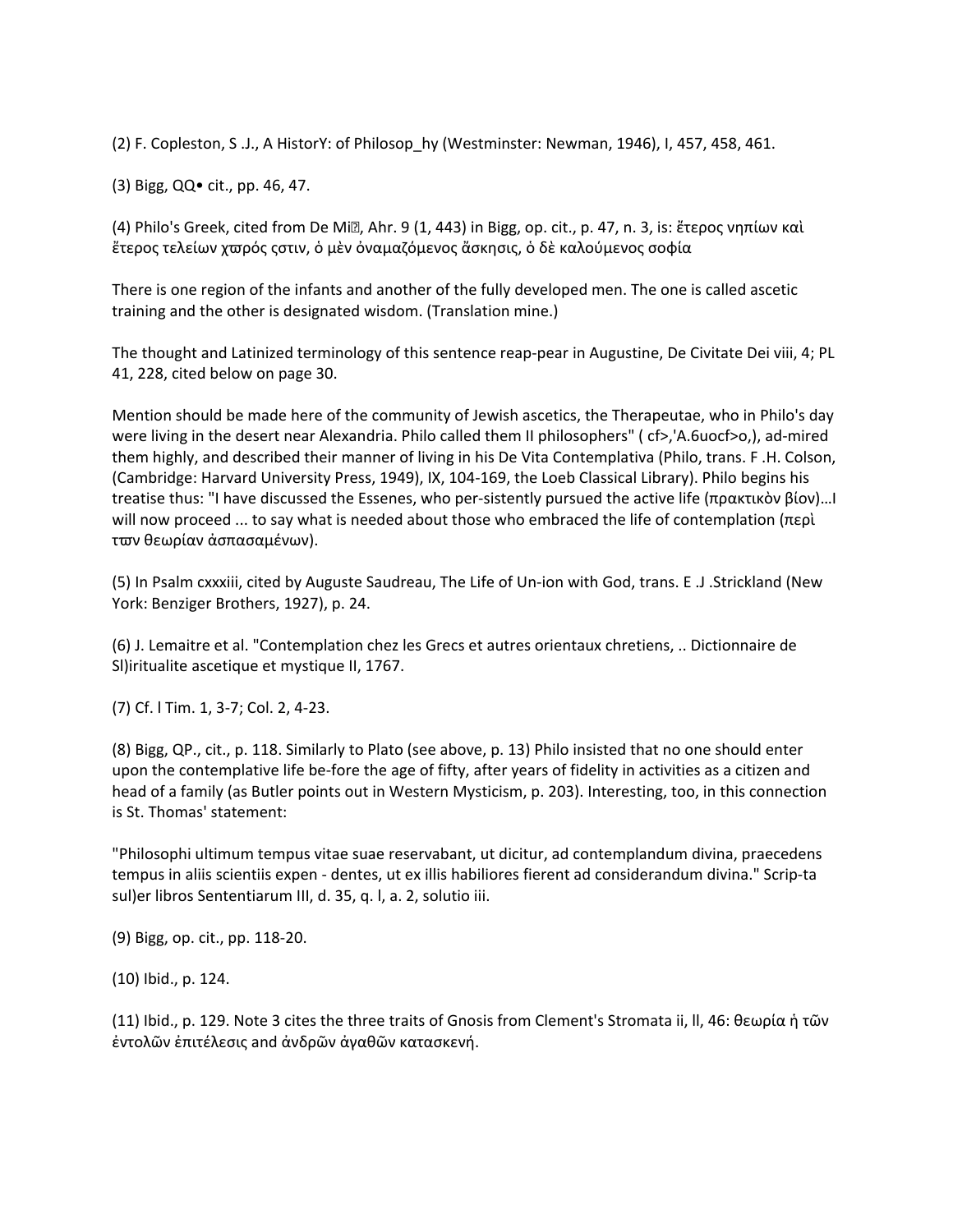(12) F. Cayre, A .A., Manual of Patrology: and History of Theology, trans. H. Hewitt, (Paris: Desclee, 1935), substantially concurs with Bigg's analysis, I, 184; he then prudently shows the flaws in Alex-andrian doctrines, pp. 187 ff., 213 ff.

(13) Saudreau, op. cit., p. 18.

(14) J. Danlelou, S .J., Origen (New York: Sheed and Ward, 1955), pp. vii, 294. W. Jaeger, Two Rediscovered Works of Ancient Christian Literature: Grern of Nyssa and Macarius (Leiden: E.J. Brill, 1954), p. 72, calls Origen "the father of systematic Christian theology." See also J. Quasten, Patrology II, (Westminster: Newman, 1953), II, 94-100.

(15) Danielou, op. cit., p. 336, n.l; also pp. xvi-xvii, and 301.

(16) Ibid., p. 294.

(17) Ibid., pp. vii, 294.

(18) This account is a condensation of Danielou's documented treatment, ibid., pp. 293-314.

(19)Ibid., p. 305, from PG 1 3, 74 and 75. Some of Origen's own words, extant only in the Latin translation of his original Greek, are so important for terminology that they should be cited here, from the Prologue of Origenis in Canticum Canticorum: "Generales disciplinae quas Graeci ethicam, physicam, et theoricen appellaverunt, nos has dicere possumus moralem, naturalem, et inspectivam" (PG 13, 75). Also: "Inspectivum locum in hoc libello [Solomon J tradidit qui habetur in manibus, id est, in Cantico canticorum, in quo amorem caelestlum divinorumque desiderium incutit anlmae sub specie sponsae ac sponsi, charitatis et amoris viis perveniendum docens ad consortium Dei'' (PG 13, 74B).

(20) Ibid., p. 305.

(21) John Chapman, O.S.B., "Mysticism (Christian Roman Cath-olic)," EncycloRedia of Religion and Ethics, ed. James Hastings, IX (1924291, citing Frag. 80 in Joannem. Le Dictionnaire de spirituali-te is more certain: "La comparaison qu'Origene a inauguree combien la reprendront," II, trans. and ed. 1769.

(22) Citation from Origen: The Song of Song§\_; Commentary and Homilies, trans. and ed. R .P. Lawson, ("Ancient Christian Writers," Vol. XXVI [Westminster: Newman Press, 1957]), pp. 369-70, n.

(23) Jean Leclerc, O.S.B., "Contemplation et vie contemplative du vi au xii siecle," Dictionnaire de SP.iritualite ascetique et mystique, II (1953) 1931. A slightly different editing of the second Senten-tia cited here is found in PL 20, 1185; "Plenus scientia, et actor hon - orum obviaverunt sibi; medius autem utrumque stetit Dominus."

(24) J. Danielou, Platonisme et theologie mystiq� (Paris: Aubier, 1944), p. 7.

(25) Danielou, Origen, pp. vii, 293.

(26) See below, p. 31, and the citation in n. 9 from Collatio XIV, 2, PL 49, 995; also, see s.v. actualis A. Blaise, Dictionnaire Latin-Fram;:ais des auteurs Chretiens (Strassbourg: Le Latin Chretien, 1954); J .F.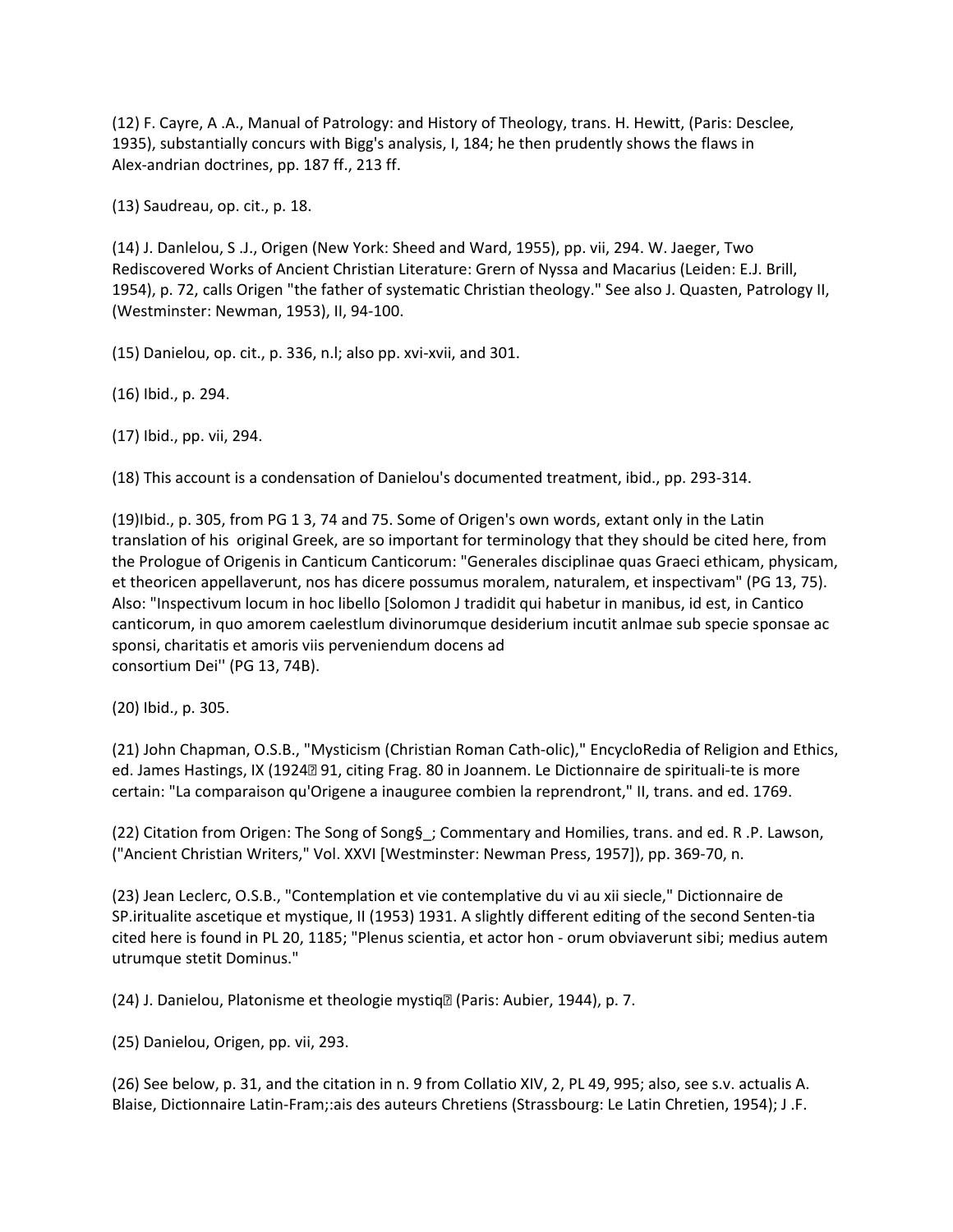Niermeyer, Mediae Latinitatis Lexicon Minus (Leiden: Brlll, 1955); R. Gillet, O.S.B., Gregoire le Grand (Sources Chretiennes, 32), p. 102.

(27) In his Sententiarum Libri Tres, Liber iii, aut xv; PL 83, 689-691.

## Chapter 4

(1) Qp. 91.., p. 201.

(2) "Saint Augustin n'est pas un de ces esprits serviles qui se contentent de s'assimiler la doctrine de leurs maftres. 11 a repense tout ce qu'il a reyu, concernant en particulier cette union de l'a.me avec Dieu qu'il a recherchee avec taut d'ardeur passionnee et obser-v�e avec tant de finesse. Ainsi a-t-il transforme en sa propre sub-stance ce qu' il a pris a ses devanciers. Il a tellement christianise ses emprunts qu'il les a faits siens, et que souvent la question des sources de sa pensee devient beaucoup plus une question -interes-sante - d'histoire qu 'une condition indispensable de l 'intelligence exacte de ses ecrits. C'est le cas pour la contemplation." Cayre, ContemP-lation aug!,!stinienne (1927), p. 7.

(3) "Et aliquando intromittis me in affectum multum inusitatum introrsus ad nescio quam dulcedinem, quae si perficiatur in me, nescio quid erit, quod vita ista non erit. Sed recido in haec aerumno-sis ponderibus et resorbeor solitis, et teneor et multum fleo, sed multum teneor. Tantum consuetudinis sarcina degravatl Hie esse valeo nee volo; illic volo nee valeo; miser utrobique;" (Confessions x, 40); PL 32, 807. As translator, Vernon J. Bourke noted the resem -blance of the words to Plotinus' Ennead. 4. 8. 1., and pointed out that they contain "more than a suggestion of mystical experience" on Augustine's part. Vernon}. Bourke, Confessions ("Fathers of the Church," XXI [New York: Fathers of the Church, Inc., 1953]), 321.

(4) Butler, QR• cit., p. 206.

(5) Ibid., pp. 157-167, except that Abbot Butler does not recognize a distinction between stages of life and modes of living.

(6) QilY. of God viii, 4, trans. Marcus Dods. (New York: Modern Library, 1950). The Latin, from PL 41, 228, is: Itaque cum studium sapientiae in actione et contemplatione versetur, unde una pars ejus activa, altera contemplativa dici potest; quarum activa ad agendam vitam, id est, ad mores instituendos, pertinet, contemplativa autem ad conspiciendas naturae causas et sincerissimam veritatem: Socrates in activa excelluisse memoratur; Pythagoras vero magis contempla-tivae, quibus potuit intelligentiae viribus, institisse. Proinde Plato utrumque iungendo philosophiam perfecisse laudatur, quam in tres partes distribuit: unam moralem, quae maxime in actione versatur; alteram naturalem, quae contemplationi deputata est; tertiam rati-onalem, qua verum disterminatur a falso: quae licet utrique, id est actioni et contemplationi, sit necessaria, maxime tamen contempla-tio perspectionem sibi vindicat veritatis. Ideo haec tripartitio non est contraria illi distinctioni, qua intelligitur omne studium sapien-tiae in actione et contemplatione consistere.

(7) De Trinitate i, 17; PL 42, 83.

(8) Butler, Q.R, cit., p. 27. His basis for the statement is Collatio xiv, l.

(9) Loe. cit., an analysis and "compression" of Cassian' s . teaching on the spiritual life. Cf. "Quisquis igitur ad theoreticen voluerit pervenire, necesse est ut omni studio et virtute actualem primum scientiam consequatur," Collatio xiv, 2, "De Spiritali Sapientia," PL 49, 955. (Emphasis supplied.)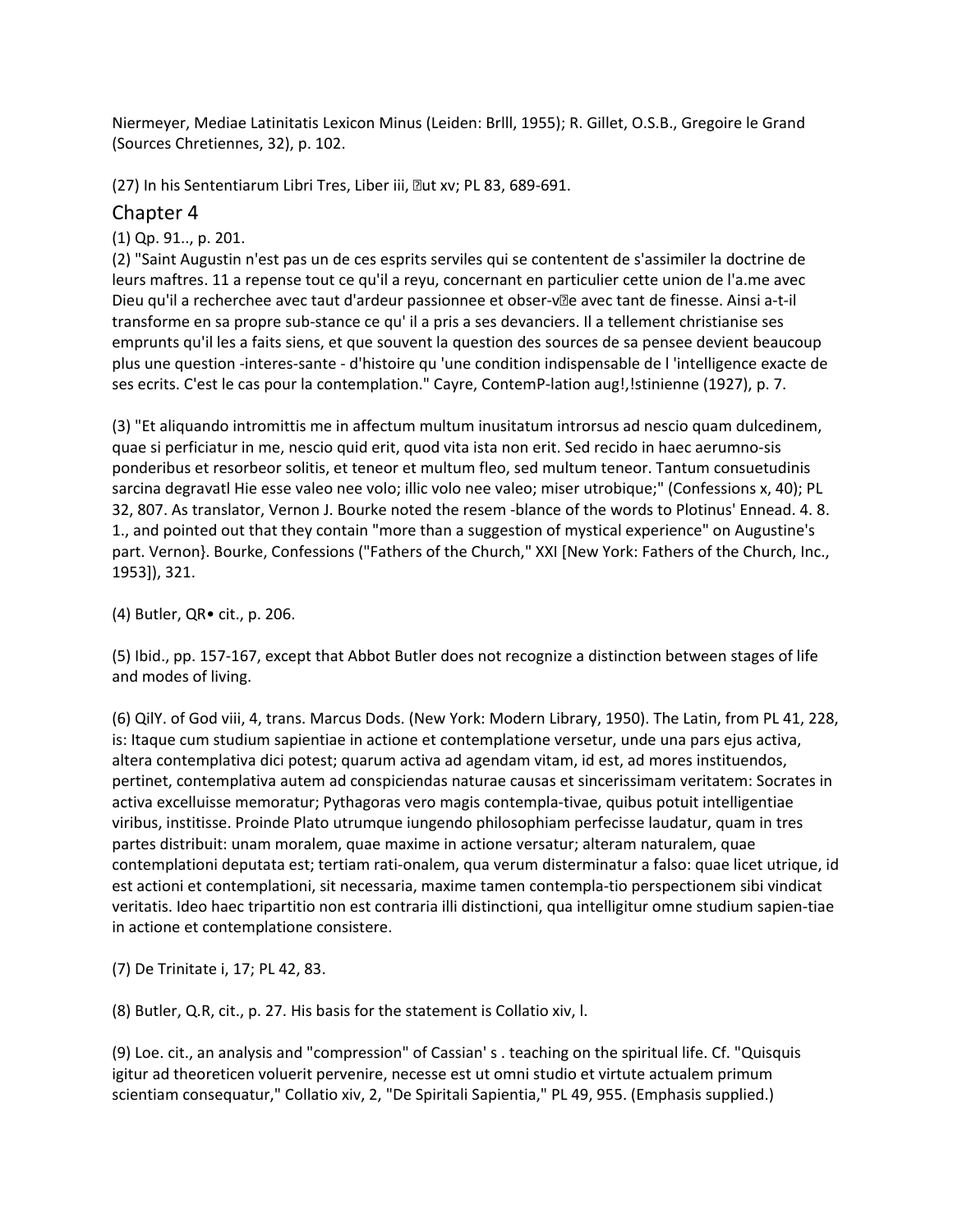(10) Cayre, Manual of Patrologv I, 702, n. 1. See also A. B. Hakim, "St. Augustine on Man's Ascent to God," Cross and Crown, XI, No. 3 (September, 1959), 338-45. See also footnote 29 below, p. 41.

(11) "Duae vitae nobis in Christi corpore praedicantur; una temporalis in qua laboramus, alia aeterna in qua delectationem Dei contemplabimur .... Admonet nos ad hoc intelligendum illarum etiam nomina feminarum. Dicunt enim quod Lia interpretatur Laborans, Rachel autem Visum principium, sive Verbum ex quo videtur princi-pium. Actio ergo humanae mortalisque vitae, in qua vivimus ex fide, multa laboriosa facientes, ... ipsa est Lia .... Spes vero aeternae contemplationis Dei, habens certam et delectabilem intelligentiam, ipsa est Rachel." Contra Faustum xxii, 52; PL 42, 432. There is an excellent analysis in Cayre, Contemplation Aug!, !stinienne, (1927), pp. 34-38.

(12) Butler, Qp. cit., p. 160. His remarks are based on what is quoted from Contra Faustum, in note 11 above.

(13) "Purgatorio," Divina Commedia, trans. E. H. Plumptre (Boston: Heath, 1899), II, 27, 11, 101-108.

(14) Tractatus in Joannem cxxiv, 5; PL 35, 1973-1974. Butler, trans., Qp. cit., p. 158. This passage, with context in similar vein, form<sup>[2]</sup> the lessons of the third nocturn of the office of St. John in the Roman Breviary for December 27. On this passage, too, see the com - ment of F.J. Thonnard, A.A., Traite de vie spirituelle a l'ecole de Saint Aug!!stin (Paris: Bonne Presse, 1959), p. 293. Augustine some-times regards our entire life in this world as "active life" and that in heaven as "contemplative life." But in the "active life" here below there begins that contemplation which blossoms into the vision which is heaven.

(15) De Consensu Evangelistarum 1, 8; PL 34, 1045-1046. (Translation mine.) The Latin reads: "Cum duae virtutes propositae sint animae humanae, una activa, altera contemplativa; ilia qua itur, ista qua pervenitur; Ula qua laboratur, ut cor mundetur ad videndum Deum; ista qua vacatur et videtur Deus: illa est in praeceptis exercen-dae vitae hujus operatur, ista requiescit; quia illa est in purgatione peccatorum, ista in lwnine purgatorum. Ac per hoc in hac vita mor-tali, illa est in opere bonae conversationis, ista vero magis in fide, et apud perpaucos per speculum in aenigmate, et ex parte in aliqua visione incommutabilis veritatis (I Cor. xiii, 12). Hae duae virtutes in duabus uxoribus Jacob figuratae intelliguntur. De quibus adversus Faustum Manichaeum pro modulo meo, quantum illi operi sufficere videbatur, disserui (Lib. 22, cap. 52). Lia quippe interpretatur, La-borans, Rachel autem, Visum principium. Ex quo intelligi datur, si diligenter advertas, tres Evangelistas temporalia facta Domini et dic-ta quae ad informandos mores vitae praesentis max.ime valerent, co-piosius persecutos, circa illam activam virtutem fuisse versatos; Jo-annem vero facta Domini multo pauciora narrantem, dicta vero ejus, ea praesertim quae Trinitatis unitatem et vitae aeternae felicitatem insinuarent, diligentius et uberius conscribentem, in vlrtute con - **DP.lativa commendanda, suam intentionem praedicationemque** ten-uisse." (Emphasis supplied.)

(16) Sermo cl.xix, 17; PL 38, 925. Butler, trans., op. cit., p. 160. On the modern interpretations of Luke 10, 42, see below, p. 110-11, n. 3.

(17) Sermo clxxix, 3-7; PL 38, 967-970. Butler, trans., op. cit., p. 161. Cayre analyses the harmonious contrast here typified in Contemplation Augystinienne (1927), pp. 39-40.

(18) Sermo civ, 4; PL 38, 617-618. Butler, trans., loc. cit.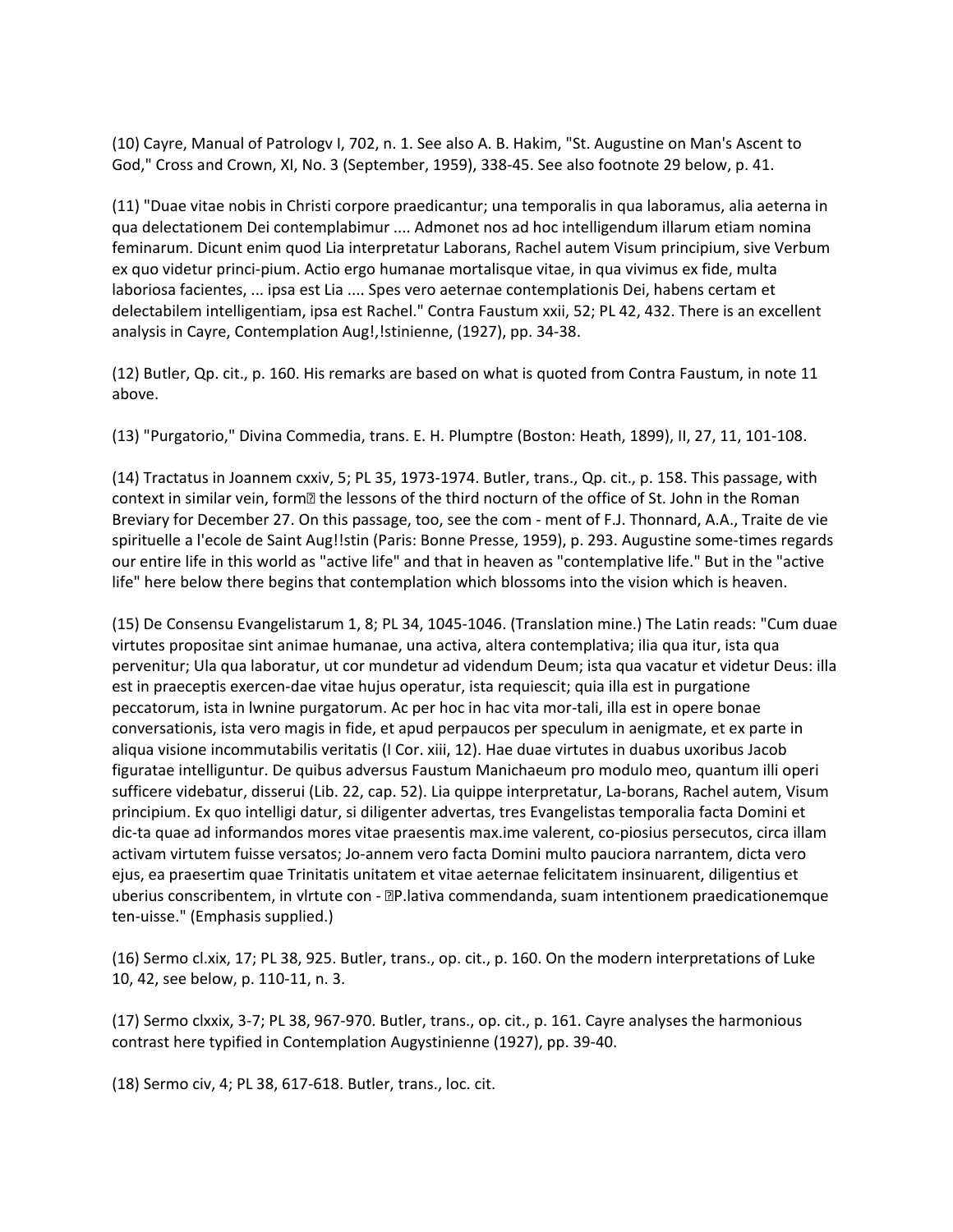(19) Butler, op. cit., p. 162.

(20) De Quantitate Animae 74-75; PL 32, 1076. Butler, trans., op. cit., p. 163.

(21) Sermo cclv, 5; PL 38, 1188, 1186.

(22) Cayre, Contemplation Aumstinienne (1927), pp. 320, 321. See also Thonnard, 2P.· cit.; and De Trin. XII, xiv, 22; PL 42, 1009.

(23) "Hoc me delectat, et ab actionibus necessitatis, quantum relaxari possum, ad istam voluptatem refugio. Neque ... invenio tutum locum animae meae nisi in te, quo colligantur sparsa mea, nee a te quidquam recedat ex me, " Confessions x, 40; PL 32, 807. Bourke, trans . , op. cit .

(24) Butler, 2R· cit., p. 160, translates Contra Faustum xxii, 57: "It would not be right that the contemplative life should keep in leisure one fit and apt for the administration of ecclesiastical charges, or that those who are worthy of being entrusted with the government of the Church, should, through being inflamed with the desire of pur-suing and contemplating wisdom, withdraw themselves wholly from the troubles attendant on action, and busy themselves in the leisure of con - templation;" (PL 42, 437). See also CitY. of God xix, 19, PL 41, 647- 648, cited below on pages 41-42.

(25) City of God xix, 2. (Translations mine.) The Latin in PL 41, 624, clearly gives Augustine's terminology: "In tribus quoque illis vita<sup>®</sup> generibus, uno scilicet non segniter, sect in contemplatione vel inquisi-tione veritatis otioso, altero in gerendis rebus humanis negQtioso, ter - tio ex utroque genere temperato, cum quaeritur quid horum sit potius eligendum, non finis boni habet controversiam; sect quid horum trium difficultatem vel facilitatem adferat ad consequendum vel retinendum finem boni, id in ista quaestione versatur. Finis enim boni, cum ad eum quisque pervenerit, protinus beatum facit; in otio autem litterato, vel in negotio publico, vel quando utrumque vicibus agitur, non continuo quis-que beatus est. Multi quippe in quolibet horum trium possunt vivere, et in appetendo boni fine, quo fit homo beatus, errare. Alia est igitur quaestio de finibus bonorum et malorum, quae unamquamque philosopho-rum sectam facit, et aliae sunt quaestiones de sociali vita, de cuncta-tione Academicorum, de vestitu et victu Cynicorum, de tribus vitae generibus, otioso, actuoso, ex utroque modificato; quarum nulla est, in qua de bonorum et malorum finibus disputatur." (Emphasis supplied.)

(26) The two concepts, though related, are not identical, as St. Thomas was to affirm clearly in his Commentary on the Sentences (Scripta SUP.er libros Sententiarum III, d. 35, q. 1, a. 20, ad 5m. Cf. Sum. Theol. lla-llae, q. 179, ad 2m). The Angelic Doctor had read the City of God so carefully that he perceived its author's dis-tinction between the two lives and the three manners of living. Chapter VI (see pages 96- 97) will discuss the interpretation given by St. Thomas.

(27)See, e.g., CityofGod viii, 3and4;PL41, 227-228;De Trin. i, 17; PL 42, 831; Contra Faustum xxii, 52; PL 42, 432.

(28) "Augustin (Saint). Sa vie, ses oeuvres, sa doctrine," Dic-tionnaire de theologie catholig� I, Pt. 2 ( 1923) 2242. See also Thonnard, op. cit., esp. p. 283, "La Purification, I 'ascension vers la charite," and pp. 286-95, "Vie active et vie contemplative." On p. 286 Thonnard succinctly states: "The spiritual life here below consists of two chief and successive states, related to each other as preparation and completion: the 'active life' in which the soul should struggle to purify itself from sin, to overcome the obstacles to its progress, and to advance toward union with God through the energetic practice of the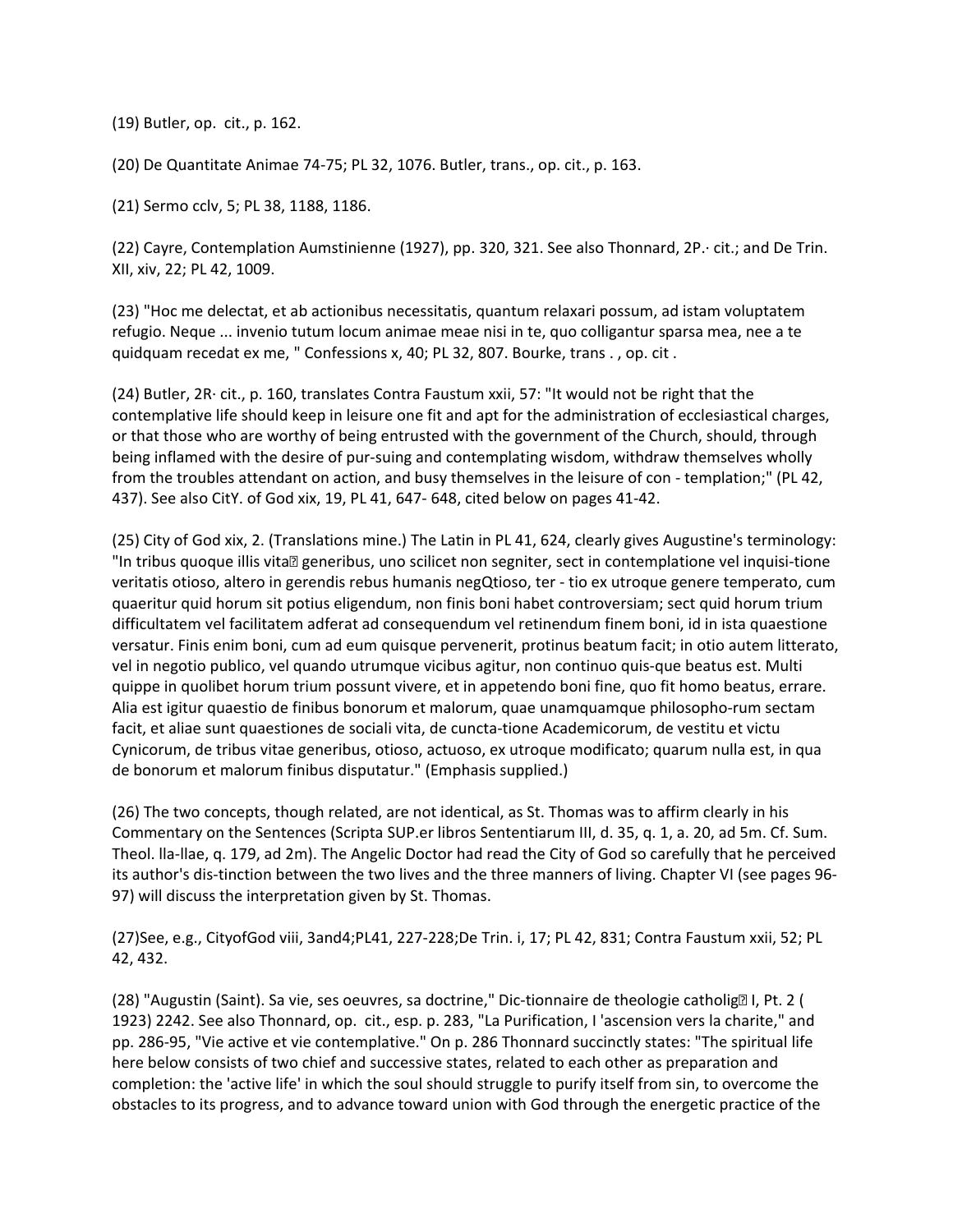virtues, and the 'contemplative life' in which the soul enjoys peace in habitual union with God through the blossoming forth of charity." (Translation mine.)

(29) Portalill, in OTC I, Pt. 2, 2433. (Cf. City of God xiv, 28;PL 41, 436.)

(30) "Ex tribus vere illis vitae generibus, otioso, actuoso, et ex utroque composito, quamvis salva fide quisquis possit in quolibet eorum vitam ducere, et ad sempiterna praemia pervenire; interest tamen quid amore teneat veritatis, quid officio charitatis impendat. Nee sic quisquis debet esse otiosus, ut in eodem otio utilitatem non cogitet proximi; nee sic actuosus, ut contemplationem non requirat Dei. In otio non iners vacatio delectare debet; sed aut inquisitio aut inventio veritatis: ut in ea quisque proficiat, et quod invenerit teneat, et alteri non invideat. In actione vero non amandus est honor in hac vita, sive potentia .... Itaque a studio cognoscendae veritatis nemo prohibetur, quod ad laudabile pertinet otium .... Quamobrem otium sanctum quaerit charitas veritatis: negotium justum suscipit neces-sitas charitatis. Quam sarcinam si null us imponit, percipiendae at-qµe intuendae vacandum est veritati: si autem imponitur, suscipienda est propter charitatis necessitatem: sed nee sic omni modo veritatis delectatio deserenda est, ne subtrahatur illa suavitas, et opprimat ista necessitas," City of God xix, 19; PL 41, 647-648. (Dods, trans.)

(31) QR. cit., p. 205. Perhaps modern usage, in which modes of living are termed "active," "contemplative," and "mixed," influ-enced Abbot Butler with the result that he unwittingly read the mod-ern concepts into Augustine's words. Abbot Butler's views will be discussed below, pp. 102-103.

(32) Contemplation Augustinienne, (1927), pp. 320-21.

(33) De Quantitate Animae 76; PL 32, 1076. Butler, trans., g:g. cit., p. 166.

(34) "Saint Augustin a mieux que personne montre que cette uni-on de la vie active et de la vie contemplative est possible, par la pre-dominance, de plus en plus marquee, dans la vie interieure, de cette haute connaissance de Dieu, qui est, a proprement parler, la contem - plation," Contemplation Augustinienne, (1927), p. 333.

(35) "Le saint Docteur veut que les contemplatifs, par charite et par obeissance, ce livrent aussi aux oeuvres exterieures d'apostolat, et deviennent des hommes d'action, sans renoncer pour cela a jouir de Dieu et de la verite," ibid., p. 332.

(36) Ibid., pp. 333-34.

## Chapter 5

(1) Morals on the Book of Job, trans. members of the English Church ("Library of the Fathers," [Oxford: John Henry Parker, 1845]). Vol. II ls in two parts; the total work comprises 2500 pp. Unless other-wise noted, this is the translation used whenever Morals citations occur in this work.

(2) Cayre, Manual of Patrology, II, 243; Butler, Western Mysti-cism, p. 106. To appreciate the merits of Gregory, one does well to compare him with another disciple of Augustine, Julianus Pomerius. The latter's Contemplative Life, purportedly a guide for bishops (and priests), lacks Gregory's freshness and mastery of the subject. ("An-cient Christian Writers," [Westminster, Md.: Newman Press, 1947]).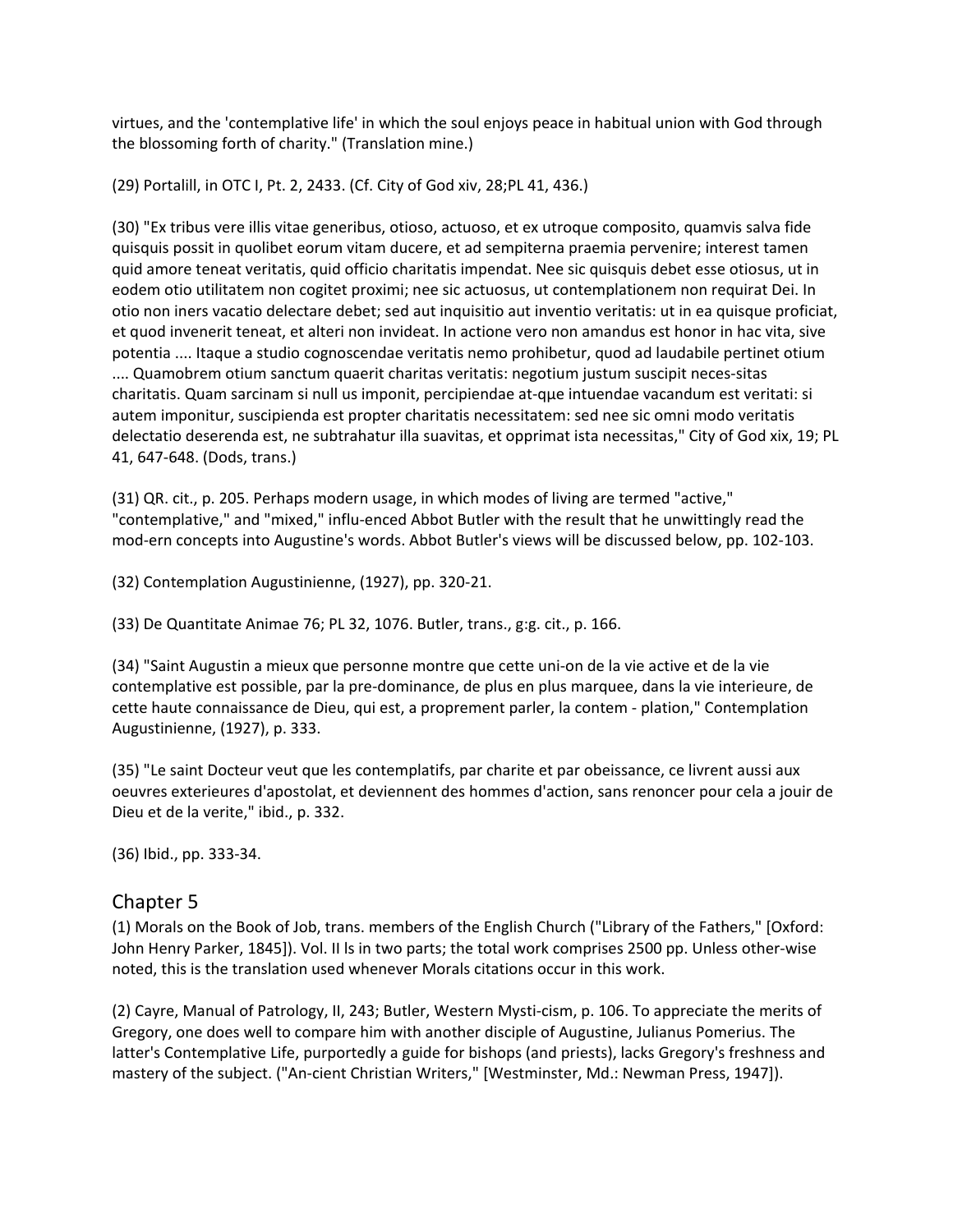(3) "Gregorie est done bien un ecrivain original .... Si, aux modernes,il le para.it peu, c'est que sa grande figure a domine tout lemoyen age, et que les themes gregoriens ont imbibe profondement toute la spiritualite de la chretiente occidentale .... Nous vi vons sans le savoir sur ses idees et ses experiences, aussi ne nous semblentils plus neuves." Robert Gillet, (ed.), Morales sur Job, 1 et 2. trans. Andre de Gaudemaris,O.S.B. ("Sources chretiennes," [Paris: Editions du Cerf, 1950]), p. 14. Dom Gillet also explains (p. 85) that what purports to be a fragmentary commentary on Job by St. Jerome in PL 23, 1469 - 1480, is in reality the Moralia of St. Gregory, who can therefore be safely held the original source of these venerable monastic conferences. Other mss. are attributed to St. Bede and to a priest named Philip. Need for critical editing is evident, but Gregory's authorship seems beyond question.

#### (4) VI, Pt. 2 (1925) 1777.

(5) Large:lY because Gregory wrote in his Dialog!,!es the first and most important account of St . Benedict's life with a eulogy of his Rule, many have thought that Gregory made this Rule \_the norm of religious observance in his monastery of St. Andrew in Rome around 5 75. This would mean that Gregory was a Benedictine; but modern research seems to be veering toward an opposite view. In the opinion of the scholarly Dom Guy Ferrari, O.S.B., there is no evidence that St. Benedict's Rule was observed exclusively in any monastery of Rome before the tenth century, although it was known and followed on some points. In the works of Gregory we are favored with an opportunity to study the evolution, under the pen of a great monk and pope, of that spiritual doctrine which flows in the traditional stream of the universal Church, rather than in the school of any one order.

To treat these matters in detail would be beyond the scope of the present study. But interested readers can pursue the subject in J.M. Mccann, O.S.B., Saint Benedict (Garden City, New York, Double-day, 1958), pp. 171-73; Guy Ferrari, O.S .B., Early Roman Monas-teries (Vatican City: Pontificio Instituto di Archeologia Cristiana, 1957), pp. 377-407, and the review of this latter book by M.H.Shepherd in Speculum, XXXIV, No. 2 (April, 1959), 263-64.

(6) Manual of Patrology II, 245.

(7) Dialogues, I, 1. Edmund G. Gardner, (ed.), (London: Philip Lee Warner, 1911), pp. 3-4.

(8) F. H. Dudden, Gregory the Great: His Place in History and Thought. (2 vols.; London: Longmans, Green, 1905), I, viii-ix.

(9) A. Menager, "Les divers sens du mot 'contemplatio' chez saint Gregoire le Grand, " La Vie Spirituelle LIX, (Supplement juin et juillet, 1939), 161. The study of Menager is scholarly and thorough, and this thesis owes much to his article, particularly the first part, in La Vie Spirituelle, LIX (1939), 145-69.

(10) Gillet, Qp. cit., p.10.

(11) Mor. ERistola missoria ii and iii; PL 75, 513.

(12) Epp. v, 53a, #5, cited byDudden, Qp. cit., p. 292.

(13) Ibid., p. 194.

(14) Ibid., p. 196.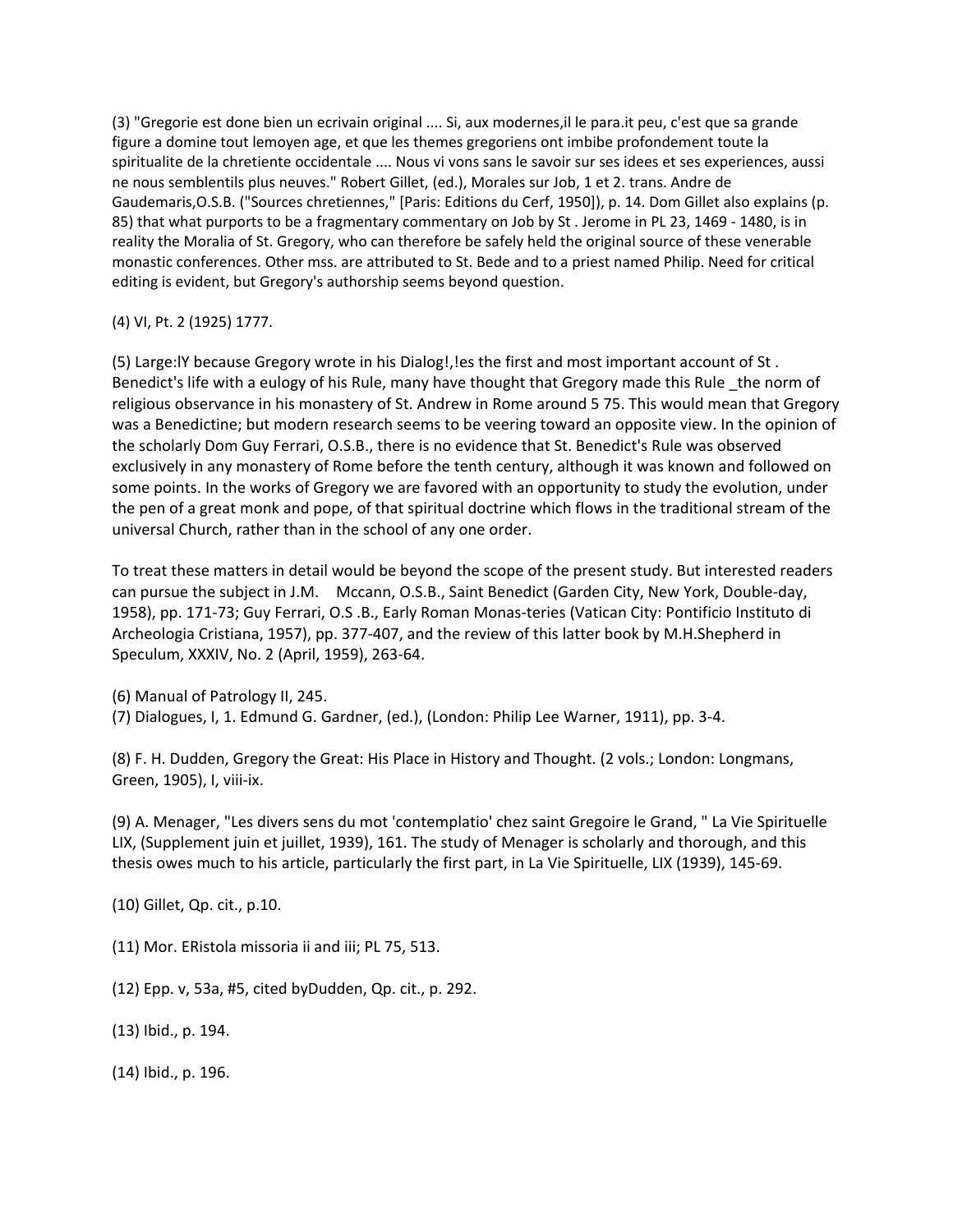(15) Ibid., pp. 12-13.

(16) Edward Cuthbert Butler, 0.S.B., Benedictine Monachism; Studies in Benedictine Life and Rule (2d ed. ; London: Longmans, Green &Co., 1924), p. 113. Gillet, loc. cit.,holds that Butler goes too far in suggesting that readers of the Morals can completely ignore the scriptural text.

(17) "La morale s'inserait dans la dogmatique, notamment a pro-pos de la doctrine de la grace. Elle etait le chapitre traitant de la vie chretienne. C'est sous cet angle qu'on envisageait toutes les manifes-tations de la vie surnaturelle: depuis l'etat des commencants dont la vie comporte un melange habituel de vertus et de peches, jusqu'aux degres les plus eleves de l 'union a Dieu, " , p. 14.

(18) Epp. xii, 6, cited by Dudden, .....,,\_;....;::;.=•, 195.

(19) Menager, "Les divers sens," pp. 39-46, 145-69.

(20) Ibid., p. 148.

(21) Ibid., p. 149; cf. also PL 76, 407.

(22) Ibid., p. 150; cf. PL 75, 673, n. 66.

(23) PL 76, 760, nn. 55-56.

(24) Menager, "Les divers sens," pp. 161-63; cf. PL 76, 809, n. 8. (25) PL 76, 809, n. 9.

(26) Menager, "Les divers sens," pp. 161-63; PL 76, 962, n. 7; 985, n. 1.

(27) Ibid., pp. 163-69, 39-51; PL 75, 1002, n. 35; 1091, n. 20; 76, 947, n. 17.

(28) Ibid., pp. 51-53; PL 75, 833, n. 50.

(29) Menager, "Les divers sens," p. 146.

(30) Mor. xxiv, 11; PL 76, 292. Noting that face-to-face vision of God in eternity is the true and perfect vita contemplativa, and that Gregory, like Augustine, constantly stresses vision in his description of contemplation, Menager draws attention to the derivation of contemplari, contemplatio, and contemplativa. They are formed of contemplum; and this latter once signified a section of the heavens observed, or watched, for the sake of auspices. It is thus singularly appropriate, a fitting companion word for speculativa; (La Vie Spirituelle, IX, 148, LX-LXI, 51).

(31) Benedictine Monachism, p. 84; Western Mysticism, p. 67.

(32) Butler, Western Mysticism, p. 78, citing Mor. v, 52: "the chinks of contemplation, Rer rimas contemplationis," in PL 75, 706-707.

In connection with another comparison used by St. Gregory in which he likens contemplation in this life to our vision of the sun through fog or cloud (ct. Mor. v, 53; viii, SO; xvii, 39), Abbot Butler also points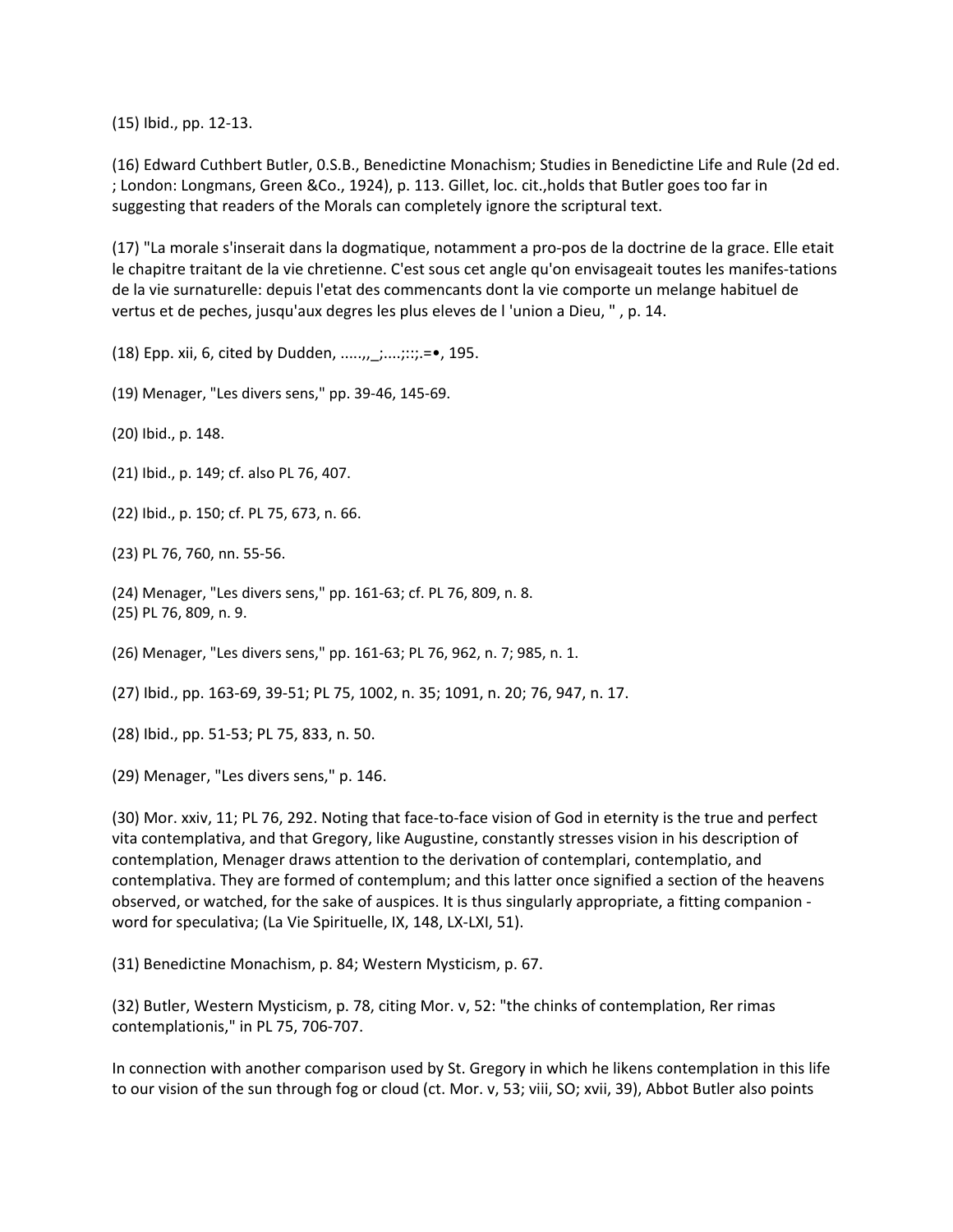out Gregory's far-reaching effect on mystical thought in the West. He cites Mor. xxxi, 101 (PL 76, 628- 629); "Sancti viri in altam se contemplationem erigunt, et tamen Deum, sicut est, videre non possunt .. , . A luce enim incorruptibili caligo nos nostrae corrup-tionis obscurat; cumque et videre aliquatenus potest, et tamen videri lux ipsa, sicut est, non potest, quam longe sit indicat. Quam si mens utcunque non cerneret, nee quia longe esset videret. Si autem perfecte jam cerneret, profecto bane quasi per caliginem non videret. Igitur quia nee omnino cernitur, nee rursum omnino ·non cernitur, recte dic-tum est, quia a longe Deus videtur."

He then comments: "Here we meet an idea that became classical in the literature of mysticism in the West -with that of the East I am not conversant - that contemplation in this life is as seeing the sun through a fog or cloud. It is based on the verse of the psalm: 'Caligo sub pedibus eius' - 'Darkness is under his feet' (Ps. xvii, 10), thus commented on by St. Gregory: 'By those beneath He is not seen in that brightness wherewith He exercises dominion among those above' (Mor. xvii, 39, in PL 76, 29).

"This is the ground idea of the remarkable English fourteenth century mystical treatise, The Cloud of Unknowing, and it is a symbol much used by the later mystic writers. I am not in a position to affirm that the conception, so far as Western mystical thought is concerned, ongmated with St. Gregory; but I do not recollect having met it in the West before him: not in St. Augustine, with whose mode of thought it would not be consonant, for he speaks of St. John as having 'contem-plated the interior and eternal Light with steady gaze' - 'fixis oculis' (Tract in loan, xxxvi, 5)." QP.. cit., pp. 88-89.

In a personal letter Father Roland F. Behrendt, 0. S. B. , called my attention to the concept of the active and contemplative lives which was presented in this Cloud of Unknowing [Justin Mccann, 0. S. B., (ed.), 6th ed.;Westminster, Md.: Newman Press, 1952], especially in Chap-ters 1, 8, and 16. In Chap. 8 (p. 18) the active life and the contem-plative life are each divided into two degrees, so joined however that neither may be had fully without at least some part of the other. For, the higher part of the active life is at the same time the lower part of the contemplative life. Living the active life means living at least partly as a contemplative; and living the contemplative life means living at least partly the active life.

In Ch. 21 (p. 36) the unknown author states that "Although there be but two lives, yet in these two lives there are three parts, each one better than the other." The first part consists in bodily works of mercy and charity; this is the first degree of the active life. The second part consists in spiritual meditation. This second part is better, and is si - multaneously the higher degree of the active life and the lower degree of the contemplative life. In this part, both lives are linked together in spiritual kinship and made sisters after the manner of Mary and Martha. The third part of the two lives (active and contemplative), which is the higher degree of the contemplative life, is then found in the "dark cloud of unknowing." The first part is good; the second part is better; the third part, that chosen by Mary, is the best.

(33) Western Mysticism, p. 87; cf. pp. 55, 58.

(34) QP.. cit., pp. 33-35.

(35) Condensed from Cayr�, Manual of Patrology, II, pp. 245-51, who gives abundant documentation.

(36) Gerard G. Carluccio, 0.S.B., The Seven Steps to Spiritual Perfection according to St. Gregory the Great (Ottawa: the University of Ottawa Press, 1949), pp. xii-xv, 5. The role of the gifts of the Holy Ghost looms large in Gregory's theology of the spiritual life. It should at this point be noted that R. Gillet, 0. S. B., and A. de Gaudemaris, 0. S. B., state in regard to Mor. ii, 78 (in "Sources Chretiennes, " 32, p. 236, n.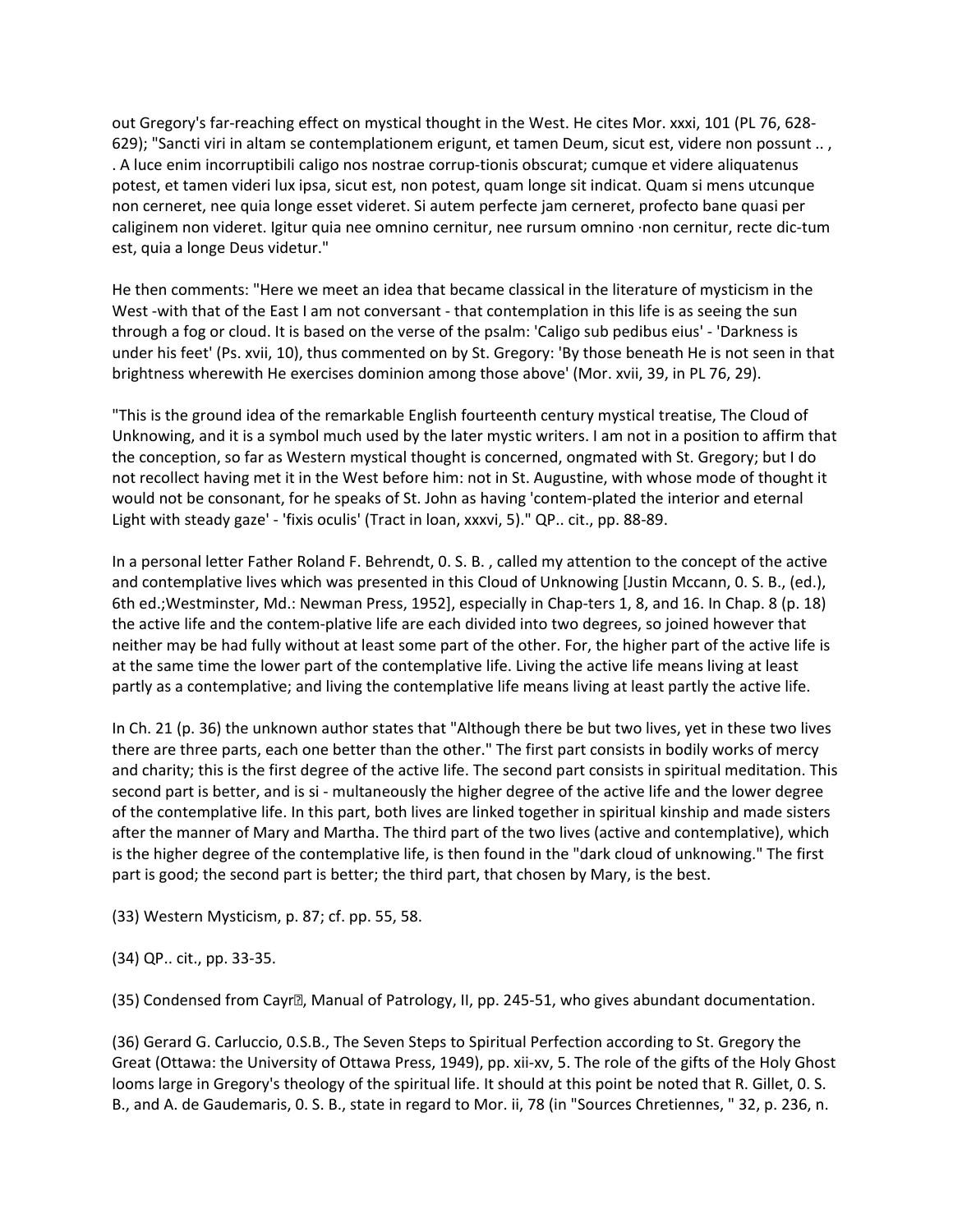l) that what Gregory calls the gifts are sorts of virtuous dispositions imparted to us by the Holy Spirit, but not the gifts in the sense of permanent habits such as St. Thomas conceives them to be in Sum. Theol. Ia-Hae, q. 68, 1 and 4. To treat the nature and effects of the gifts in detail is outside the scope of this study.

(37) Western Mysticism, p. 171.

(38) Hom. on Ezech. II, ii, 8. (Butler, Western My:sticism, pp. 171-72.) The Latin text, in PL 76, 952-953, reads:

"Duae etenim vitae sunt, in quibus eos omnipotens Deus per sacrum eloquium eru.dit, activa videlicet et coutemplativa ....

"Activa enim vita est, panem esurienti tribuere, verbum sapi-entiae nescientem docere, errantem corrigere, ad humilitatis viam superbientem proximum revocare, infirmantis curam gerere, quae singulis quibusque expediant dispensare, et commissis nobis qualiter subsistere valeant providere. Contemplativa vero vita est charitatem quidem Dei proximi tota mente retinere, sed ab exteriore actione quiescere, soli desiderio conditoris inhaerere, ut nil jam agere libeat, sed, calcatis curis omnibus, ad videndam faciem sui Creatoris animus inardescat; ita ut jam noverit carnis corruptibilis pondus cum moerore portare, totisque desideriis appetere illis hymnidicis angelorum choris interesse, admisceri coelestibus civibus, de aeterna in conspectu Dei incorruptione gaudere."

The reader will note that Butler "compresses" the texts he quotes, and occasionally makes some such minor alterations as the use of "us" for the Latin pronoun "eos" in the first line of the citation. This is true of many of the passages quoted in Western Mysticism; but as the sense of the original is scrupulously preserved, we shall forbear call-ing them to the reader's attention henceforth.

(39) See Cayre, Manual of Patrology, I, 507; II, 246.

(40) In one statement he happens to reveal this terminology, attitude and procedure: "But if anyone is already despising earthly things, and if he is exercising himself through the works of the active life, it is by no means enough for him to be doing great deeds exteriorly, un - less he is also able through contemplation deeply to understand the in - terior things." Mor. vi. 55; PL 75, 761. The Latin is: "Sect quisquis jam terrena despicit, quisquis se per activae vitae opera extendit, nequaquam ei sufficit magna exterius agere, nisi etiam per contempla-tionem valeat interna penetrare." (Emphasis supplied.)

(41) "Una vita nobis in necessitate est, altera in voluntate," Hom. on Ezech. I, iv, 10; PL 76, 809, cited in Cayre, Manual of Patrology, II, 247.

(42) Hom. on Ezech. II, iv, 4; PL 76, 976: "Tres sunt virtutes sine quibus is qui aliquid operari jam potest, salvari non potest, vide-licet fides, spes, car itas . "

(43) Hom. on Ezech. I, v, 12; PL 76, 825-826.

(44) Mor. vi, 57; PL 76, 762 ( reference to Matt. 5, 29.)

The Latin is: "Duae quippe vitae, activa videlicet et contemplativa, cum conservantur in mente, quasi duo oculi habentur in facie. Dexter namque oculus vita contemplativa est, sinister activa .... Cum ad con templativam vitam idonea discretione non sufficis, solam securius ac-tivam tene. Cumque in hoc, quod pro magno eligis, deficis, eo conten-tus esto, quod pro minimo attendis; ut si per contemplativam vitam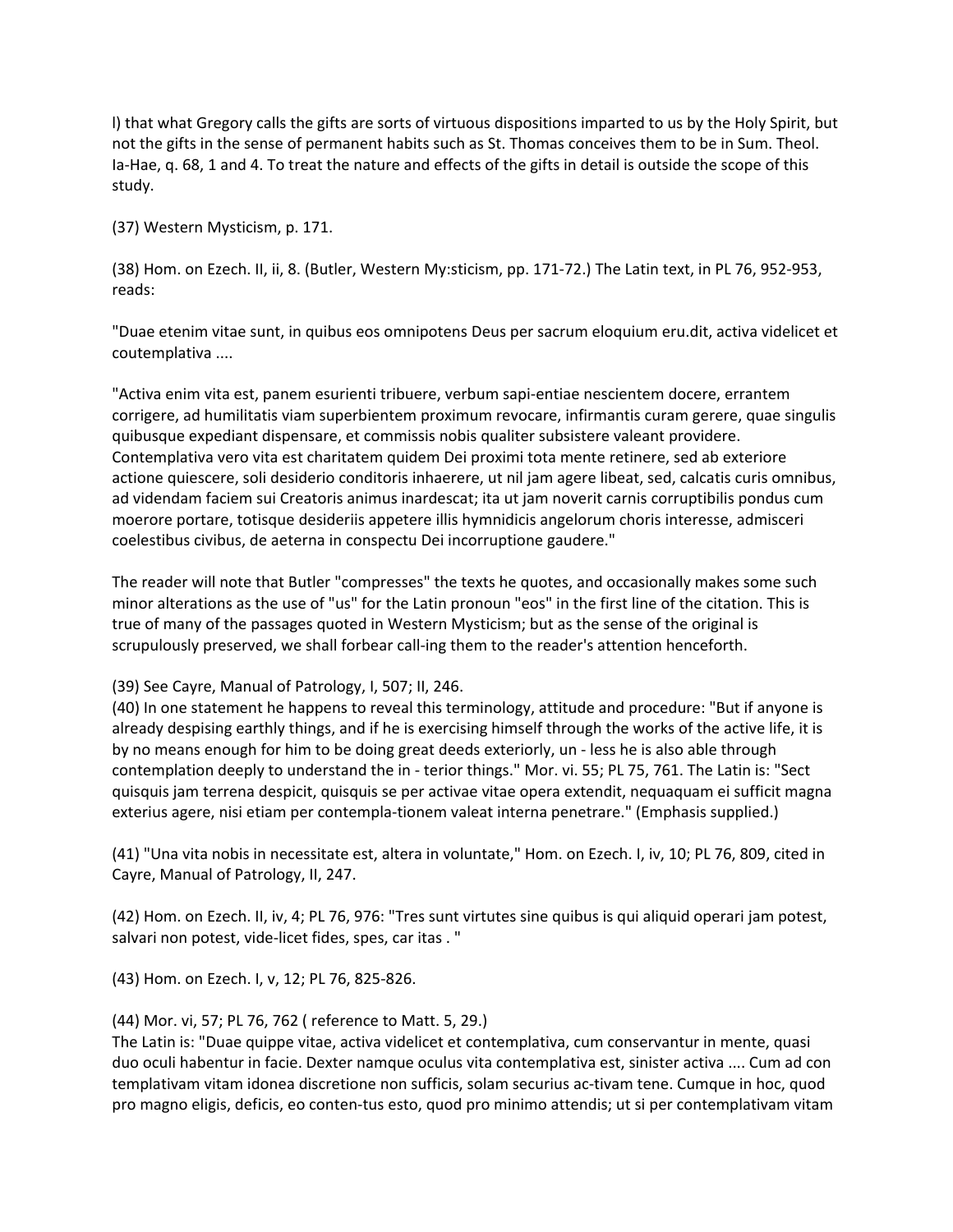a veritatis cognitione compelleris cadere, regnum caelorum per solam activam valeas saltem luscus intrare."

(45) Ibid., x, 31, (Butler, Western MY.sticism, p. 185); PL 75, 938.

(46) Ibid., 31, 102;PL 76, 629.

(47) Hom. on Ezech. I, iii, 9. (Butler, Western Mysticism, p. 175); PL 76, 809.

(48) Butler, Western MY.sticism, p. 175. A list of types is on p. 174.

(49) Mor. vi, 61; PL 75, 764.

(50) "Vitam aeternam omni concupiscentia spiritali desiderare, ff Benedicti S. Regyla, iv. Justin McCann, O.S.B., (trans., ed.), (Westminster, Md.: Newman Press, 1952), p. 28.

(51) Mor. xxii, 35; PL 76, 233-234.

(52) "La Contemplation d'apres saint Gregoire, " p. 248.

(53) Western Mysticism, p. 1 76.

(54) Mor. xxviii, 33; PL 76, 467. The Latin reads: " ... Qui alter angular is lapis dicitur, quia duos in se populos junxit; atque ali-ter, quia conjunctae utriusque vitae, activae videlicet et contempla-tivae, in se exempla monstravit. Ab activa enim vita longe contempla - tiva distat; sed incarnatus Redemptor noster veniens, dum utramque exhibuit, in se utramque sociavit. Nam cum in urbe miracula faceret, in monte vero orando continue pernoctaret, exemplum suis fidelibus praebuit, ut nee contemplationis studio proximorum curam negligant, nee rursum cura proximorum immoderatius obligati contemplationis studia derelinquant; sect sic in utriusque mentem partiendo conjungant, quatenus nee amorem Dei praepediat amor proximi, nee amorem prox-imi, quia transcendit, abjiciat amor Dei."

(55) Manual of Patrology, II, 245-47.

(56) Hom. on Ezech. II, x, 18; PL 76, 1068-1069.

(57) Ibid., iv, 4; PL 76, 975-976.

(58) Mor. vi, 56; PL 75, 760. The text is: "Neque enim per-fectus praedicator est, qui vel propter contemplationis studium oper-anda negligit, vel propter operationis instantim contemplanda post-ponit."

(59) Pastoral Care. Henry Davis, S.J., (trans., ed.), ("Ancient Christian Writers" [Westminster, Md.: Newman Press, 1955]) i, 5; PL 77, 19. (In n. 27, pp. 243-44, Father Davis remarks the signifi-cance of these words in Gregory's own regard.)

(60) Ibid., ii, 5; PL 77, 32-33.

(61) Hom. on Ezech. II, iv, 10-11; PL 76, 954.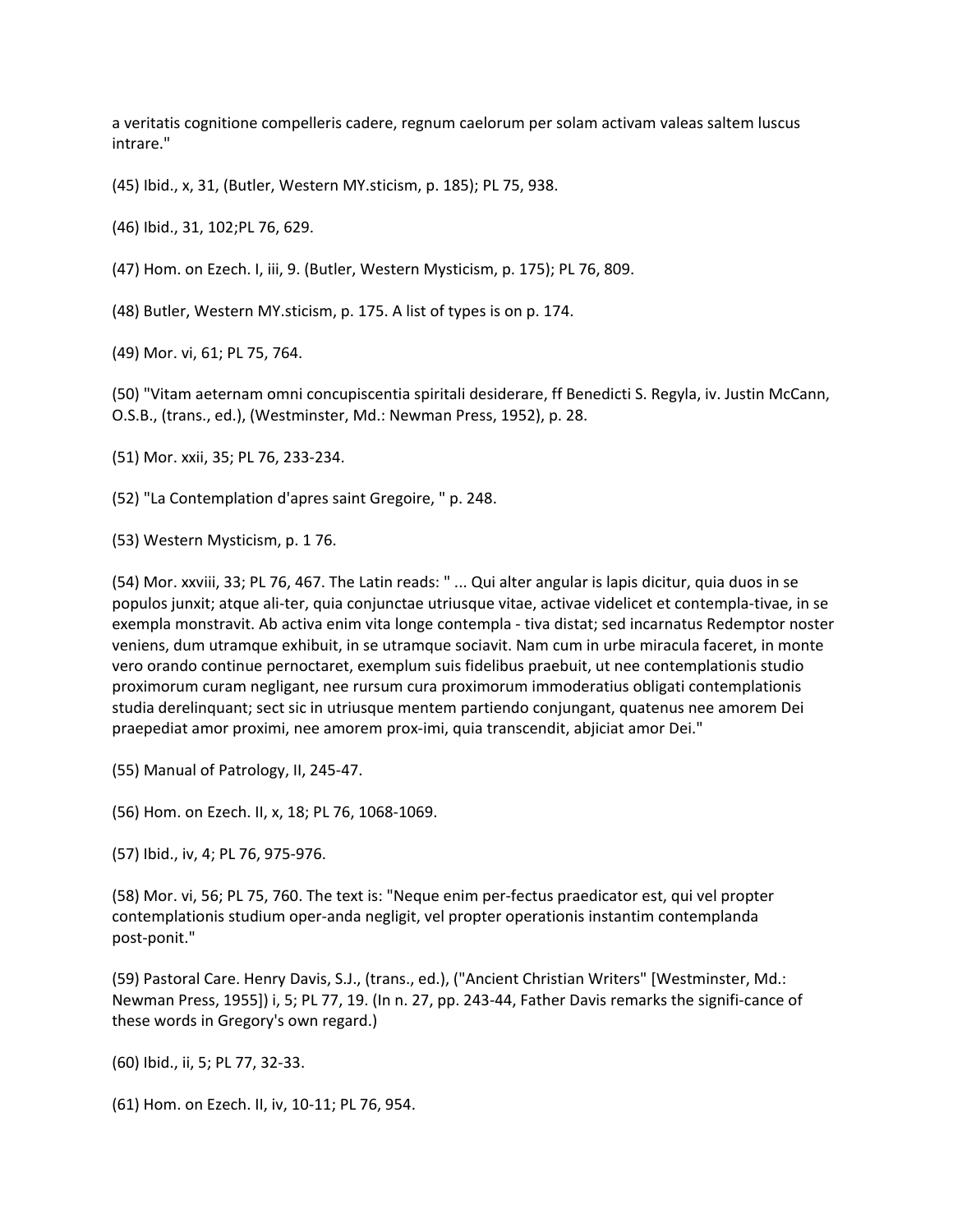(62) Mor. xx.ii, 2; PL 76, 211.

(63) Ibid., xxx, 48; PL 76, 550.

(64) Pastoral Care, i, 7; PL 77, 20 (Cf. Isa. 6, 8; Jer. 1, 6.)

(65) Mor. vi, 59-60; PL 75, 763. The Latin text is: "Qui igitur culmen apprehendere perfectionis nitantur, cum contemplationis arcem tenere desiderant, prius se in campo operis per exercitium probent, ut sollicite sciant si nulla jam mala proximis irrogant, si irro-gata a proximis aequanimiter portant, si objectis bonis temporalibus nequaquam mens laetitia solvitur, si subtractis non nimio moerore sauciatur; ac deinde perpendant si cum ad semetipsos introrsus re-deunt, in eo quod spiritalia rimantur, nequaquam sec um rerum corporalium umbras trahunt ....

"Actionis namque tempus prim um, est, contemplationis extremum."

(66) Hom. on Ezech. I, iii, 11, 12. (Butler, Western Mysticism, p. 183.) "Et plerumque is qui talis est potest ad contemplativam vitam transire, et tamen activam non deserere .... Quando is qui ad contemplationis pervenit etiam foris actionem boni operis qua prodesse possit aliis non relinquit," PL 76, 810-811.

(67) Mor. xix, 44; PL 76, 126.

(68) Ibid., xxiii, 38; PL 76, 274.

(69) Ibid., vi, 57; PL 75, 761.

(70) Ibid., xxxii, 4; PL 76, 636.

(71) Hom. on Ezech. I, v, 12. (Butler, Western Mysticism, p.184). PL 75, 825-826.

(72) Ibid., II, ii, 8; PL 76, 953.

(73) Western Mysticism, p. 186. It should be noted, however, that here Abbot Butler is scarcely speaking exclusively, or even chief-ly, of infused contemplation. Abbot Butler holds that by the term "con-templative life" St. Gregory meant what is today called a "mixed life": periods of contemplative prayer alternating with the performance of good works (p. 207). By thus distinguishing the two lives as character-ized on the one hand by prayer (vita contemplativa), and on the other, by acts of charity (vita activa), Butler interprets Gregory's conception of the two lives, not in terms of stages of spiritual progress, but ac-cordfa:ig to the ·activity in which a person engages. He similarly inter-preted Augustine, as was indicated above, page 61.

The basic meaning of the two lives as stages of interior growth also seems to be omitted in the valuable study of the gifts of the Holy Ghost in St. Gregory: Gerard G. Carluccio, O.S.B., The Seven Steps to SP.iritual Perfection according to St. Greg2!Y. the Great (Ottawa: The University of Ottawa Press, 1949). See especially the definitions of the active, contemplative, and mixed states of life in Chap. xiv, "The Gifts of the Holy Ghost and the Various States of Life," pp. 189-202.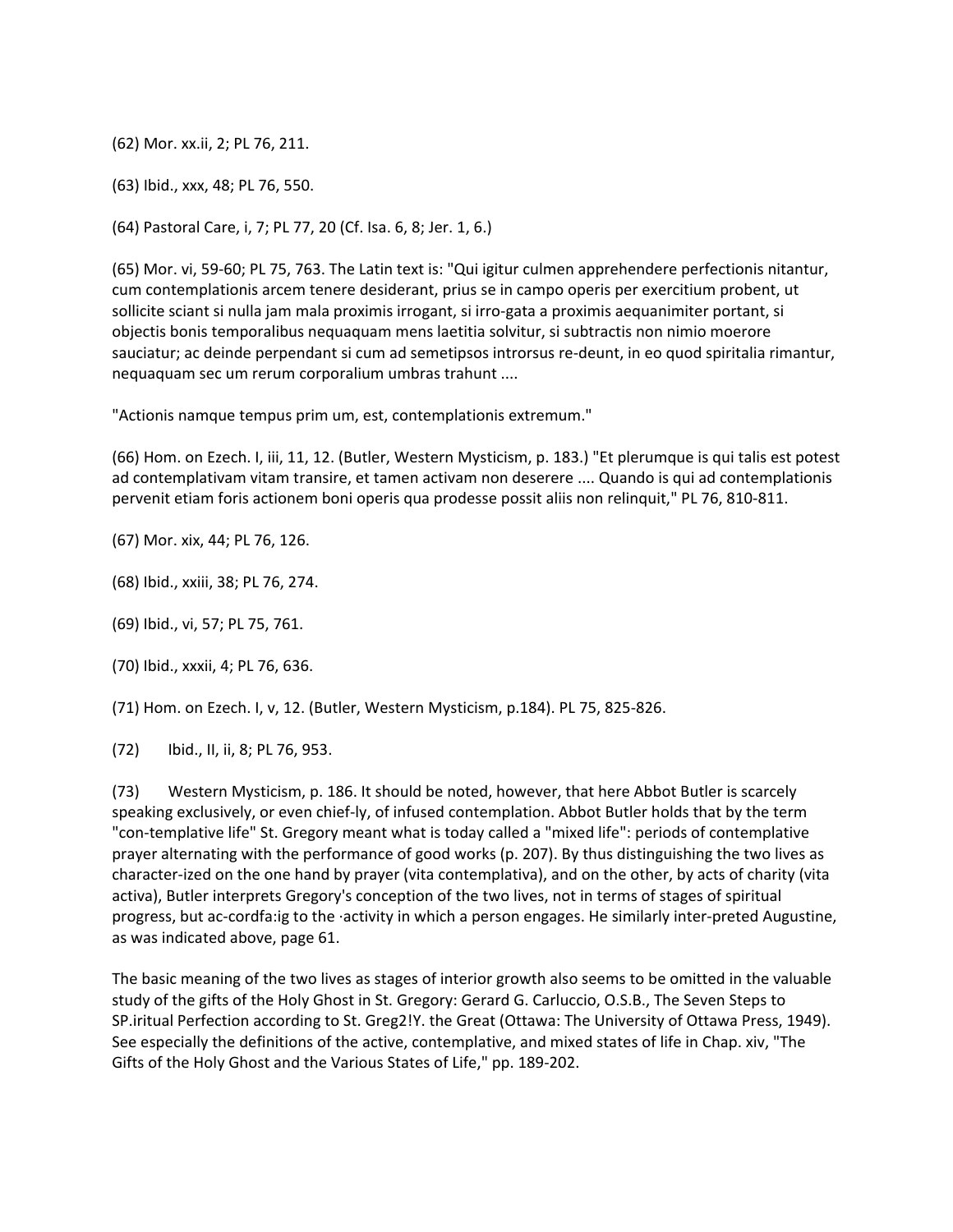In the summary which follows (pp. 73-77), the writer will set forth what seems to her a more accurate interpretation of Gregory• s understanding of the two lives. In this connection, it is interesting to observe that Abbot Chapman in his article on "Mysticism" in Hastings' EncycloP.edia of Religion and Ethics (cited by Butler in Western Mysti-cism, p. 209) states that Thomas Aquinas "did not simply distinguish the two lives as that of prayer and that of works of charity," IX, 96. This modern distinction (based on the various modes or manners of living religious life), which did not occur to St. Thomas, was all the more remote from the thinking of St. Gregory.

(74) Western Mysticism, p. 186.

(75) Hom. on Ezech. II, v, 19, 20 (Butler, Western Mysticism, p.187); PL 76, 996. (Note the recurrence of saep\_§\_ in the opening sentence: "Non enim contemplationis gratia summis datur et minimis non datur, sed saepe hanc summi, saepe minimi, saepius remoti. ... percipiunt." Remoti may mean renuntiati, Cassian's term for monks.)

(76) Mor. xxii, 48; PL 76, 242-243:

(77) Ibid., xviii, 42; PL 76, 60.

(78) Ibid., vi, 59-60; PL 75, 763-764.

(79) Hom. on Ezech. II, ii, 8; PL 76, 953.

(80) Mor. xxii, 48; PL 76, 242-243.

(81) "Culmen perfectionis," ibid., vi, 59; PL 75, 763.

(82) Cf. Benedicti S. Refil!la, £!!!:P· vii: "Gradus humilitatis vel disciplinae .... Primus itaque humilitatis gradus est, si timorem Dei sibi ante oculos semper ponens oblivionem omnino fugiat .... [Tum] his omnibus humilitatis gradibus ascensis, monachus mox ad caritatem Dei perveniat illam quae perfecta foris mittit timorem;" McCann, pp. 38,48.

(83) Hom. on Ezech. II, x, 18; PL 76, 1068-1069.

(84) Ibid., iv, 4; PL 76, 975-976.

(85) Ibid., ii, 8; PL 76, 953.

(86) Mor. vi, 56; PL 75, 760-761.

(87) Hom. on Ezech. II, iii, 7; PL 76, 962; v, l; PL 76, 985. In these texts contemplatio signifies vita contemplativa, as Menager explains in "Les divers sens" p. 162.

(88) Hom. on Ezech. ii, 8; PL 76, 953. (Butler's trans.)

(89) See Appendix, pp. 116-25 below.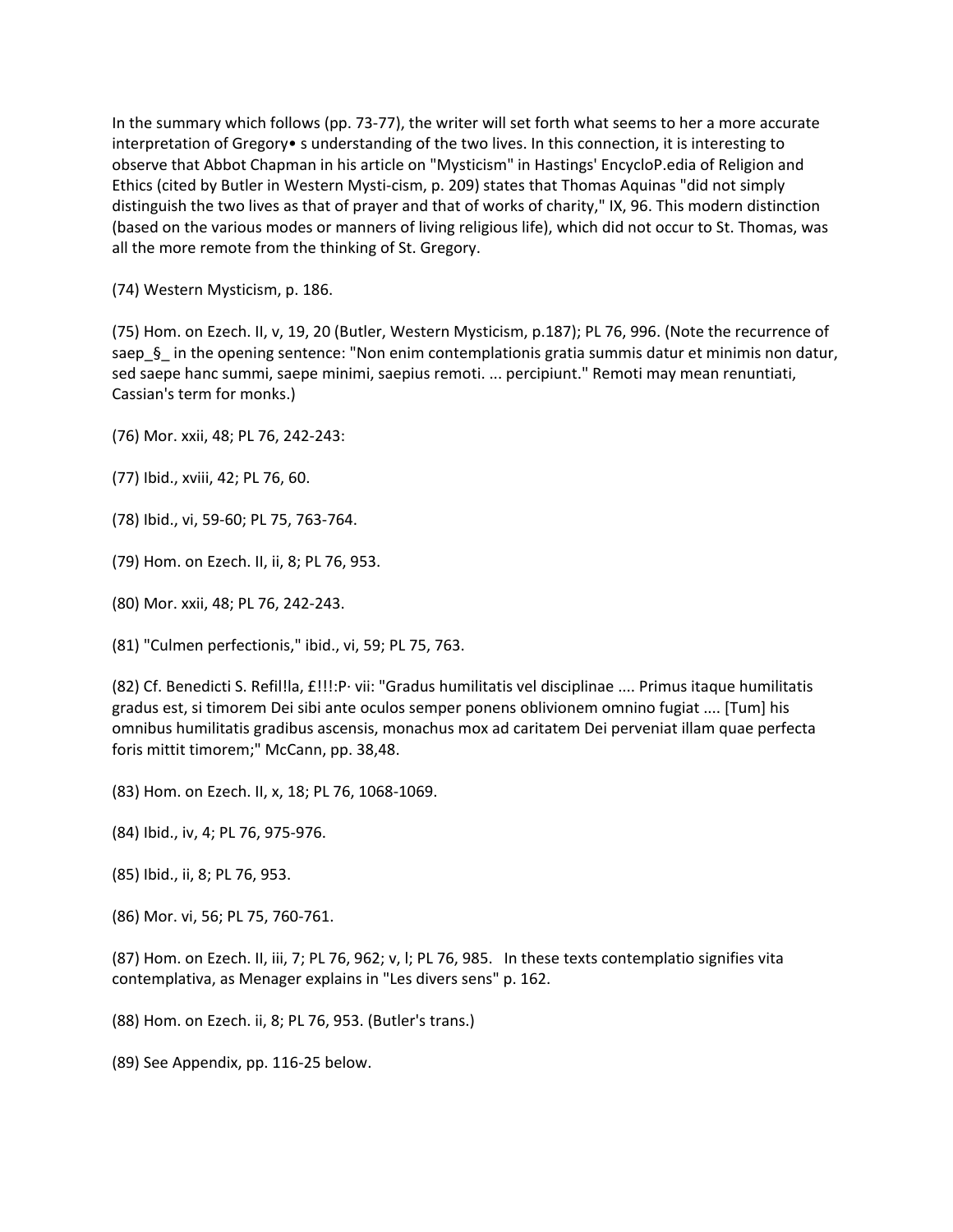(90) "Quisquis ergo semetipsum Deo jam sacrificium obtulit, si perfecta desiderat, curet necesse est, ut non solum ad operationis se latitudinem, verum etiam ad culmina contemplationis extendat," Mor. vi, 56; PL 75, 761.

(91) "Lorsque, plus tard, saint Thomas d'Aquin aura a parler de contemplation, ce ne sera pas, pour l'ordinaire, saint Augustin qu'il mettra en avant; il ira chercher ses textes et ses arguments chez saint Gregoire le Grand," "Le divers sens" p. 145.

# Chapter 6

(1) Abbot Chapman refers to it as a "famous opuscule" which is "often ascribed to the Dominican Albertus Magnus (d. 1280)," art. cit., p. 95. Abbe Saudreau (The Mystical State, p. 115) credits the book with being the first record of a contrast noted between pagan and Christian contemplation.

(2) "Animadvertenda est etiam in hoc differentia inter contem-plationem Catholicorum fidelium, et Philosophorum gentilium; quia contemplatio Philosophorum est propter perfectionem contemplantis, et ideo sistit in intellectu, et ita finis eorum in hoc .est cognitio intel - lectus. Sect contemplatio Sanctorum, quae est Catholicorum, est prop-ter amorem ipsius, scilicet contemplati Dei: idcirco non sistit in fine ultimo in intellectu per cognitionem sed transit ad affectum per amor-em." Albertus Magnus, Omnia Opera, ed. A. Borgnet (Paris: Vives, 1898), XXXVII, 532-33. (Translation mine.)

(3) On this point Dom Gillet (Morales sur Job 1 et 2, pp. 51, 107, fil.P.assim) sharply differs from Abbot Butler, who considers Gregory free from Platonic or Plotinian tinges. For his views see Western Mysticism, pp. 76-92.

(4) Western Mysticism, p. 209.

(5) On Prayer and Contemplative Life (London: R. and T. Washbourne, 1914), pp. 3-4.

(6) The Religious State, the Episcopate, and the Priestly: Office, ed. John Proctor, O.P. (Westminster: Newman, 1950), p. v.

(7) Initiation theologique, 4 tomes (Paris: Cerf, 1952-1954), Tome III, Theologie morale, Ch. xviii, "Les vies contemplative et active," pp. 1109-46.

(8) Ibid., III, pp. 1109-1146.

(9) Ibid., pp. 1119-1120.

(10) Nie. Eth. IX, 12, 1172a.

(11) Sum. Theol. IIa-IIae, q. 179, 1. The Latin is: "Vita unius cujusque hominis videtur esse id in quo maxime delectatur, et cul maxime lntendit, et in quo praecipue vult qullibet convivere amico." Throughout this article the words incllnatio and intendit occur often. Studium appears in q. 181, l; q. 182, 3. Citations from Summa Theo-!Qgiae in this chapter and the following one are taken from Summa Theologica, (Literally translated by Fathers of the English Domini-can Province) (New York: Benziger, 1947).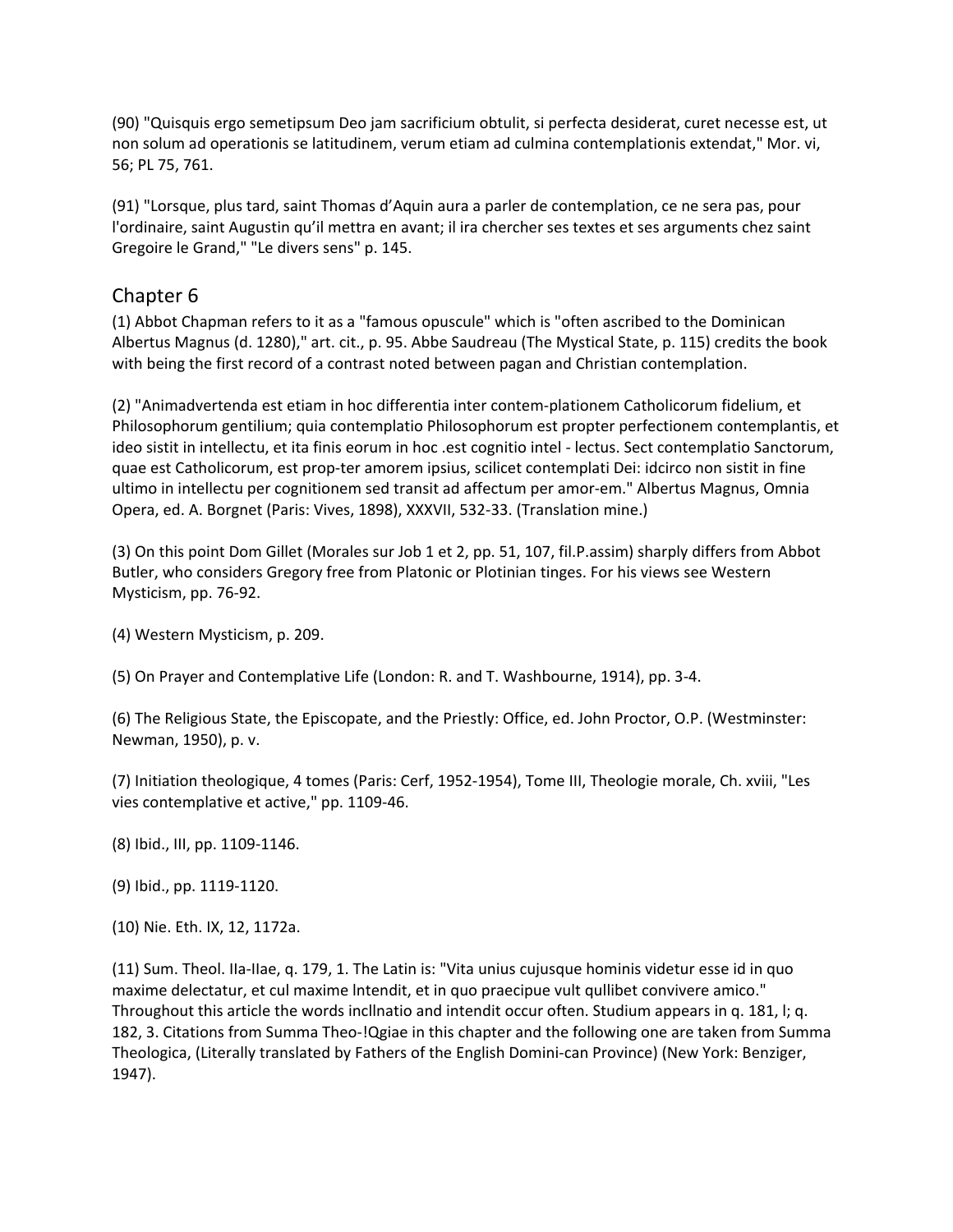(12) Ibid., The Latin reads: "Quia ergo quidam homines prae-cipue intendunt contemplationi veritatis, quidam vero intendunt princi-paliter exterioribus actionibus, inde est quod vita hominis convenien-ter dividitur per activam et contemplativam."

(13) Ibid., q. 180, 2; q. 181, 1.

(14) Ibid., q. 182, 2; also, Camelot, QJ>. cit., pp. 1117-18.

(15) Ibid., q. 179, l; q. 180, 1.

(16) Ibid., q. 180, l, corJ>US and ad 2; 2, corpus ad fin., and

(17) Ibid., q. 182, 2.

(18) Ibid., q. 183, 4 ad 2; q. 184, 3; Cf. Camelot-Mennessier, op. cit., III, 1115-16, 1118, 1129.

(19) On the active life, cp. Hom. on Ezech. II, ii, 8; PL 76, 952, cited above on pages 59-60, with Sum. Theol. IIa-Ilae, 181, l; on the contemplative life, cp. Hom. on Ezech. ibid., with Sum. Theo 1. Ibid. q. 180, 1.

(20) Sum. Theol. Ila-Ilae, q. 180, 2; q. 181, l, ad 3; q. 182, 4, ad 3.

(21) Hom. on Ezech. II, ii, 8; PL 76, 952-953.

(22) Sum. Theol. Ila-llae, q. 180, 3. See also ibid., ad l, q 179, 1.

(23) Ibid., q. 180, 7, corpus and ad l; See also ibid., q. 180, 1.

(24) Sum. Theol. Ila-Ilae, q. 179, 2. The Latin reads: "Praterea, Augustinus ponit tria vitae genera: scilicet otiosum, quod per-tinet ad contemplationem, actuosum, quod pertinet ad vitam activam; et addit tertium ex utroque genere compositum. Ergo videtur quod insufficienter dividatur vita per activam et contemplativam."

(25) "Contemplativa vita est caritatem Dei et proximi tota mente retinere, et soli desiderio conditoris inhaerere." On Ezech. II, ii, 8, as paraphrased by Thomas, (180, 1, "Sed contra est"), who alters only the word order of Gregory.

(26) Metaph. I, 993b;Nic. Eth. X, viii, II, iv.

(27) "Contemplativa vero vita est charitatem quidem Dei et proximi tota mente retinere, sect ab exteriore actione quiescere, soli desiderio conditoris inhaerere ... " Hom. on Ezech, II, ii, 8; PL 76, 953. (28} A French Dominican, A. Lemonnyer, in a doctrinal note on "Christian Contemplative Life" appended to his translation of Ques-tion 180, gives a summary presentation of Thomistic teaching on the role of moral virtues, theological virtues, and gifts of the Holy Spirit in the soul. After showing the harmonious working of nature and grace, as well as the oneness of spiritual life, he concludes: "Let us there-fore assert the living unity of supernatural life in general and of con -templative life in particular. The mode of exercise of the virtues and gifts is dissimilar ... but contemplative life ... is one, homogeneous, continuous. -Affirmons done l 'unite vivante de la vie surnaturelle, en general et de la vie contemplative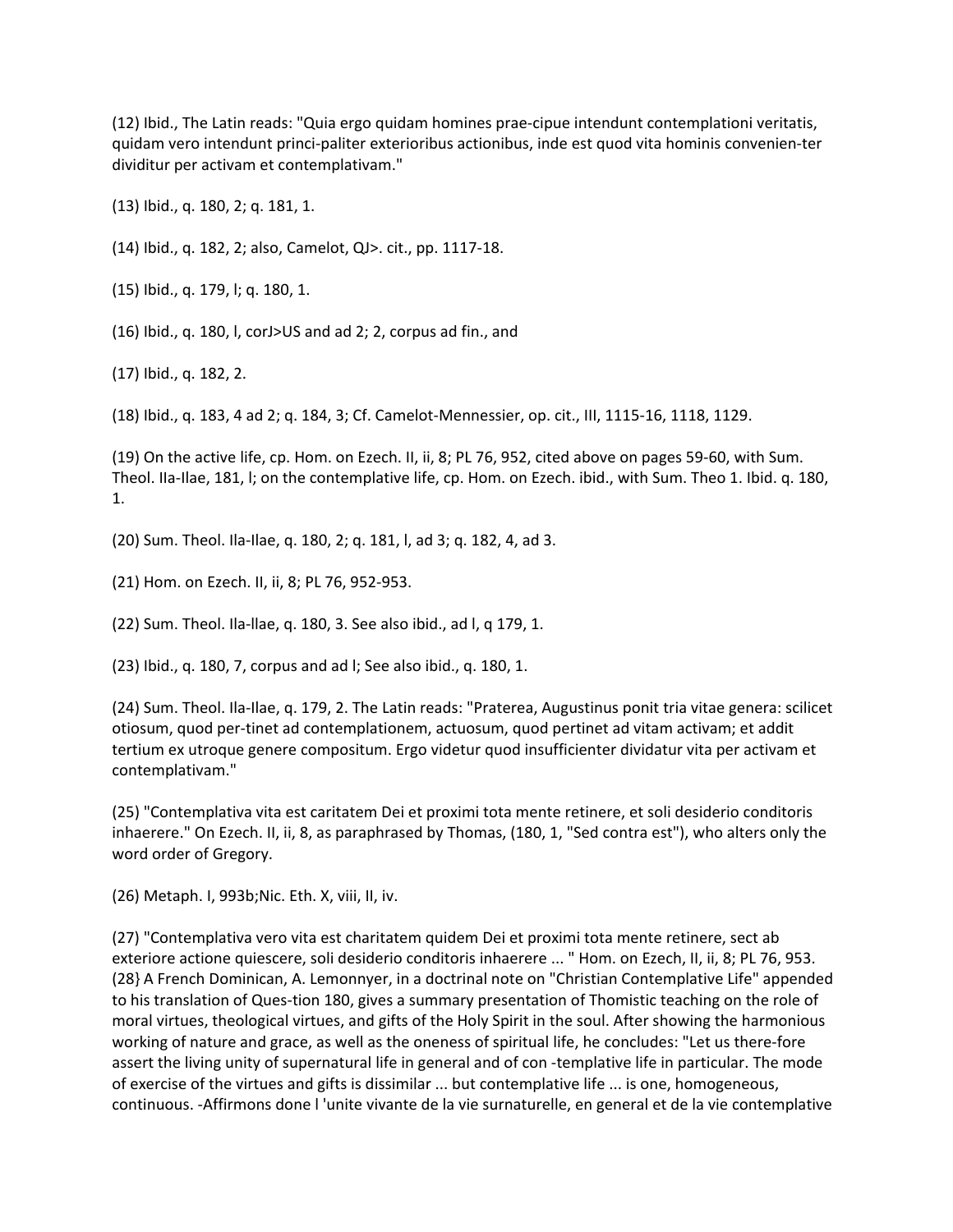en particulier. Le mode d'exer-cice des vertus et des dons a beau etre different, la vie contemplative ... est une, homogene, et sans veritable discontinuite." Thomas Aquinas, Somme Theologique ... (Paris: Desclee, 1926), pp. 547-48.

(29) Hom. on Ezech. II, ii, 14; PL 76, 956.

(30) Ibid., 13; PL 76, 956. The Latin is: "Contemplativa vita amabilis valde dulcedo est."

(31) Ibid., 9; PL 76, 954.

(32) Ibid., I, v, 12; PL 76, 824-825.

(33) Mor. vi, 61; PL 75, 764.

(34) Hom. on Ezech. I, iii, 9; PL 76, 809.

(35) Mor. vi, 37; PL 75, 761-762; Hom. on Ezech. I, iii, 10; PL 76, 809-810.

(36) Cayre writes in high praise of this "great work of his youth" that: "Points are not lacking on which the Commentary: on the Sentences is more explicit than the Summa," Patrology, II, 543. See also footnote 44, below.

(37) Sum. Theol. IIa-IIae, 182, 3; 4, ad 3.

(38) See A. M. Henry, O. P., "Les offices, etats et ordres dans l'Eglise," in Initiation theolog.!\_ [2], III, 1176-80; Catholic Encyclopedia, s. v. cloister, IV, 63.

(39) See Ludwig Schiltz, Thomas-Lexikon (Stuttgart: Frommans, 1958), p. 704: "Stand der christlichen Vollkommenheit, Ordensstand, kirchlicher Orden." Thus religio in the Summa Theologiae sometimes has virtually the same meaning which it has in the modern Codex Juris Canonici (1918). The Code gives its own definition in Canon 488: "In canonibus qui sequuntur, veniunt nomine: 1° Religionis, societas, a legitima ecclesiastica auctoritate approbata, in qua sodales, secundum proprias ipsius societatis leges, vota publica ... nuncupant, atque ita ad evangelicam perfection em tendunt."

(40) Summa Theologica, ... in Three Volumes, ... Literally Translated by: Fathers of the English Dominican Province (New York: Benziger, 1947), II, p. 1992. See also the edition of 1922 (London: Burns, Oates, and Washbourne), XIV, 261, which also translates Religionum by "of Religious Life."

(41) "Contemplatifs," in Catholicisme, III, 134.

(42) This thought also occurs elsewhere; for example, "Sunt ni-hilominus et quaedum operationes quae utrumque requirunt, sicut prae-dicatio et doctrina, quae a contemplatione inchoatae in actionem termi nant," Scripta super libros Sententiarum iii, dist. xxxv, I, 1, ad 5.

(43) For example, by Abbot Butler in Western Mysticism, p. 209. On the subject of vita mixta, see also I. Mennessier, 0. P., in Initia-tion theologique, III, 1123-27.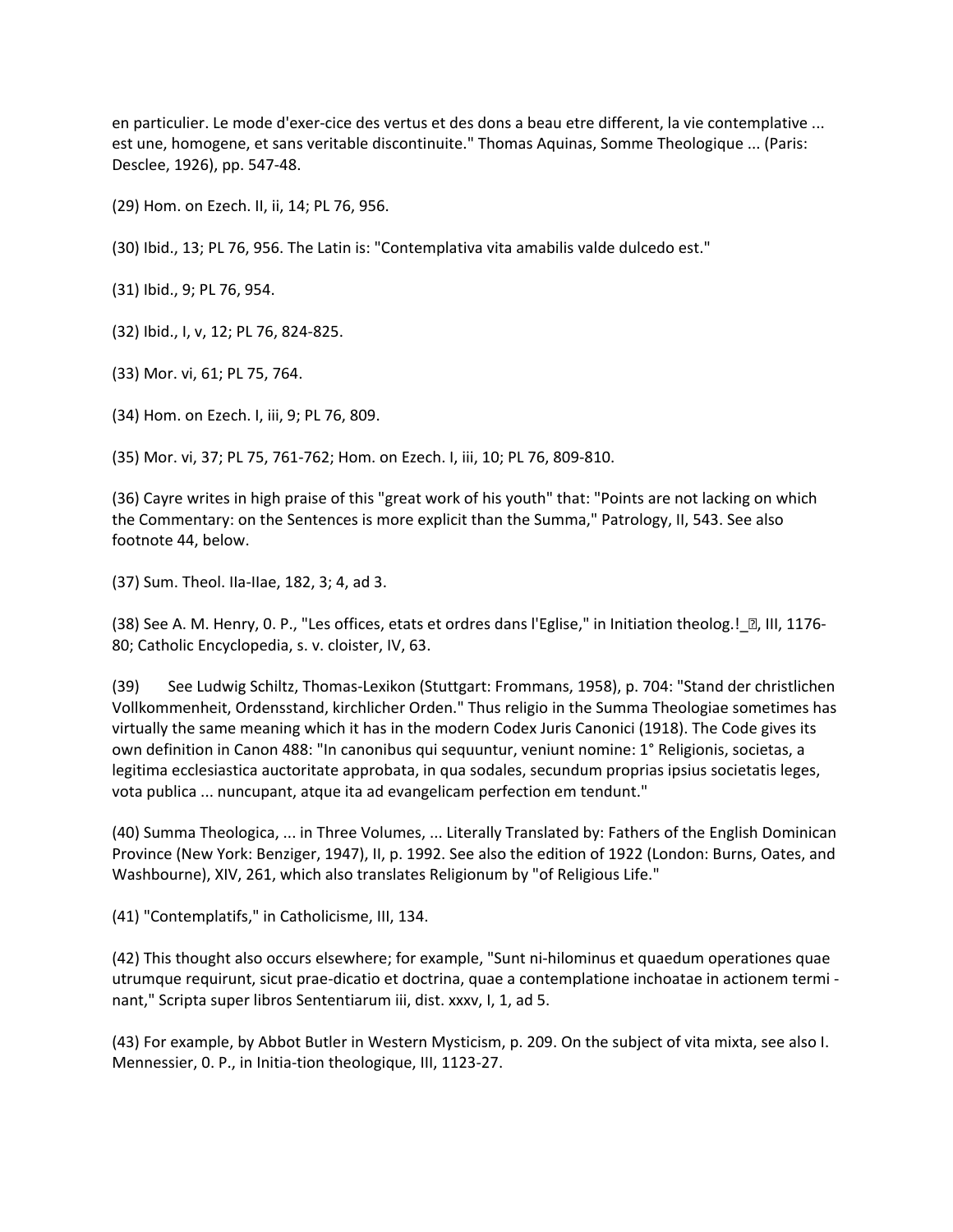(44) "Dicendum quod illud tertium membrum apponitur ab Augus-tino non guantum ad diversitatem vitae, sed magis quantum ad diver-sitatem viventium. Quidam enim sunt qui exercitiis activae insistunt principaliter, quamvis etiam quandoque contemplationis actus exe - quantur. Quidam vero sunt qui postpositis curls activae, principaliter contemplationi student. Alii vero qui circa utrumque insistunt, "Scripta super libros Sententiarum ed. M. F. Moos, 0. P., (2d ed.; Paris: Lethielleux, 1956), iii, dist. xx.xv, l, 20, ad 5.

(45) Sum. Theol. Ila-Ilae, 181, 2, ad 3. The Latin clearly brings out that the mode of living is in regard to external or observable ac -tivities: "Illud autem tertium vivendi genus medium est inter activam vitam et contemplativam, quantum ad ea circa guae occupgtur; quia quandoque occupatur in contemplatione veritatis, quandoque autem occupatur circa exteriora."

(46) La ContemRlation Aug!:,!stinienne, 1927, pp. 320-22.

(47) "C'est a la charite que le Docteur angelique rattache la vision classique des trois voles. 11 y a trois categories de chretiens: "les commencants, en qui la charite doit etre nourrie et entretenue pour eviter qu'elle ne meure," ce qui a lieu par la fuite du peche et la resistance aux passions; "les arnes en progres, qui s'appliquent principalement a fortifier en elles la charite par accroissement, " et clans ce but s'efforcent de progresser dans le bien; enfin les parfaits, qui desirent mourir et letre avec le Christ, et ont soin de s'unir a Dieu et de jouir de lui (Sum. Theol. IIa-Ilae, 24,9; cf. 183, 4).

"A une autre point de vue, saint Thomas distingue la vie active et la vie contemplative, mais pour marquer encore les degres fondamen - taux de la perfection: chez les anciens, en effet, ces formules ne de-signaient pas oes etats de vie caracterises par des differences surtout exterieures, mais plutot des etats d'ame caracterises par la predomi-nance de telle ou telle preoccupation (studium) morale ou spirituelle. La vie active signifie la vie chretienne imparfaite, dans laquelle l '§:me fait effort pour acquerir les vertus, et s'adonne aux oeuvres de char-ite; elle correspond aux deux premieres voies indiquees plus haut. La vie contemplative n'exclut pas cette pratique des vertus, loin de la, mais elle suppose, en outre, des lumieres superieures qui attirent surtout l'attention de l'�me sur Dieu, font sentir leur influence sur la vie entiere, et aident le chretien a realizer la perfection; elle est, en un mot, la vie parfaite. " (Ibid., loc cit.)

(48) "La vie active precede la vie contemplative de meme que cequi est commun a tous precede, dans l 'ordre d'origine ce qui est propre aux parfaits .... De part et d'autre, d'ailleurs, il ya application aux vertus morales et aux oeuvres de charite pour le prochain; mais les actifs s'y adonnent a cause de la bonte propre de ces oeuvres, au lieu d'en user comme d'un moyen de se disposer a la contemplation; .... chez les �rfaits, au contraire, qui s'y livrent en vue de la contemplation, elles se rattachent a la vie contemplative ....

"Ainsi la distinction entre la vie active et la vie contemplative que l 'on croit, trop souvent, fondee sur la predominance des occupa-tions exterieures ou interieures, est en realite (Sum. Theol. 179, 1) uniquement basee sur l'existence d'une contemplation qui embrasse la vie entiere, soit comme acte contemplatif proprement dit, soit comme disi:>osition a cet acte. Du reste, il n'est pas douteux que cer-taines formes sociales de vie chretienne ne meritent aussi particuliere-ment ce titre de vie contemplative, parce que tout en elles est regle de fa<son a conduire a la contemplation. Mais il n'y a la rien d'exclusif; bien plus, l'essentiel n'est pas la, d'apres les principes de saint Thomas. La vie exterieure la plus chargee d'oeuvres peut etre une vie contemplative, si tous ces travaux sont une disposition a la contemplation, ou bien s'ils en sont le fruit .... " Ibid., p. 321, n. l.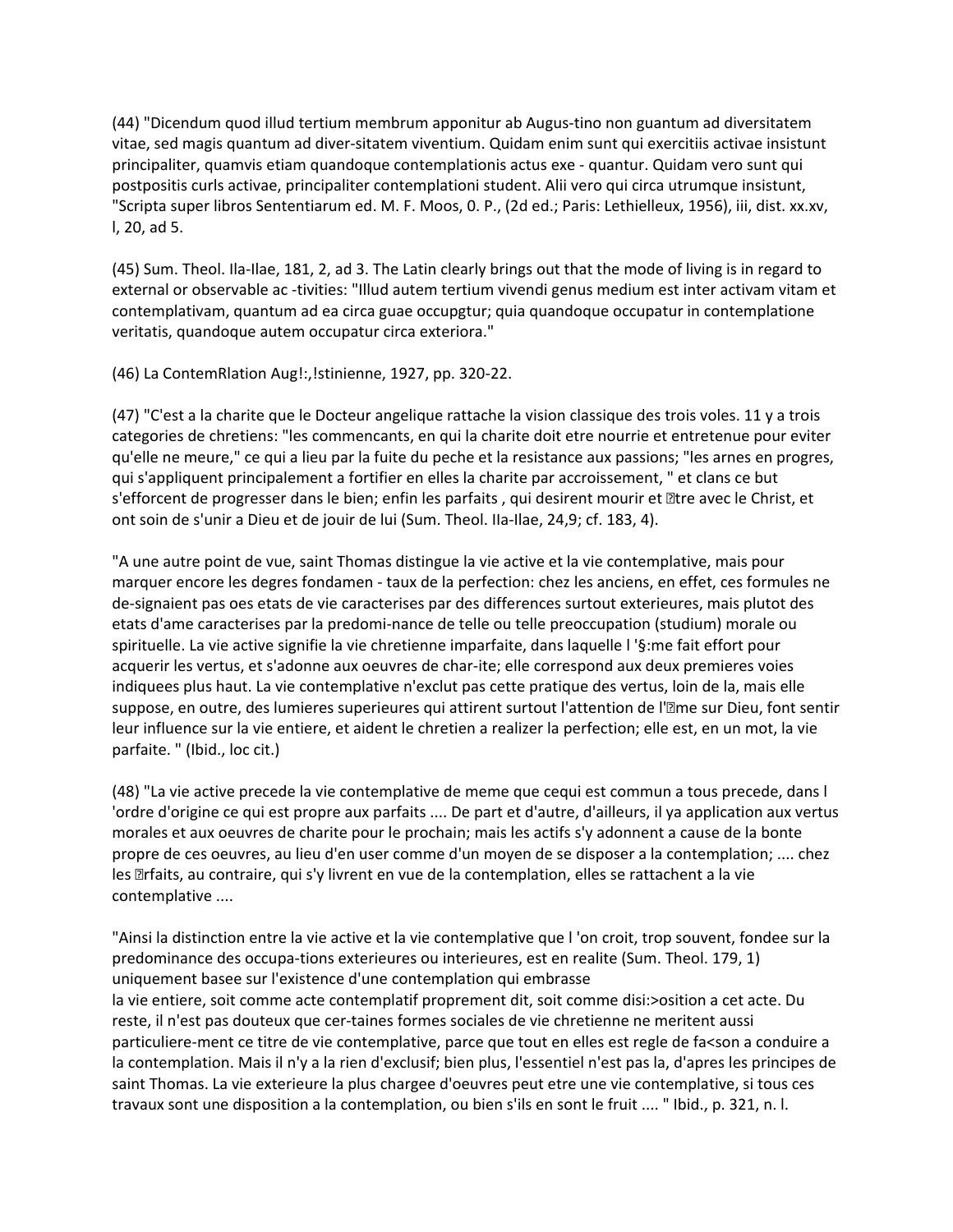(49) p. 207.

(50) Ibid., p. 221.

(51) Ibid., pp. 221, 222.

(52) Ibid., p. 222.

(53) Ibid., p. 209.

54) The term vita mixta has a long history which starts from the use of μικτὸς βίος by Plato (see footnote 18 in Chap. II, above). In the City of God Augustine used many synonyms of μικτὸς: vita temper-@!; (8, 8; PL 41, 623); vitae genus temperatum (19, l; PL 41, 623); genus modificatum (19, 2; PL 41, 624); genus comRQsitum (19, 3; PL 41, 627 and 19, 19; PL 41, 647). As Dom Gazeau points out (in "Con-templatifs," Catholicisme, III, 134), St. Thomas did not employ the term vita mixta; but Suarez (1548-1617) and the canonists of his day and thereafter adopted it to describe the exterior manner of living of religious who devote part of their day to prayer and part to activities of zeal. See Suarez, Qpera Omnia (Paris: Vives 1877), Vol. XVI, De- Varietate Religionum, Tract. IX, liber I, cap. vi, pp. 458-61.

(55) City of God, xix, 2, 19.

(56) Scripta supe;r libros Sententiarum iii, dist. xxx.v, 1, 20, ad 5, cited above on pp. 97 -98.

(57) Catholicisme, III, 133-34.

(58) "A vec le temps, les concepts se durcirent. Pour S. Thomas encore, les vertus morales, bien que relevant de la vie active, disposent a la vie contemplative (Sum. Theol. Ila-Ilae, 180, 2). Mais, contrairement al 'enseignement constant de S. Gregoire, qu'il elude par une distinction entre l 'acte de contemplation tres intense et les autres actes (ibid., 8, ad 2m), S. Thomas admet que l'homme peut, des ici-bas, s'etablir dans l'etat de vie contemplative; pour lui, en effet, la vie contemplative est celle qui est principalement ordonnee a la contemplation de la verite, par opposition au genre de vie qui con-vient a ceux qui s'adonnent surtout aux oeuvres exterieures de zele (ibid., 179, 1). La distinction entre vie active et vie contemplative se tire done desormais du genre de vie, des occupations du religieux, des divers buts pratiques qu'il peut assigner a son activite, et non plus de la distinction entre la fin ultime qu' il doit poursuivre et les moyens qu'il met en oeuvre pour y parvenir. S. Thomas admet deux genres de vie, selon que predomine la preoccupation de la contemplation par amour de Dieu (vie monastique), ou celle de l 'action par amour du pro -chain (ordres charitables, hospitaliers, militaires, etc). La vie con-templative lui parait superieure surtout lorsque de la plenitude de la contemplation decoule, pour le bien de tous, l'enseignement de la parole divine (ordre des Precheurs; ibid., 188, 6)." Catholicisme, III, 133-34.

(59) Pour Gregoire le Grand et Therese d'Avila, "Vie active e vie contemplative ne s'opposent pas comme des especes differentes d'un meme genre d'etat de vie, l 'etat religieu:x, mais au contraire s 'ordonnent l 'une a l 'autre comme des moments success ifs et com - plementaires de l'etat de vie religieuse." Ibid., loc. cit., (Emphasis supplied.)

(60) Western Mysticism, p. 208.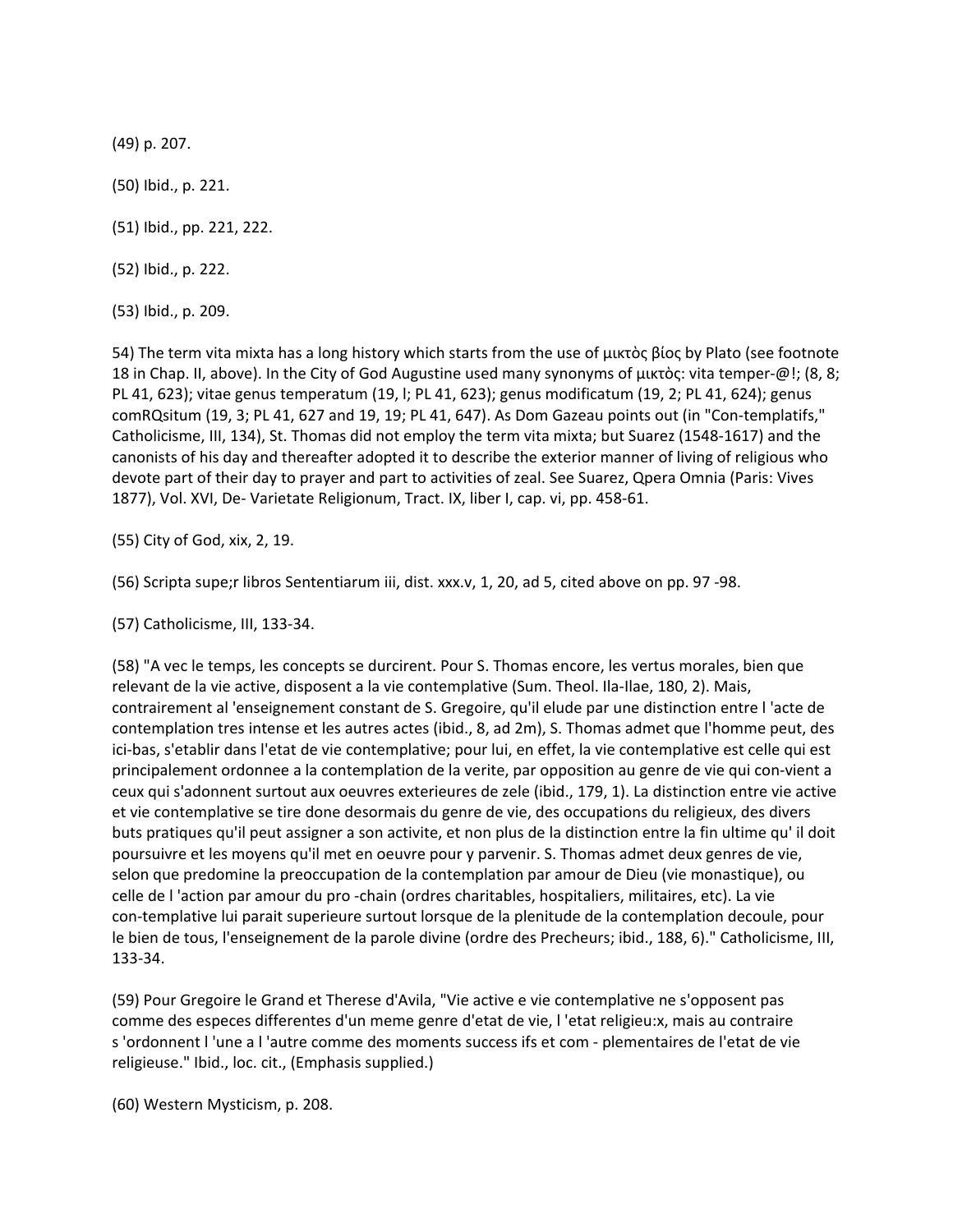(61) Ibid., pp. 221-22.

(62) Ibid., p. 212.

(63) Art. cit., pp. 100-:101.

### Chapter 7

(1) Some of the written answers, from which the oral ones did not differ substantially, are given in the Appendix, pages 116-25, below.

(2) "Cette vie contemplative, unifiee par une foi simple mais eclairee, parfaite enfin, est loin d'exclure les oeuvres: elle les appelle, au contraire, ... Le saint Docteur veut que les contemplatifs, par charite et par obeissance, se livrent aussi aux oeuvres ext�rieures d'apostolat, et deviennent des hommes d'action, sans renoncer pour cela a jouir de Dieu et de la verite," La Contemplation Aug'.,!stinienne,(1927), pp. 331-32.

(3) Luke 10, 38-42, trans. F .A .Spencer, 0. P. In the best critical texts the Greek is: µeptµvqs Ka.t OopvfJa.{71 1rept 1r0Ha·o>.Jywv 0€ E<TTLVXPE'ia fj iv6,. The Vulgate omitted any mention of o>..f:ywv ... 71 and stated simply: unum est necessarium. Since St. Augustine, St. Gregory the Great, and the other Latin Fathers worked chiefly from the Vulgate, this omis-sion played a great part in their interpretation.

It is proper to call attention to the fact that it is not certain that Christ intended through His words to Martha to teach anything about the active or contemplative life or their relations. Many Fathers especially the Alexandrians and those who favored the allegorical interpretation of Scripture - found in Martha and Mary symbols of these two lives; but, as our leading Scriptural scholars point out, that does not prove that Jesus intended His words to refer to this problem. The opinion of modern exegetes is accurately mirrored in R. Ginns, 0. P. , who states about Luke 10, 38-42, in A Catholic Commentary on Holy Scripture, ed. B. Orchard et al., (London: T. Nelson and Sons, 1953), p. 954: "There is great divergence of opinion about the significance of the incident; some think that here Luke intends to show that works of charity are not sufficient: faith is also required; others that the recent parable illustrates the second part of the Scribe's answer in 27, while this incident shows how God is to be loved and sought first of all by con-templation, and thus the contemplative life has a pre-eminence over the active, etc .... 'Martha, ... there is need of few things or of one (only).' Such seems to be the preferable, as it is the more authoritative, reading of the Greek .... In fact the plain literal meaning in the circumstances must be that Jesus bids Martha not to go to such trouble for the sake of her unexpected guests; it is embarrassing for them to be the cause of it. One dish alone would satisfy their needs. He concludes with the almost humorous remark of 42b: 'Mary hath chosen a good part and she shall not be deprived of it' merely in order that she may join in all these preparations which are really unnecessary. It follows that Mary has really chosen well in preferring to listen to his words."

(4) See Thomas Aquinas, Scripta super libros Sententiarum iii,dist. xxxv, 3, Quaestiuncula 3, no. 56 in the edition of Moos. See also A Catholic Commentary on Holy Scripture, ed. B. Orchard et al., p. 954.

(5) Ibid. Hom. SUP.er Luc x is numbered Hom. ix in PL 158, 644. Thomas was making a reference, not a direct quotation. Anselm does not use the word "Assumption."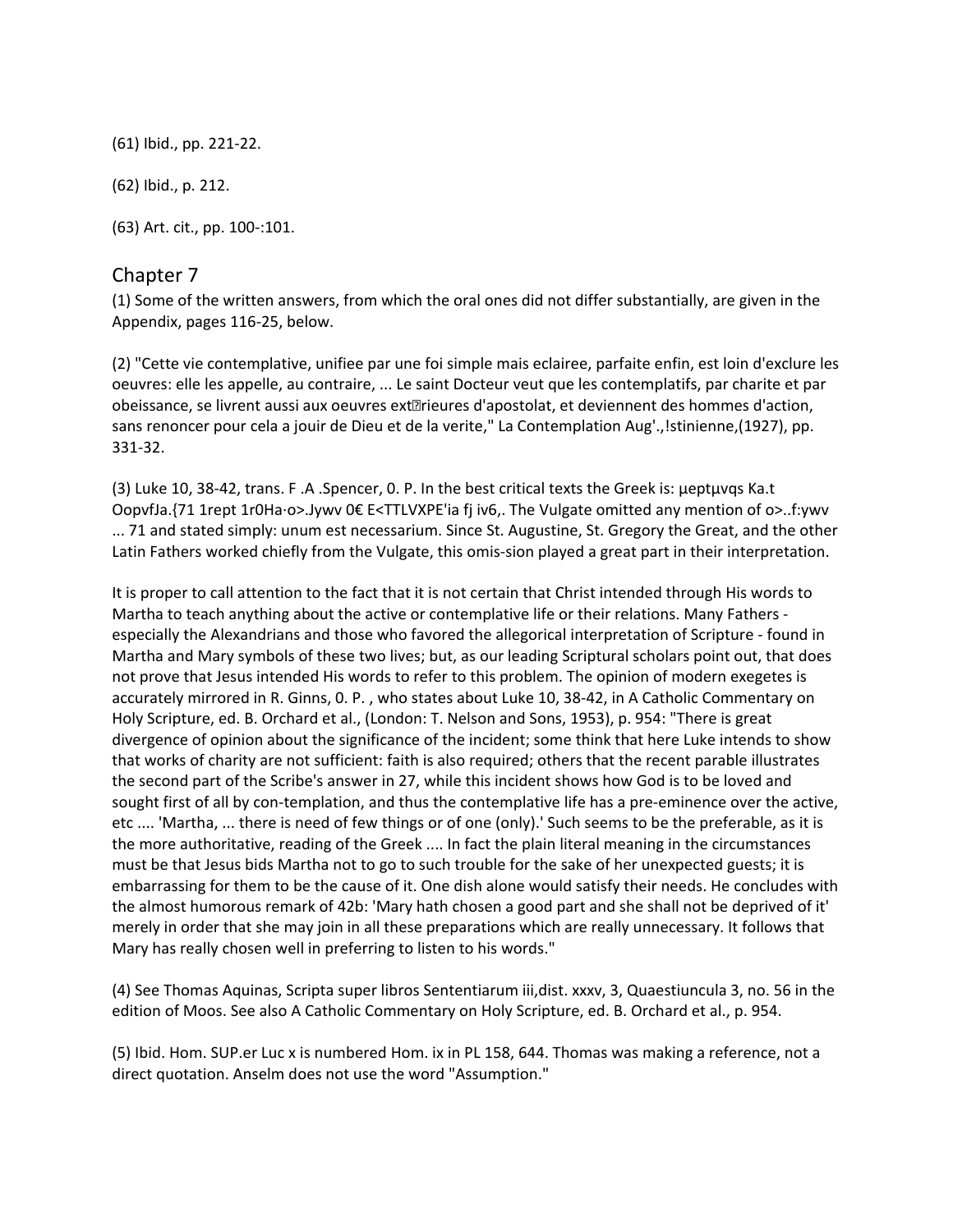(6) Sermo 2 de AssumP.tione BVM, 9, in Octava: Breviarium mo-nasticum (3d ed.; Bruges: Desclee, 1941), II, 594; PL 183, 421.

(7) City of God, xix, 19.

(8) Sum. Theol. IIa-IIae, 182, 4.

(9) Butler, Western Mysticism, p. 207. Cp. Pastoral Care, i, 5; PL 77, 19, cited above on p. 57.

(10) Proverbs, 4, 18 (Knox trans.).

#### Appendix

(1) Cf '. Chapter VIII, "Benedictine Life Contemplative: What This Means," pp. 93-121.

(2) See, however, note 3, pages 110-11, above.

(3) See p. l above.

### Index

Active and contemplative life (for a resume of this study in its entirety, vii-viii): apostolically fruitful, 45, 67 -70, 91, 109-110; as stages of interior life, 18, 20-26, wherein the active life is motivated chiefly by moral virtues, the contempla-tive by theological virtues and/ or Gifts, 31, 40, 42-43, 45, 52, 58-62, 65-77, 84, 88; of Blessed Virgin, 112; contrasted to external modes of living, 38- 43, 45, 61-62, 76-77, 81-82, 86-87, 93, 97-98, 102-106, 108, 113; definition of St. Gre-gory, 59, 74-75; etymology of adjectives, 11-12, 55 (n. 30); in modern usage, 1, 3-7, 25, 96, 101, 109, 116- 125; Plato and Aristotle, 13-16; possible for all, including laity, 44-45, 53, 65, 71-73, 75-76, 107- 110, 115; relationship to religious life·, 1, 6, 8-9, 76, 94-96, 104-106; Thomas' Aristotelian basis for, unlike Gregory's, 84-93; Thomas' classification of spir-itual life according to Cayre, 98-101; typified by: Lia and Rachel, 32-35, 62, 68, 87, 90,

Martha and Mary, 25, 35-36, 57 (n. 32), 61, 64, 87, 91, 109- 112, 123,Moses and Aaron, 23, Peter and John, 33, 35; union of the two lives, 25, 31-32, 38-45, 65-71, 75, 83, 91-92, 96, 102-103, 111, 113-114; see also Purgative, illuminative, and unitive ways; Virtues

Albert the Great, St., 78

Alexandrians: active and contemplative life as successive, interacting stages of virtue (moral for active; theological for contemplative), 25; later ignoring or overlooking of this concept in the West, viii, 62; modification of this concept in St. Gregory, 60-62; Thomas' shift from this to an Aristote-lian basis for distinguishing the two lives, 84ff.; weaknesses of some Alexandrian tendencies pointed out by Cayre, 2l(n. 12)

Anaxagoras, 11

Anselm, St., 111-112 Aristophanes, 13

Aristotle: on active and contemplative life, 12, 13; on three classes of men, 15; teachings used by St. Thomas, viii, 82, 84, 88

Arnou, Rene, S.J., 17

Arnoult, Leo A., 0. P., ix Asceticism, see Purgative, illuminative, and unitive ways Attwater, Donald, 5 -6 Augustine, St.: active and contemplative life as stages of growth in moral and theological vir-tues, 18 (n.

4), 41 (n. 28), 65, 103, 109, 112, 113; active and contemplative virtues, 34-35, 40; authority on the two lives, 27-29, 125; availability of con-templation for all, 44, 107; combining the two lives,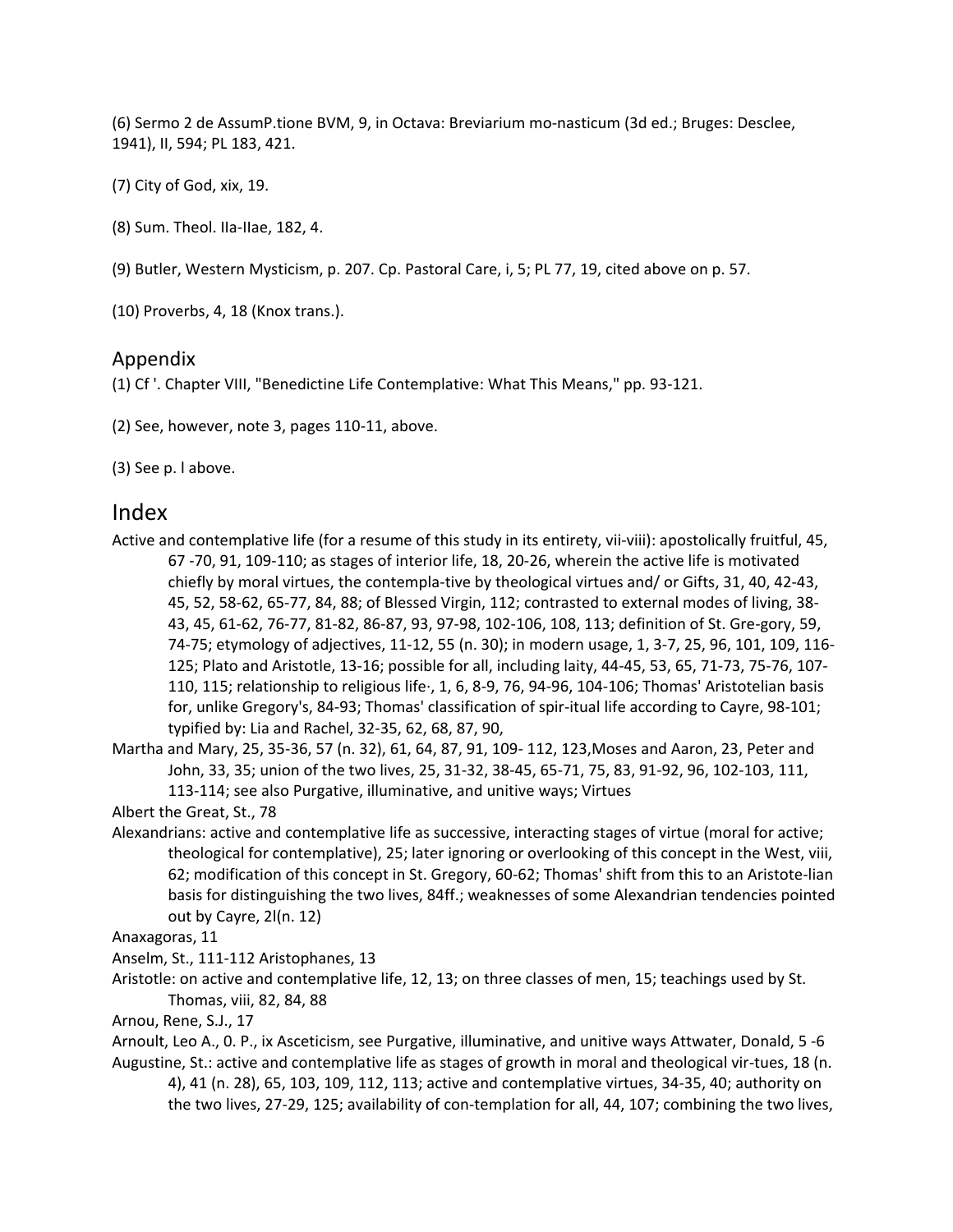38; definition of the two lives in City: of God, 29-31; external ways of living as distinct from the two lives, 38-42; Neo-Pla-tonic influence on, 14, 16, 79; relation to Sts. Gregory and Thomas, 2; 7-8, 45, 46, 47, 56 (n. 32), 57, 58, 84, 98; subtle distinctions in terminology of, 42-43; use of scrip-tural types of the two lives, 25, 31-33, 36, 40, 111; use, not of the terms, but of the spiritual doctrine of purgative, illumina-tive, and unitive ways, 31; vir-tues of wisdom and knowledge, 37

Baker, Augustine, 0. S. B., 102

Behrendt, Roland, O.S.B.: reference to two lives in Cloud of Unknowing, 57 (n. 32); rela-tionship of the two lives to Benedictines' vow of conversio morum,

- Benedict of Nursia, St., and Benedictines: Benedictine life contemplative, 6, 107; Gregory an admirer of St. Benedict, 64; · present uncertainty as to Gre-gory's having been a Benedic-tine, 48 (n. 5); Rule's stress on monks' need to progress in spiritual life in order to fulfil the vow of conversio morum, x
- Bernard, St., 7, 101, 102, 112
- Bigg, Charles, Christian Platonists of Alexandria, 20-21
- Boniface viii, Pope, regulations for enclosure, 1, 94

Bride, A., 6-7

- Burnet, John, three classes of men according to early Greek writers, 14, 15
- Butler, E. Cuthbert, 0. S. B.: author of Benedictine Mona chism, 116, and Western Mysticism, 7; commentator on the two lives according to: Philo, 20 (n. 8), Plato, 16, St. Augustine, 27, 29, 32, 37, St. Gregory. 52, 55-57, 59, 65, 71-72, 79 (n. 3), St. Thomas, 80; writers of late medieval and modern times, 106-107; writings on the two lives some - what colored by contemporary concepts, 42-43, 61, 81, 101- 104, 108; source for topic divi-sions of this study, 29, 49
- Camelot, T., O.P., 81
- Carluccio, Gerard, O.S.B.: study on Gifts of the Holy Spirit in Gregory, 58 (n.36); unaware-ness of Gregory's concept of the two lives as states of vir-tue, 72 (n. 73)
- Cassian: and St. Gregory, 47; stressing rarity of contempla-tive union, 65, 107; on the two lives, 26, 31, 61
- Cayre, Fernand, A.A.: Alexandrians, 21 (n. 12); ancients' view of vita as "etat d'ame," 8-9 (n. 22), 83-84; Augustine, 27-28, 35, 43, 44-45, 109- 112; Gregory, 48, 58, 66; Thomas' double classification of spiritual life, 98-101
- Chapman, John, O.S. B.: Albert's putative authorship of De ad-haerendo Deo, 78 (n. l); Ori-gen as the source of Martha - Mary typology, 25; Thomas un - like those moderns who distin-guish the two lives as that of prayer and that of charitable work, 72 (n. 73); unfortunate modern misconception of mys-ticism, 108

Cistercians, 106-107

- Clement of Alexandria: active and contemplative life stages of growth in virtue, 20-21, 61; contemplative life a rare favor, 19
- Cloud of Unknowing, 56 (n. 32); 57 Cluniacs, 106-107
- Contemplation: Augustine on, 37, 44-45; Christian unlike pagan, 79; current debate on nature of infused, 9 (n. 23); Gnostic, 21; Gregory on, 53-58, 69, 72; Platonic, l 7; Thomas on, 85, 88, 89, 96-97
- "Contemplative," senses of, 8-10 Contemplative life, see Active and contemplative life
- Counsels about active and contemplative manner of living, 113- 15

Danielou, Jean, S.J., 22, 23-24 Dante, 33

Dods, Marcus, 41

Dudden, F.H., 51

Evagrius of Ponticus, 25, 26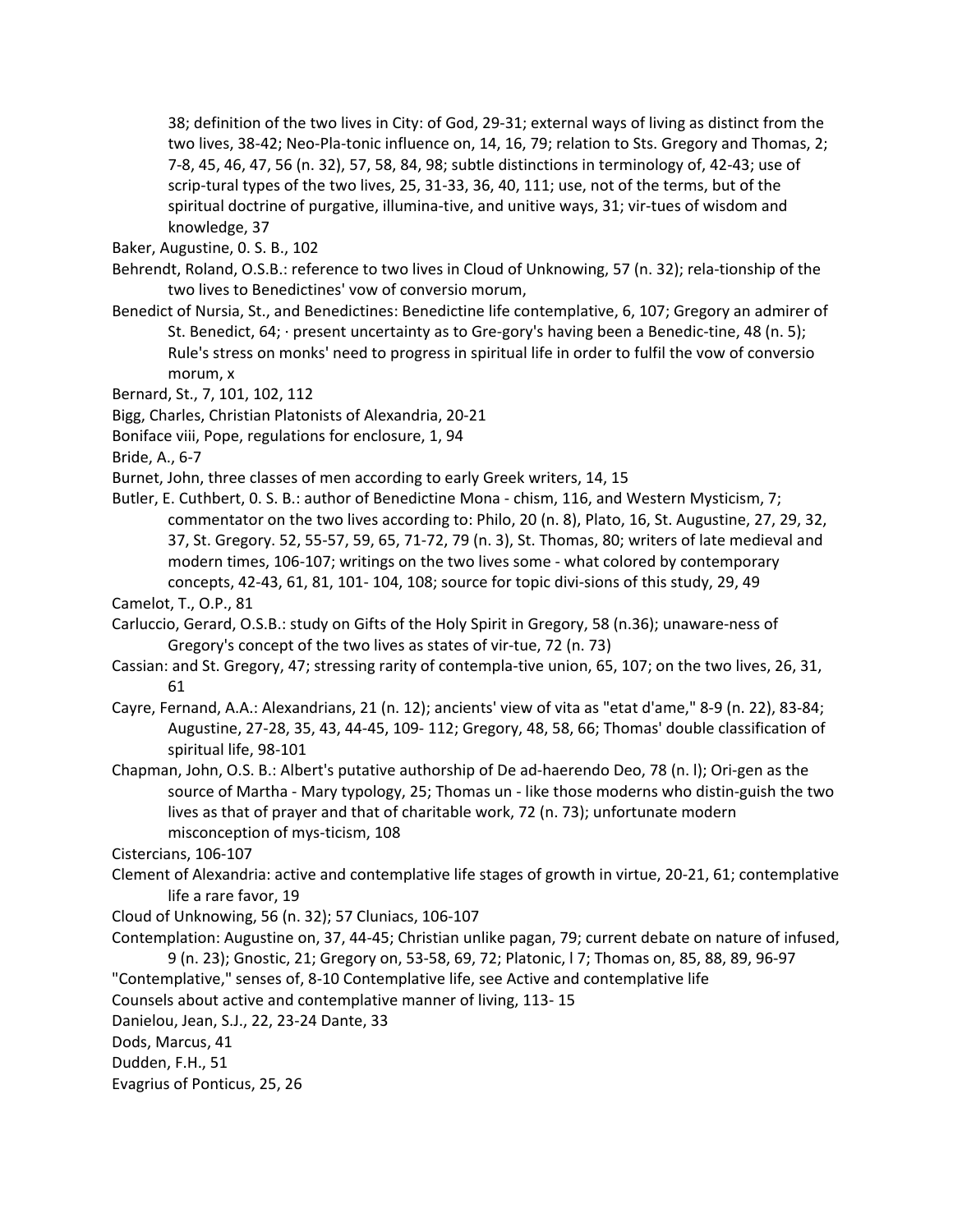Ferrari, Guy, 0. S. B., finds no evidence for an exclusively Benedictine monastery in Rome prior to tenth century, 48 (n. 5)

Festugiere, A. J., study of Plato's contribution to the concept of contemplative life, 11, 12, 13-14, 16

Ganss, George E., S.J.: chief contributions to the present study, ix, x; counsels on se-lecting a vocation with suit-able balance of active and contemplative manner of living, 113-15; Jesuit spirituality in the light of clearer under - standing of the two lives in historical context, possibilities for, xi

Gazeau, Roger, 0. S. B.: present classification of religious or-ders as "active" or "contemplative" an unforeseen conse-quence of St . Thomas' terminology, 95; presentation of the historic meaning of the two lives colored by tendency to limit them to modes of external living in religious institutes, 104-106; St. Gregory's importance in history of Chris - tian significance of active and contemplative life recognized by, 7 (n. 17)

Gifts of the Holy Spirit: Augustine on, 31; Carluccio' s study valuable, yet overlooks Gregory's basic meaning of the two lives, 72 (n. 73); different concepts of Gregory and Thomas, 58 (n. 36); Gregory on, 58; Thom-as on, 88-89 (n. 28)

Gillet, Robert, O.S.B.: evaluation of Morals, 51-52; gifts of Holy Spirit in Gregory, 58 (n. 36); Gregory's originality as theologian, 47; views contrary to Abbot Butler's, 57, 79 (n. 3)

Gnostics, 20, 21

Godet, P., 47, 58

Gregory the Great, St. : on active and contemplative life, viii, x, 9-10, 45, 58-76, .96, 107, 112, 115; and St. Augustine, 7-8, 46-47, 79, 86, 111; character and influence of, 47-48; chief writings on two lives, 49-53; on contemplation, 44, 53-57; on external ways of living, 61-62, 64, 70-76, 86, 93; possi-bility of misunderstanding ter-minology of, 1-2, 57-58, 77, 101, 103, 106, 125; and St. Thomas, 81, 83-94, 104, 114

Gregory of Nyssa, St., 23, 26

Hedley, John, O.S.B., 108

Herwegen, Ildefons, 0. S. B., ancients• idea of the two lives as advancing stages of virtue confirmed by St. Benedict's concept of conversio morum· in the Holy Rule, x

Homer, 13

Ignatius of Loyola, St., "contemplativus in actione," xi Isidore of Seville, St., 26

John of the Cross, St., 107

Lemonnyer, A., 0. P., summary of Thomas' teaching on the role of virtues and Gifts, 88- 89 (n. 28)

McCann, Justin, 0. S. B. : conversatio, conversio in Holy Rule, x; history of Benedictinism, 48 (n. 5) Martha and Mary, see Types, scriptural

Marx, Michael J., O.S. B., ix; implications of the present study for developments in theology of the spiritual life, X

Menager, A.: Gregory, "Doctor contemplationis," 77; Gre-gory's insistence that contemplative life is for all classes and conditions of men, 65; senses of contemplatio in St. Gregory, 50 (n. 9), 53-55, 58

Mennessier, I., 0. P., 81 Mixed life: Attwater's definition, 6; Butler's interpretation of St. Gregory's view, 72 (n. 73); Plato and Aristotle, 15-16 (n. 18), 103 (n. 54); St. Thomas, 96-98; use to distinguish religious institutes since Suarez' time, 103 (n. 54)

Mysticism, see Active and contemplative life

Nadal, Jerome, S.J., "contemplativus in actione" used by Ignatius, xi

Neo-Platonism and Neo-Platonists: concept of active and contemplative life as stages of growth in virtue, viii; influence on Augustine, 14, 79; Plotinus, Porphyry, 17; St. Gregory per-haps

influenced because of his dependence on St. Augustine, 79, 84

Norms for choosing active or con - templative manner of living, 113-115

Orders, classification of: based today on members' chief occu-pation, l; modern reference books' confusing terminology for, 3-7; no use of terms "ac-tive" and "contemplative" in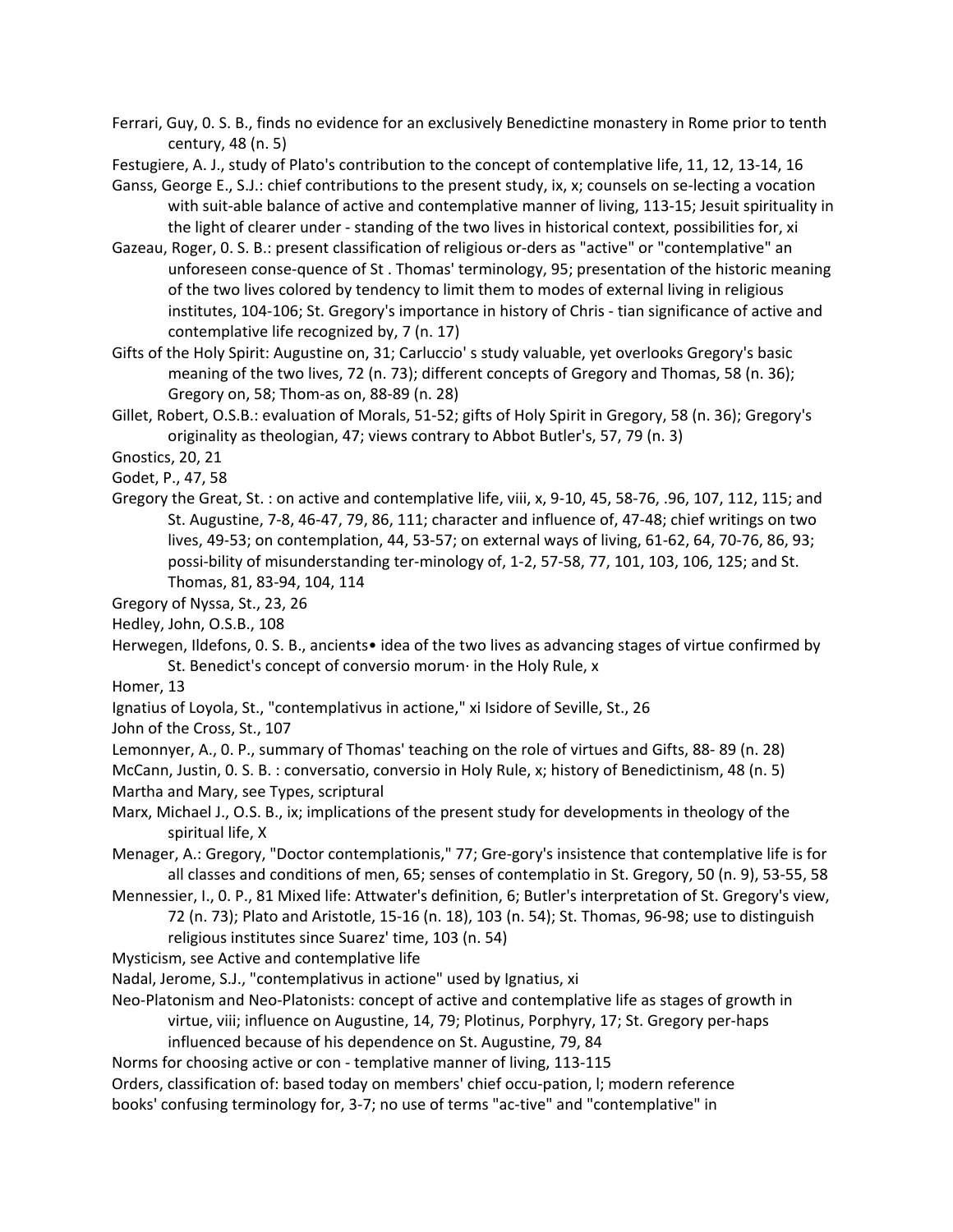sixth century, 60; St. Thomas' "De differentia religionum" on diversity of religious institutes misconstrued by moderns, 95 - 96; thirteenth century's monks, friars, cloistered religious, 93-94; today's confused think-ing on the two lives sometimes a result of equating "contemplative orders" with "contemplative life, " and attributing the same opinion to Aquinas, 10 l; two kinds of life, but many kinds of religious order according to Thomas, 104; two terms, vita and vitae genus in recent centuries, 106-108; see also Religious state

Origen, viii; active and contemplative life as stages of virtue, 19, 103, 112; allegorical use of Scripture on the two lives, 31, 32, 50, 61, 91; im-portance in theology of spiritu-al life being recognized, 21-26 Peripatetics, 11, 17

Philo the Jew, 17-18, 22; active and contemplative life as stages of virtue, 19, 20 (n. 8), 23, 61

Pius V, St., 94

Plato and Platonism, 2; ambiguities in, 17; in Augustine's writings, 30, 37, 79; influence on early Christian writers, 19, 20; regarding the mixed life, 103 (n. 54); source of our concept of the contemplative life, 12, 13-16; three kinds of men, 15

Pomerius, Julianus, 46 (n. 2)

Pope, Hugh, 0. P., 80, 81

Portalie, E., S.J., 40

Proctor, John, 0. P., 80-81

Purgative, illuminative, and unitive ways: Origen's importance in, 24; relation to external

ways of living, 98; St. Augus-tine's concept of, 31, 38; St. Gregory's concept of, viii, 52 (n. 17), 59, 74; St. Thomas' concept of, 84, 99

Pythagoras, 15, 16, 30

Religious life, see Religious state Religious state: Abbot Butler's definition of corporate living of religious as the objective meaning of contemplative life, 102; contemporaries' views on distinction between "life" and "state," 123-124; evolution of, 1-2, 93-94; relationship of the two lives to special forms of external living in religious houses not an issue for Gregory, 76; "state of life" not a synonym for "state of soul," 84; value of works of the active life according to Thomas, 115; see also Orders, classification of

Saudreau, Auguste, 58, 78 (n. 1)

Scripture, senses of: comparison of ancient and contempo-rary exegesis of Martha and Mary, 110-111 (n. 3); Origen's allegorical exegesis, 22; Gre-gory's similar interpretation, 50-51; see also Types, scriptural

Spiritual life, see Purgative, illuminative, and ·unitive ways Stoics, 17

Suarez, Francisco, S.J., first to use "mixed life" to describe certain forms of religious in-stitutes 1 external manner of living, 103 (n. 54)

Teresa of Avila, St., 106, 107

Thomas Aquinas, St.: active and contemplative life, 1-2, 20 (n. 8), 78-79, 104; chief works on two lives, 80; citations from Gregory as authority on two lives, viii, 7-8, 77, 87-93; conformity to views of Augus-tine and Gregory as to nature of two lives, 44, 45; departures in detail from Gregory as to: Augustine's distinction between the two lives and the three external ways of living, 40 (n. 26), 86-87, 105-106, concept of the two lives, 83-86, nature of the Holy Spirit's Gifts, 58 (n. 36), religious or-ders' ways of living and second-ary ends, 9, 94-96; double classification of degrees of spiritual life in Thomas accord-ing to Cayre, 98-101; ends of the practical and speculative intellect a basis for distinction between active and contemplative life, 84, 86; life (vita) an Aristotelian concept of intellectual and volitional activity, not an external act, 81-83; possibility of mixed life, 96-98; possibility of uniting the two lives, 114-15; terminology-- confusing to moderns, 72 (n. 73), 80-81, 93-94, 102- 103, 125